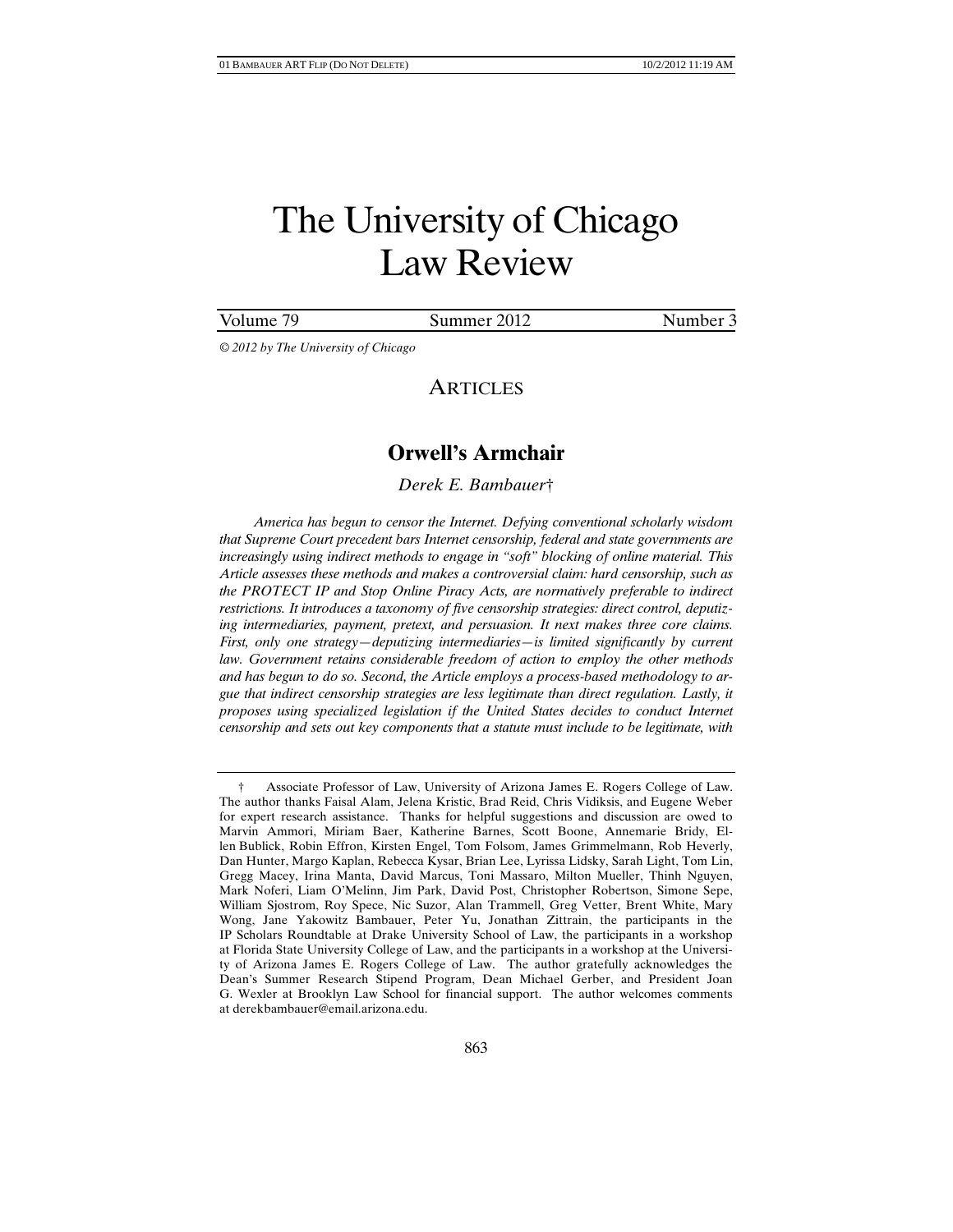the goal of aligning censorship with prior restraint doctrine. It concludes by assessing how soft Internet censorship affects current scholarly debates over the state's role in shaping information online, sounding a skeptical note about government's potential to balance communication.

| L  |                      |                  |  |
|----|----------------------|------------------|--|
|    | А.                   |                  |  |
|    | $\mathbf{B}$ .       |                  |  |
|    | C.                   |                  |  |
|    | D.                   |                  |  |
|    | E.                   |                  |  |
|    | $\mathbf{F}_{\cdot}$ |                  |  |
| H. |                      |                  |  |
|    | Α.                   |                  |  |
|    | <b>B.</b>            |                  |  |
|    | $\mathcal{C}$ .      |                  |  |
|    | D.                   |                  |  |
|    |                      |                  |  |
|    | А.                   |                  |  |
|    | <b>B.</b>            |                  |  |
|    |                      | $\mathbf{1}$ .   |  |
|    |                      | 2.               |  |
|    |                      | 3.               |  |
|    |                      | $\overline{4}$ . |  |
|    | $\mathcal{C}$        |                  |  |
|    | D.                   |                  |  |
|    | $E_{\rm{L}}$         |                  |  |
|    |                      |                  |  |
|    | Α.                   |                  |  |
|    | $\mathbf{B}$ .       |                  |  |
|    | $\mathcal{C}$ .      |                  |  |
|    | D.                   |                  |  |
|    | Е.                   |                  |  |
|    | F.                   |                  |  |
|    | G.                   |                  |  |
|    | Н.                   |                  |  |
| V. |                      |                  |  |
|    | А.                   |                  |  |
|    | В.                   |                  |  |
|    |                      |                  |  |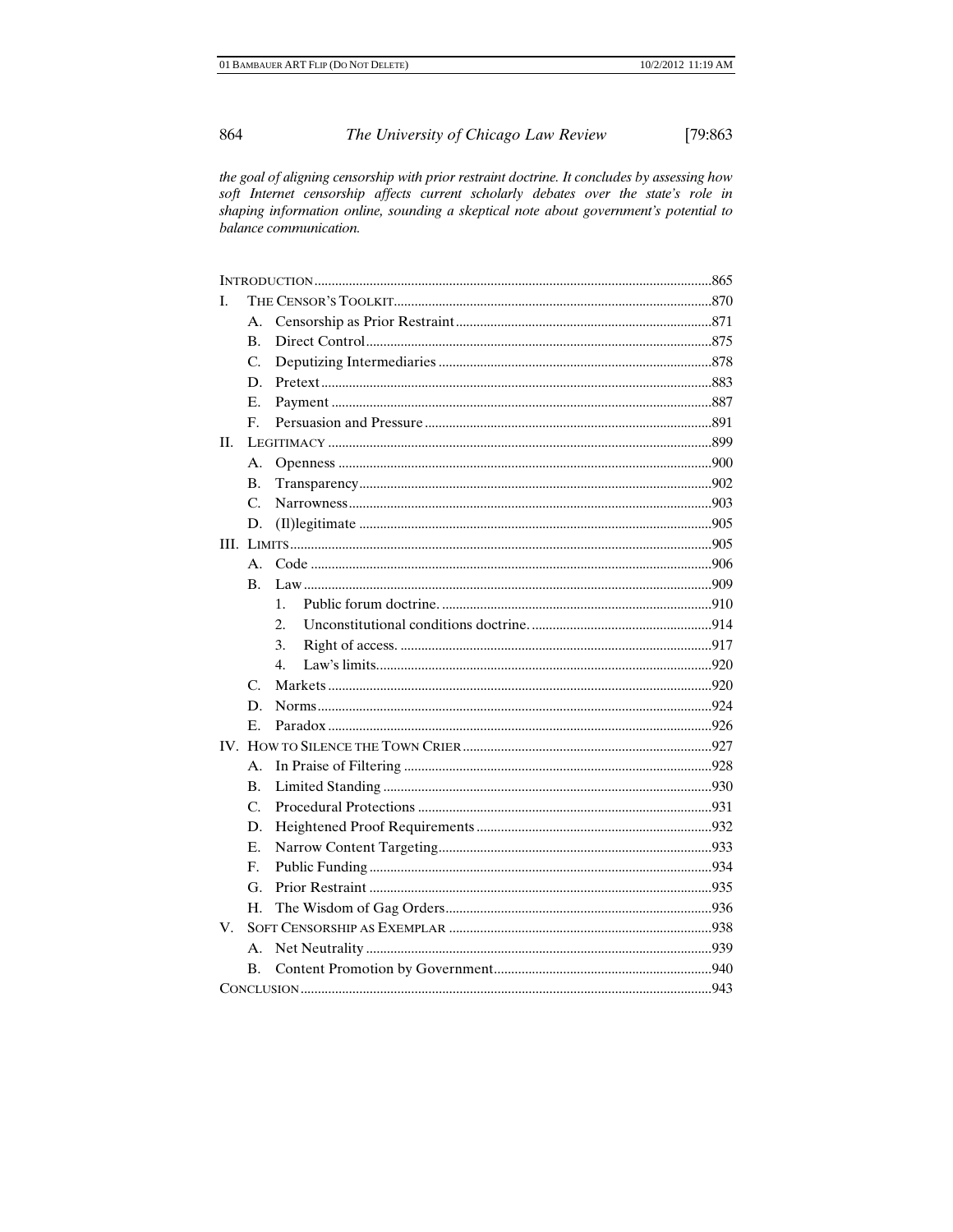[T]he supreme power then extends its arm over the whole community. It covers the surface of society with a network of small complicated rules, minute and uniform, through which the most original minds and the most energetic characters cannot penetrate, to rise above the crowd. The will of man is not shattered, but softened, bent, and guided; men are seldom forced by it to act, but they are constantly restrained from acting.

Alexis de Tocqueville<sup>1</sup>

# **INTRODUCTION**

William Walsh was shocked to learn that he was a child pornographer.

On February 11, 2011, the IT administrator's personal blog at greyghost.mooo.com—containing information about his hobbies, computer product preferences, and family—was replaced by a page showing logos from the Department of Justice and the Department of Homeland Security over text stating that "[a]dvertisement, distribution, transportation, receipt, and possession of child pornography constitute federal crimes."<sup>2</sup> The page stated that the government had seized Walsh's domain name under the civil forfeiture provision of the federal anti-child pornography statute.<sup>3</sup> According to the government, Walsh's site was involved in the sordid international trade in child sexual abuse images.

However, Walsh and his site were innocent. So were Kent Frazier,<sup>4</sup> Moon's Garage,<sup>5</sup> and Seppo Kiuru,<sup>6</sup> though their sites were also labeled as child pornography. Theirs were among the eighty-four thousand websites swept up in a law enforcement effort to interdict ten sites accused of distributing child pornography.<sup>7</sup> As part of Operation Protect Our Children, the Departments of Justice and Home-

6 See http://www.kiuru.mooo.com (visited Sept 20, 2012).

<sup>1</sup> Alexis de Tocqueville, 2 *Democracy in America* 319 (Knopf 1945) (Henry Reeve, trans).

<sup>2</sup> Ernesto Van Der Sar, *U.S. Government Shuts Down 84,000 Websites, 'by Mistake'* (TorrentFreak Feb 16, 2011), online at http://torrentfreak.com/u-s-government-shuts-down-84000 websites-by-mistake-110216 (visited Sept 20, 2012). See William R. Walsh, *From the Blithering Idiots Department...* (Feb 12, 2011), online at http://stop-error.xanga.com/ 741136585/from-the-blithering-idiots-department (visited Sept 20, 2012); *May I Have a Moment of Your Time?* (Apr 17, 2012), online at http://greyghost.mooo.com (visited Sept 20, 2012).

<sup>3</sup> 18 USC § 2254.

<sup>4</sup> Frazier's site, once located at http://kfrazier.mooo.com, was treated like Walsh's site.

<sup>5</sup> See http://moon.mooo.com (visited Sept 20, 2012).

See Thomas Claburn, *ICE Confirms Inadvertent Web Site Seizures* (InformationWeek Feb 18, 2011), online at http://www.informationweek.com/news/security/vulnerabilities/ 229218959 (visited Sept 20, 2012).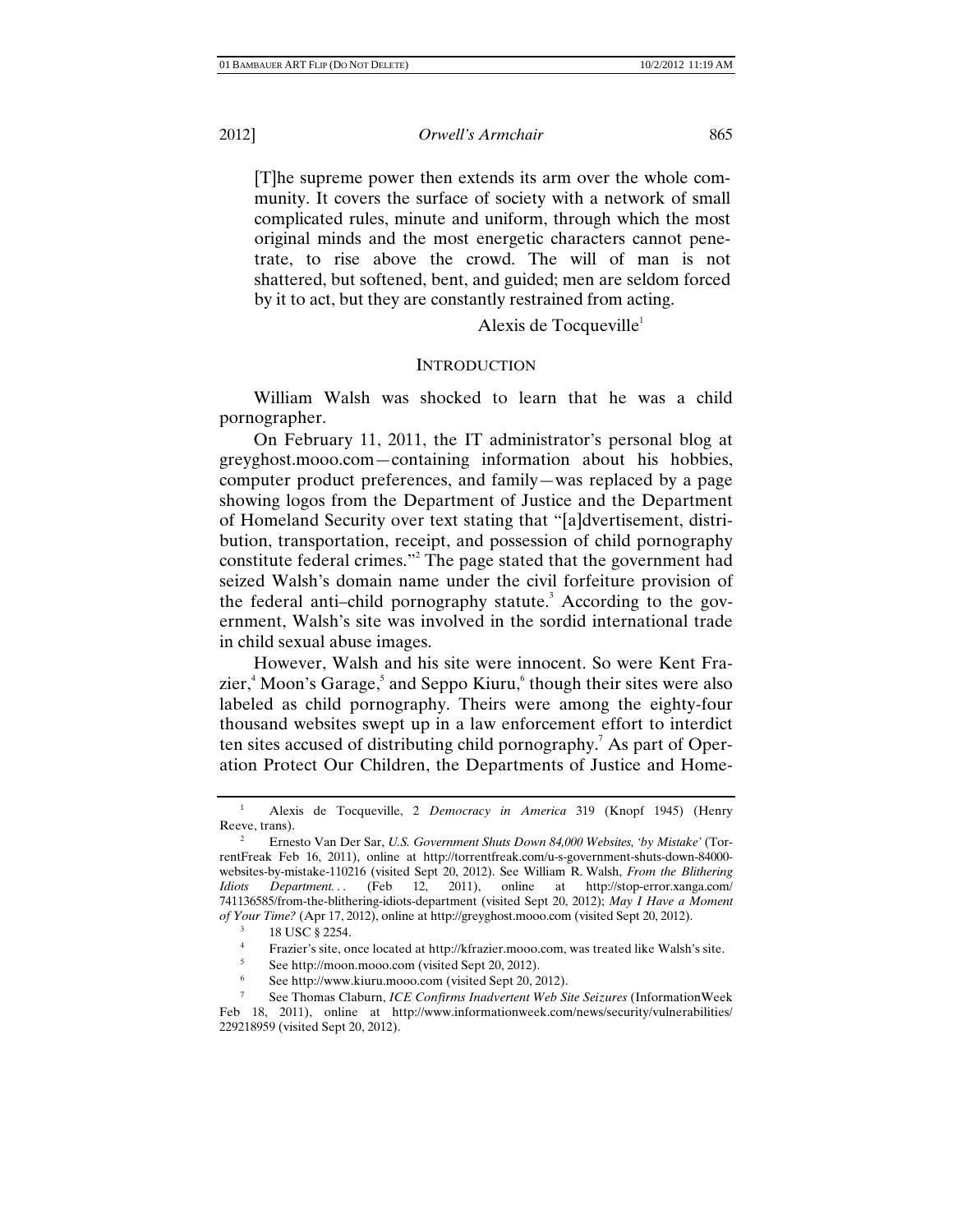land Security took control over ten domain names believed to host child pornography.<sup>8</sup> One of those domain names, mooo.com, was used by a service provider named FreeDNS to offer domain name hosting at no charge.<sup>9</sup> Thus, Walsh could have the FreeDNS service resolve requests for his site's domain name, greyghost.mooo.com, to his computer's IP address. Over eighty-four thousand other sites used FreeDNS for the same purpose.<sup>10</sup> All were labeled as child pornography when the government seized the top-level domain name mooo.com rather than targeting the specific subdomains believed to host illicit content.

Facing a storm of protest, the government rescinded its seizure of mooo.com three days later.<sup>11</sup> FreeDNS maintained that it had "never allowed this type of abuse of its DNS service."<sup>12</sup> However, the forfeiture provision allowed the government to seize mooo.com after an ex parte hearing, without notifying or involving FreeDNS.<sup>13</sup> This effectively forced FreeDNS and the site owners to prove their innocence in order to continue to publish online.

America has begun to censor the Internet. In addition to Walsh's blog, the federal government has blocked other law-abiding sites without notice, from pages about Cuban music $14$  to soccer broadcasts<sup>15</sup> to WikiLeaks.<sup>16</sup> In the past year, it seized 125 domain

(DotWeekly Feb 15, 2011), online at http://www.dotweekly.com/when-mooo-com-was-seized -by-ice-80k-subdomains-affected (visited Sept 20, 2012). 11 See Matt Liebowitz and Paul Wagenseil, *Oops! Child-Porn Seizure Shuts Down* 

*84,000 Innocent Sites* (MSNBC Mar 30, 2011), online at http://www.msnbc.msn.com/ id/41649634 (visited Sept 20, 2012). 12 FreeDNS, *News!* (cited in note 9). 13 See 18 USC § 2254; 18 USC § 983(a)(1)(A)(ii). See also Derek Bambauer, *U.S. Gets* 

14 See Adam Liptak, *A Wave of the Watch List, and Speech Disappears*, NY Times A16 (Mar 4, 2008) (reporting the blacklisting of Cuban history and culture websites by the Treasury Department due to its suspicion that the owner was facilitating transit to Cuba, despite the fact that the websites themselves were unrelated to such facilitation).

See Memorandum of Points and Authorities in Support of Puerto 80's Petition for Release of Seized Property and in Support of Request for Expedited Briefing and Hearing of Same, *Puerto 80 Projects S.L.U. v United States*, No 11-cv-03983, \*2–3, 9, 15–20 (SDNY filed Jun 13, 2011) ("Rojadirecta Memorandum") (arguing that a website that provided a forum for

<sup>8</sup> See Department of Homeland Security, *Joint DHS-DOJ "Operation Protect Our Children" Seizes Website Domains Involved in Advertising and Distributing Child Pornography* (Feb 15, 2011), online at http://www.dhs.gov/ynews/releases/pr\_1297804574965.shtm (visited Sept 20, 2012).

See FreeDNS, *News!* (Feb 12, 2011), online at http://freedns.afraid.org/news (visited Sept 20, 2012) (noting, for February 12, 2011, that "mooo.com (the most popular shared domain at afraid.org) was suspended at the registrar level").<br><sup>10</sup> See Jamie Zoch, *When Mooo.com Was Seized by ICE, 80K Subdomains Affected* 

*in on Censorship Action* (Info/Law Dec 2, 2010), online at http://blogs.law.harvard.edu/ infolaw/2010/12/02/u-s-gets-in-on-censorship-action (visited Sept 20, 2012); Dan Goodin, *Unprecedented Domain Seizure Shutters 84,000 Sites* (The Register Feb 18, 2011), online at http://www.theregister.co.uk/2011/02/18/fed\_domain\_seizure\_slammed (visited Sept 20, 2012).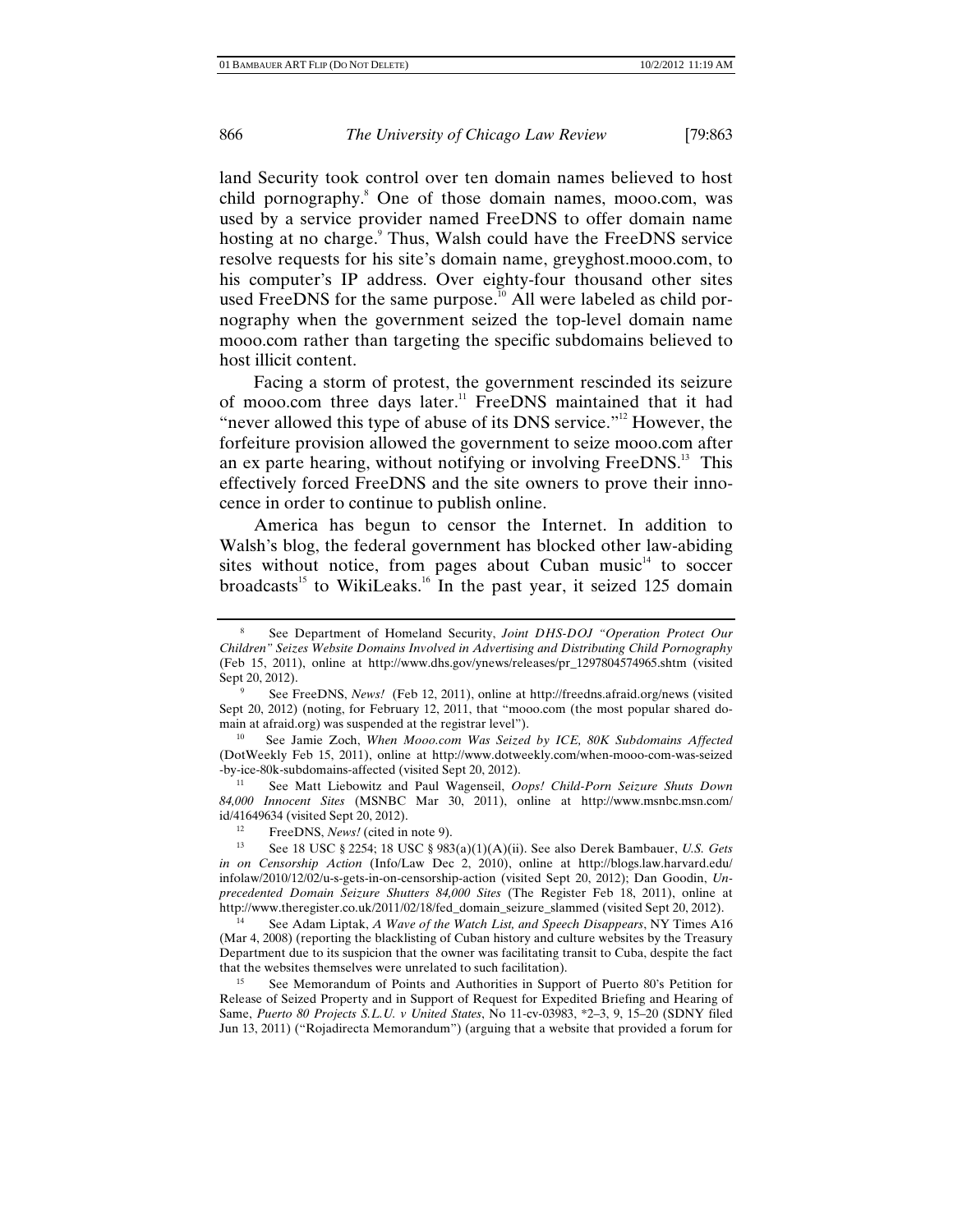names<sup>17</sup> as part of a new strategic plan for intellectual-property enforcement, 10 for alleged child-pornography distribution, $18$  and 24 based on involvement in a botnet.<sup>19</sup> This online censorship defies conventional scholarly wisdom,<sup>20</sup> which holds that the end of history<sup>21</sup> for American Internet filtering occurred in 2004, after the Supreme Court decisions that invalidated the Communications Decency Act of 1996<sup>22</sup> (CDA) and its progeny, the Child Online Protection Act<sup>23</sup> (COPA).

The reality, though, is not so simple. Hard censorship, where the government exerts control directly over Internet infrastructure or forces intermediaries to do so through law, is still largely blocked by architectural and constitutional constraints. However, this Article argues that government retains powerful tools to prevent access to disfavored Internet content through soft censorship: employing unrelated laws as a pretext to block material, paying for filtered access, or persuading intermediaries to restrict content.<sup>24</sup> While these methods are more indirect than a straightforward statutory prohibition, they are formidable precisely because they are less visible and less obviously a prior restraint. Moreover, they have not yet been thoroughly

*volved in Advertising and Distributing Child Pornography* (Feb 15, 2011), online at http://www.justice.gov/opa/pr/2011/February/11-crm-189.html (visited Sept 20, 2012).

See Public Interest Registry, 2011 Takedown Notices (Apr 12, 2011), online at http://pir.org/why/takedowns2011 (visited Sept 20, 2012). A botnet is a collection of computers that are connected to the Internet and compromised by an attacker.

20 See, for example, John Copeland Nagle, *Pornography as Pollution*, 70 Md L Rev 939, 952 (2011); Brian Leiter, *Cleaning Cyber-Cesspools: Google and Free Speech*, in Saul Levmore and Martha C. Nussbaum, eds, *The Offensive Internet: Privacy, Speech, and Reputation* 155, 155 (Harvard 2010); Martha McCarthy, *The Continuing Saga of Internet Censorship: The Child Online Protection Act*, 2005 BYU Educ & L J 83, 87–94 (Issue 2); Susan Hanley Kosse, *Try, Try Again: Will Congress Ever Get It Right? A Summary of Internet Pornography Laws Pro-*

*tecting Children and Possible Solutions*, 38 U Richmond L Rev 721, 728–38 (2004).<br><sup>21</sup> Consider Francis Fukuyama, *The End of History and the Last Man* xii (Free<br>Press 1992).

<sup>22</sup> Pub L No 104-104, 110 Stat 133, codified at 47 USC §§ 223, 230, 303, 560–61, 609. See *Reno v ACLU*, 521 US 844, 874 (1997).

23 Pub L No 105-277, 112 Stat 2681 (1998), codified at 47 USC § 231. See *Ashcroft v ACLU*, 542 US 656, 666 (2004).<br><sup>24</sup> Polk Wagner makes a similar distinction between direct and indirect censorship. See

R. Polk Wagner, *Filters and the First Amendment*, 83 Minn L Rev 755, 771–72, 777–78 (1999).

users to post links to video streams of sporting events was not violating copyright law and should be released from seizure pending trial). 16 See Order Granting Permanent Injunction, *Bank Julius Baer & Co v WikiLeaks*, No

C 08-00824 JSW, \*1–2 (ND Cal filed Feb 14, 2008). 17 See US Intellectual Property Enforcement Coordinator, *2011 U.S. Intellectual Proper-*

*ty Enforcement Coordinator Joint Strategic Plan: One Year Anniversary* 5 (June 2011), online at http://www.whitehouse.gov/sites/default/files/ipec\_anniversary\_report.pdf (visited Sept 23, 2012). 18 See Department of Justice, *Federal Courts Order Seizure of Website Domains In-*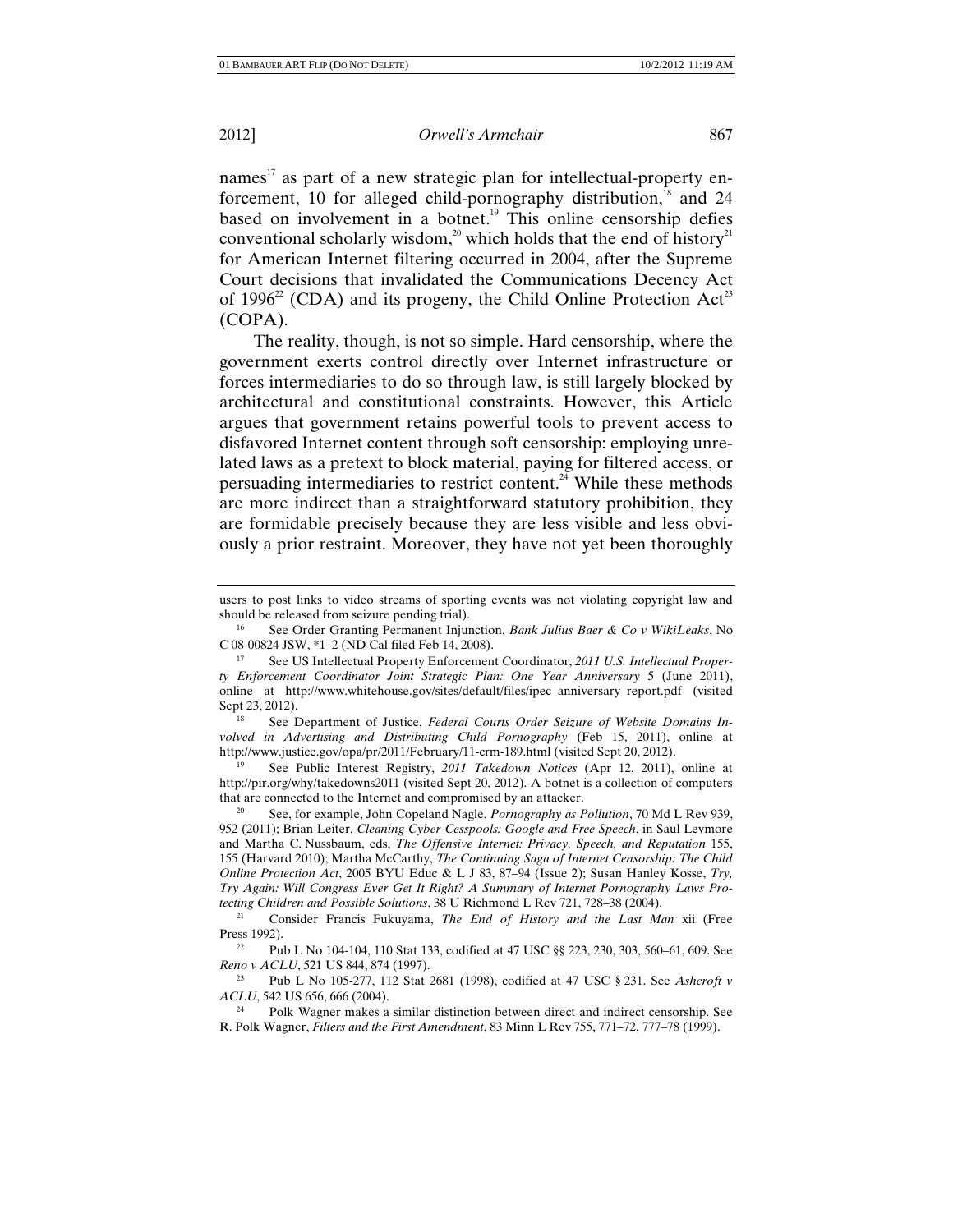analyzed by scholars or courts, leaving the state with considerable freedom of action. The Article argues that soft censorship is less legitimate than hard censorship—its methods are not as transparent, open, narrow, or accountable as statutory schemes that specifically address online content control. It is thus worrisome that the government's power to censor the Internet is strongest where it is least legitimate.

This Article is the first to offer a theoretical account of seemingly unrelated measures as a coherent government effort to control Internet content. Previous scholarship has only explored individual aspects of soft censorship, without recognizing their larger implications for an American system of online restraints. For example, Seth Kreimer discusses state efforts to enlist intermediaries to engage in censorship by proxy.<sup>25</sup> Ronald Mann and Seth Belzley set out a framework for when deputizing intermediaries is sensible,<sup>26</sup> as do Douglas Lichtman and Eric Posner.<sup>27</sup> Candice Spurlin and Patrick Garry empirically assess the effects of the inducement provided by the Children's Internet Protection Act<sup>28</sup> (CIPA) for filtering on library patrons' access to information.<sup>29</sup> Tim Wu writes a defense of agencies' use of threats in place of formal rulemaking or enforcement through adjudication.<sup>30</sup> Annemarie Bridy discusses the market changes pushing Internet Service Providers (ISPs) and content providers into a willingness to engage in copyright enforcement via private ordering, particularly through filtering and user disconnection.<sup>31</sup> This Article argues these methods form a set of tools that the state can, and does, employ to block disfavored information with minimal constraint.

The Article next advances a controversial proposition: if hard censorship is more legitimate than soft, and society determines that

<sup>25</sup> See Seth F. Kreimer, *Censorship by Proxy: The First Amendment, Internet Intermediaries, and the Problem of the Weakest Link*, 155 U Pa L Rev 11, 22–33 (2006).

See Ronald J. Mann and Seth R. Belzley, *The Promise of Internet Intermediary Liability*, 47 Wm & Mary L Rev 239, 265–75 (2005) (arguing for a gatekeeper regime under which no-fault liability is imposed on Internet intermediaries as least cost avoiders).

See Douglas Lichtman and Eric Posner, *Holding Internet Service Providers Accountable*, 14 S Ct Econ Rev 221, 233–40 (2006).

<sup>&</sup>lt;sup>28</sup> Pub L No 106-554, 114 Stat 2763, 2763A-335 (2000), codified at 20 USC §§ 6801, 6777, 9134 and 47 USC § 254.

<sup>&</sup>lt;sup>29</sup> See Candice J. Spurlin and Patrick M. Garry, *Does Filtering Stop the Flow of Valuable Information?: A Case Study of the Children's Internet Protection Act (CIPA) in South Dakota*, 54 SD L Rev 89, 92–96 (2009). 30 See Tim Wu, *Agency Threats*, 60 Duke L J 1841, 1848–52 (2011). 31 See Annemarie Bridy, *Graduated Response and the Turn to Private Ordering in* 

*Online Copyright Enforcement*, 89 Or L Rev 81, 102–03, 105, 120, 124–25 (2010).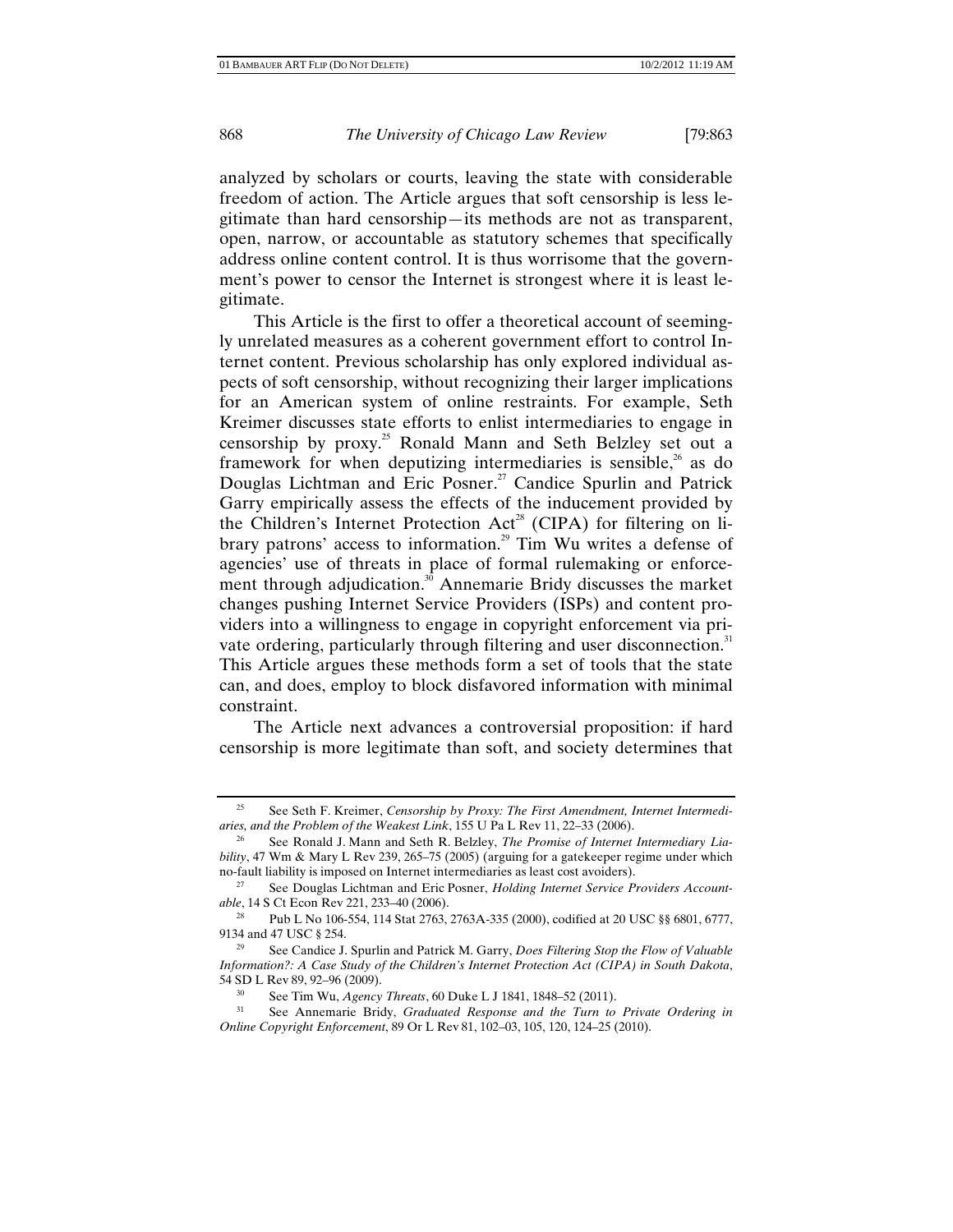government should prevent access to certain materials, then the federal government should pass and implement a statutory scheme for online censorship. The Article outlines key elements that would make such a statute legitimate.<sup>32</sup> It is not clear that censorship *should* occur. Rather, it is clear that it *is* occurring. If America decides to block access to pieces of the Net, this Article contends that it should do so in a way that is open, transparent, narrowly targeted, and protective of key normative commitments such as open communication, equal treatment under the law, and due process.

Finally, the Article also engages a larger scholarly debate about the proper role of government in shaping a profoundly important public space for communication—the Internet—that is primarily owned by private actors. The debate over the proper regulatory role of the state regarding information on the Net is a contentious one. In particular, scholars disagree vehemently over the merits and lawfulness of net neutrality rules and of government efforts to shape online content. Susan Crawford contends that communications policy should optimize the transmission of online communications rather than focusing on particular Internet layers or infrastructure providers, as a means of achieving "[t]he greatest possible diversity of new ideas."33 In opposition, Daniel Lyons asserts that net neutrality obligations would take ISPs' property without compensation, effecting an unconstitutional taking.<sup>34</sup> Marvin Ammori argues for diminished scrutiny when government seeks to promote democratic content.<sup>35</sup> Hannibal Travis wants the Federal Communications Commission  $(FCC)$  to employ structural rules to ensure informational diversity.<sup>36</sup> This Article argues that the creativity of the American government's censorship efforts supports stringent review of state regulation of online information. Soft censorship has much to teach about the

Previously, I developed a process-based methodology to assess censorship's legitimacy. See Derek E. Bambauer, *Cybersieves*, 59 Duke L J 377, 390–410 (2009) (proposing that censorship practices be evaluated along metrics of "openness, transparency, narrowness, and accountability").

<sup>33</sup> Susan P. Crawford, *The Internet and the Project of Communications Law*, 55 UCLA L Rev 359, 365, 375–90 (2007).

<sup>34</sup> See Daniel A. Lyons, *Virtual Takings: The Coming Fifth Amendment Challenge to Net Neutrality Regulation*, 86 Notre Dame L Rev 65, 92–114 (2011).<br><sup>35</sup> See Marvin Ammori, *Beyond Content Neutrality: Understanding Content-Based Pro-*

*motion of Democratic Speech*, 61 Fed Comm L J 273, 303–19 (2009).

<sup>36</sup> See Hannibal Travis, *The FCC's New Theory of the First Amendment*, 51 Santa Clara L Rev 417, 431–43 (2011) (substantiating a narrative in which the repeal of media neutrality regulation in the late 1980s precipitated a "'dark age' of deregulation and conglomerate control" that has severely constrained the heterogeneity of individual media consumption).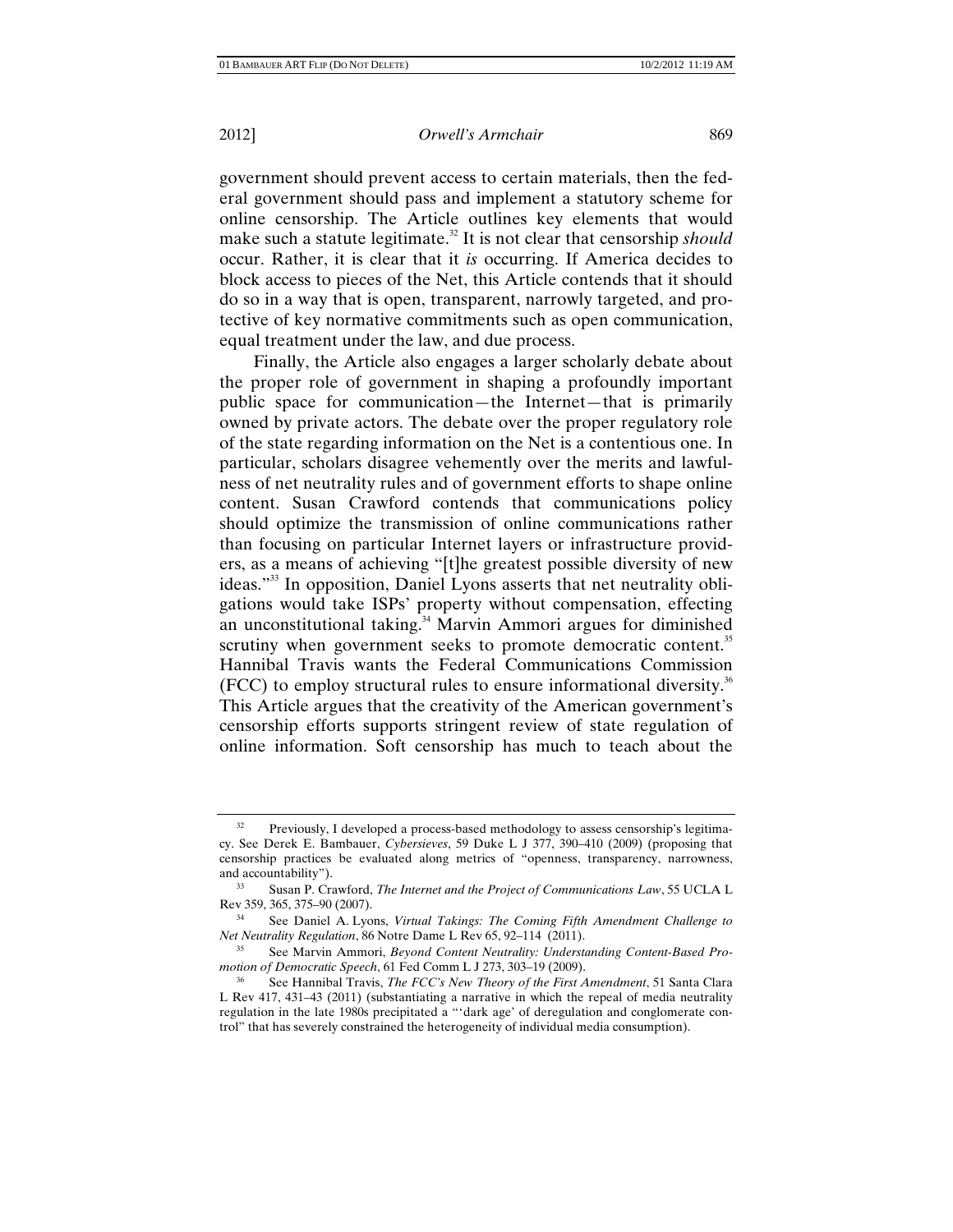legitimacy of governmental actions that seek to shape Internet discourse.

The Article proceeds in five parts. First, it catalogues the censor's toolkit, providing an account of the methods by which state and federal governments can interdict content of which they disapprove. In the process, it distinguishes between hard and soft methods of censorship. Second, it subjects these methods to searching, processbased analysis of their legitimacy. Third, it evaluates the constraints upon these indirect tools, recasting the New Chicago School model of regulatory modalities as a means of *resisting* regulation.<sup>37</sup> Fourth, it makes a controversial and likely unpopular proposal: hard censorship is normatively preferable to soft censorship. A properly crafted statute allowing the government to block certain unlawful content would be legitimate, although not necessarily sensible. It would align Internet censorship with precedent on prior restraint in other media. Lastly, this Article explores how soft Internet censorship offers lessons for how American legal doctrine and scholarship should evaluate the state's role in shaping public discourse in the private medium of the Internet. This Article is concerned not with Orwell's Room 101, with its overt control over communication, but instead with Orwell's Armchair, where the state eases people into a censored environment through softer, more indirect means.<sup>38</sup>

# I. THE CENSOR'S TOOLKIT

A nation-state that wants to censor the Internet has five options: direct control, deputizing intermediaries, pretext, payment, and persuasion. These methods range from pure government action and responsibility to almost completely private action. This Article classifies the two techniques with the greatest governmental role—direct control and deputizing intermediaries—as hard censorship. Here, the state imposes its content preferences directly, either by implementation through computer code<sup>39</sup> or by force of law.<sup>40</sup> The other three methods—pretext-based censorship via orthogonally related laws, paying for filtered access, and persuasion through pressure—are classified as soft censorship. There, the state's intervention is far less visible and direct, and might be formally easier to evade—though, as the Arti-

<sup>&</sup>lt;sup>37</sup> See generally Lawrence Lessig, *The New Chicago School*, 27 J Legal Stud 661 (1998).<br><sup>38</sup> Coorge Orwell, Ningteen Fighty Four 184 (Hereourt 1949).

George Orwell, *Nineteen Eighty-Four* 184 (Harcourt 1949).<br>Lawrence Lessig, *Code Version 2.0* 4–8 (Perseus 2006) (suggesting that "the software and hardware . . . that make cyberspace what it is also regulate cyberspace as it is").

See Robert M. Cover, *Violence and the Word*, 95 Yale L J 1601, 1613 (1986).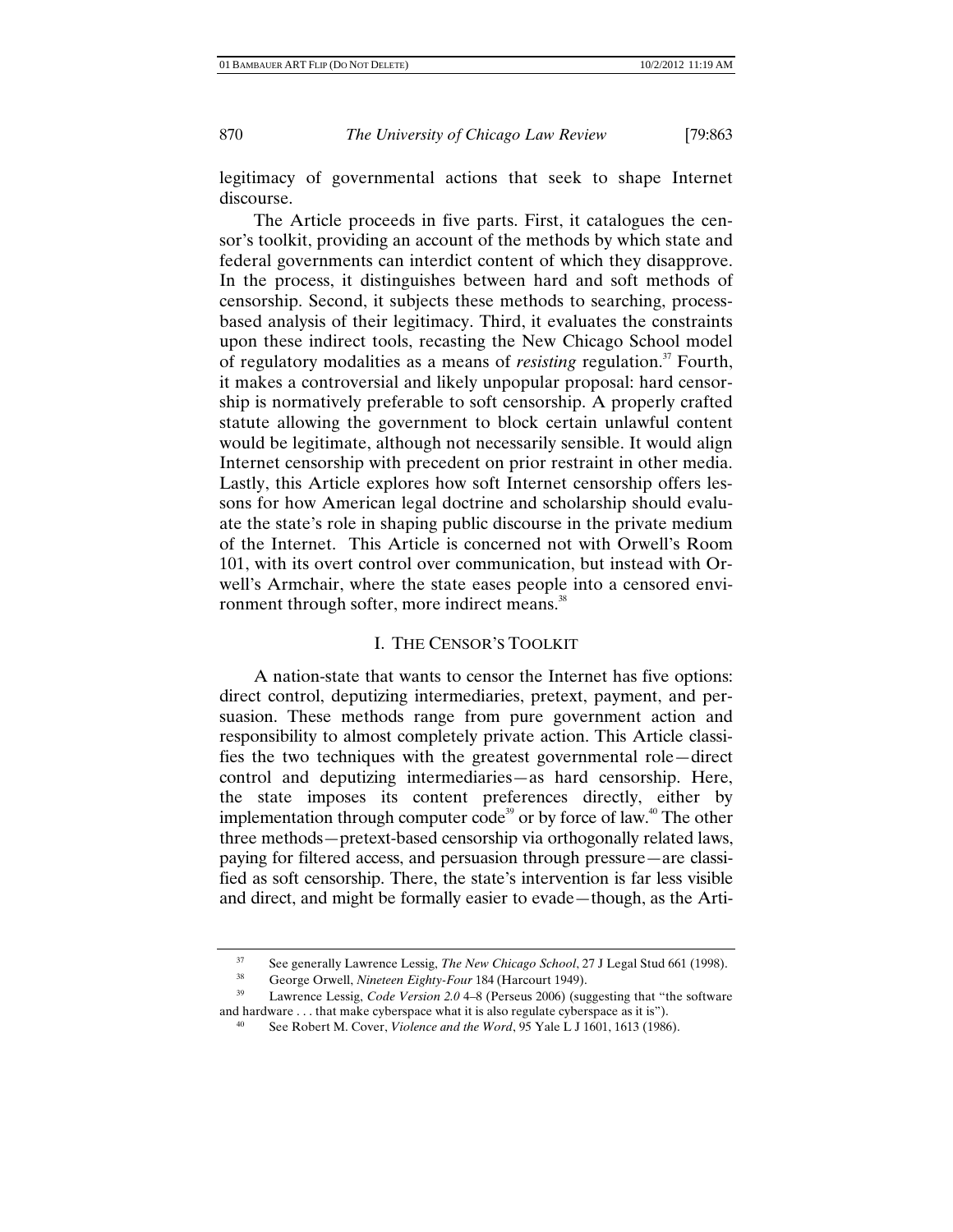cle demonstrates, less so in practice. This Part first defines censorship in the Internet context and then explores each option.

A. Censorship as Prior Restraint

For this Article, censorship occurs when a government prevents communication between a willing speaker and a willing listener through interdiction rather than through post-communication sanctions. Filtering is a specific type of censorship, where the state uses technological methods to identify and block prohibited content. This usage of "censorship" is normatively neutral: the state censors equally when it seizes child pornography shipped via the postal service<sup>41</sup> and when it employs software to block access to a labor union's website on a Wi-Fi network.<sup>42</sup> Censorship is thus one means of increasing the cost of disfavored information. There are others: criminal sanctions for producing or consuming material, $43$  taxes upon it, $44$  or campaigns to drive social disapprobation for it.<sup>45</sup> Importantly, censorship is not binary, where information is either completely blocked or freely available: a state can succeed by raising the effective price of contraband information sufficiently. Indeed, even hard censorship cannot filter perfectly. China's system of Internet censorship, popularly known as the Great Firewall, can be breached by users with sufficient technical skill and yet is highly effective in controlling the information available to most Chinese citizens.<sup>46</sup> Thus, censorship (as used in this Article) describes a process where a state uses ex ante measures to make information more difficult or expensive to access, with the goal of preventing its consumption or distribution.

Ordinarily, the term "censorship" carries a pejorative connotation. It is particularly loaded in American scholarly and political discourse, where censorship is seen as anathema to deeply held beliefs

<sup>41</sup> See, for example, *United States v Rabe*, 848 F2d 994, 996–97 (9th Cir 1988). 42 See, for example, *Pro-union Website Blocked in Wisconsin Capitol* (CNN Feb 22,

<sup>2011),</sup> online at http://articles.cnn.com/2011-02-22/us/wisconsin.budget\_1\_website-unions

<sup>-</sup>access (visited Sept 20, 2012).<br><sup>43</sup> See, for example, 18 USC § 1466A(a) (criminalizing the production, distribution, receipt, and possession of child sexual abuse images); 18 USC § 1832(a) (criminalizing the trafficking in trade secrets); 18 USC § 793 (criminalizing the same for national defense information).<br><sup>44</sup> See, for example, *Arkansas Writers' Project, Inc v Ragland*, 481 US 221, 227 (1987).<br><sup>45</sup> See, for example, Department of Health and Human Services, *Cyberbullying* (Mar 8,

<sup>2012),</sup> online at http://www.stopbullying.gov/topics/cyberbullying (visited Sept 20, 2012). 46 See James Fallows, *"The Connection Has Been Reset*,*"* The Atlantic 64, 69

<sup>(</sup>Mar 2008).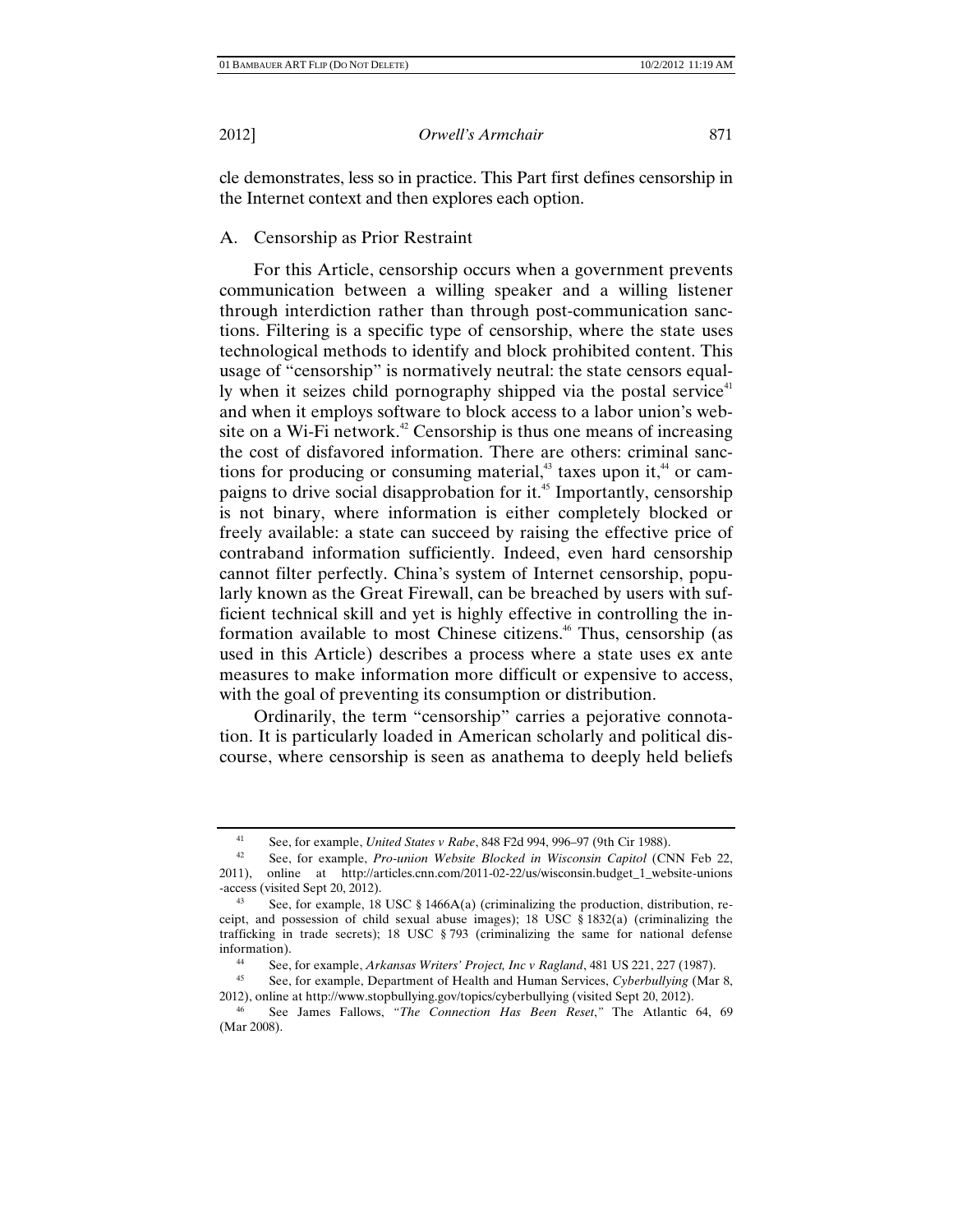about the importance of unfettered discourse and free expression.<sup>47</sup> Yet America's normative commitment to open communication contains exceptions. Even the Supreme Court has permitted a state government to censor by seizing material in advance of a judicial determination as to whether it was unlawful.<sup>48</sup> The Court emphasized, rightly, the procedural safeguards included in the scheme rather than treating seizures as per se impermissible.<sup>49</sup> America, like every other country, views some material as sufficiently harmful to warrant blocking. And like most countries, America prefers not to describe such blocking as censorship. Each state balances freedom of expression against other values differently, leading to incommensurable definitions of what constitutes censorship.<sup>50</sup> For Americans, filtering file-sharing sites does not qualify as censorship, $51$  but filtering politically oriented<sup>52</sup> or pornographic sites<sup>53</sup> does. For South Korean citizens, though, filtering pornographic sites or politically oriented material that praises North Korea does not count as censorship,<sup>54</sup> but blocking file-sharing sites does.<sup>55</sup> Norms vary. Every country assumes that its own views on content restrictions are not only defensible, but natural.

<sup>47</sup> See, for example, *Sorrell v IMS Health Inc*, 131 S Ct 2653, 2664 (2011) (holding "[l]awmakers may no more silence unwanted speech by burdening its utterance than by censoring its content"); *Bantam Books, Inc v Sullivan*, 372 US 58, 70 (1963) (stating that "[a]ny system of prior restraints of expression comes to this Court bearing a heavy presumption against its constitutional validity"). See also John Fee, *The Pornographic Secondary Effects Doctrine*, 60 Ala L Rev 291, 302 (2009) (writing that "[c]lassifying some kinds of speech as 'low value' for constitutional purposes is a dangerous exercise, for it risks the suppression of speech that the majority of society does not appreciate").<br><sup>48</sup> See *Vingday Books, Ino.y Brown*, 254 US 426, 428, 20, 441 (1957).

<sup>48</sup> See *Kingsley Books, Inc v Brown*, 354 US 436, 438–39, 441 (1957).

 $^{49}$  Id at 441–44.

<sup>50</sup> See Thomas S. Kuhn, *The Structure of Scientific Revolutions* 148 (Chicago 3d ed 1996) (defining incommensurability as a term used to describe the circumstance where disputants "disagree about the list of problems that any candidate for paradigm must solve").

<sup>51</sup> See, for example, Mitch Bainwol, *Support for PROTECT IP Piles Up*, Music Notes Blog (RIAA May 26, 2011), online at http://www.riaa.com/blog.php?content\_selector=riaanews-blog&blog\_selector=Support-For-PROTECT-IP (visited Sept 20, 2012); *Floyd Abrams: PROTECT IP Act Does Not Violate First Amendment* (American Federation of Television and Radio Artists May 24, 2011), online at http://aftra.org/69A98E28C25B42DCA66AED

<sup>52</sup> See, for example, *Pro-union Website Blocked in Wisconsin Capitol* (cited in note 42).<br>53 See, debarati u. ACLU 542 US 656, 666, (2004) (efficing a prolining in invasion

<sup>53</sup> See *Ashcroft v ACLU*, 542 US 656, 666 (2004) (affirming a preliminary injunction barring enforcement of COPA, a law aimed at curtailing minors' access to pornography). 54 Freedom House, *Freedom on the Net 2011: South Korea* \*303–04 (2011), online at

http://www.freedomhouse.org/sites/default/files/inline\_images/South%20Korea\_FOTN2011.pdf (visited Sept 20, 2012). 55 See Mike Masnick, *Kicking People off the Internet Not Enough in South Korea, Copy-*

*right Lobbyists Demand More* (Techdirt Nov 19, 2009), online at http://www.techdirt.com/ articles/20091117/1154046972.shtml (visited Sept 20, 2012).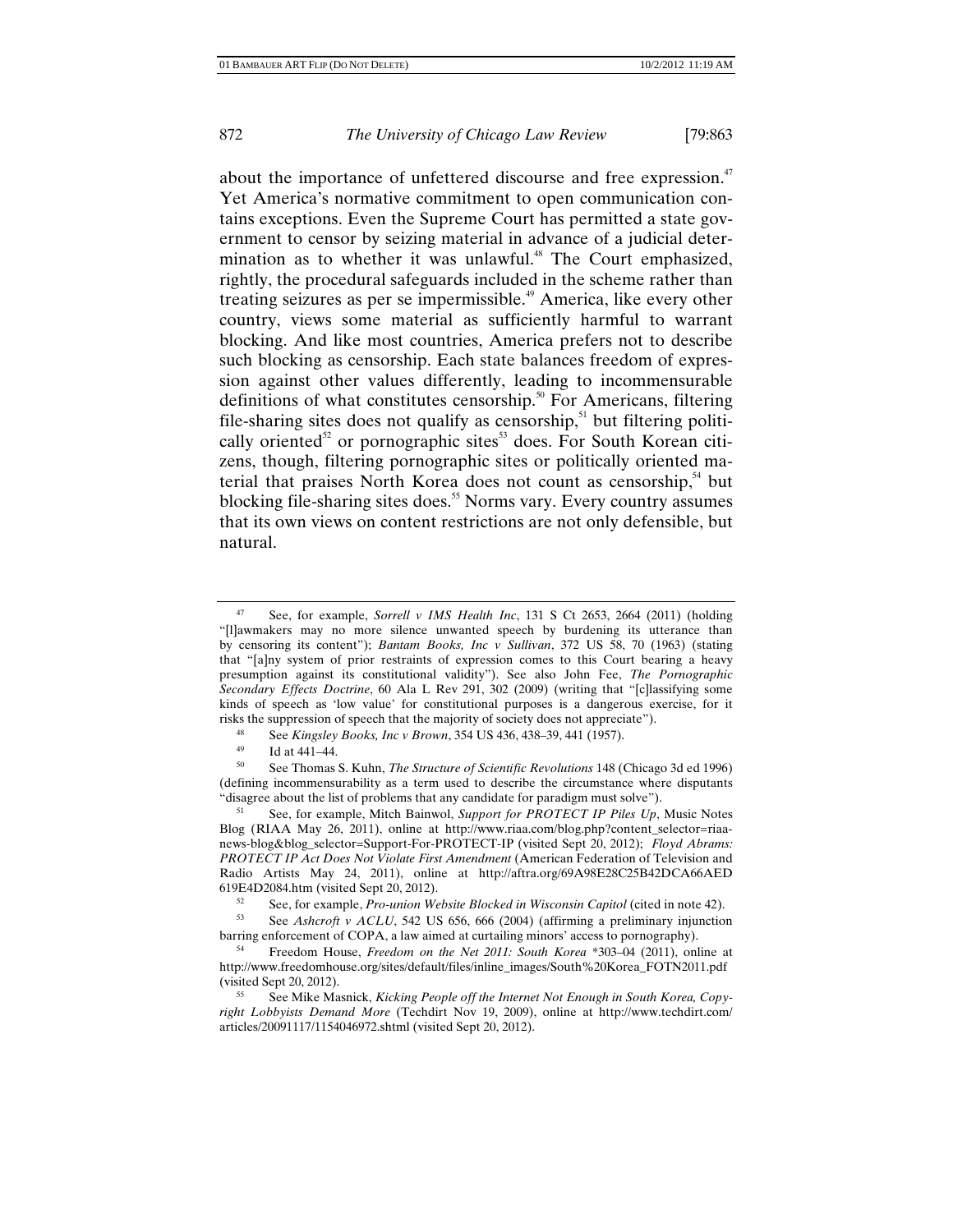The virtue of this Article's more technical definition of censorship is that it concentrates upon the *method* a government uses to control information and defers analysis of the *legitimacy* of such measures to a separate step. The alternative is to be drawn into absurdity, such as classifying the removal of sites that facilitate intellectual property (IP) infringement as mere enforcement of property rights but removal of sites that report on human rights as censorship.<sup>56</sup> Censorship thus becomes a descriptive term; normative conclusions require rigorous analysis of each particular censorship regime.

I have previously argued that the legitimacy of censorship is best judged by the processes through which a state arrives at blocking decisions.<sup>57</sup> In particular, legitimacy depends on four factors: whether blocking is openly described, transparent in what content it targets, narrow and effective in what it actually filters, and accountable via formal or informal processes to the users it purports to protect.<sup>58</sup> Censorship is more likely to be legitimate when a government openly admits it blocks access to material, describes clearly what content it filters, targets prohibited information precisely, and arrives at decisions through accountable mechanisms of governance.

An implicit consequence of using this process-based methodology to evaluate Internet censorship is that some filtering regimes will be judged legitimate. I have argued that the provisions of the Digital Millennium Copyright Act<sup>59</sup> (DMCA) that press intermediaries to censor in return for immunity from copyright liability should be viewed as justified under this framework.<sup>60</sup> This conclusion and the concomitant result that Internet censorship can be legitimate are controversial and have been criticized by scholars such as Milton Mueller. $61$  However, it is helpful simply to note that this Article does not consider the efforts to restrict content that it describes as automatically suspect. It seeks to identify whether there are problems with how government engages in censorship rather than rejecting information control altogether.

<sup>56</sup> See Bambauer, 59 Duke L J at 384–86 (cited in note 32) (documenting the "scant agreement on what material ought to be off-limits" and concluding that "[c]omparing nations' online censorship from one normative perspective is unhelpful").<br>
<sup>57</sup> See id.<br>
See id. at 386–87

 $58$  See id at 386–87.<br> $59$  Pub L No 105-30

<sup>&</sup>lt;sup>59</sup> Pub L No 105-304, 112 Stat 2860 (2000), codified at 17 USC §§ 512, 1201–05.<br><sup>60</sup> See Bambauer, 59 Duke L Lat 401 (cited in note 32)

See Bambauer, 59 Duke L J at 401 (cited in note 32).

<sup>61</sup> Milton L. Mueller, *Networks and States: The Global Politics of Internet Governance* 206–08 (MIT 2010).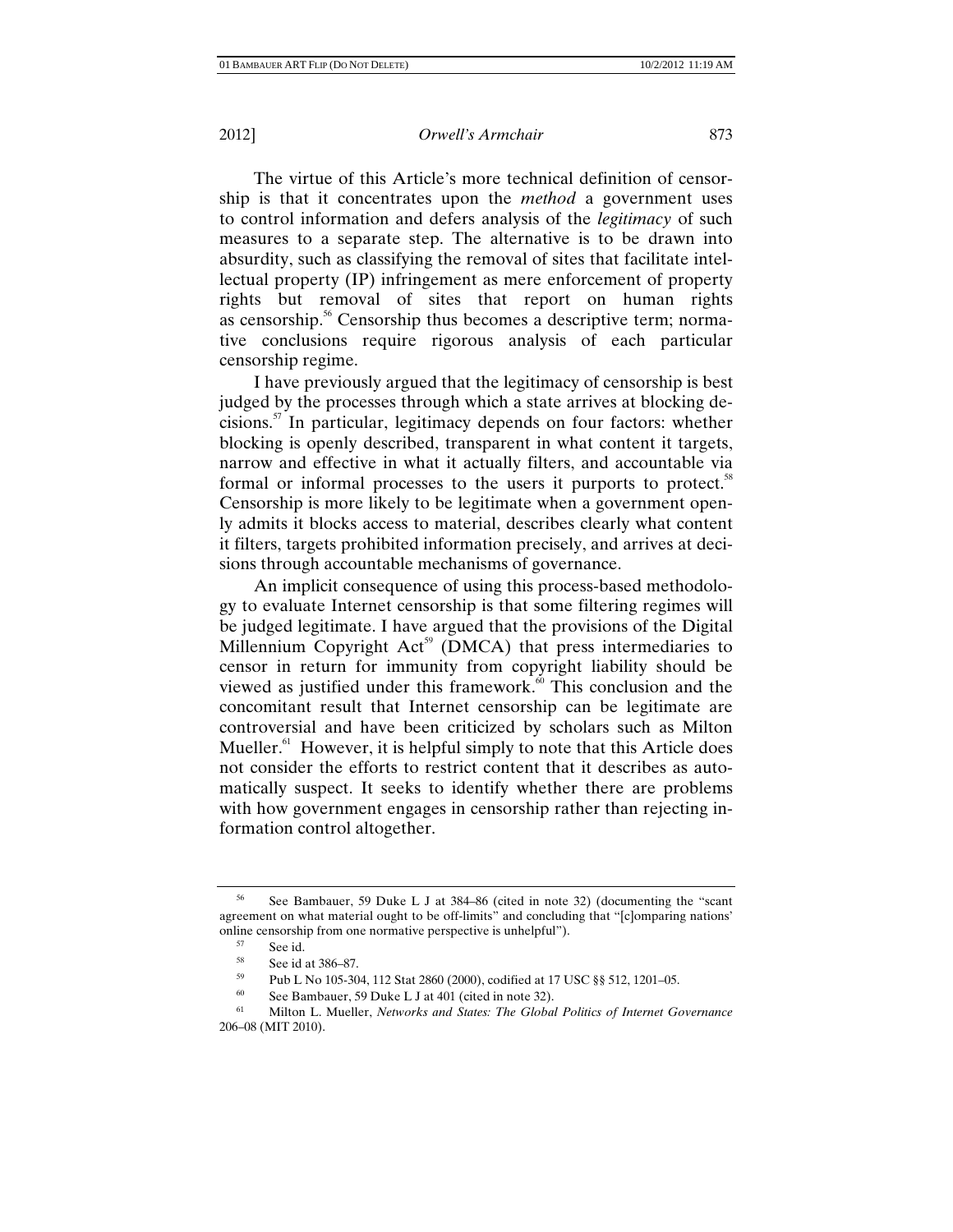In many cases, censorship is surprisingly acceptable to people.<sup>62</sup> Users do not automatically flee, or oppose, censored communication platforms. Indeed, consumers are surprisingly comfortable with filtered information environments. Apple's iPhone, for example, holds 25 to 30 percent of the smartphone market in the United States $\mathrm{^{63}}$  despite the fact that the company carefully censors which applications are available on its phones. Similarly, Apple removed an app named "ThirdIntifada" from its App Store because it was "offensive to large groups of people"64 and infamously banned Pulitzer Prize-winning cartoonist Mark Fiore's app because it "ridicule[d] public figures."<sup>65</sup>

Other popular Internet platforms similarly exclude disfavored information. By default, Google employs its SafeSearch technology, which excludes sexually explicit images and videos from search results.<sup>66</sup> While users can easily alter the SafeSearch settings—making them either stricter or more lenient—behavioral economics scholarship demonstrates the power of default settings.<sup>67</sup> Bing, Microsoft's search engine, similarly sets a default of using SafeSearch at its moderate setting.<sup>68</sup> YouTube removes videos that involve sexually explicit content, graphic violence, hate speech, animal abuse, and drug abuse.<sup>69</sup> Most e-mail service providers block spam.<sup>70</sup>

2012) (citing a Comscore estimate of 25.2 percent for the same period). 64 *Apple Removes Anti-Israel 'ThirdIntifada' App from App Store* (Huffington Post June 22, 2011), online at http://www.huffingtonpost.com/2011/06/23/apple-removes-anti-israel -thirdintifada-app\_n\_882857.html (visited Sept 20, 2012). 65 Laura McGann, *Mark Fiore Can Win a Pulitzer Prize, but He Can't Get His iPhone* 

<sup>62</sup> See, for example, Craig A. Depken II, *Who Supports Internet Censorship?* (First Monday Sept 4, 2006), online at http://firstmonday.org/htbin/cgiwrap/bin/ojs/index.php/fm/ article/view/1390/1308 (visited Sept 20, 2012) (analyzing the results of an online survey on Internet censorship in which more than 46 percent of respondents agreed with such censorship in principle).

<sup>63</sup> See Philip Elmer-DeWitt, *Needham: Android's Market Share Peaked in March*, Apple 2.0 (CNNMoney Jun 21, 2011), online at http://tech.fortune.cnn.com/2011/06/21/needham -androids-market-share-peaked-in-march (visited Sept 20, 2012) (citing a Needham & Co estimate of 29.5 percent market share for the first quarter of 2011); Henry Blodget, *Android Is Destroying Everyone, Especially RIM—iPhone Dead in Water* (Bus Insider Apr 2, 2011), online at http://www.businessinsider.com/android-iphone-market-share-2011-4 (visited Sept 20,

*Cartoon App Past Apple's Satire Police*, Nieman Journalism Lab (Nieman Foundation Apr 5, 2010), online at http://www.niemanlab.org/2010/04/mark-fiore-can-win-a-pulitzer-prize-but-he -cant-get-his-iphone-cartoon-app-past-apples-satire-police (visited Sept 20, 2012). 66 See Google Help, *SafeSearch: Filter Objectionable Content*, online at

http://support.google.com/websearch/bin/answer.py?hl=en&answer=510&topic=1678515&ctx =topic (visited Sept 20, 2012).

<sup>67</sup> See id. See also Richard H. Thaler and Cass R. Sunstein, *Nudge: Improving Decisions about Health, Wealth, and Happiness* 85–87 (Yale 2008) (discussing default settings). 68 See Bing Help, *Block Explicit Websites*, online at http://onlinehelp.microsoft.com/en

<sup>-</sup>US/bing/ff808441.aspx (visited Sept 20, 2012).

<sup>69</sup> See *YouTube Community Guidelines*, online at http://www.youtube.com/t/ community\_guidelines (visited Sept 20, 2012).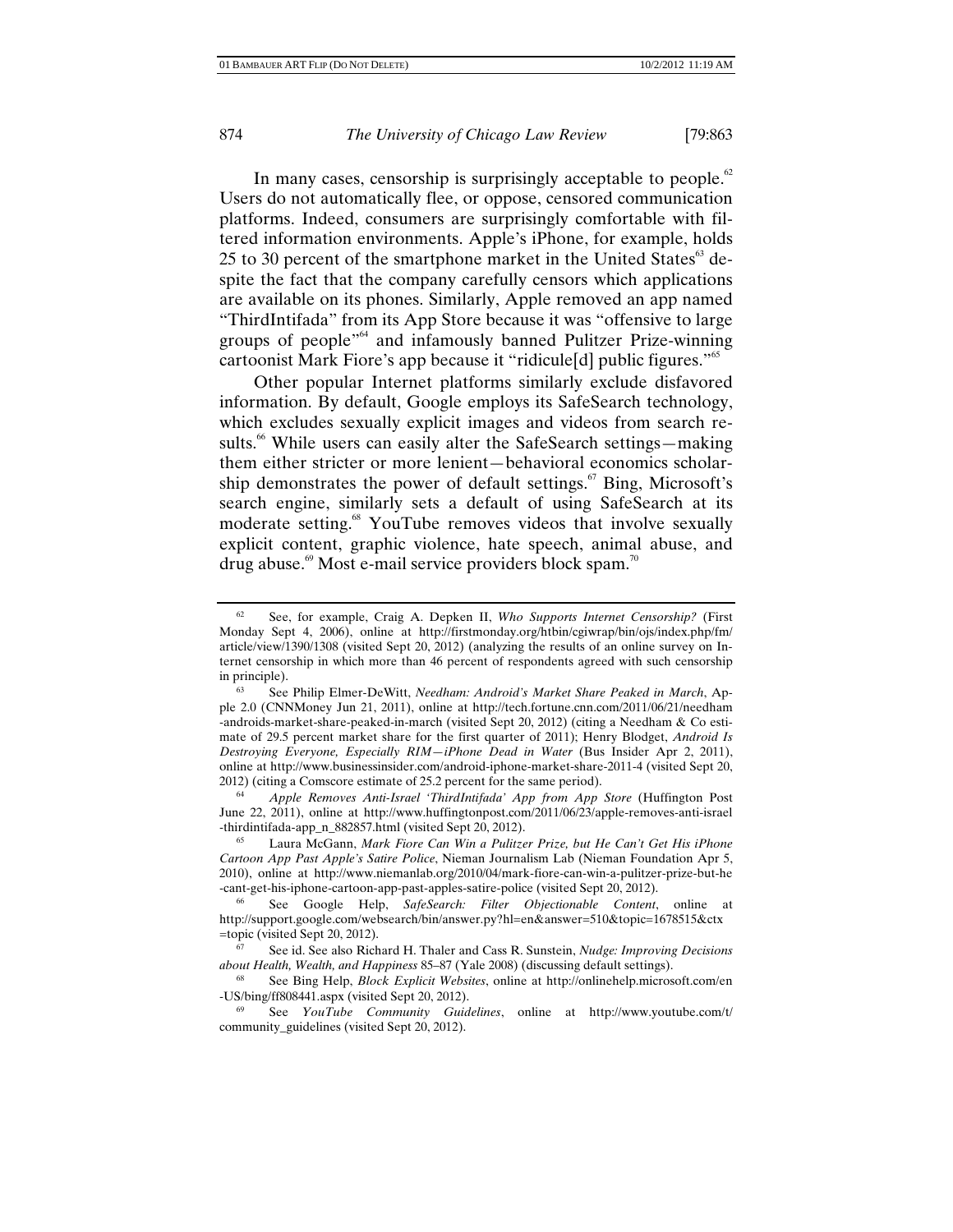The prevalence of bowdlerized information platforms has important consequences for soft censorship. America's shared belief in free expression suggests that users would doggedly resist the imposition of filtering. Yet the evidence predicts a much more muted response. Americans love the iPhone and use Google with such regularity that the search engine's name has become a verb.<sup> $\pi$ </sup> Censorship that is sufficiently subtle is likely to be accepted, even if only grudgingly.

Having defined its use of censorship, the Article now explores each modality in detail.

# B. Direct Control

Chesterfield, Virginia, is a county south of Richmond that offers residents and visitors the Metro Richmond Zoo, a NASCAR speedway, Virginia State University, and free wireless Internet access.<sup>72</sup> Anyone can surf the Web using Chesterfield's Citizen Wi-Fi, provided they do not want pornography.<sup>73</sup> The county does not provide access to the entire Internet from Citizen Wi-Fi: Chesterfield employs the Websense Internet-filtering software to block access to "graphic pornography," as defined by Websense's "adult material" content category.74 Websense's "Adult Material" category includes not only graphic pornography but also material on sex education, lingerie, swimsuits, and sexuality.<sup>75</sup> Chesterfield offers Internet users a choice: access the Internet for free, at the cost of being blocked from speech that the county government dislikes or pay for unfiltered access.<sup>16</sup>

<sup>70</sup> See, for example, *Holomaxx Technologies Corp v Microsoft Corp*, 2011 WL 3740813, \*4 (ND Cal).

<sup>71</sup> See, for example, *Merriam-Webster* (Merriam-Webster 2012), online at

http://www.merriam-webster.com/dictionary/google (visited Sept 20, 2012). 72 See Chesterfield County, *Tourism and Leisure: Tourism and Leisure—Visit Chesterfield*, online at http://www.chesterfield.gov/visitors.aspx?id=3019 (visited Sept 20, 2012) (detailing the pleasures of Chesterfield); Chesterfield County, *Connected Government: Citizen Wi-Fi—Frequently Asked Questions*, online at http://www.chesterfield.gov/ connectedgovernment.aspx?id=2086 (visited Sept 20, 2012).

<sup>73</sup> See Chesterfield County, *Connected Government: Citizen Wi-Fi—Access to Free, Wireless Internet Is as Easy as Opening a Laptop!*, online at http://www.chesterfield.gov/ connectedgovernment.aspx?id=2083 (visited Sept 20, 2012). 74 *Acceptable-Use Policy*, online at http://www.chesterfield.gov/WorkArea/linkit.aspx?

LinkIdentifier=id&ItemID=10156 (visited Sept 20, 2012). 75 Websense, *URL Categories: Accurate, Current, and Comprehensive*, online at

http://www.websense.com/content/URLCategories.aspx (visited Sept 20, 2012). Chesterfield blocks the Sex subcategory but not Lingerie and Swimsuit, Nudity, or Sex Education. See E-mail from Barry Condrey, Chief Information Officer of Chesterfield County (June 29, 2011) (on file with author).<br><sup>76</sup> Chesterfield seeks to "eliminate access 'to materials that constitute obscenity or child

pornography, materials harmful to juveniles, or materials that create a sexually harassing envi-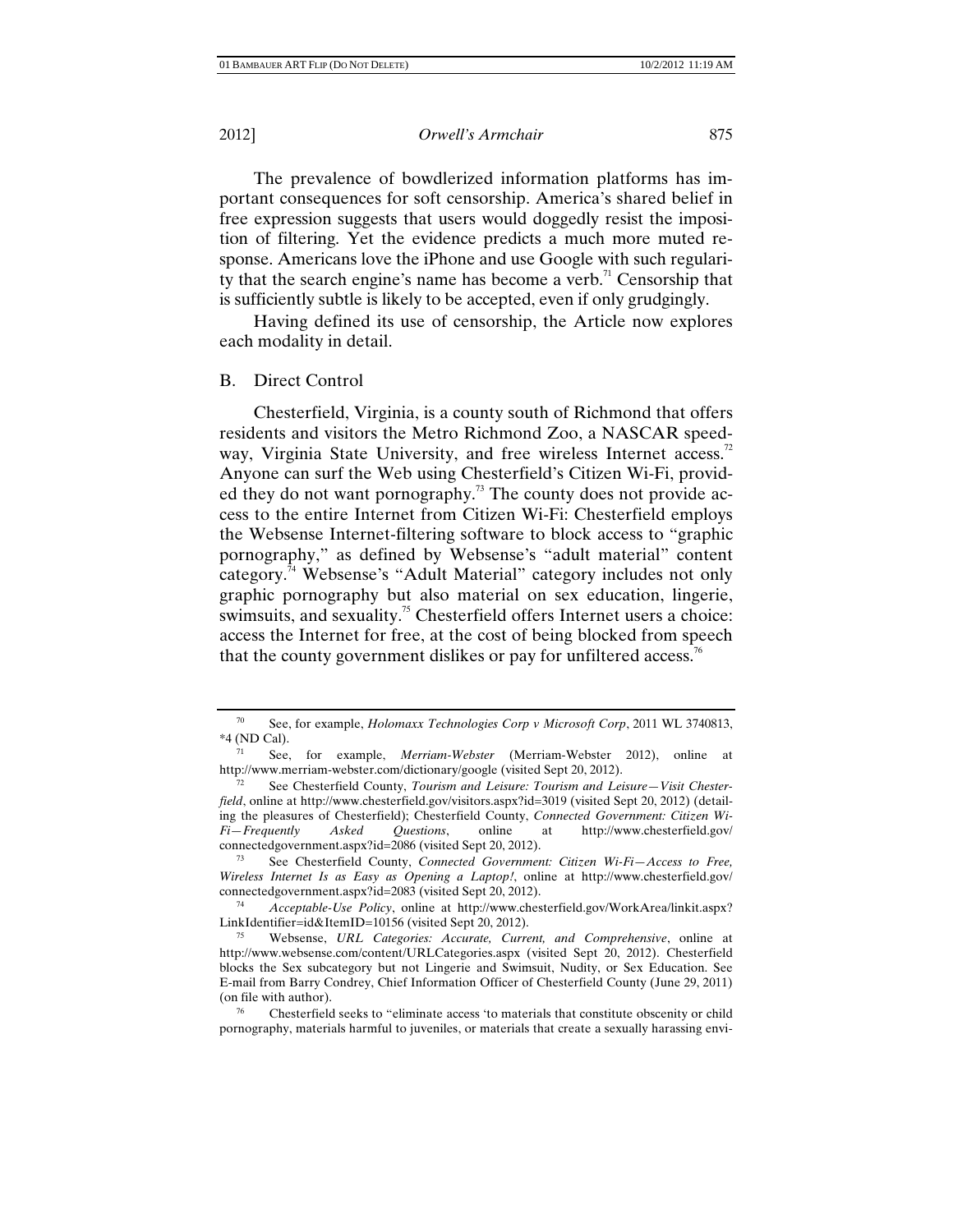Chesterfield's direct provision of censored Internet access is increasingly common. Culver City in California—home to three movie studios—provides free Wi-Fi that blocks peer-to-peer (P2P) filesharing applications.<sup>77</sup> Utah Transit Authority's express buses offer wireless access to commuters but filter "offensive sites."<sup>78</sup> Houston's municipal Wi-Fi network blocks both adults and minors from reaching material that is obscene, constitutes child pornography, or is harmful to minors.<sup>79</sup> Boston filtered its public wireless network until funding problems forced it offline.<sup>80</sup>

Direct control is a potent form of hard censorship. Its success, though, depends on the architecture of a country's networks, which can result either from deliberate design decisions or from path dependency. History matters. Saudi Arabia and China exemplify the capabilities of hard censorship through direct control. In Saudi Arabia, all Internet traffic passes through a single point—a group of proxy servers—that acts as the locus for censorship.<sup>81</sup> A government agency, the Communications and Information Technology Commission, holds responsibility for blocking content, and the Saudi Telecom Company, which is owned by the state, is the primary access and network provider. $82$  Similarly, China performs its Internet filtering using routers at the backbone of the network, which is state owned.<sup>83</sup> With direct control, governmental responsibility for censorship is immediate, obvious, and singular. The state imposes content deci-

ronment,' which are illegal or inappropriate." Chesterfield County, *Acceptable-Use Policy* (cited in note 74). 77 See Karl Bode, *LA Muni-Fi Filters Smut, P2P: Audible Magic Gear at the MPAA's* 

*Request . . .* (Broadband Reports Aug 23, 2006), online at http://www.broadbandreports.com/ shownews/77538 (visited Sept 20, 2012).

<sup>78</sup> Utah Transit Authority, *Frequently Asked Questions*, online at http://www.rideuta.com/ mc/?page=RidingUTA-Amenities-WirelessInternet-FAQs (visited Sept 20, 2012).

<sup>79</sup> Houston Public Library, City of Houston, and WeCAN Houston, *Digital Inclusion Initiative Frequently Asked Questions* 10 (May 21, 2008), online at http://www.uh.edu/hcpp/ DigitalInclusionInitiativeFAQ.pdf (visited Sept 20, 2012). 80 See Danny Weitzner, *City of Boston Censoring Municipal WiFi* (Apr 24, 2007), online

at http://dig.csail.mit.edu/breadcrumbs/node/188 (visited Sept 20, 2012); Ionut Arghire, *After Municipal Wi-Fi Network Fail, Boston Settles for Hotspot Patchwork* (Softpedia Apr 19, 2008), online at http://news.softpedia.com/news/After-Municipal-Wi-Fi-Network-Fail-Boston-Settles

<sup>-</sup>For-Hotspot-Patchwork-83845.shtml (visited Sept 20, 2012).<br><sup>81</sup> Ronald Deibert, et al, eds, *Access Controlled: The Shaping of Power, Rights, and Rule in Cyberspace 561–70 (MIT 2010).* 

*See generally OpenNet Initiative, Internet Filtering in Saudi Arabia* (Aug 6, 2009), online at http://opennet.net/sites/opennet.net/files/ONI\_SaudiArabia\_2009.pdf (visited Sept 20, 2012).

<sup>83</sup> See OpenNet Initiative, *Internet Filtering in China in 2004–2005: A Country Study* 3–4 (Apr 14, 2005), online at http://opennet.net/sites/opennet.net/files/ONI\_China \_ Country\_Study.pdf (visited Sept 20, 2012).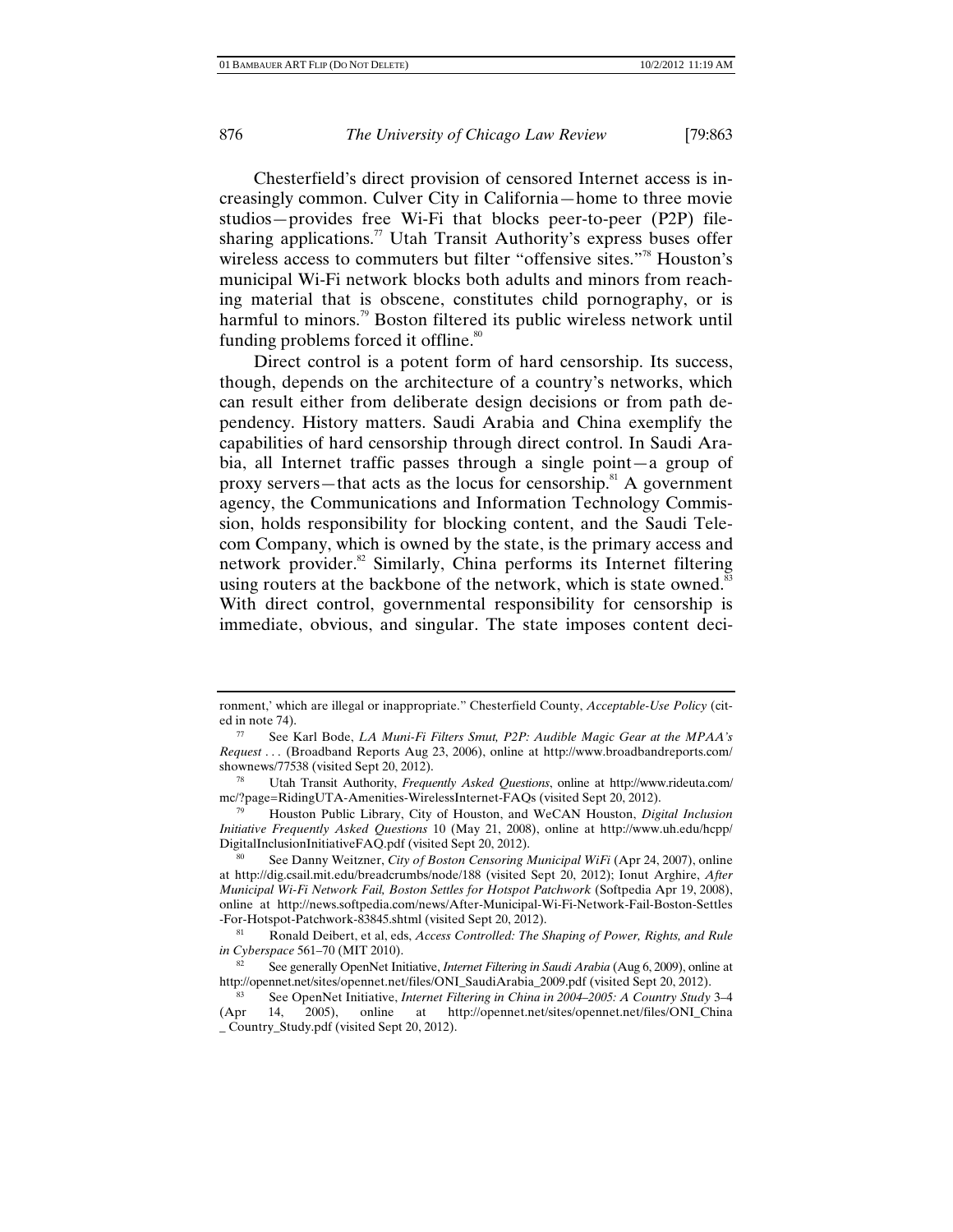sions by creating a choke point for access that it controls and then implementing filtering at that point.

In the United States, significant direct control by state actors is unlikely for architectural reasons. Most of the relevant Internet infrastructure in America, such as the network backbone, routers, and access points, is privately owned and operated. During the Internet's early development, the primary infrastructure—first the Advanced Research Projects Agency Network, and then the National Science Foundation Network—was owned by the federal government, but the administration of President Bill Clinton made a deliberate decision to privatize the network backbone in  $1995$ .<sup>84</sup> Internet access to homes and residences is provided almost exclusively by private firms offering Internet service via digital subscriber line (DSL), cable modem, satellite, or wireless telephone services.<sup>85</sup> Thus, while federal and state governments provide some publicly available access points, most users obtain Internet access over privately held networks.

However, the emergence of publicly provided Internet access typically hailed as a boon that can close America's digital divide  $66$ ironically poses risks to open Internet communication. Government has nearly free rein in deciding what content to permit or deny when it supplies the medium.<sup>87</sup> This power is profound: there is no difference in principle between censoring speech on topics of political debate such as abortion and censoring political speech directly. A government that can forbid counseling on abortion in state-funded clinics,<sup>88</sup> and forbid access to material "harmful to minors" on its Internet services,<sup>89</sup> can just as readily block content related to foreign policy choices.90 It is not clear that there are constitutional constraints on the government's ability to filter publicly provided Internet access, only political ones. For example, while there have been lawsuits

<sup>84</sup> See Manuel Castells, *The Rise of the Network Society* 46 (Wiley-Blackwell 2d ed 2010). 85 Industry Analysis and Technology Division, Wireline Competition Bureau, FCC, *In-*

*ternet Access Services: Status as of June 30, 2010* (Mar 2011), online at http://hraunfoss.fcc.gov/edocs\_public/attachmatch/DOC-305296A1.pdf (visited Sept 20, 2012).

<sup>86</sup> See, for example, Jan Chipchase, *Is Internet Access a Human Right?*, CNN.com Blogs (CNN July 14, 2011), online at http://globalpublicsquare.blogs.cnn.com/2011/07/14/is-internet -access-a-human-right (visited Sept 20, 2012).<br><sup>87</sup> See Part III.B.<br><sup>88</sup> See Purt y Sullivan, 500 US 173, 102

<sup>88</sup> See *Rust v Sullivan*, 500 US 173, 192–200 (1991).

<sup>20</sup> USC § 9134(f)(1)(A)(i) (forbidding the grant of funds to any library that does not have in place a policy of "technology protection" for Internet-enabled computers that protects against access to visual depictions that are "harmful to minors"). See *United States v American Library Association, Inc*, 539 US 194, 203–09 (2003).

<sup>90</sup> See Liptak, *A Wave of the Watch List*, NY Times at A16 (cited in note 14) (reporting on allegations that a travel site was banned for facilitating tourism in Cuba).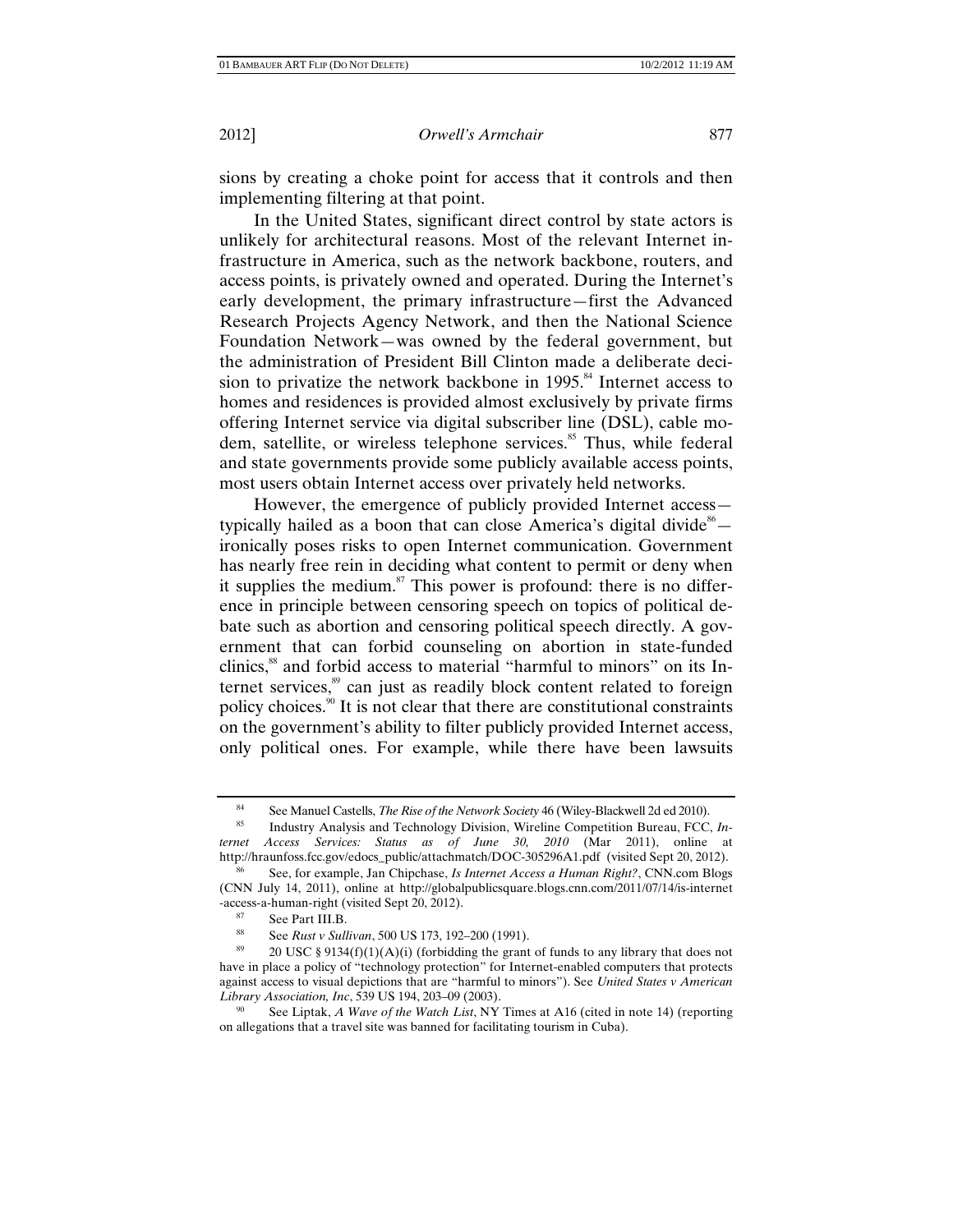against schools that block material based on its viewpoint, such as support for gay and lesbian students, none has resulted in a decision on the merits.<sup>91</sup> While this may demonstrate a consensus that such discrimination is unlawful, it more likely results from school districts' unwillingness to devote scarce funds to litigation or to endure scrutiny over alleged bias against a group of their students. Similarly, politically based funding that restricts information has been found constitutional. Such restrictions include Title X grants prohibiting abortion counseling,<sup>92</sup> arts funding requiring respect for "general standards" of decency,"93 and international HIV funding banning promotion of abortion.<sup>94</sup> Direct provision of Internet access by government comes at a cost: one may be able to reach only speech of which the state approves.

Thus, while history prevents America from using direct control, a form of hard censorship, to filter the majority of Internet access, it remains a potent tool where available.

# C. Deputizing Intermediaries

Alaska decided to replay history. The state's legislature passed a bill that banned the distribution of indecent material to minors, and Governor Sean Parnell signed it into law.<sup>95</sup> ISPs, among others, would have faced liability under the law.<sup>96</sup> The statute was strikingly similar not only to the provisions of two federal laws invalidated by the Supreme Court<sup>97</sup> but also to a series of state laws struck down as violations of the First Amendment.<sup>98</sup> And, as in each prior case, a federal court permanently enjoined Alaska's law from being enforced. The district court in Alaska noted that it was unclear whether

Consider Complaint for Injunctive Relief, Declaratory Judgment, and Nominal Damages, *Parents, Families, and Friends of Lesbians and Gays, Inc v Camdenton R-III School District*, No 2:11-cv-04212, \*1 (WD Mo filed Aug 15, 2011), online at http://www.aclu.org/files/ assets/pflagcomplaint.pdf (visited Sept 20, 2012).<br><sup>92</sup> See *Rust*, 500 US at 178–81.<br><sup>93</sup> 20 USC § 954(d)(1). See *National Endowment for the Arts v Finley*, 524 US 569,

<sup>590 (1998).</sup>

<sup>&</sup>lt;sup>94</sup> Center for Reproductive Law and Policy v Bush, 304 F3d 183, 186 (2d Cir 2002).<br><sup>95</sup> See Alaska Stat Ann § 11.61.128(a) (criminalizing the knowing distribution of certain material harmful to minors if the recipient was under 16 years of age); Chris Klint, *Federal Judge Blocks State Anti–Child-Porn Law* (KTUU July 1, 2011), online at http://www.ktuu.com/ news/ktuu-federal-judge-blocks-state-anti-child-porn-law-070111,0,472573.story (visited Sept 20, 2012) (tracing the bill's history).

<sup>&</sup>lt;sup>96</sup> See Alaska Stat Ann § 11.61.125(d).<br><sup>97</sup> See Ashcroft 542 US at 666; Reno v

See *Ashcroft*, 542 US at 666; *Reno v ACLU*, 521 US 844, 874, 885 (1997).

<sup>98</sup> See *American Booksellers Foundation for Free Expression v Sullivan*, 799 F Supp 2d 1078, 1080–81 (D Alaska 2011) (listing cases).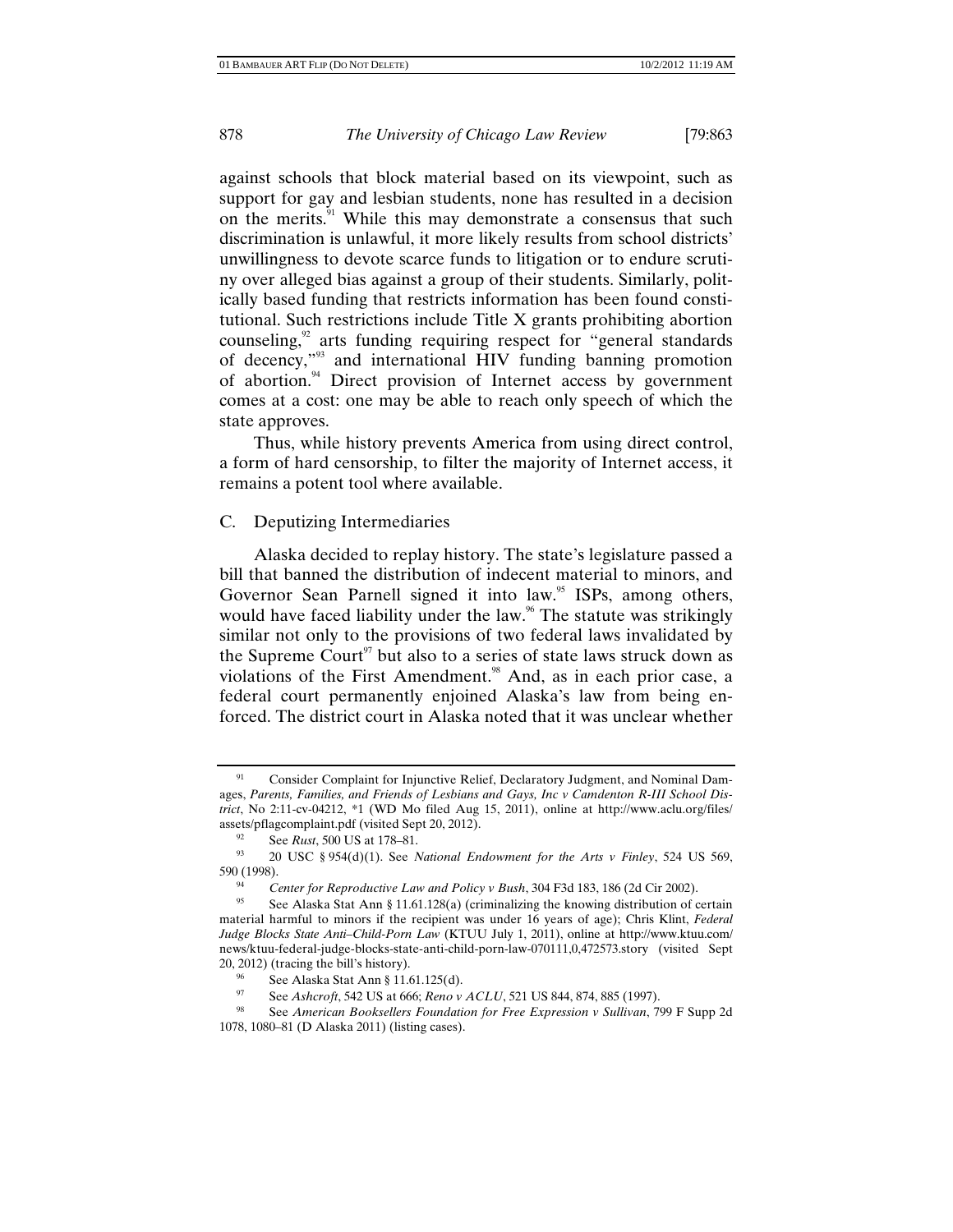the law required knowledge that a recipient was underage but that even if it did, there are "no reasonable technological means that enable a speaker on the Internet to ascertain the actual age of persons who access their communications."<sup>99</sup> Thus, the statute created a risk that adult Internet users would limit their expression only to what was suitable for minors, a harm deemed constitutionally impermissible by the Supreme Court under similar circumstances.<sup>100</sup>

The outcome of the suit against Alaska's statute appeared obvious: the law was quite similar to § 223 of the CDA, which was invalidated by the Supreme Court in 1997.<sup>101</sup> Nonetheless, Alaska enacted the statute, and defended it, in a seemingly (and ultimately) fruitless effort. Yet Alaska is in good company: six other states have had similar laws invalidated since the Court ruled on the  $CDA$ <sup>102</sup> Both state and federal governments have remained eager to mandate that intermediaries carry out filtering of disfavored content, on pain of civil or criminal sanctions despite the consistently skeptical attitude of reviewing courts. $103$ 

The second method of censorship is where government deputizes key intermediaries to perform filtering via public law regulation. This step—also a form of hard censorship—has been the most obvious and popular regulatory response in the US to perceived problems of harmful content online. The federal government twice enacted legislation that would have compelled ISPs and other intermediaries to block material deemed harmful to minors, once as the  $CDA^{104}$  and once as  $COPA^{105}$ . In each case, the ACLU challenged the

 $\frac{99}{100}$  Id at 1081–82.

<sup>100</sup> See id, citing *Reno*, 521 US at 876.<br>101 See *Paus*, 521 US at 860, 885 (c)

<sup>101</sup> See *Reno*, 521 US at 860, 885 (overturning then-current 47 USC § 223(d)). Section 223(d) criminalized using an interactive computer service, such as the Internet, to display patently offensive material concerning sex or excretion in a manner available to people under the age of eighteen. Alaska's law criminalized knowing distribution, including on the Internet, of material harmful to minors if the recipient was under the age of sixteen. The statute is also similar to § 231 of COPA, which criminalized knowingly posting, for commercial purposes, Web material that was harmful to minors. See *Ashcroft*, 542 US at 661–62, 666 (overturning thencurrent 47 USC § 231(a)(1)).

<sup>102</sup> *Sullivan*, 799 F Supp 2d at 1080–81 (listing cases). See also *American Libraries Association v Pataki*, 969 F Supp 160, 183–84 (SDNY 1997) (striking down a similar New York statute on Commerce Clause grounds in the same year that *Reno* was decided).<br><sup>103</sup> The only state statute to survive scrutiny is that of Ohio and then only because the

state narrowed its interpretation of the law to cover only "personally directed communication between an adult and a person that the adult knows or should know is a minor." *American Booksellers Foundation for Free Expression v Strickland*, 601 F3d 622, 628 (6th Cir 2010) (upholding Ohio Rev Code § 2907.31(D) against First Amendment and Commerce Clause challenges). Generally available Internet content, such as a web page, would not run afoul of the

<sup>&</sup>lt;sup>104</sup> See 47 USC § 223 (1996), abrogated by *Reno*, 521 US at 885.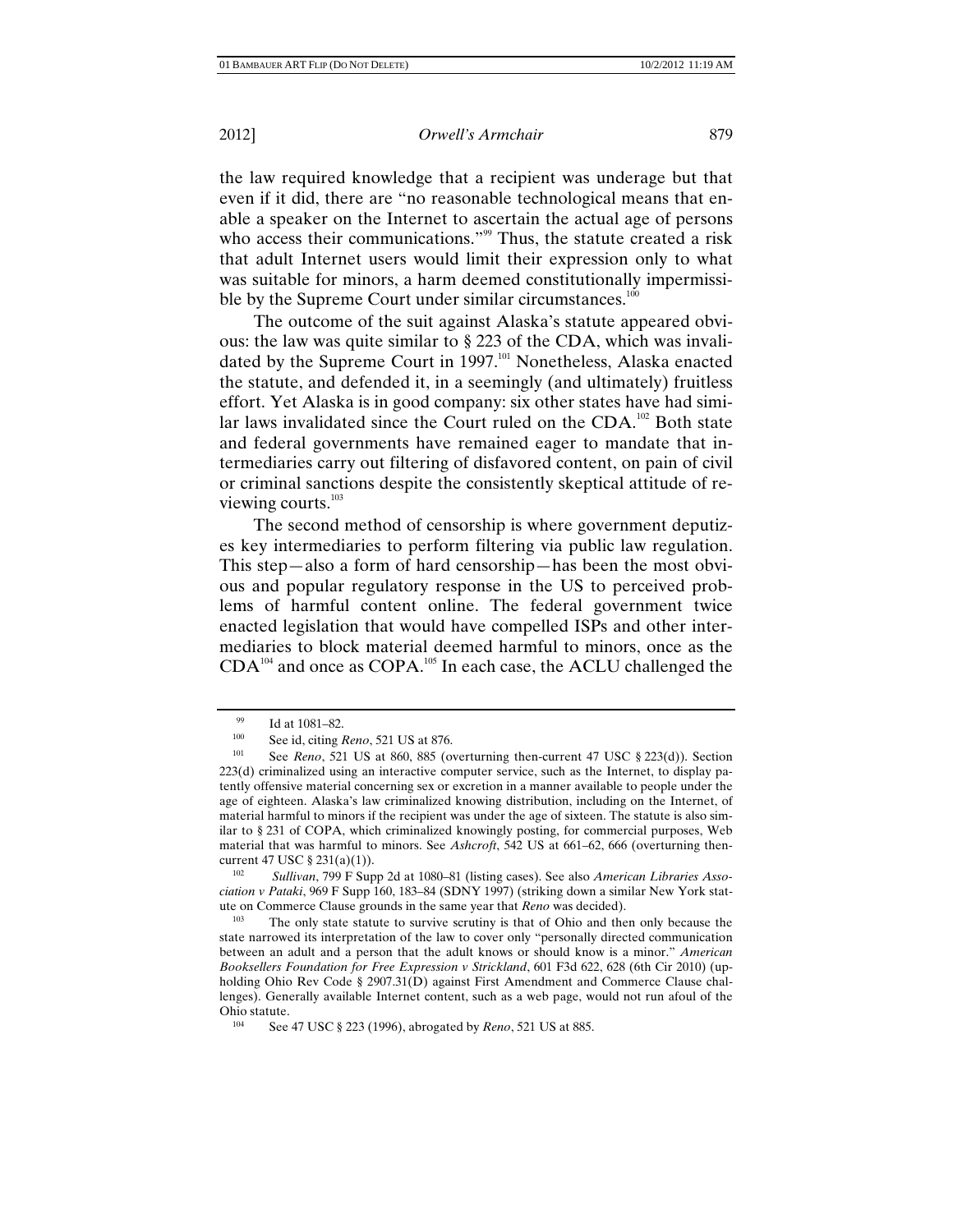law on constitutional grounds and succeeded—once because the law was deemed overbroad<sup>106</sup> and once because the Supreme Court viewed end-user filtering technology as a less restrictive alternative.<sup>107</sup> While these decisions would seem to foreclose legally mandated filtering, bills that require Internet censorship are hardy congressional perennials. For example, in the 111th Congress, Senator Patrick Leahy proposed legislation entitled Combating Online Infringement and Counterfeits Act,<sup>108</sup> which passed the Judiciary Committee but not the Senate itself. Representative Paul Kanjorski introduced a bill that would have required ISPs to filter material related to brokerage fraud.<sup>109</sup> Similarly, in the 112th Congress, Senator Leahy and nine other senators introduced the Preventing Real Online Threats to Economic Creativity and Theft of Intellectual Property Act of 2011<sup>110</sup> (PROTECT IP Act), which unanimously passed the Senate Judiciary Committee.<sup>111</sup>

State governments have also attempted to mandate filtering. In 2009, Minnesota sought to require ISPs to prevent customers from accessing gambling sites. The state reversed course after a gambling interest group challenged the regulations in court as violations of the First Amendment and the Commerce Clause.<sup>112</sup> In 2002, Pennsylvania required ISPs to block sites designated by the state attorney general as offering child pornography.<sup>113</sup> The result—blocking over 1.1 million sites to prevent access to roughly 400 with unlawful material—was found to be unconstitutional by a federal court as a violation of both the First Amendment and the Dormant Commerce Clause.114 Alaska, Michigan, New Mexico, New York, South Caroli-

<sup>105</sup> See 47 USC § 231 (1996 & Supp 1998), abrogated by *Ashcroft*, 542 US at 666.<br>106 See Paug 521 US at 895

<sup>106</sup> See *Reno*, 521 US at 885.<br>
107 See *Ashcroft*, 542 US at 666.<br>
108 S 3804, 111th Cong, 2d Sess, in 156 Cong Rec S 7207 (Sept 20, 2010).<br>
109 Investor **Protection** Act of 2000, HP 2817, 111th Cong, 1st Secs, in

Investor Protection Act of 2009, HR 3817, 111th Cong, 1st Sess, in 155 Cong Rec H 11456 (Oct 15, 2009).

<sup>110</sup> S 968, 112th Cong, 1st Sess, in 157 Cong Rec S 2936 (May 12, 2011). 111 Greg Sandoval, *Senate Panel OKs Controversial Antipiracy Bill* (CNET May 26, 2011), online at http://news.cnet.com/8301-31001\_3-20066456-261.html (visited Sept 20, 2012). 112 See Complaint and Demand for Declaratory and Injunctive Relief, *Interactive Media* 

*Entertainment & Gaming Association v Willems*, No 0:09CV01065, \*16, 18–19 (D Minn filed May 6, 2009) (available on Westlaw at 2009 WL 456360) ("Willems Complaint"). Poker Players Alliance, *Poker Players Alliance Declares Victory in Minnesota* (June 4, 2009), online at http://theppa.org/press-releases/2009/06/04/mn-poker-players-alliance-declares-victory-in -minnesota-060409 (visited Sept 20, 2012) (celebrating Minnesota's decision to reverse course on Internet gambling).<br> $S_{\Theta}$  Center for

<sup>113</sup> See *Center for Democracy & Technology v Pappert*, 337 F Supp 2d 606, 619–21 (ED

 $P<sup>114</sup>$  See id at 655, 658, 660, 662.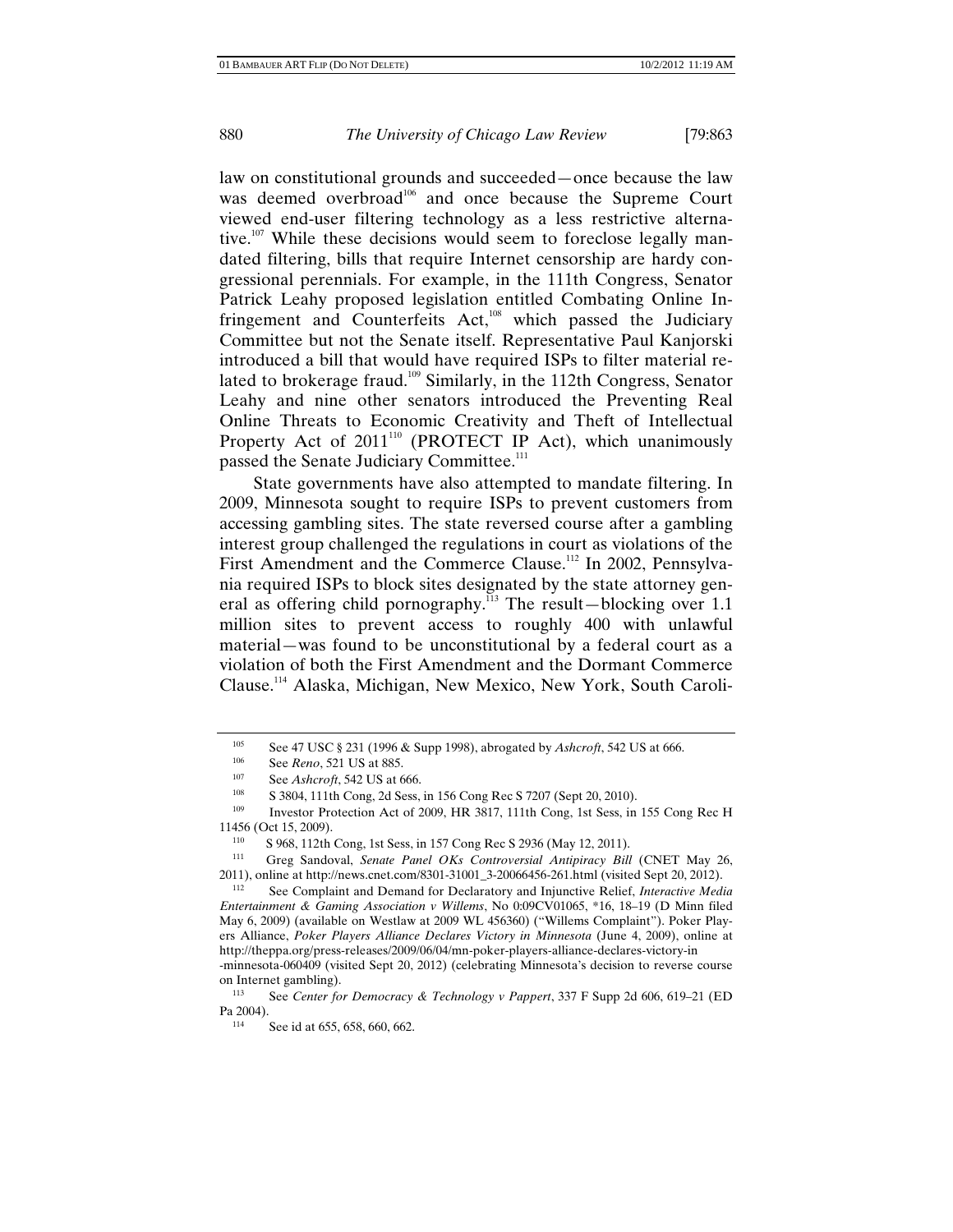na, Vermont, and Virginia all promulgated legislation similar to the CDA or COPA, and all had their laws blocked by similar First Amendment challenges.<sup>115</sup> Lawmakers are persistent. Thus, US states that attempt to impose filtering mandates on Internet intermediaries face not only First Amendment challenges but also limits based on the effects of such laws on interstate commerce, a zone constitutionally reserved to Congress.<sup>116</sup>

The key check on governmental attempts to use legal regulation to bind intermediaries, such as ISPs, to perform censorship has been the protection for free speech under the First Amendment. Filtering laws face at least two First Amendment hurdles: describing prohibited content with sufficient precision<sup>117</sup> and showing that censorship disfavored prior restraint—is the best-tailored method of achieving the state's goals.<sup>118</sup> These barriers are formidable and greatly foreclose governmental attempts to formally devolve responsibility for censorship onto intermediaries for the foreseeable future.<sup>119</sup>

However, legislators can refine filtering laws to make them more likely to withstand scrutiny. The first adjustment is to target only content that is plainly unlawful. Both the CDA and COPA faltered here; the CDA banned both "indecent" and "patently offensive" communications, $120$  and COPA aimed at material that was "patently offensive with respect to minors" and lacked "serious literary, artistic, political, or scientific value for minors."121 In both cases, the Supreme Court found the bans overbroad because they trod up-

<sup>115</sup> See *Sullivan*, 799 F Supp 2d at 1080–81. 116 Consider *Hunt v Washington State Apple Advertising Commission*, 432 US 333, 348–54 (1977).

<sup>117</sup> See *Reno*, 521 US at 874.<br>
118 See, for example, *ACLU v Mukasey*, 534 F3d 181, 190 (3d Cir 2008).

As a practical matter, the current Supreme Court appears to be highly speech protective. Countervailing considerations such as protecting minors from video game violence, reducing prescription drug costs, preventing emotional harm to the families of American soldiers killed in combat, or improving access to media by less well-funded political candidates were held insufficient to justify speech restrictions in the October Term 2010 alone. See *Arizona Free Enterprise Club's Freedom Club PAC v Bennett*, 131 S Ct 2806, 2824, 2828–29 (2011) (holding that an Arizona statute providing for public election financing pegged to private election financing imposes an unconstitutional burden on the speech of private candidates and their financers); *Brown v Entertainment Merchants Association*, 131 S Ct 2729, 2742 (2011) (holding that a California law restricting minors' access to violent video games is unconstitutional under the First Amendment); *Sorrell*, 131 S Ct at 2659, 267 (holding the same for a Vermont statute prohibiting the sale, disclosure, and use of pharmacy records revealing doctors' prescribing practices); *Snyder v Phelps*, 131 S Ct 1207, 1220 (2011) (holding that a protest near the funeral of a soldier was entitled to protection under the First Amendment from tort liability). This trend likely decreases further the chance that federal filtering legislation would sur-

<sup>&</sup>lt;sup>120</sup> See *Reno*, 521 US at 859–61.<br><sup>121</sup> See *Ashmaft*, 542 US at 661.

See *Ashcroft*, 542 US at 661–62, quoting 47 USC § 231(e)(6).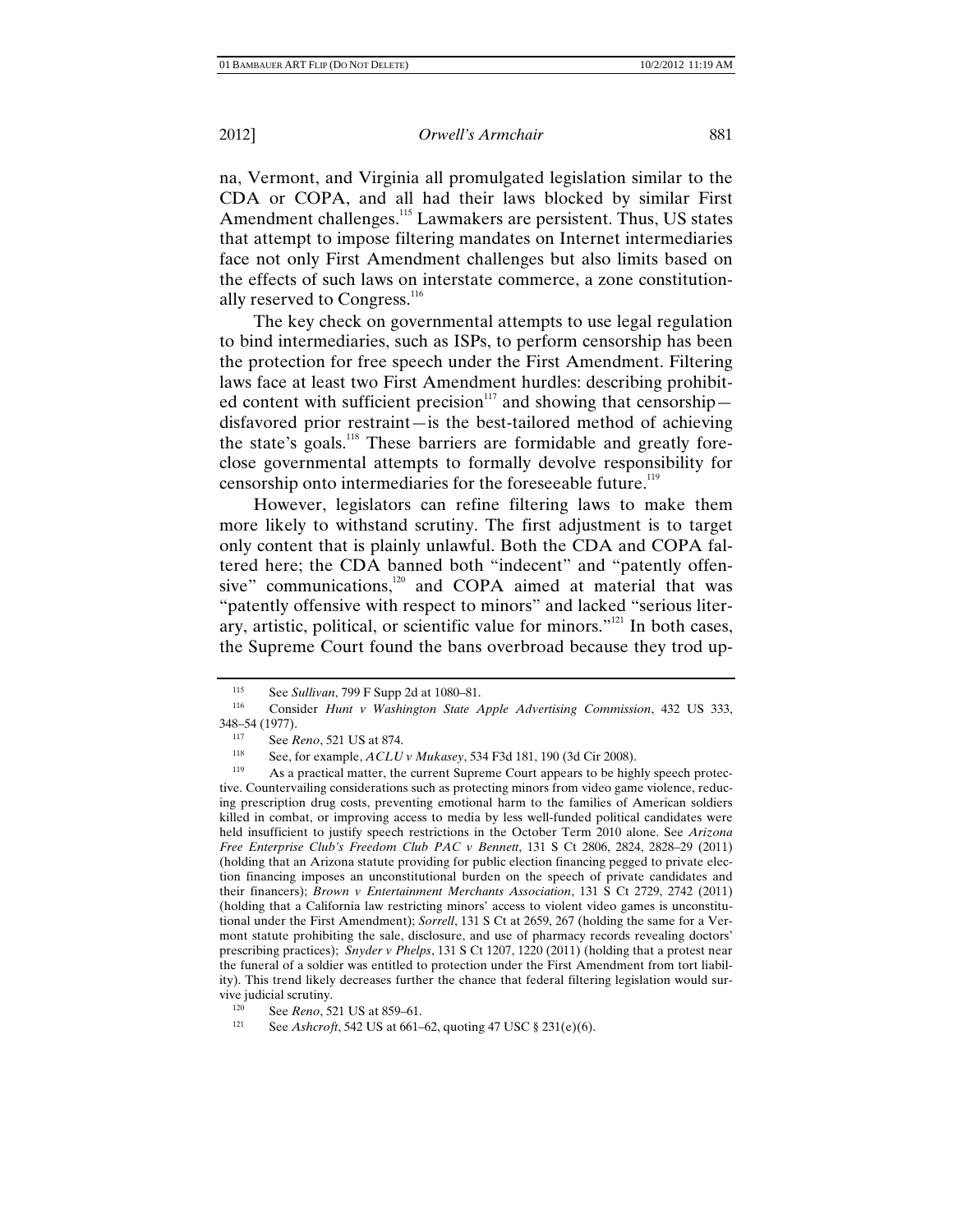on speech that was lawful for adults. Reducing the scope of prohibited content will be unpalatable for legislators, who frequently prefer to target pornography,<sup>122</sup> content "harmful to minors,"<sup>123</sup> or material supporting terrorist groups.<sup>124</sup> But, focusing only on content that is clearly unlawful—such as child pornography, obscenity, or intellectual property infringement—has constitutional benefits that can help a statute survive. These categories of material do not count as speech for First Amendment analysis, and hence the government need not satisfy strict scrutiny in attacking them.<sup>125</sup> Recent bills seem to show that legislators have learned this lesson—the PROTECT IP Act, for example, targets only those websites with "no significant use other than engaging in, enabling, or facilitating" IP infringement.<sup>126</sup> Banning only unprotected material could move censorial legislation past overbreadth objections.

Additionally, censorship laws would need to show that they do not sweep too much protected speech into the cybersieves along with unprotected information. When Pennsylvania required ISPs in the state to prevent access to child pornography sites, for example, the ISPs blocked traffic to those sites' IP addresses. The providers claimed that retrofitting their networks to engage in more finely tuned filtering methods, such as URL-based blocking, would be prohibitively expensive.<sup>127</sup> The consequence of targeting IP addresses was that roughly 1.1 million unrelated sites were filtered along with about 400 that allegedly hosted child porn—or, approximately 2,700 lawful sites blocked for each unlawful one. Unsurprisingly, a federal district court found this massive overblocking burdened "substantial-

<sup>122</sup> See, for example, Michael O'Brien, *Bachmann, Santorum Sign onto Social Conservative Pledge*, The Hill's Blog Briefing Room (The Hill July 8, 2011), online at http://thehill.com/blogs/blog-briefing-room/news/170471-bachmann-santorum-sign-onto-social -conservative-pledge (visited Sept 20, 2012).

<sup>1&</sup>lt;sup>23</sup> *Sullivan*, 799 F Supp 2d at 1079, quoting Alaska Stat Ann § 11.61.128.<br>
See for example Elizabeth M Repieris Note Combating Incitement

<sup>124</sup> See, for example, Elizabeth M. Renieris, Note, *Combating Incitement to Terrorism on the Internet: Comparative Approaches in the United States and United Kingdom and the Need for an International Solution*, 11 Vand J Enter & Tech L 673, 682–85 (2009); Thomas Claburn, *Senator Lieberman Wants Terrorist Videos Removed from YouTube* (InformationWeek May 20, 2008), online at http://www.informationweek.com/news/internet/google/207801148 (visited Sept 20, 2012).

<sup>125</sup> See, for example, *Harper & Row Publishers, Inc v Nation Enterprises*, 471 US 539, 555–60 (1985) (suggesting that copyright infringement can overshadow First Amendment rights); *New York v Ferber*, 458 US 747, 765 (1982) (holding that a New York law covering child pornography "describes a category of material the production and distribution of which is not entitled to First Amendment protection"); *Miller v California*, 413 US 15, 23 (1973) (reaffirming that material classified as obscenity is "unprotected by the First Amendment").

<sup>126</sup> PROTECT IP Act  $\S 2$ , in 157 Cong Rec at S 2937 (cited in note 110).<br>127 See Pannert 337 F Supp 2d at 630

See *Pappert*, 337 F Supp 2d at 630.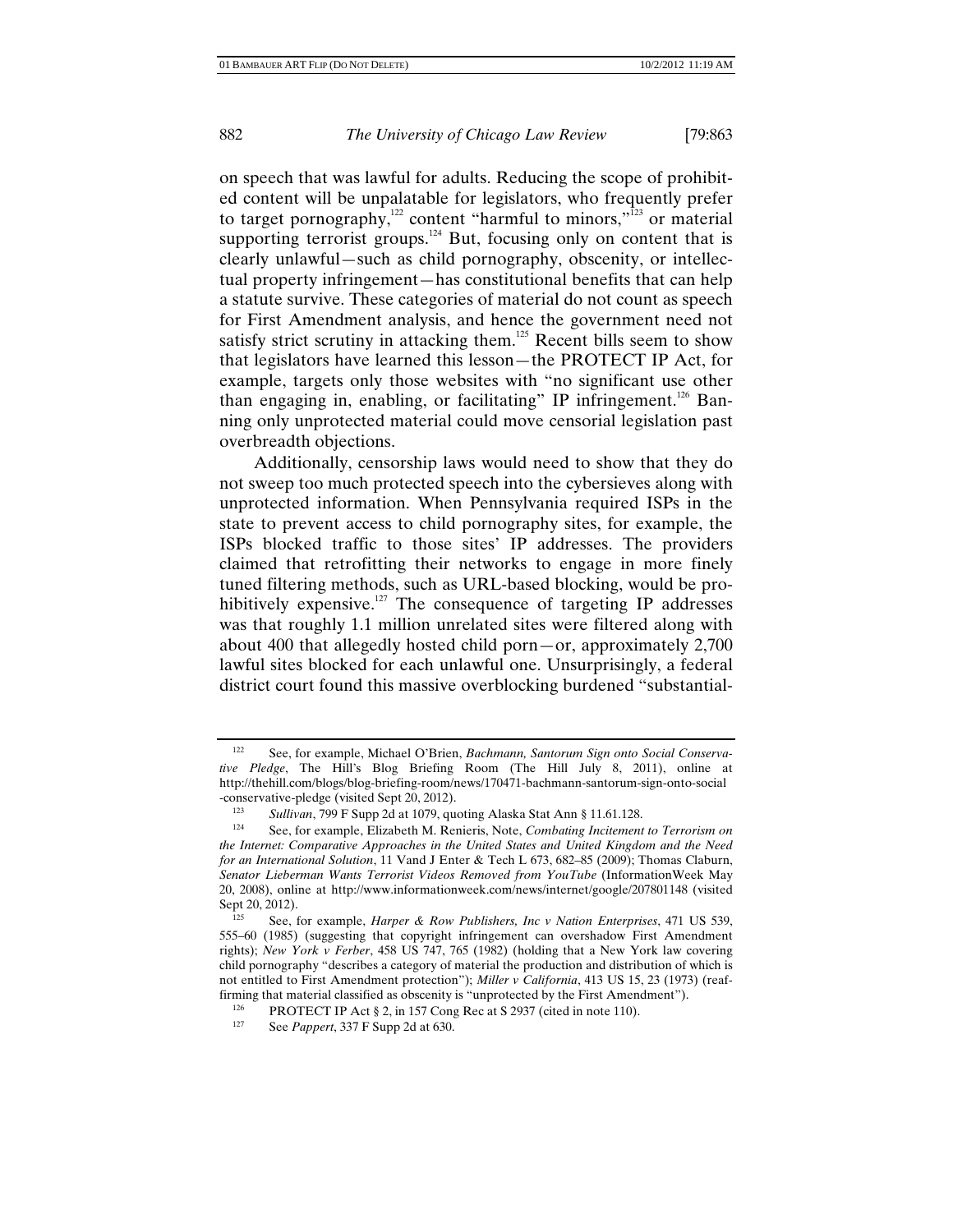ly more protected material than [was] essential" to the government's goal of interdicting child pornography.<sup>128</sup>

Technology, though, has progressed significantly since Pennsylvania's statute was struck down in 2004. ISPs increasingly use sophisticated monitoring techniques, such as deep-packet inspection, to calibrate network performance, monitor for malware, and differentiate among types of content to implement quality of service.<sup>129</sup> Providers can distinguish BitTorrent content from Web content, and from VoIP phone calls. As ISPs increasingly deploy cheaper and more sophisticated network equipment, courts may look more favorably upon legal rules that require them to use their new tools to filter unlawful material. $130$  The costs of filtering have fallen, and its effectiveness—ISPs' ability to block prohibited material, and only that material—has risen. Overblocking will likely be less of a hurdle for future filtering legislation, both in constitutional and technological terms.

In short, while First Amendment precedent limits significantly the state's ability to compel intermediaries to censor, technological progress and legislative restraint could enable government to deputize intermediaries.

D. Pretext

Blame the Kentucky Derby.

In September 2008, the Commonwealth of Kentucky sought to have 141 domain names for gambling sites, such as AbsolutePoker.com and PokerStars.com, transferred to the state's control. The sites operate, and their domain names are registered, outside Kentucky; indeed, most are outside the United States altogether. Defending the move, Governor Steve Beshear argued that "[u]nlicensed, unregulated, illegal Internet gambling poses a tremendous threat to the citizens of the Commonwealth," necessitating the seizure. $131$  In reality, the state worried that online gambling would undercut revenue from horse rac-

<sup>&</sup>lt;sup>128</sup> Id at 655.

<sup>129</sup> See Paul Ohm, *The Rise and Fall of Invasive ISP Surveillance*, 2009 U Ill L Rev 1417,

<sup>1432–36 (2009);</sup> Bridy, 89 Or L Rev at 102–05, 120–25 (cited in note 31).<br>
See Bridy, 89 Or L Rev at 102–05, 120–25 (cited in note 31).<br>
Commonwealth of Kentucky Press Pelease Kentucky Sci

<sup>131</sup> Commonwealth of Kentucky, Press Release, *Kentucky Seizes Domain Names of Illegal Internet Gambling Sites* (Sept 22, 2008), online at http://migration.kentucky.gov/ newsroom/governor/20080922onlinegaming.htm (visited Sept 20, 2012).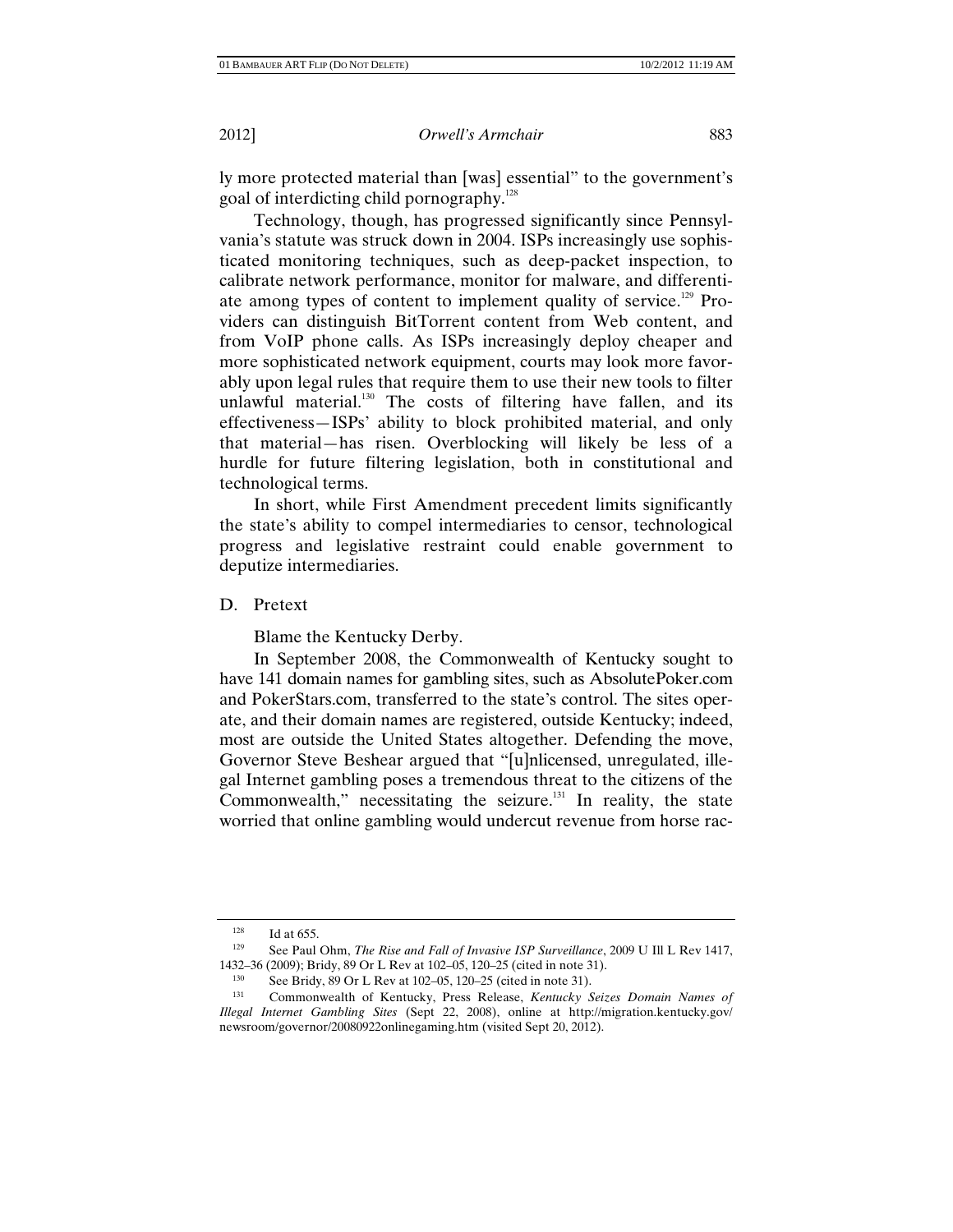ing and offline gambling;<sup>132</sup> gambling interests were major contributors to the Governor's political campaign.<sup>133</sup>

Kentucky cited its gambling regulations as legal authority for the move.134 Under Kentucky law, any illegal gambling device can be forfeited to the state.<sup>135</sup> The statute defines gambling devices either as "[a]ny so-called slot machine or any other machine or mechanical device an essential part of which is a drum or reel with insignia thereon" or "[a]ny other machine or any mechanical or other device . . . designed and manufactured primarily for use in connection with gambling."<sup>136</sup> Domain names do not fit either definition. Nonetheless, the Commonwealth successfully convinced a trial court to issue the seizure notice, in a hearing that did not include the domain name owners.137 While the legal contest over the seizure has been bogged down in procedural questions of standing, the larger issue remains open: Kentucky continues to assert authority over any website, and domain name, that operates in purported violation of its laws, anywhere in the world. $138$ 

It is unlikely that Kentucky's gambling law covers Internet domain names. The definitions for gambling devices are clearly aimed at mechanical devices such as roulette wheels, poker tables, and slot machines,<sup>139</sup> and domain names are not "designed and manufactured primarily for use in connection with gambling."<sup>140</sup> Moreover, Kentucky probably could not lawfully regulate domain names even if its statute clearly covered them.<sup>141</sup> Domain names, and the Internet more broad-

<sup>132</sup> See id. 133 Mike Masnick, *Kentucky's Gambling Domain Name Grab Sets a Terrible Precedent* (Techdirt Oct 10, 2008), online at http://www.techdirt.com/articles/20081009/1142502506.shtml (visited Sept 20, 2012).

See Order of Seizure of Domain Names, *Commonwealth v 141 Internet Domain Names*, No 08-ci-1409, \*1–2 (Franklin Cir Ct filed Sept 18, 2008) ("Kentucky Order of Seizure"), online at http://www.thedomains.com/wp-content/order-of-seizure-of-domain -names.pdf (visited Sept 20, 2012).

<sup>135</sup> See Ky Rev Ann Stat § 528.100.<br>1<sup>36</sup> Ky Rev Ann Stat § 528.010(4).<br><sup>137</sup> Kentucky Order of Seizure at \*3.<br><sup>138</sup> See *Commonwealth v Interactive Media Entertainment & Gaming Association, Inc*, 306 SW3d 32, 34–35 (Ky 2010).<br><sup>139</sup> See Ky Rev Stat § 528.010(4)(b).<br><sup>140</sup> Ky Rev Stat § 528.010(4)(b).<br><sup>141</sup> See, for example, Amicus Curiae Brief of the Electronic Frontier Foundation, the

Center for Democracy and Technology, the ACLU of Kentucky, the Media Access Project, the United States Internet Industry Association, the Internet Commerce Coalition, and the Internet Commerce Association in Opposition to the Appeal of the Commonwealth of Kentucky, *Commonwealth v Interactive Media Entertainment & Gaming Association, Inc*, No 2008-ca-2036, \*10–13 (Ky filed May 12, 2009) (available on Westlaw at 2009 WL 3291802).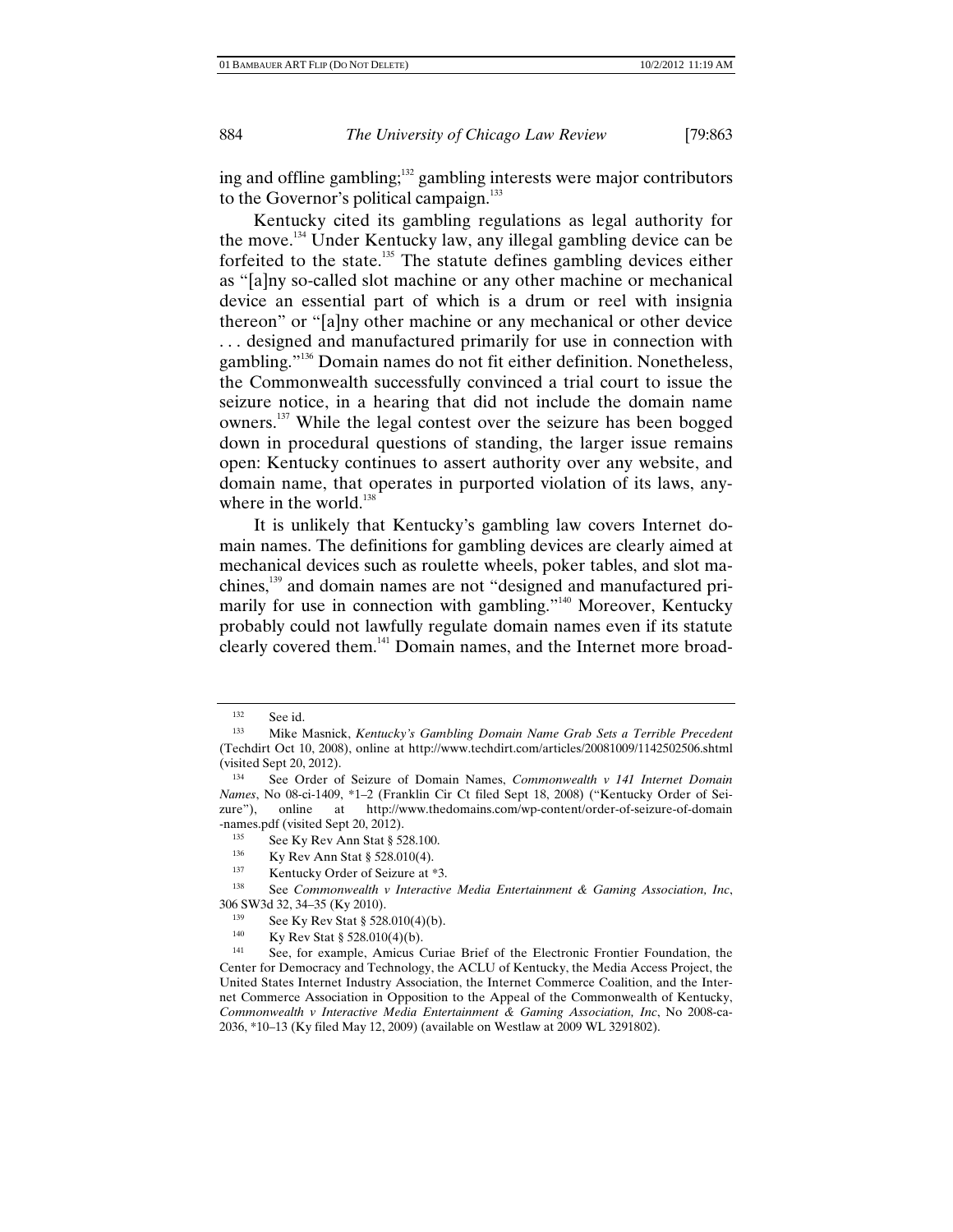ly, are modalities of interstate and international communication.<sup>142</sup> Regulation of such modalities is reserved to Congress by the Commerce Clause.<sup>143</sup> To the extent that Kentucky's law interfered with interstate or international commerce, it would be preempted by the Commerce Clause unless Congress had authorized such interference—which it expressly has not.<sup>144</sup> Kentucky's domain name grab constitutes a pretext-based effort to censor online gambling entities through a statute that is, at best, tangentially related to the Internet. This exemplifies the third method open to government censors: pretext. Pretext is also the first form of indirect, or soft, censorship analyzed by this Article.

Government censors are creative. They have employed a series of seemingly unrelated laws as a means of restricting Internet content. The US Department of the Treasury ordered an American domain name registrar to disable sites owned by a company that arranges travel to Cuba, in violation of American law, even though several of the sites were unrelated to travel.<sup>145</sup> A federal judge ordered a registrar to cease directing traffic to WikiLeaks when the site posted documents claiming that a Caymanian bank helped clients engage in tax fraud.<sup>146</sup> Like Kentucky, Minnesota sought to extend its regulations regarding offline gambling to the Internet, temporarily ordering ISPs to block access to poker websites.<sup>147</sup> The federal government has repeatedly used civil forfeiture laws designed to prevent the loss of property used for unlawful purposes to interdict access to websites offering allegedly counterfeit goods or content that infringes copyright.<sup>148</sup>

These methods represent censorship by pretext, which occurs when state officials use unrelated laws as means of blocking access to disfavored speech. Pretext, though, is generally permissible as a constitutional matter, unless the government manifests unlawful intent,149 or the law itself is designed to discriminate among content

<sup>142</sup> See *Pataki*, 969 F Supp at 181.<br>
143 See US Const Art I, § 8, cl 3; *Mobile County v Kimball*, 102 US 691, 702 (1880).<br>
144 See for example 31 USC § § 5361(b) 5362(10)(D)(ii)

<sup>&</sup>lt;sup>144</sup> See, for example, 31 USC §§ 5361(b), 5362(10)(D)(ii).<br><sup>145</sup> See Lintak, A Ways of the Watch Lint NV Times at A 1

<sup>145</sup> See Liptak, *A Wave of the Watch List*, NY Times at A16 (cited in note 14).<br>146 See Whistle Blower, Site Taken, Offline (BBC, Naws, Feb. 18, 2008).

See *Whistle-Blower Site Taken Offline* (BBC News Feb 18, 2008), online at http://news.bbc.co.uk/2/hi/technology/7250916.stm (visited Sept 20, 2012); Derek E. Bambauer, *Consider the Censor*, 1 Wake Forest J L & Pol 31, 34–37 (2011).<br><sup>147</sup> See Willems Complaint at \*16 (seeking declaratory judgment that an attempt by

Minnesota to pressure Internet casinos is unconstitutional).

<sup>148</sup> Margaret Grazzini, *Four Rounds of ICE Domain Name Seizures and Related Controversies and Opposition*, Berkeley Tech L J Bolt (Berkeley Feb 23, 2011), online at http://btlj.org/?p=917 (visited Sept 20, 2012).<br><sup>149</sup> See *Washington v Davis*, 426 US 229, 249–52 (1976) (rejecting a Title VII challenge to

a police department's hiring test).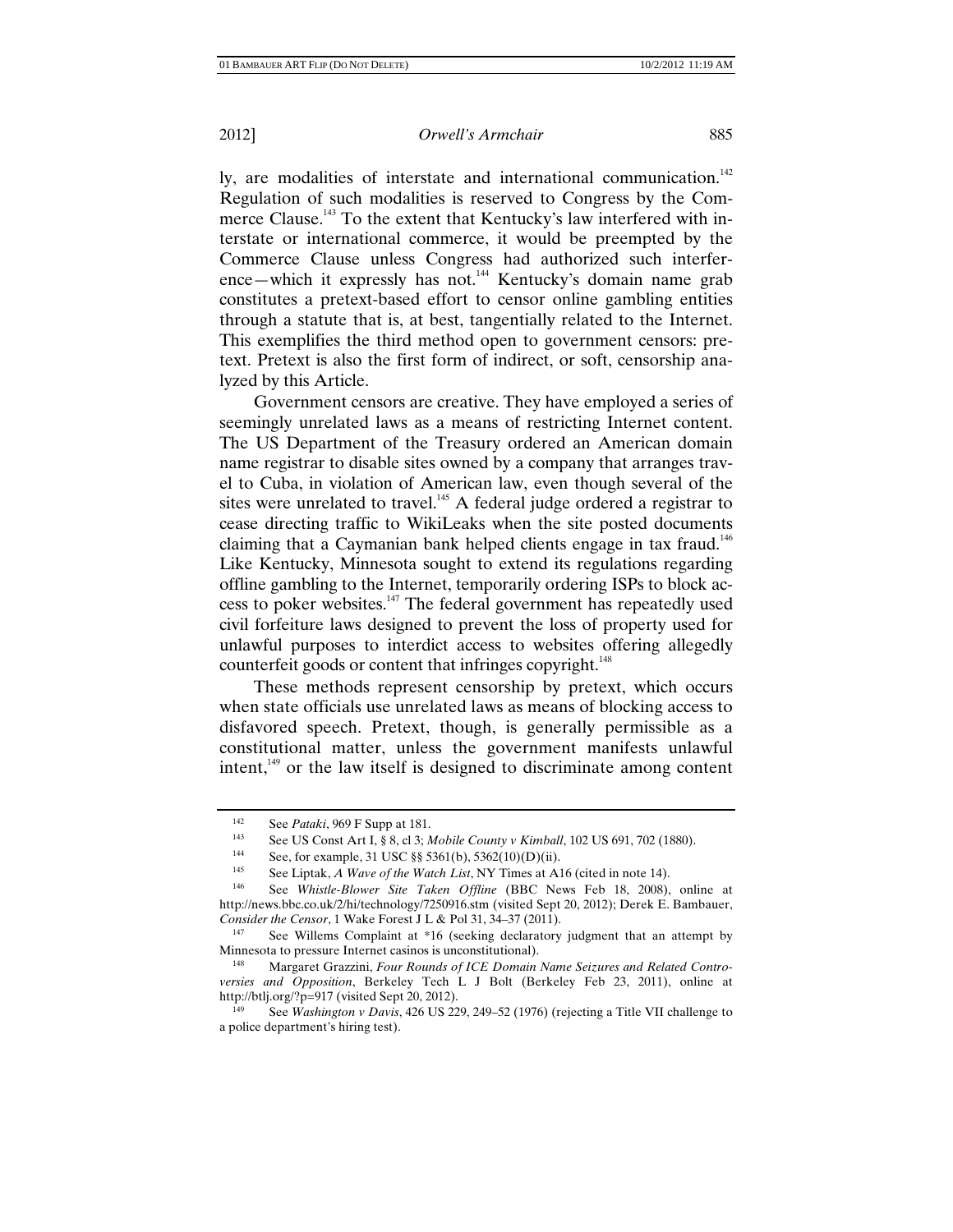providers.150 However, pretext is problematic when applied to information. Laws regulating speech necessarily include safeguards to prevent flaws such as vagueness, overbreadth, or content discrimination. Regulations unrelated to speech usually lack these protections and concomitantly confer greater power upon government censors and impose greater costs on society. Moreover, they present a heightened risk of arbitrary enforcement, since they are employed not to address the societal interest that is the laws' initial purpose but for an orthogonal one that empowers officials to reify their normative preferences regarding information through selective enforcement.<sup>151</sup>

With domain name seizures, for example, the federal government can prevent a website from communicating at a particular address on the Internet by obtaining, in an ex parte hearing, a warrant on the grounds that the domain name is involved in willful copyright infringement.<sup>152</sup> While the loss of a single domain name may be overcome relatively readily, given that domain names are inexpensive to register and rapidly indexed by search engines, the government must typically demonstrate greater justification for interfering with speech. Indeed, the standard for seizing a domain name is lower than that government must meet to prove the underlying offense of copyright infringement,<sup>153</sup> and yet it enables the state to censor a website unless its owner can show that the seizure creates substantial hardship.154 Courts may well facilitate pretext-based seizures, either out of disapprobation for the challenged content or because they fail to recognize the importance of the First Amendment issues involved. For example, in the first challenge to a domain name seizure by the federal government, a federal judge dismissed the website owner's attempt to recapture the domain name in a five-page opinion that gave short shrift to the First Amendment problems inherent in the forfeiture statute. $155$ 

<sup>&</sup>lt;sup>150</sup> *Ragland*, 481 US at 227 (noting that a "discriminatory tax on the press burdens rights protected by the First Amendment").

<sup>151</sup> Consider *Colorado v Bertine*, 479 US 367, 372, 376 (1987) (finding no Fourth Amendment violation in inventory search by police in part because there did not appear to be bad faith or pretextual use of the search).<br><sup>152</sup> See, for example, Order, *Puerto 80 Projects, S.L.U. v United States*, No 11-cv-04139-

PAC, \*1 (SDNY filed Aug 4, 2011) ("Puerto 80 Order"), online at https://www.eff.org/ files/RojadirectaOrder.pdf (visited Sept 20, 2009).<br> $\frac{153}{2}$  See 17 USC 8.506(c)(1) (2)

<sup>153</sup> See 17 USC § 506(a)(1)–(2).<br>
154 See 18 USC § 983(f)(1)(D).<br>
155 See Puerto 80 Order at \*4 (holding that "the First Amendment considerations discussed here certainly do not establish the kind of substantial hardship required to prevail on this petition").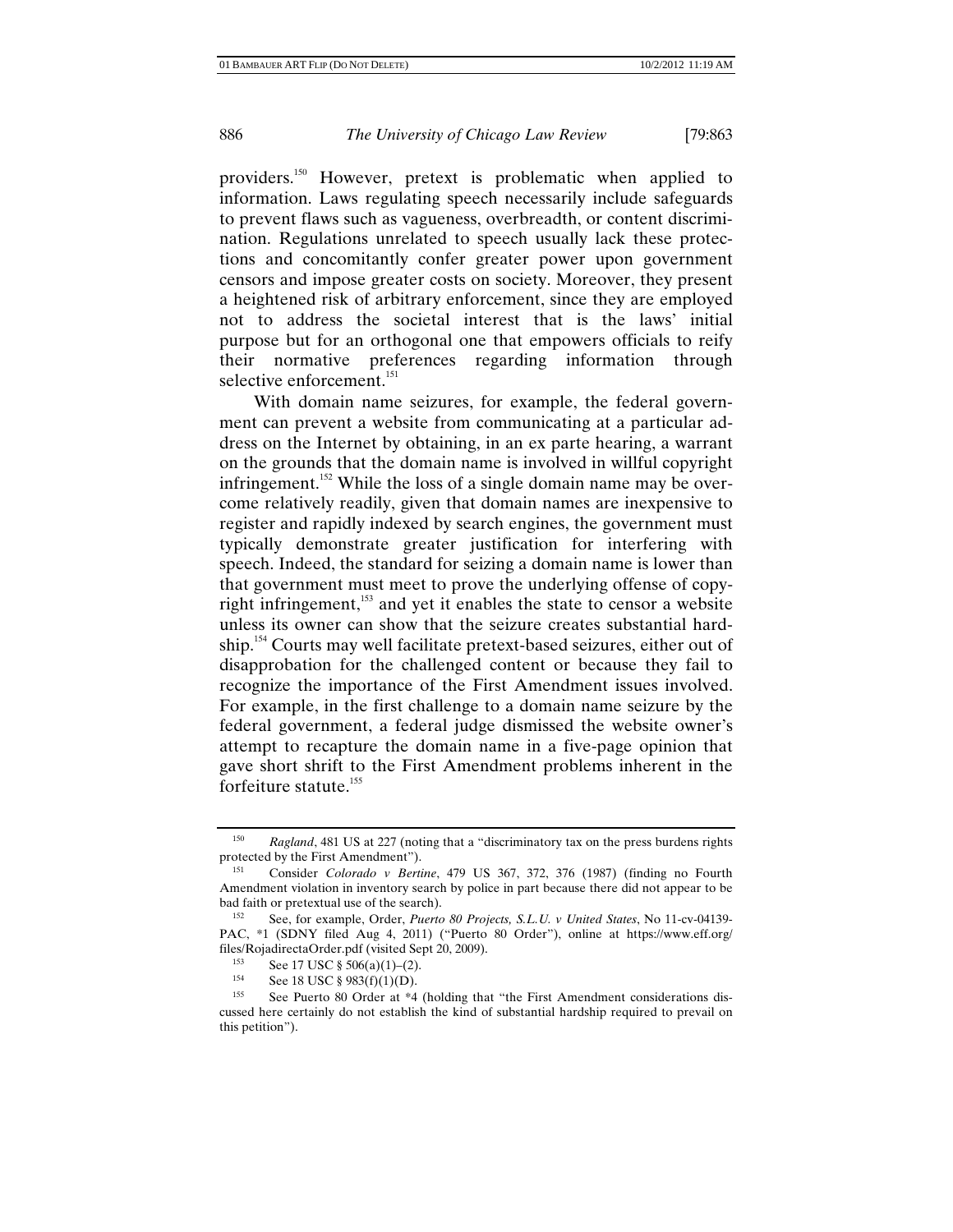Pretext might be particularly problematic in a zone where American constitutional doctrine is especially lenient regarding speech protections: intellectual property. The Supreme Court has rejected heightened scrutiny of copyright legislation on First Amendment grounds, for example, because copyright law contains built-in safeguards such as fair use, the idea-expression dichotomy, the prohibition on copying facts, and various technical exemptions such as exemptions for libraries and archives.<sup>156</sup> Government efforts to prevent IP infringement thus receive greater judicial deference than other regulation of speech does.<sup>157</sup> This may be worrisome when, in fact, state enforcement of IP rights occurs at the direction of IP owners, as has occurred with the seizure of domain names that allegedly infringe copyright law.<sup>158</sup> Conferring enforcement decisions regarding speech on private parties with a vested interest raises concerns about arbitrary enforcement.

Government officials can employ laws that are formally neutral, and unrelated to Internet expression, to block access to information of which they disapprove. Reviewing courts may permit such actions because they agree with the underlying impulse toward censorship or because they fail to appreciate the expressive interests at stake.<sup>159</sup> Pretext-based efforts are a substantial focus of American online filtering today and represent a method of soft censorship with relatively few checks.

# E. Payment

Students at the University of Dayton can use the school's network to watch YouTube videos, send e-mail, and browse the Web, but they can't share files using peer-to-peer software such as Bit-

<sup>156</sup> See *Eldred v Ashcroft*, 537 US 186, 218–21 (2003).<br><sup>157</sup> See, for example, *San Francisco Arts & Athletics, Inc v United States Olympic Committee,* 483 US 522, 532–40 (1987) (upholding a federal law granting the United States Olympic Committee exclusive use of the word "Olympic"); *Zacchini v Scripps-Howard Broadcasting Co*, 433 US 562, 569–78 (1977) (holding that First Amendment did not protect a television news company from suit when it televised a "human cannonball act" without the permission of the actor); *Universal City Studios, Inc v Corley*, 273 F3d 429, 453–58 (2d Cir 2001) (rejecting a First Amendment challenge to the DMCA).

See, for example, Simon Vozick-Levinson, *Why Is the Department of Homeland Security Shutting Down Popular Rap Sites? An Official Explains Why They're Targeting Bloggers*, Music Mix (Entertainment Weekly Nov 30, 2010), online at http://music-mix.ew.com/ 2010/11/30/homeland-security-rap-blog (visited Sept 20, 2012).

<sup>159</sup> Puerto 80 Order at \*4. See also *Universal City Studios*, 273 F3d at 455–58 (permitting an injunction against hyperlinking by a website).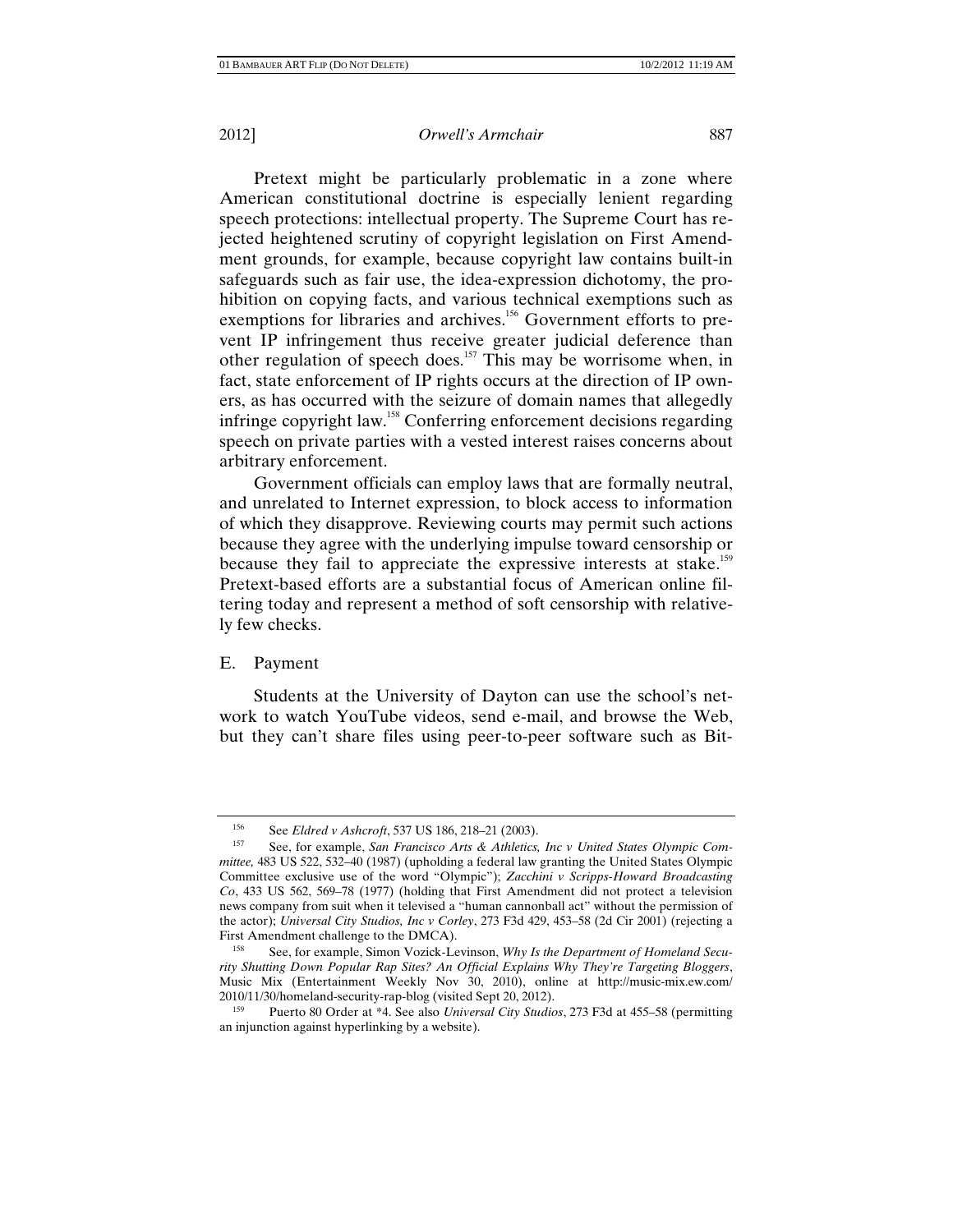Torrent.<sup>160</sup> Administrators at the private university prevent P2P data from transiting Dayton's network. Blocking P2P software prevents some infringing activity—most BitTorrent traffic consists of unauthorized downloads of copyrighted materials $161 -$ but it also prevents Dayton students from updating their copies of World of Warcraft or Starcraft II.<sup>162</sup> Blizzard, the company that produces these games, uses P2P technology to distribute patches for the games more efficiently.<sup>163</sup> While gamers are hardly a priority for university IT administrators, why would the University of Dayton target a specific application for filtering given these side effects?

The answer, in a word, is money. While the university notes that P2P traffic can cause network congestion and reveal private files inadvertently, its primary reason for filtering is to ensure that the school remains eligible for federal student aid.<sup>164</sup> The Higher Education Opportunity  $Act^{165}$  (HEOA) requires schools that want to remain eligible for such aid to implement at least one "technologybased deterrent[]" as a means of impeding unlawful distribution of copyrighted material.<sup>166</sup> Filtering software that blocks file sharing is explicitly listed as a canonical technology-based deterrent, $167$  and the University of Dayton believes "blocking P2P traffic is our 'safest harbor' in meeting" HEOA requirements.<sup>168</sup> Federal aid is critical to

See id; *Blizzard Downloader Common Errors and Issues* (Battle.Net June 21, 2012), online at https://us.battle.net/support/en/article/blizzard-downloader-common-errors-andissues (visited Sept 20, 2012); Peter Smith, *Rogers Communication Throttling World of Warcraft Players* (ITworld Mar 28, 2011), online at http://www.itworld.com/internet/141632/ rogers-communications-throttling-world-warcraft-players (visited Sept 20, 2011).<br>
See University of Dayton, *P2P File Sharing* (cited in note 160).<br>
<sup>165</sup> Bub J, No. 110, 215, 122 Stat 2078 (2008), ordified in unions easti

<sup>160</sup> See University of Dayton, *P2P File Sharing* (2010), online at http://www.udayton.edu/udit/accounts\_access/p2p.php (visited Sept 20, 2012); Procera Networks, *Taking Full Control of Network Resources at the University of Dayton* \*1, online at http://www.proceranetworks.com/images/documents-2011-04-14/CS-Dayton-2011-4-14.pdf (visited Sept 20, 2012).<br><sup>161</sup> A January 2010 study by Princeton computer science professor Ed Felten and his stu-

dent, Sauhard Sahi, sampled 1,021 BitTorrent files available via the trackerless Mainline DHT variant. They estimated that only 1 percent of the files were noninfringing. See Ed Felten, *Census of Files Available via BitTorrent*, Freedom to Tinker Blog (CITP Jan 29, 2010), online at https://freedom-to-tinker.com/blog/felten/census-files-available-bittorrent (visited Sept 20, 2012)

<sup>&</sup>lt;sup>162</sup> See University of Dayton, *P2P File Sharing* (cited in note 160).<br><sup>163</sup> See id: *Plizzard*, *Daytonder Carmon, France and Issues* (Pot

<sup>&</sup>lt;sup>165</sup> Pub L No 110-315, 122 Stat 3078 (2008), codified in various sections of Title 20.<br>
HEOA § 493, 122 Stat at 3309; 34 CFR § 668.14(b)(30).<br>
<sup>167</sup> The Manager's Report accompanying the HEOA listed four technology-based

rents: "bandwidth shaping, traffic monitoring to identify the largest bandwidth users, a vigorous program of accepting and responding to [DMCA] notices, and a variety of commercial products designed to reduce or block illegal file sharing." *Higher Education Opportunity Act: Conference Report to Accompany H.R. 4137*, HR Conf Rep 110-803, 110th Cong, 2d Sess 548 (2008).

<sup>168</sup> See University of Dayton, *P2P File Sharing* (cited in note 160).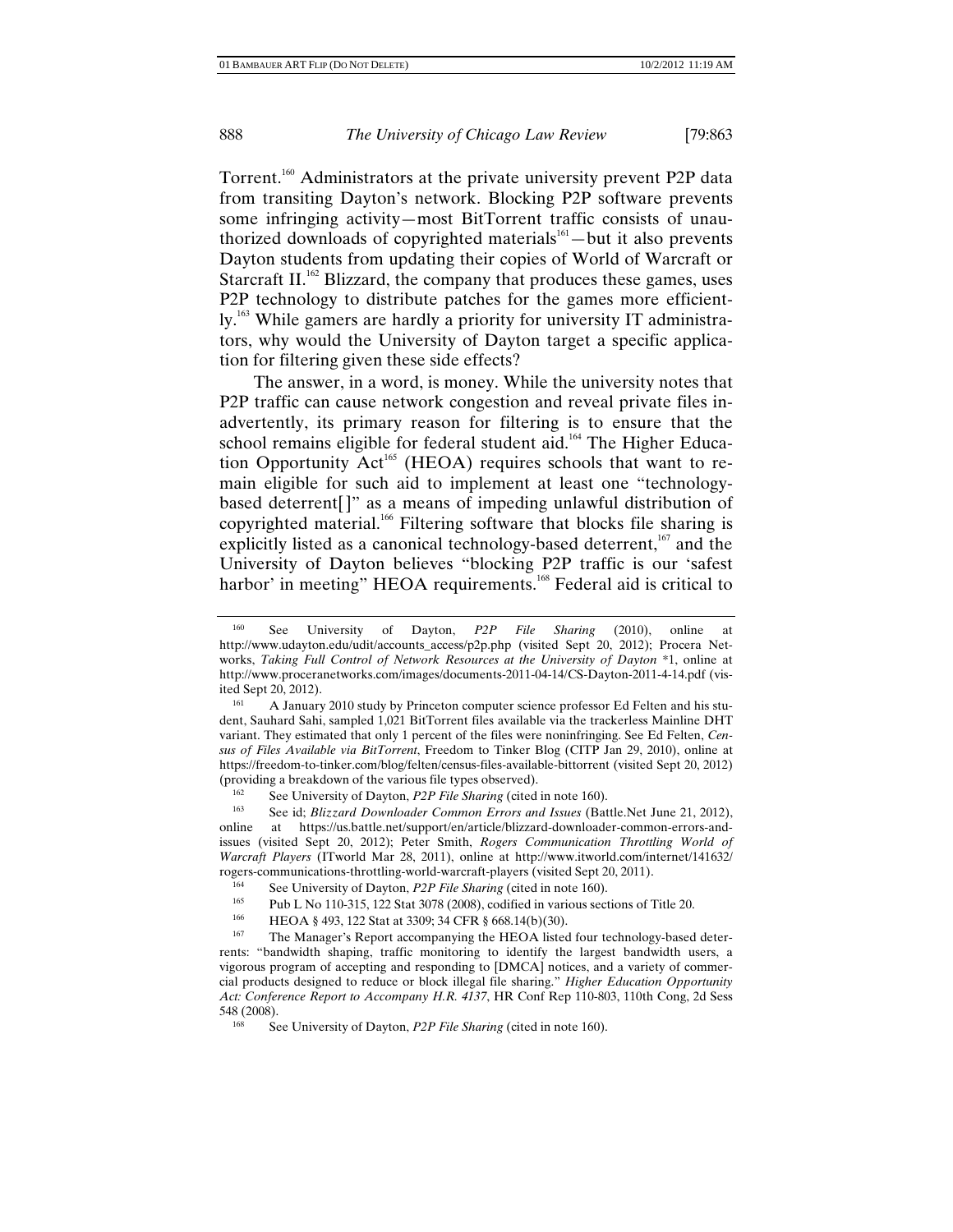many students' ability to finance higher education.<sup>169</sup> Losing aid eligibility would be a severe blow for a school. Thus, the federal government can use its funding power to induce schools such as Dayton to filter content and applications that they would otherwise permit. In short, payment is a potent tool to prod intermediaries to filter.

Using the power of the public fisc to induce censorship is particularly potent for entities that both provide Internet access and depend upon governmental grants or largesse. Universities, for example, not only receive grants to support research expenditures<sup>170</sup> but also depend upon federally subsidized loans to their students to help make higher education affordable. Funding, though, often comes at the price of unfettered speech decisions. For example, Congress mandates that institutions of higher education provide military recruiters with access to their students equal to that granted other recruiters<sup>171</sup> and that such schools not discriminate on the basis of sex,  $172$ regardless of the schools' views on these topics. Schools that decline to meet either condition forfeit access to certain federal funding.<sup>173</sup> Similarly, under the administration of Presidents Ronald Reagan and George H.W. Bush, federal funding for family-planning services required that recipient organizations refrain from discussing pregnancy termination with patients.174 The relevant regulations passed constitutional scrutiny, as Congress was permitted to fund only the speech that it intended to support. $175$ 

Congress has used its power of the purse to press censorship on schools. Under CIPA, primary and secondary schools must install filters that prevent access to materials that are obscene, that constitute child pornography, or that are harmful to minors to obtain discounted Internet access under the federal E-Rate program.<sup>176</sup> Under the HEOA, institutions of higher education must develop and implement plans to combat copyright infringement on their networks; these plans

<sup>169</sup> In 2007–2008, 47 percent of postsecondary undergraduate students received federal student aid in some form, with an average total amount of \$6,600. National Center for Education Statistics, *Fast Facts* (Department of Education 2011), online at http://nces.ed.gov/ fastfacts/display.asp?id=31 (visited Sept 20, 2012). 170 See Philip Hamburger, *The New Censorship: Institutional Review Boards*, 2004 S Ct

Rev 271, 321–24 (2004).<br> $\frac{171}{2}$  See 10 USC 8

<sup>&</sup>lt;sup>171</sup> See 10 USC § 983(b); *Rumsfeld v Forum for Academic and Institutional Rights, Inc,* 547 US 47, 70 (2006).

<sup>547</sup> See 20 USC § 1681(a); *Grove City College v Bell*, 465 US 555, 574 (1984).<br>
555, 574 (1984).<br>
174 See *R* = *(*500 US at 570 at 575.

<sup>1&</sup>lt;sup>74</sup> See *Rust*, 500 US at 179–81.<br>
175 Id at 192–201.<br>
176 47 USC § 254(h)(5).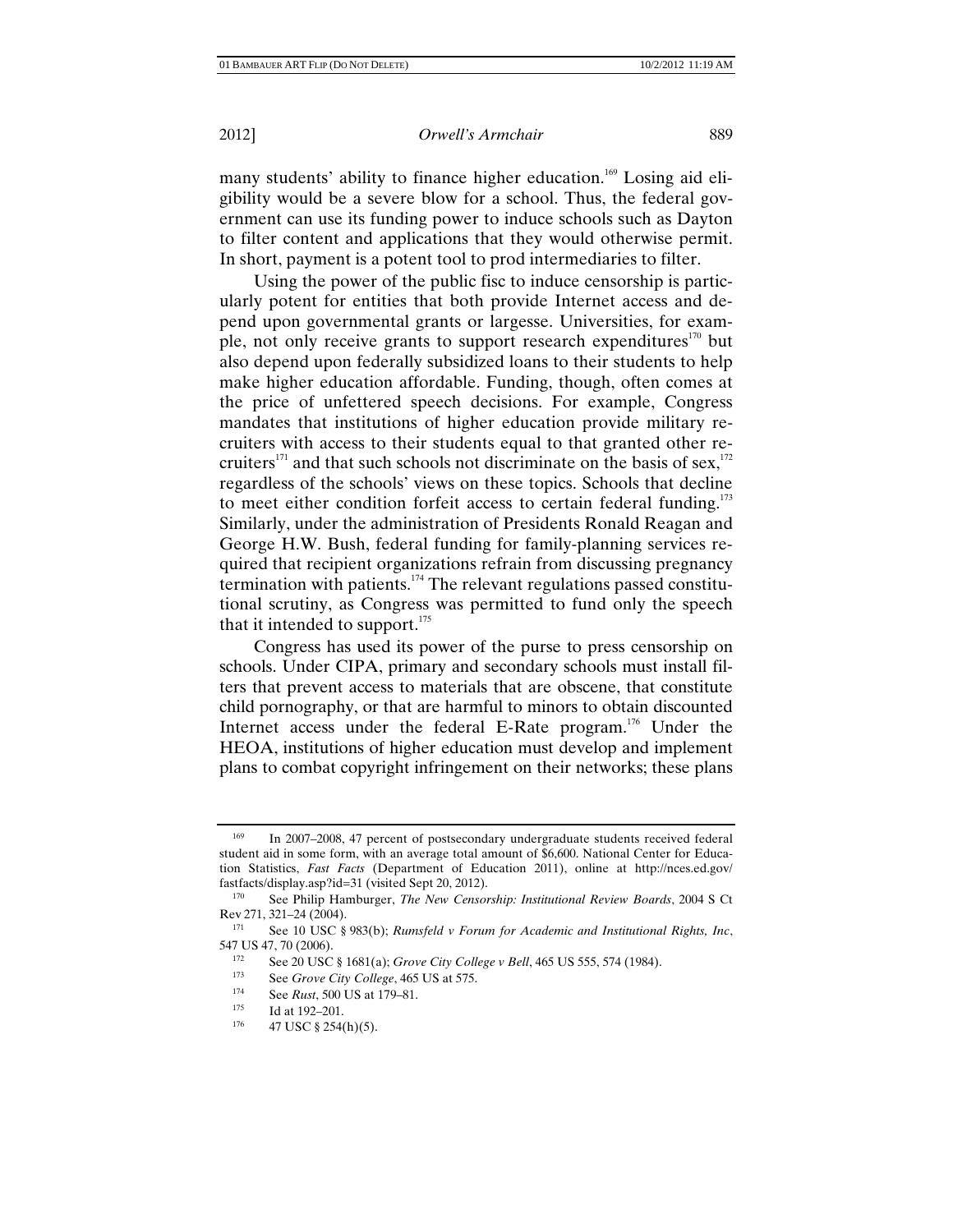must include at least one technology-based deterrent.<sup>177</sup> While the implementing regulations leave it to a school's discretion to determine what constitutes a "technology-based deterrent," $178$  a number of institutions moved to employ content filtering to satisfy this requirement.<sup>179</sup> Indeed, filtering that blocks file sharing is singled out as one of the four mechanisms that satisfies HEOA's requirements.<sup>180</sup> Similarly, at least six states have promulgated laws that condition funding for schools or libraries on those institutions engaging in Internet filtering.<sup>181</sup>

Paying key intermediaries to filter requires the government to allocate fiscal resources, which are always sharply contended for, to the goal of censoring Internet content. However, despite its costs, payment is an attractive option for at least two reasons, as demonstrated by CIPA and related state laws. First, engaging in content restrictions via the spending power, rather than by direct legislative command, generally enables this type of soft censorship to survive First Amendment scrutiny. The state's scope of action may be even greater when censoring through payment. Not only can the government command that intermediaries filter certain content in exchange for funding, it can arguably require them to block based on viewpoint as well. The Supreme Court's controversial decision upholding limits on abortion counseling by medical providers who received Medicaid family planning funds validated limits based on viewpoint, despite the Court's attempts to disguise them as content-neutral provisions.182 The line between content-based and viewpoint-based restrictions is a malleable one that depends in large measure on how the limit is framed. A mandate that schools and libraries block material with nudity would likely survive scrutiny as a justifiable content-

<sup>177</sup> HEOA § 493, 122 Stat at 3309; 34 CFR § 668.14(b)(30). See also 20 USC  $\frac{1094(a)(29)}{178}$ 

<sup>178 34</sup> CFR § 668.14(b)(30)(i).<br><sup>179</sup> Bowling Green State Univ

<sup>179</sup> *Bowling Green State University, Digital Copyright Safeguards Program—Response*, online at http://www.bgsu.edu/infosec/responsesafeguards.html (visited Sept 20, 2012); Texas State University–San Marcos, *Copyright Infringement Deterrence Plan* (July 2, 2010), online at http://security.vpit.txstate.edu/awareness/digital\_copyright\_p2p\_filesharing/copyright\_infringement \_deterrence.html (visited Sept 20, 2012); Illinois State University, *Peer-to-Peer (P2P) File Sharing is Blocked on Campus* (Nov 29, 2011), online at http://helpdesk.illinoisstate.edu/ kb/index.phtml?kbid=1432 (visited Sept 20, 2012); Southern Connecticut State University, *Copyright and P2P File Sharing*, online at http://www.southernct.edu/oit/securityandpolicy/p2p (visited Sept 20, 2012).

HR Conf Rep No 110-803 at 237, 548–49 (cited in note 167).

<sup>181</sup> The states are California, Colorado, Georgia, Iowa, Ohio, and Utah. See National Conference of State Legislatures, *Laws Relating to Filtering, Blocking, and Usage Policies in Schools and Libraries* (Feb 13, 2012), online at http://www.ncsl.org/default.aspx?tabid=13491 (visited Sept 20, 2012). A number of other states simply mandate that schools and libraries filter without funding as enticement. See id.<br><sup>182</sup> See *Pust*, 500 US at 102, 04

See *Rust*, 500 US at 192-94.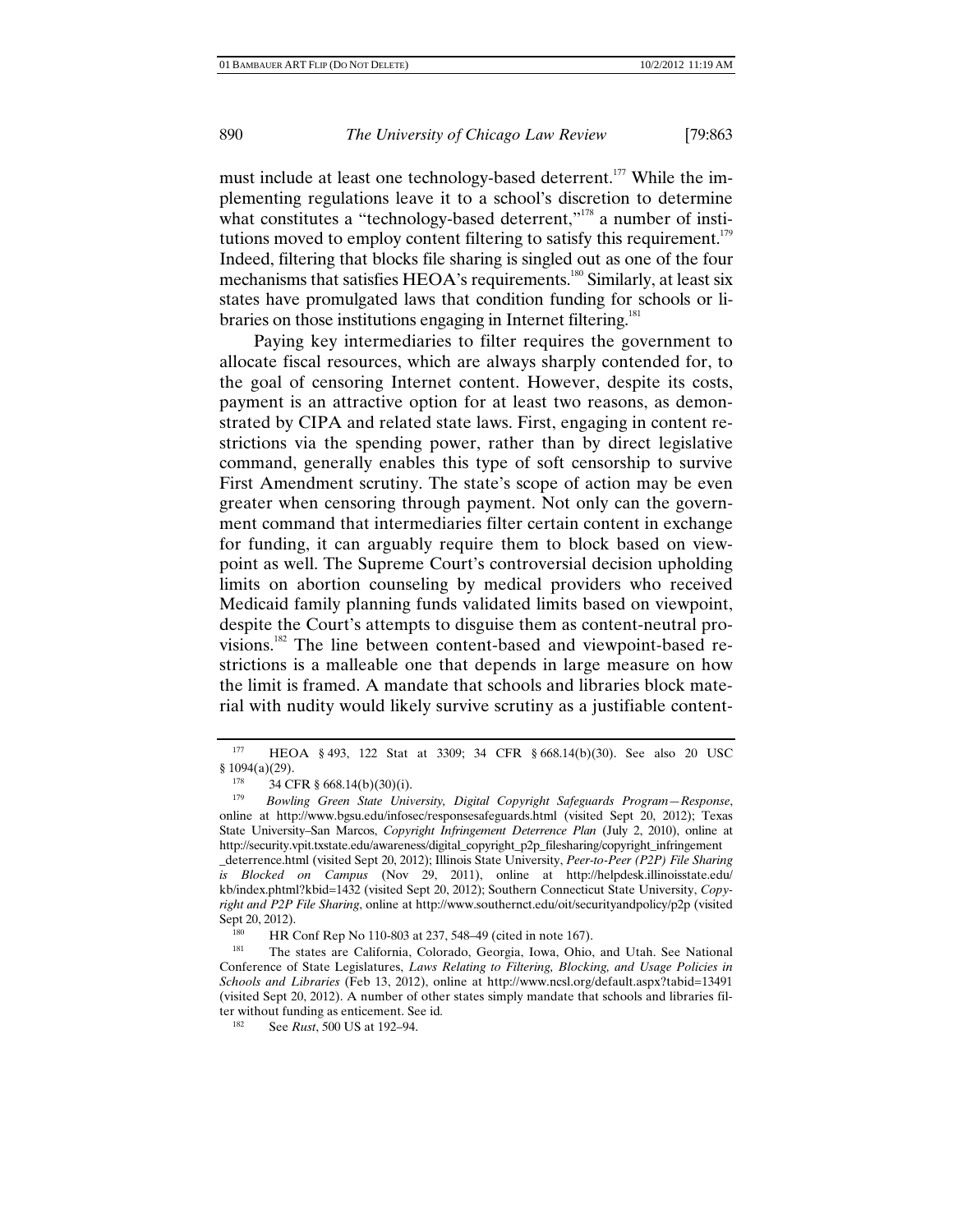based restriction,<sup>183</sup> but it could just as readily be framed as limiting pro-nudity websites.<sup>184</sup>

Additionally, the government may have greater leverage with payment: it can implement censorship with only partial funding of Internet access. With direct control, by contrast, the government bears the full cost of supplying access. Philip Hamburger notes that universities must monitor all research projects involving human subjects through institutional review boards (IRBs) to remain eligible for federal funding from agencies that have adopted the Common Rule as a condition of eligibility, including projects with no public funds involved.<sup>185</sup> Thus, the government imposes a review procedure on all research conducted on human subjects by paying for a portion of it. Similarly, universities risked losing federal research funding if any of their constituent institutions failed to grant access to military representatives on equal terms with other recruiters—even if those institutions did not themselves receive such monies.<sup>186</sup> While entities are free to decline government funding, doing so makes them less competitive relative to peers who accept such funding, as they must either accept the greater costs of unfiltered provision, or pass those costs through to users in the form of increased fees. This accomplishes the state's goal: access to prohibited material becomes more expensive. Payment may be attractive to government because it is cost efficient: the state can control behavior for an entire institution by funding a small part of it.<sup>187</sup>

Payment is a popular form of soft censorship, cabined only by governmental willingness (and, perhaps, capacity) to spend public funds on Net access measures.

# F. Persuasion and Pressure

WikiLeaks faced a cascade. The whistleblowing site had published a series of sensitive American diplomatic and military docu-

<sup>183</sup> See *American Library Association*, 539 US at 203–05 (upholding a law requiring public libraries to filter information that is "harmful to minors," including obscene material, even though such a law is based on content). 184 *Rust*, 500 US at 209–11 (Blackmun dissenting) (interpreting a regulation preventing

abortion counseling as a viewpoint-based restriction of all advocacy of abortion as family planning). Sites opposing nudity would hardly include nude images.<br>
185 See Hamburger, 2004 S Ct Rev at 301–06 (cited in note 170).<br>
186 See Ferry for Associational Distributional District 547 US of 3

<sup>&</sup>lt;sup>186</sup> See *Forum for Academic and Institutional Rights*, 547 US at 70.<br><sup>187</sup> Consider *FCC v League of Women Voters of California*, 468 US 364, 400 (1984) (noting that the anti-editorializing condition on Corporation for Public Broadcasting (CPB) funding would apply to all content on stations receiving only 1 percent of their funding from the CPB).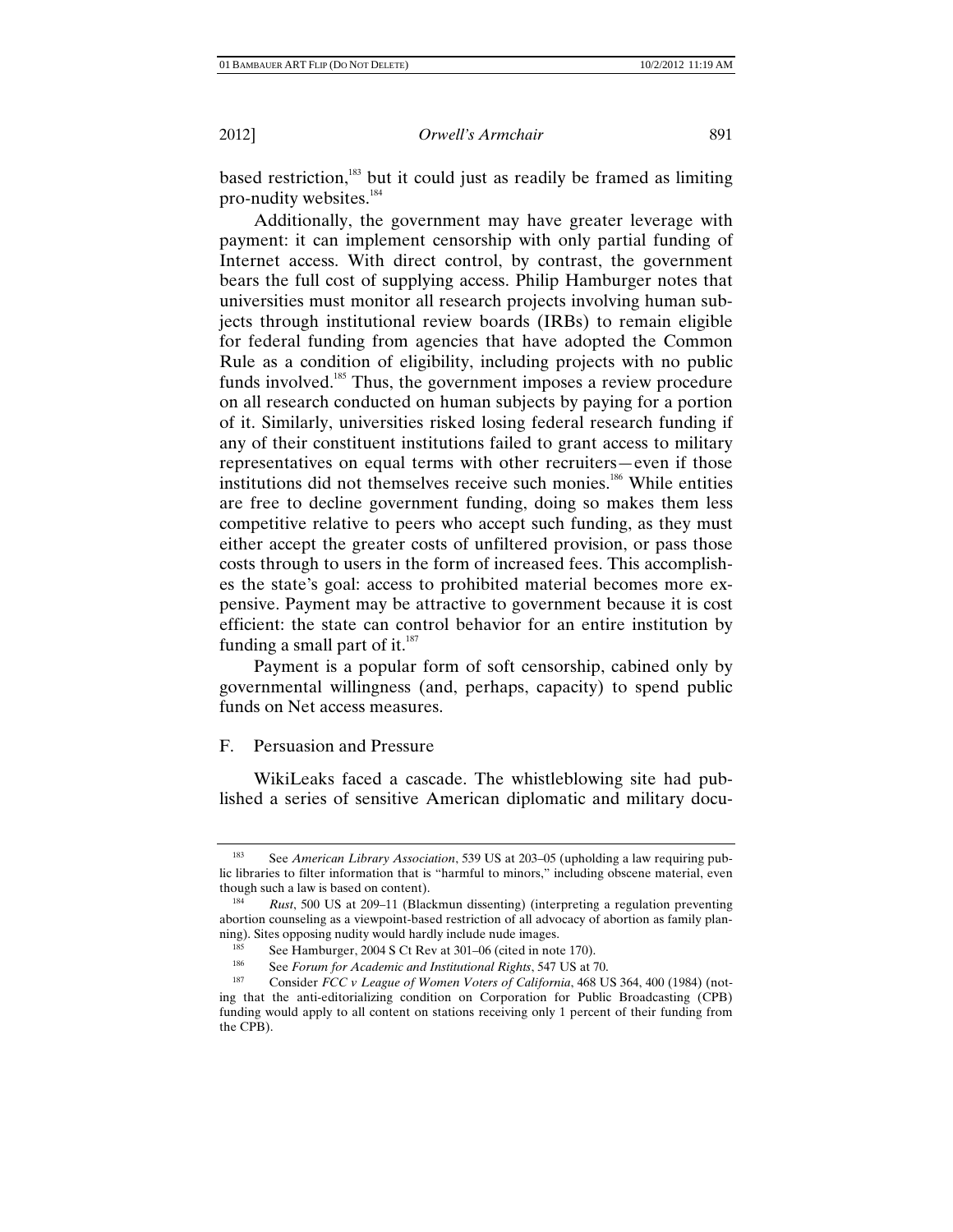ments related to the conflict in Afghanistan in July 2010, the conflict in Iraq in October 2010, and the State Department in November 2010.<sup>188</sup> Reaction from the American government was swift, and harsh.<sup>189</sup> In addition to contemplating formal legal charges against WikiLeaks contributors such as Julian Assange, government officials sought to convince private firms involved with the site to censor it.<sup>190</sup> First, Senator Joseph Lieberman had his staff contact Amazon.com, which hosted WikiLeaks on its cloud computing service  $EC2$ <sup>191</sup> Within twenty-four hours, Amazon terminated its relationship with WikiLeaks, citing unspecified violations of the company's Terms of Service.<sup>192</sup> Lieberman promised continued scrutiny, saying he would ask "what [Amazon] and other web service providers will do in the future to ensure that their services are not used to distribute stolen, classified information."<sup>193</sup>

Next, payment service provider PayPal ceased processing donations to WikiLeaks, citing a letter sent by State Department legal adviser Harold Koh to WikiLeaks.<sup>194</sup> MasterCard quickly followed suit,<sup>195</sup> as did Visa<sup>196</sup> and Discover.<sup>197</sup> Banks stopped processing transactions for the site.198 US pressure sought to choke off donations to WikiLeaks, or at least to make them difficult and costly.

193 Joe Lieberman, *Amazon Severs Ties with WikiLeaks* (Dec 1, 2010), online at http://lieberman.senate.gov/index.cfm/news-events/news/2010/12/amazon-severs-ties-with

<sup>188</sup> Yochai Benkler, *A Free Irresponsible Press: WikiLeaks and the Battle over the Soul of the Networked Fourth Estate*, 46 Harv CR–CL L Rev 311, 321–27 (2011).

<sup>&</sup>lt;sup>189</sup> Id at 330–39.<br><sup>190</sup> Id at 339–40. See also Bambauer, 1 Wake Forest J L & Pol at 33 (cited in note 146).<br><sup>191</sup> Ewen MacAskill, *WikiLeaks Website Pulled by Amazon after US Political Pressure*,

Guardian (London) 11 (Dec 2, 2010). See Charles Arthur, *WikiLeaks Evades Hackers with Shift to Amazon*, (Guardian Nov 29, 2010), online at http://www.guardian.co.uk/ technology/2010/nov/29/wikileaks-amazon-ec2-ddos (visited Sept 20, 2012). 192 Hal Roberts, *Amazon's Terms of Service and WikiLeaks' Censorship* (Guardian Dec

<sup>3, 2010),</sup> online at http://www.guardian.co.uk/commentisfree/cifamerica/2010/dec/03/wikileaks -amazon-takedown-censorship (visited Sept 20, 2012).

<sup>-</sup>wikileaks (visited Sept 20, 2012). 194 Alexia Tsotsis, *PayPal VP on Blocking WikiLeaks: State Department Said It Was Illegal* (TechCrunch Dec 8, 2010), online at http://techcrunch.com/2010/12/08/paypal-wikileaks (visited Sept 20, 2012).

<sup>&</sup>lt;sup>195</sup> Declan McCullagh, *MasterCard Pulls Plug on WikiLeaks Payments* (CNET Dec 6, 2010), online at http://news.cnet.com/8301-31921\_3-20024776-281.html (visited Sept 20, 2012).

Aoife White, Visa Europe Blocks WikiLeaks Donations through Payment Site (Bloomberg July 8, 2011), online at http://www.bloomberg.com/news/2011-07-08/visa-europe -will-block-wikileaks-donations-through-payment-site.html (visited Sept 20, 2012). 197 *Visa Blocks WikiLeaks Donations Again* (RT July 8, 2011), online at

http://rt.com/usa/news/visa-wikileaks-donations-thursday (visited Feb 25, 2012); Samuel Richter, *The U.S. Government Blocked Diners Club from Accepting WikiLeaks Payments* (Benzinga Nov 2, 2011), online at http://www.benzinga.com/news/11/11/2087446/the-u-s -government-blocked-diners-club-from-accepting-wikileaks-payments (visited Sept 20, 2012).<br><sup>198</sup> Benkler, 46 Harv CR–CL L Rev at 342 (cited in note 188).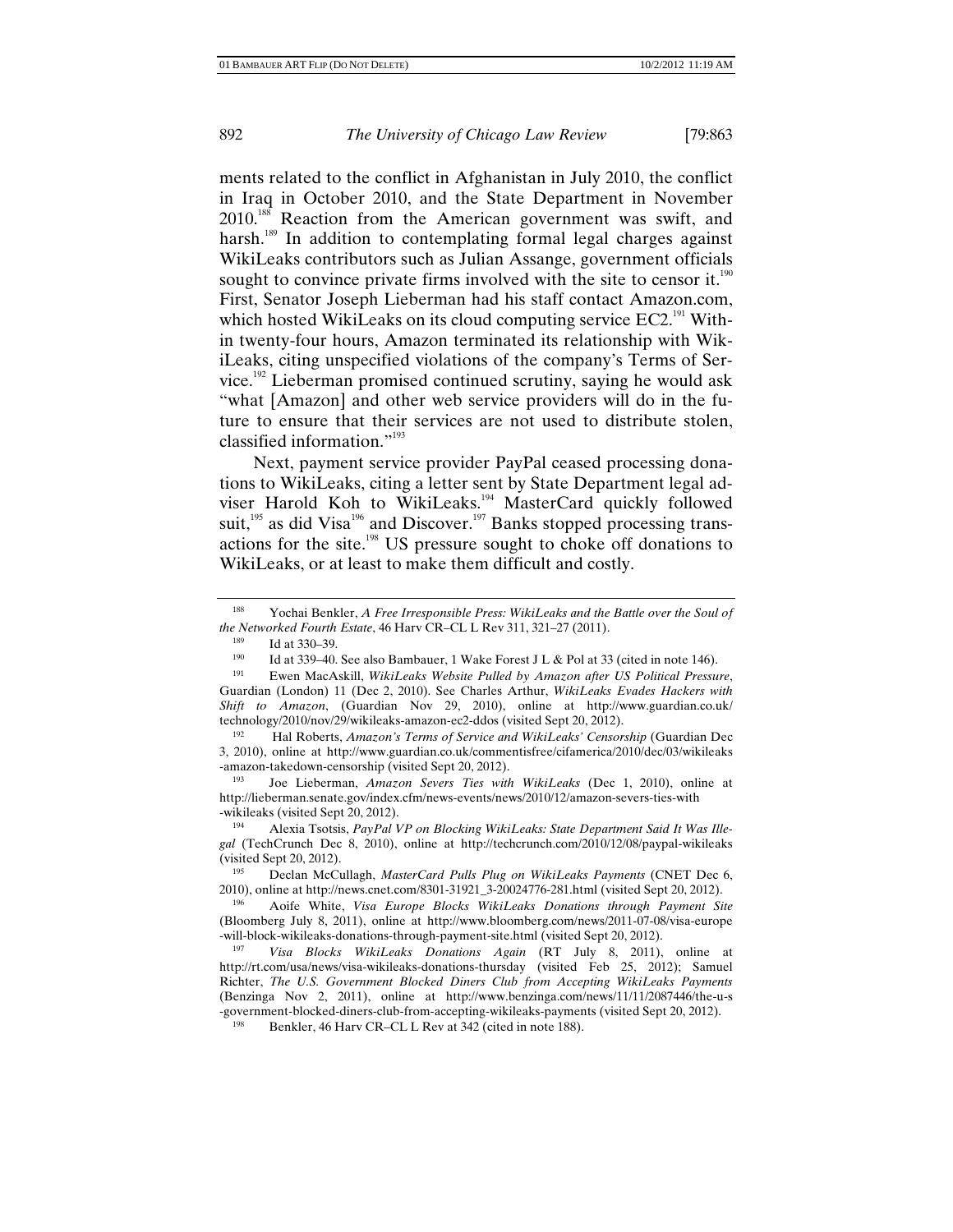The United States continued to apply pressure on intermediaries to cease service to WikiLeaks. After the site's US-based Domain Name Server (DNS) provider, EveryDNS, dropped WikiLeaks as a client (in the face of denial-of-service attacks on its servers), WikiLeaks moved to Switch, a Swiss DNS provider.<sup>199</sup> The US government pushed Switch to stop working with WikiLeaks, but the company refused.<sup>200</sup> By contrast, the American data visualization company Tableau Software removed graphics analyzing the content of the WikiLeaks documents in response to Senator Lieberman's public statement.<sup>201</sup> Relatedly, the State Department sought to discourage college students from reading the leaked cables by suggesting it could lead to denial of a security clearance and thus federal government career opportunities. $^{202}$ 

WikiLeaks survives. But the coordinated pressure campaign by various US government actors reduced access to the site, increased its costs, and sent a clear signal of American willingness to use informal means as well as formal legal mechanisms to interdict content perceived as threatening. Political figures portrayed the organization as anti-American; Vice President Joe Biden called WikiLeaks founder Assange a "hi[gh]-tech terrorist,"<sup>203</sup> Secretary of State Hillary Clinton accused the site of "an attack on the international community ... that safeguard[s] global security, $v^{204}$  and Representative Peter King sought to have the site declared a terrorist organization.<sup>205</sup> The pressure on US companies was significant—government officials strongly suggested that companies doing business with the site were at least fellow travelers, if not complicit in WikiLeaks's actions.<sup>206</sup>

<sup>199</sup> Charles Arthur and Josh Halliday, *WikiLeaks Fights to Stay Online after US Company Withdraws Domain Name* (Guardian Dec 3, 2010), online at http://www.guardian.co.uk/ media/blog/2010/dec/03/wikileaks-knocked-off-net-dns-everydns (visited Aug 6, 2012).

<sup>200</sup> Josh Halliday, *WikiLeaks Site's Swiss Registry Dismisses Pressure to Take It Offline* (Guardian Dec 4, 2010), online at http://www.guardian.co.uk/media/2010/dec/04/wikileaks-site -swiss-host-switch (visited Sept 20, 2012). 201 Charles Arthur, *WikiLeaks Cables Visualization Pulled after Pressure from Joe* 

*Lieberman* (Guardian Dec 2, 2010), online at http://www.guardian.co.uk/

world/blog/2010/dec/03/wikileaks-tableau-visualisation-joe-lieberman (visited Sept 20, 2012).<br><sup>202</sup> See *Some Columbia U. Students Warned about WikiLeaks* (FoxNews Dec 4, 2010), online at http://www.foxnews.com/us/2010/12/04/columbia-u-students-warned-wikileaks (visited Sept 20, 2012).

<sup>203</sup> Ewen MacAskill, *Julian Assange Like a Hi-tech Terrorist, Says Joe Biden*, Guardian (London) 11 (Dec 20, 2010).

<sup>204</sup> *WikiLeaks Diplomatic Cables Release 'Attack on World'* (BBC Nov 29, 2010), online at http://www.bbc.co.uk/news/world-us-canada-11868838 (visited Sept 20, 2012).

<sup>205</sup> Helen Kennedy, *WikiLeaks Should Be Designated a 'Foreign Terrorist Organization,' Rep. Pete King Fumes*, NY Daily News 4 (Nov 28, 2010), online at http://articles.nydailynews.com/ 2010-11-28/news/27082693\_1\_air-strikes-arab-leaders-wikileaks (visited Sept 20, 2012).

<sup>&</sup>lt;sup>206</sup> See Benkler, 46 Harv CR–CL L Rev at  $339-42$  (cited in note 188).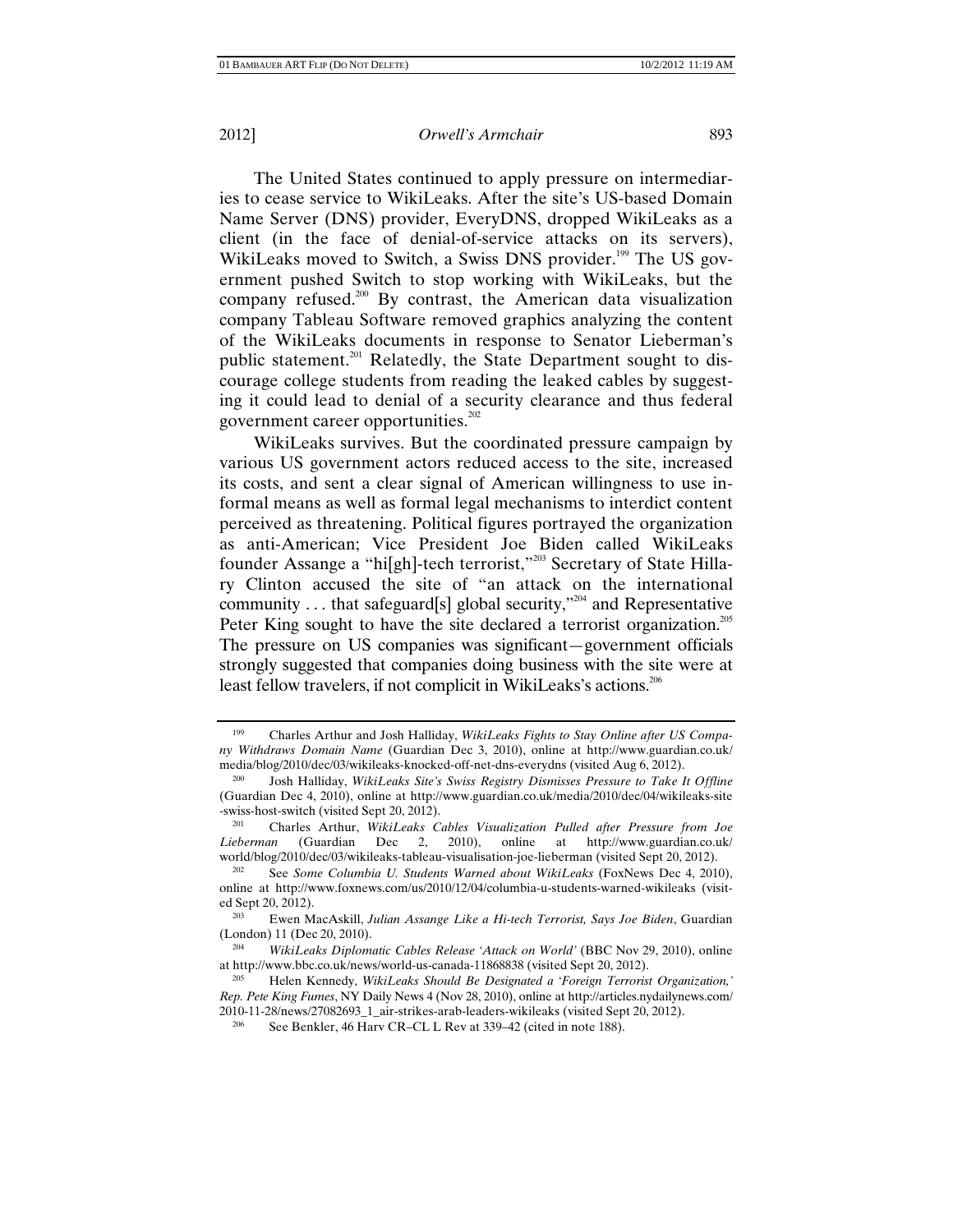It is doubtful that the government could have obtained a court order commanding Amazon.com to sever ties with WikiLeaks, or MasterCard to cease accepting donations for the site.<sup>207</sup> Yet, informal government pressures on key intermediaries accomplished what formal legal action likely could not. The clash between WikiLeaks and the American government illustrates the last method of censorship: persuasion and pressure. Persuasion involves a range of tactics that employs various combinations of norms-based pressures, market incentives, and laws. Persuasion also involves a gradient of pressure, from moves that simply expand options to those that regulate through "raised eyebrow"<sup>208</sup> and the threat of creating new public law if firms fail to act.<sup>209</sup> Formally, though, persuasion is voluntary: no one is required to censor, and no one is provided remuneration to do so.

Persuasion demonstrates the creativity that censors adopt when more direct regulation is foreclosed. Utah, for example, considered a proposal by law professor and censorship advocate Cheryl Preston to designate as "community conscious" those ISPs who refuse to publish obscene content, remove it upon notification, and comply with court orders that mandate removal.<sup>210</sup> Five states try to persuade individuals to engage in end-user content filtering by requiring ISPs either to provide filtered Internet access<sup>211</sup> or to provide links to freely available software to perform this task.212 These laws permit the ISP to charge for the filtering product or service.<sup>213</sup> The Pennsylvania state police pressed the ISP Sparklit.com to shut down a website critical of Scranton city officials, allegedly by falsely stating that

<sup>&</sup>lt;sup>207</sup> See, for example, id at 363–65. See also Bambauer, 1 Wake Forest J L & Pol at 35–36 (cited in note 146). 208 See Aurele Danoff, Comment, *"Raised Eyebrows" over Satellite Radio: Has* Pacifica

*Met Its Match?*, 34 Pepperdine L Rev 743, 744–75 (2007).

See Matthew Lasar, *Big Content, ISPs Nearing Agreement on Piracy Crackdown System* (Ars Technica June 23, 2011), online at http://arstechnica.com/tech -policy/news/2011/06/big-content-isps-nearing-agreement-on-piracy-crackdown-system.ars (visited Sept 20, 2012).<br><sup>210</sup> Bob Bernick Jr, *Ways to Cut Access to Porn Studied*, Deseret Morning News A1 (Apr

<sup>19, 2007);</sup> see Cheryl B. Preston, *Making a Family-Friendly Internet a Reality: The Internet Community Ports Act*, 2007 BYU L Rev 1471, 1475–83.<br><sup>211</sup> La Rev Stat Ann § 51:1426; Md Comm Law Code Ann § 14-3704; Nev Rev Stat

<sup>§ 603.160;</sup> Utah Code Ann § 76-10-1231. See National Conference of State Legislatures, *Laws Relating to Filtering, Blocking, and Usage Policies in Schools and Libraries (cited in note 181).*<br><sup>212</sup> Tex Bus and Comm Code Ann § 323.002.

See La Rev Stat Ann § 51:1426(D)(2); Md Comm Law Code Ann § 14-3704(c); Nev Rev Stat § 603.160(3)(b); Utah Code Ann § 76-10-1231(3)(b).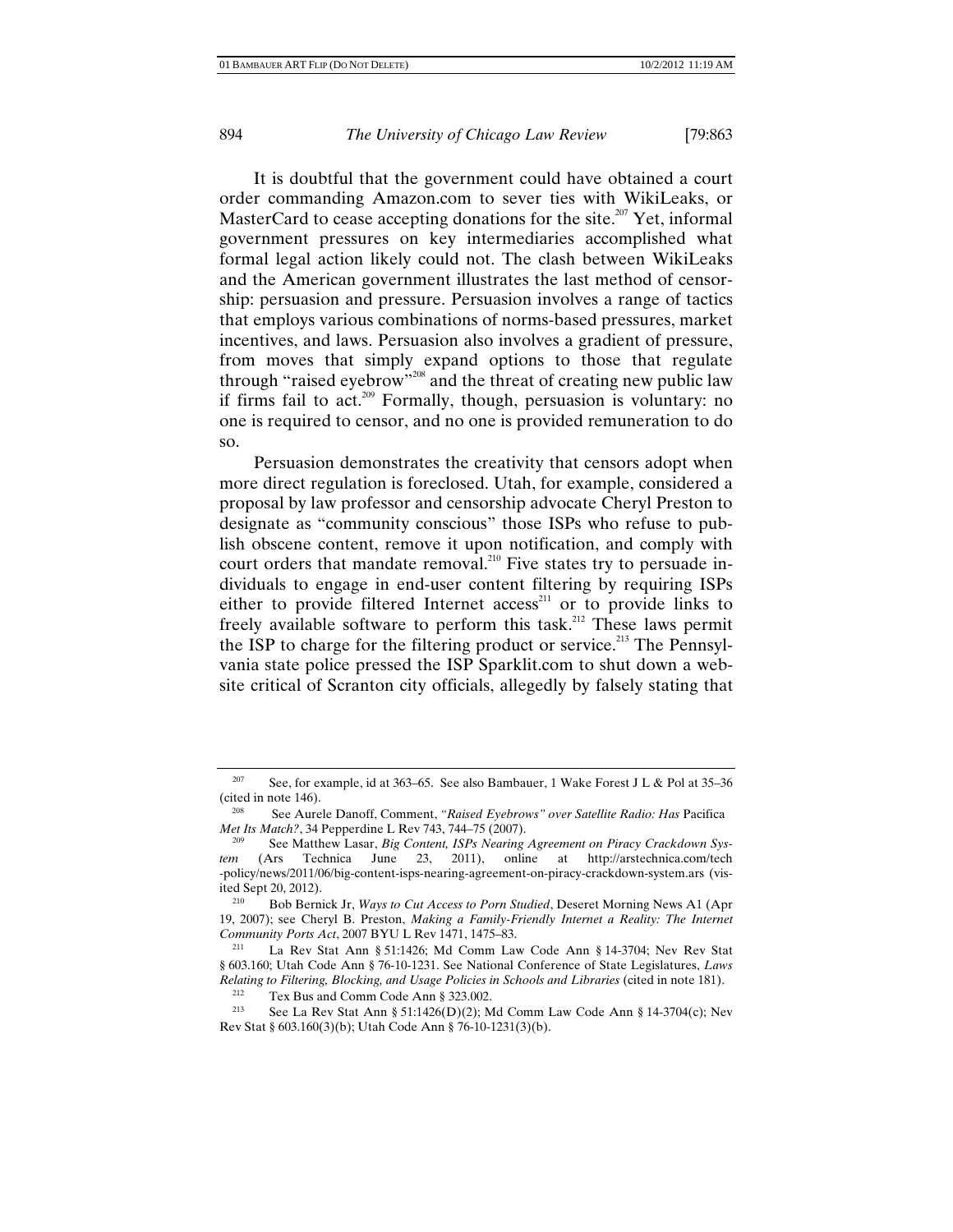the site was under investigation for criminal harassment.<sup>214</sup> The FBI had an ISP remove a private investigator's website that sought information on an informant who allegedly helped entrap a New York lawyer in a money laundering scheme.<sup>215</sup>

Governmental persuasion comes with different levels of pressure. Free censorware expands parental options, but with little coercion to employ them.216 Governments can notify Web hosts that their servers contain potentially objectionable content. For example, the FBI informed Burst.net that its blogging service Blogetery was hosting material related to the terrorist group al Qaeda, including instructions on building bombs.<sup>217</sup> Burst.net elected to temporarily shut down the service. The FBI instructed Burst.net that it could terminate the offending site but did not mandate that it do so.

At an intermediate level, government officials seek to change corporate behavior through reputational sanctions. Senator Lieberman pushed Amazon.com to drop WikiLeaks as a client. Recently, Senator Dan Coats of Indiana demanded that the television network NBC provide him with a written account of why the network edited its airing of the Pledge of Allegiance to exclude the words "under God, indivisible."218 Coats also pressed the company to detail "what actions NBC intends to take to prevent such inappropriate edits from occurring in the future."<sup>219</sup> The "community conscious" ISP designation overtly seeks to shame providers into restricting content; Preston intended it to single out an "ISP that's chosen to (be) helpful in eliminating pornography. If you choose not to do that, great. But the citizens in Utah will be made aware."<sup>220</sup> ISPs would thus choose between

<sup>214</sup> Amended Complaint, *Pilchesky v Miller*, No 3:05-cv-2074, \*8 (MD Pa filed Dec 21 2005), online at http://www.aclupa.org/downloads/PilcheskyComplaint.pdf (visited Sept 20, 2012). See also Kreimer, 155 U Pa L Rev at 26–27 (cited in note 25).

<sup>&</sup>lt;sup>215</sup> Evan Ratliff, *The Mark*, New Yorker 56, 62 (May 2, 2011).<br><sup>216</sup> Australia's NetAlert program provided free filtering software to parents, but only 29,000 copies were downloaded and used (as against a target of 1.4 million). See Andrew Colley, *Costs and Lack of Enthusiasm Threaten Free Net Nasty Blocking Plan*, Australian 29 (Feb 26, 2008). 217 See Greg Sandoval, *Bomb-Making Tips, Hit List behind Blogetery Closure* (CNET

July 19, 2010), online at http://news.cnet.com/8301-31001\_3-20010923-261.html (visited Sept 20, 2012). 218 Dan Coats, *Coats Asks NBC for Explanation of Why "Under God" Omitted from* 

*Pledge during U.S. Open Broadcast* (June 21, 2011), online at http://coats.senate.gov/ newsroom/press/release/coats-asks-nbc-for-explanation-of-why-under-god-omitted-from

<sup>-</sup>pledge-during-us-open-broadcast (visited Sept 20, 2012). 219 Id. 220 Bernick, *Ways to Cut Access to Porn Studied*, Deseret Morning News at A1 (cited in note 210) (alteration in original) (quoting BYU law professor Cheryl Preston).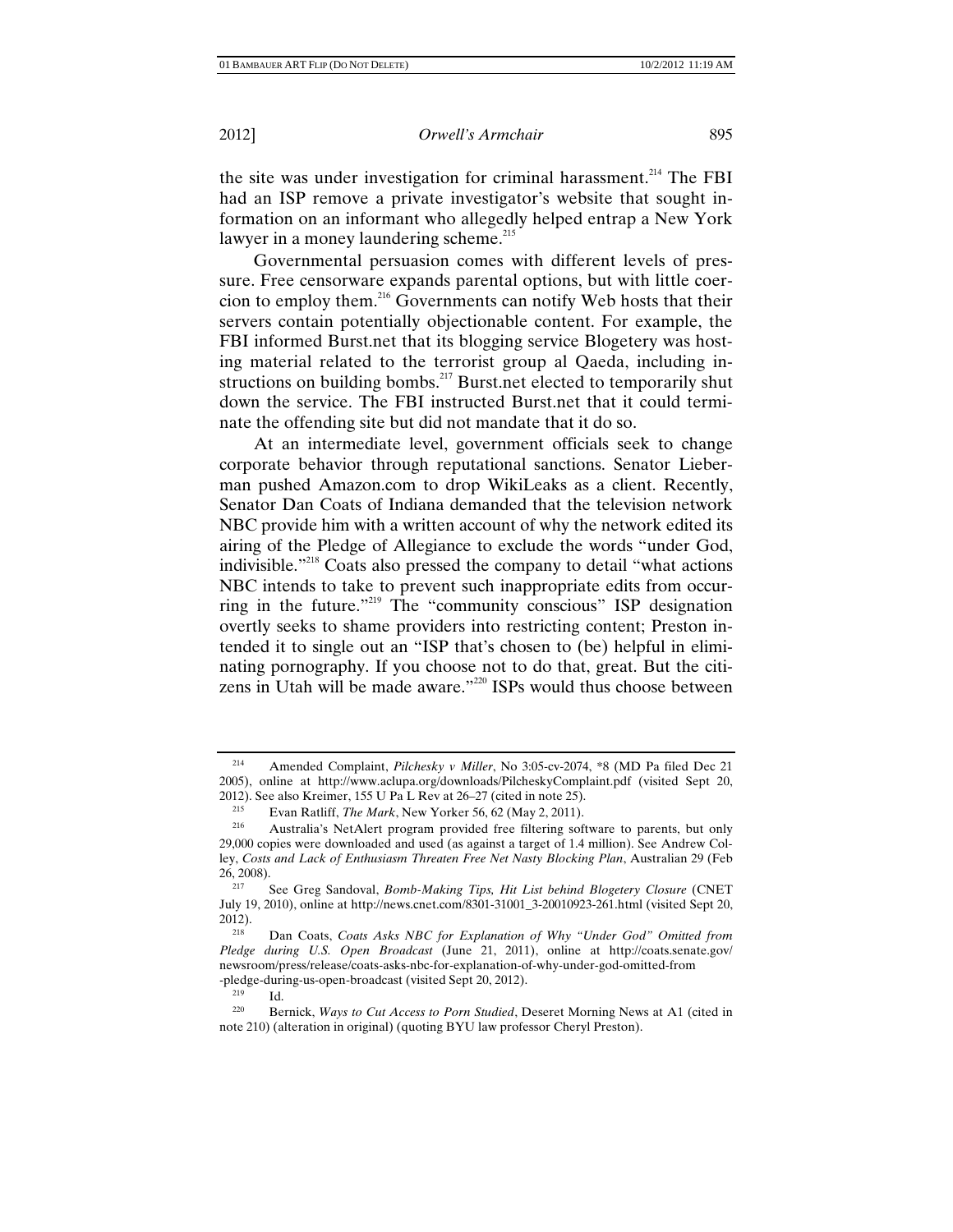complying with filtering criteria or forfeiting a governmental moniker of approval.

More forcefully, President Barack Obama's administration reportedly threatened ISPs with legislation that would mandate termination of the accounts of users accused of intellectual property infringement<sup>221</sup> and also blocking of infringing content itself,<sup>222</sup> as a cudgel to press providers to agree to implement these measures voluntarily. The resulting agreement between ISPs and content providers was negotiated, $223$  if not in the shadow of the law, then in the threat of such shadow.<sup>224</sup> The government has employed similar tactics to pressure ISPs to adopt voluntary data retention measures to aid law enforcement;<sup>225</sup> ISP resistance led to the introduction of legislation mandating an eighteen-month retention period.<sup>226</sup> State pressure becomes increasingly problematic and likely illegitimate, as its forcefulness mounts. Entities such as ISPs face a painful choice: accede to governmental demands they dislike or face mandatory measures that are even more objectionable.

Persuasive efforts that result in private agreements to censor information become more problematic as they include a larger share of the relevant actors and as the homogeneity or standardization of the content restrictions increases. When then–New York Attorney General Andrew Cuomo pressed ISPs to prevent access to Usenet news

<sup>&</sup>lt;sup>221</sup> Vice President Biden supported both termination and filtering at a press conference introducing the administration's strategy to protect intellectual property. See Greg Sandoval, *Biden to File Sharers: 'Piracy is Theft'* (CNET June 22, 2010), online at http://news.cnet.com/8301-31001\_3-20008432-261.html (visited Sept 20, 2012). The US government attempted to include user termination and filtering provisions in the Anti-Counterfeiting Trade Agreement (ACTA) (May 2011), online at http://www.mofa.go.jp/policy/economy/ i\_property/pdfs/acta1105\_en.pdf (visited Sept 20, 2012), that would bind signatory countries to implement these measures. Eric Pfanner, *Quietly, Nations Grapple with Steps to Quash Fake Goods*, NY Times B6 (Feb 16, 2010) (describing reports that the secret agreement includes measures to "sever copyright violators' Internet connections").

<sup>222</sup> Pfanner, *Nations Grapple*, NY Times at B6 (cited in note 221). 223 See RIAA, MPAA, and Participating ISPs, *Memorandum of Understanding* 4–14 (July 6, 2011), online at http://info.publicintelligence.net/CCI-MOU.pdf (visited Sept 20, 2012).

See Jason Mick, *Obama Conscripts ISPs as "Copyright Cops," Unveils "Six Strikes" Plan* (DailyTech July 8, 2011), online at http://www.dailytech.com/Obama +Conscripts+ISPs+as+Copyright+Cops+Unveils+Six+Strikes+Plan/article22107.htm (visited Sept 20, 2012). 225 See Declan McCullagh, *DOJ Wants Mandatory Data Retention*, CBS's Tech Talk

<sup>(</sup>CBS Jan 25, 2011), online at http://www.cbsnews.com/8301-501465\_162-20029440-501465.html (visited Sept 20, 2012); Declan McCullagh, *Gonzales Pressures ISPs on Data Retention* (CNET May 26, 2006), online at http://news.cnet.com/2100-1028\_3-6077654.html (visited Sept 20, 2012).<br><sup>226</sup> See Protecting Children from Internet Pornographers Act of 2011 § 4(a), HR 1981,

<sup>112</sup>th Cong, 1st Sess, in 157 Cong Rec H 3644 (May 25, 2011), online at http://www.gpo.gov/ fdsys/pkg/BILLS-112hr1981rh/pdf/BILLS-112hr1981rh.pdf (visited Sept 20, 2012).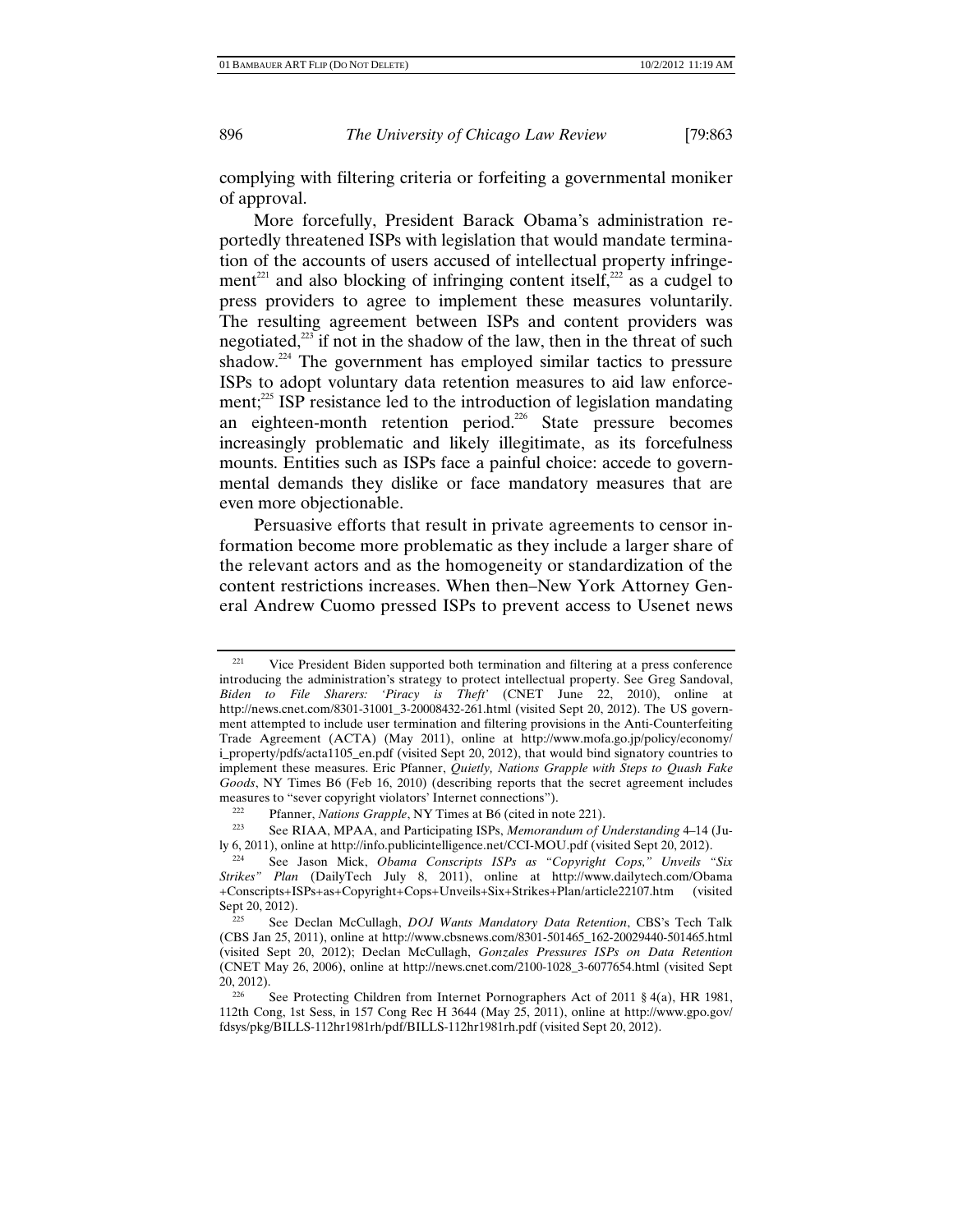groups, claiming that they were a source of child pornography, all of New York's major ISPs responded in the same fashion: by dropping Usenet. $227$  Meaningful market choice may be precluded by a standardized set of responses from access providers, driven in each case by pressure from state actors. Measures that are voluntary for intermediaries become effectively mandatory for users.

Governmental suasion, followed by private action, appears the least objectionable of the censorship tools. Companies that filter the Net have done so voluntarily, at least formally, and are presumably free to revisit their decisions. However, persuasion and pressure can be troubling for at least four reasons. First, the government may push intermediaries to censor speech that it could not lawfully block itself, as with WikiLeaks or the Scranton protest site. While this method may be less effective at times—the Swiss provider Switch ignored US efforts—it also insulates state efforts from constitutional challenge, since private parties formally make the decisions regarding content.<sup>228</sup> Private actors such as ISPs may be particularly vulnerable to governmental pressure, since they must interact with state regulators such as the FCC and Department of Justice in other contexts. $^{22}$ 

Second, the move to silence WikiLeaks raises the specter of unequal enforcement—the government made no such attempt to dissuade or prevent publication of the cables by mainstream outlets such as the *New York Times* or the *Guardian*. 230 Informal government pressure may be selectively deployed against critics, whistleblowers, or political opposition, where formal moves would be cabined by statutory or constitutional constraints.

Third, trying to force WikiLeaks off the Internet complicates American efforts—including by Secretary of State Clinton, a

<sup>227</sup> See, for example, Declan McCullagh, *N.Y. Attorney General Forces ISPs to Curb Usenet Access* (CNET June 10, 2008), online at http://news.cnet.com/8301-13578\_3-9964895

<sup>-38.</sup>html (visited Sept 20, 2012).<br><sup>228</sup> See *Denver Area Educational Telecommunications Consortium, Inc v FCC*, 518 US<br>727, 737 (1996).

<sup>&</sup>lt;sup>229</sup> The FCC has substantial authority in other industries that ISPs are involved in, such as cable television. See, for example, John Eggerton, *Enforcement Bureau Recommends Denying Comcast Request to Stay Tennis Channel Decision* (Multichannel News Feb 8, 2012), online at http://www.multichannel.com/content/enforcement-bureau-recommends-denying-comcast -request-stay-tennis-channel-decision (visited Sept 20, 2012).

See Benkler, 46 Harv CR–CL L Rev at 326–27 (cited in note 188). I have argued elsewhere that there are important distinctions between mainstream media outlets and WikiLeaks—in particular, the more rigorous ethical framework used by journalists working for mainstream media and their accountability as American companies to American citizens. See Bambauer, 1 Wake Forest J L & Pol at 40–41 (cited in note 146).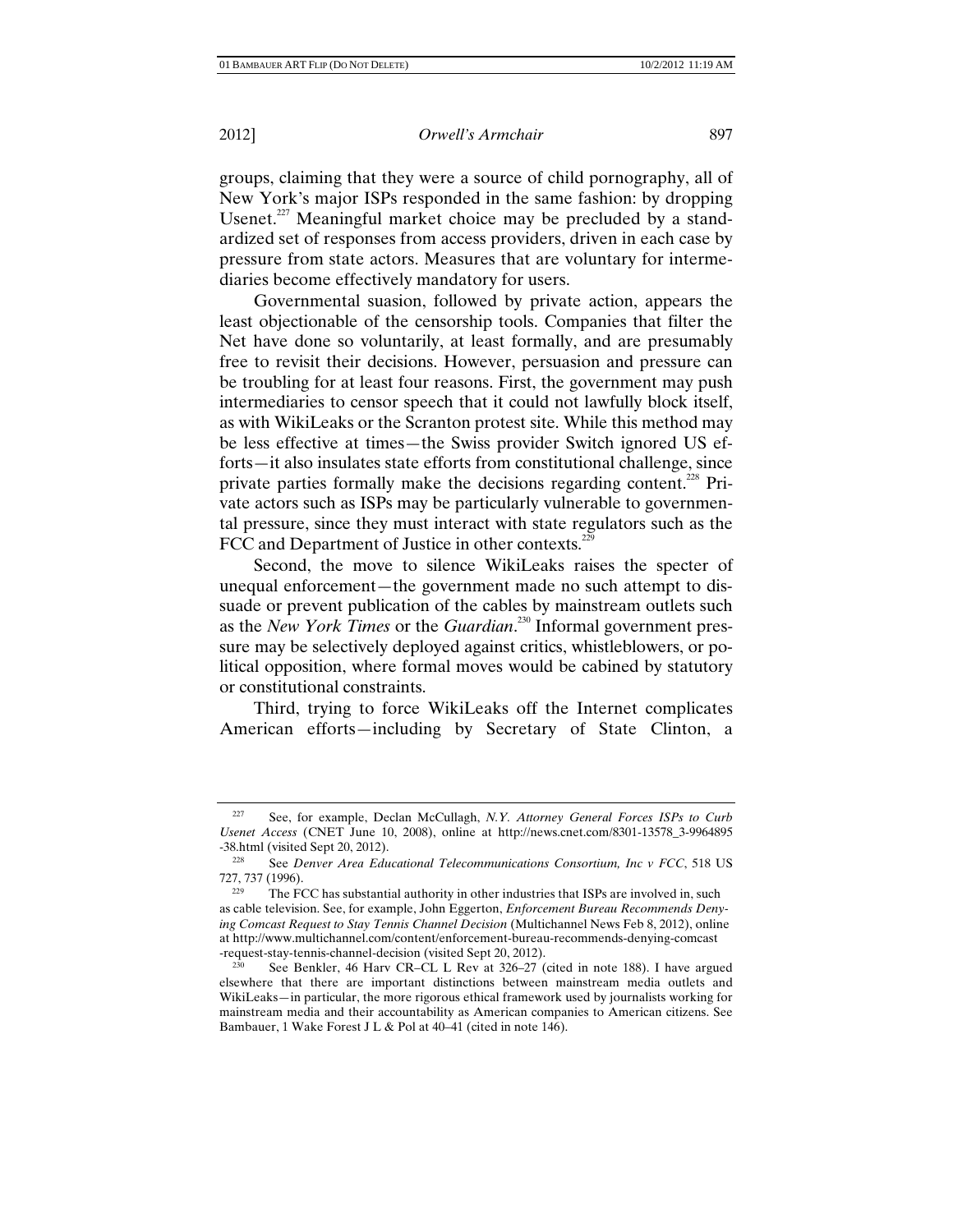WikiLeaks critic—to advocate for online free expression. $^{231}$  Internet freedom is a significant component of the State Department's policies, both rhetorically<sup>232</sup> and technologically.<sup>233</sup> However, China too can claim that online material critical of its government is unlawful banned by the country's national security laws.<sup>234</sup> Similarly, China praised British Prime Minister David Cameron's suggestion that social media be censored to prevent violence.<sup>235</sup> While the equivalence between China's censorship and America's attempts to interdict WikiLeaks is a false one, it has rhetorical appeal. $^{236}$ 

Lastly, the clash of interests that characterizes the legislative process often produces rules that involve protection for countervailing interests such as freedom of expression, due process, and edgebased innovation.<sup>237</sup> In private negotiations, though, such interests are unrepresented and are incorporated only insofar as either the state or the affected firms care to consider them.<sup>238</sup>

This circumvention of limits on state power via enlisting private cooperation is increasingly apparent in other contexts, such as data gathering by the government. For example, Robert O'Harrow documents the close working relationship between data aggregators and law enforcement that emerged after the terrorist attacks of September 11, 2001.<sup>239</sup> Law enforcement requests for information about an

-lead-to-rethink-of-Internet-freedom.aspx (visited Sept 20, 2012) (praising Prime Minister David Cameron's suggestion to prevent rioters from using Twitter as "bold").

<sup>231</sup> See, for example, Rebecca MacKinnon, *'Internet Freedom' in the Age of Assange* (Foreign Policy Feb 17, 2011), online at http://www.foreignpolicy.com/articles/2011/02/17/ internet\_freedom\_in\_the\_age\_of\_assange?page=full (visited Sept 20, 2012).

<sup>232</sup> See Hillary Rodham Clinton, *Remarks on Internet Freedom* (US Department of State Jan 21, 2010), online at http://www.state.gov/secretary/rm/2010/01/135519.htm (visited Sept 20, 2012).<br><sup>233</sup> See James Glanz and John Markoff, *U.S. Underwrites Internet Detour around Cen-*

*sors*, NY Times A1 (June 12, 2011).

<sup>234</sup> Deibert, et al, eds, *Access Controlled* at 456–59 (cited in note 81). 235 See *Riots Lead to Rethink of Internet Freedom* (Global Times Aug 13, 2011), online at http://www.globaltimes.cn/NEWS/tabid/99/articleType/ArticleView/articleId/670718/Riots

See, for example, *China Report Criticizes U.S. Human Rights Record* (Fox News Apr 11, 2011), online at http://www.foxnews.com/world/2011/04/11/china-issues-report-criticizing -human-rights (visited Sept 20, 2012). 237 See, for example*,* Jessica Litman, *Digital Copyright* 135–45 (Prometheus 2001) (de-

scribing legislative negotiations over the DMCA).<br><sup>238</sup> Bargaining between firms in different industries might produce arrangements that

protect countervailing interests as a byproduct. For example, the new memorandum of understanding between ISPs and content owners includes an appeals process for users, a review of measures to disrupt IP infringement by an independent expert, and grace periods between multiple notifications of claimed infringement. See *Memorandum of Understanding* at \*5, 7, 14 (cited in note 223). These safeguards might represent solicitude for users' interests but more likely derive from ISP concerns about losing customers.

<sup>&</sup>lt;sup>239</sup> Robert O'Harrow, *No Place to Hide* 2–6 (Free Press 2005).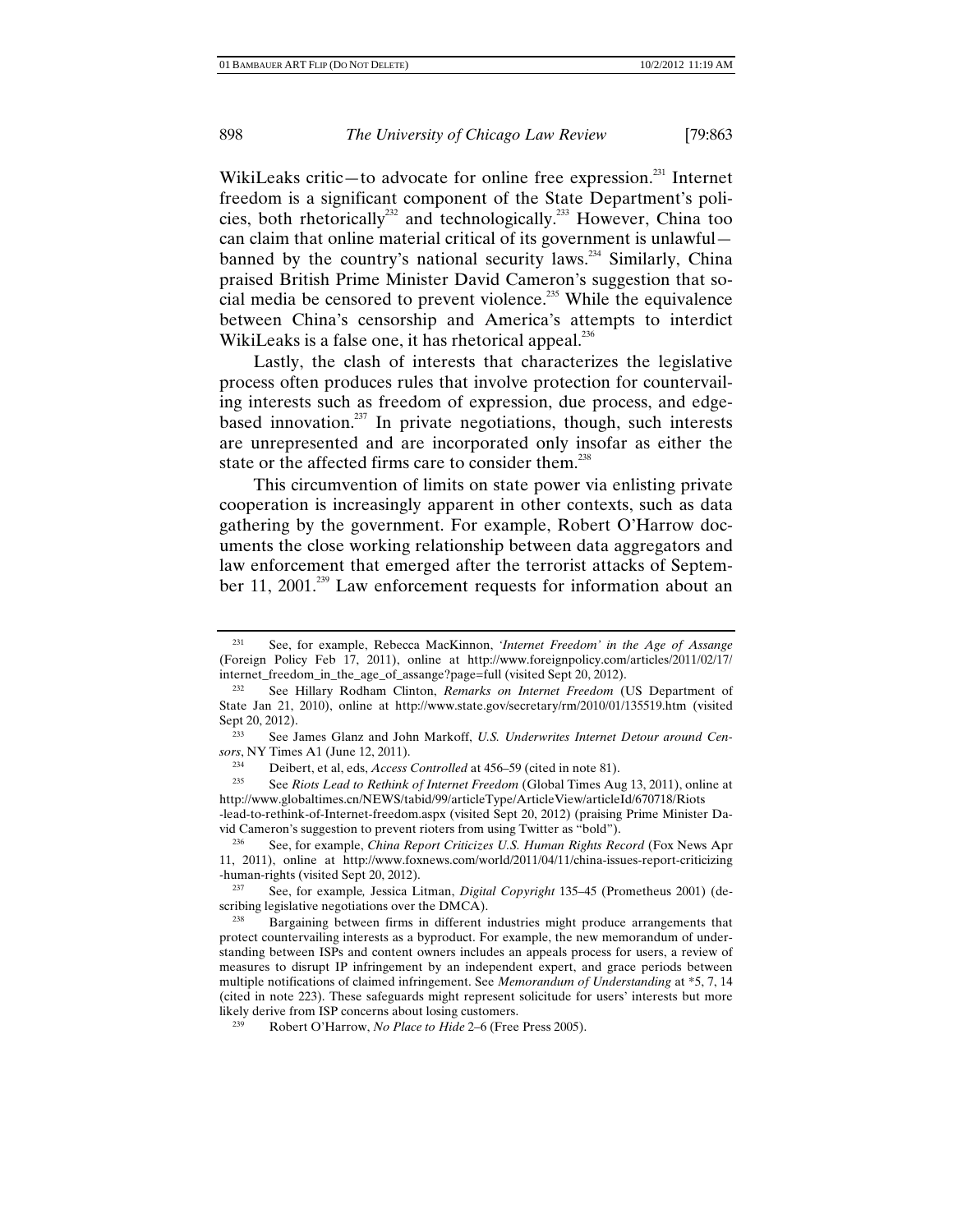individual might require a warrant if made directly to that person, but under the third-party doctrine's exception to the Fourth Amendment, investigators can obtain data from data-mining firms simply upon request.<sup>240</sup> Government can evade statutory limits on data gathering as well as constitutional ones through similar means. Geolocation data held by mobile wireless providers can be had without a warrant,<sup>241</sup> as can IP address records held by  $ISPs^{242} - a$  critical reason for the Department of Justice's effort to force data retention requirements upon them. In short, governmental efforts to persuade, or pressure, private parties to act where the state itself might encounter difficulties in achieving regulatory ends are on the rise.

Persuasion seems like the paradigmatic example of permissible soft censorship. The government, too, is permitted to speak and to advocate for controversial positions.<sup>243</sup> Yet there are concerns when persuasion slides into pressure. When the government can indirectly threaten or compel private actors to fall in line with its preferences, there is a threat to the constitutionally protected liberty to exchange information that is checked poorly, if at all, by standard First Amendment doctrine. Persuasion, then, should be viewed not with leniency, but with considerable skepticism.

This Part has introduced a taxonomy based on the level of state involvement in content restrictions, ranging from hard censorship via direct control of infrastructure or legal mandates to intermediaries, through soft censorship by employing tangentially related regulation through pretext, paying entities to filter, or persuading and pressuring key actors. The next Part assesses the legitimacy of soft censorship tactics.

#### II. LEGITIMACY

Legitimate censorship has four virtues: it is openly described, transparent about what it restricts, narrow in the material to which it

<sup>240</sup> See *United States v Miller*, 425 US 435, 443–44 (1976) (holding that the "Fourth Amendment does not prohibit the obtaining of information revealed to a third party and conveyed by him to Government authorities"); Orin S. Kerr, *The Case for the Third-Party Doctrine*, 107 Mich L Rev 561, 563 (2009) (describing the doctrine wherein, "[b]y disclosing to a third party, the subject gives up all of his Fourth Amendment rights in the information revealed").<br> $^{241}_{241}$  Se

<sup>241</sup> See Stephanie K. Pell and Christopher Soghoian, *Can You See Me Now? Toward Reasonable Standards for Law Enforcement Access to Location Data that Congress Could Enact*, 27 Berkeley Tech L J 117, 133–56 (2012).

<sup>&</sup>lt;sup>242</sup> See 18 USC § 2703(d).<br><sup>243</sup> See Pebert G Post Su

See Robert C. Post, *Subsidized Speech*, 106 Yale L J 151, 158 (1996).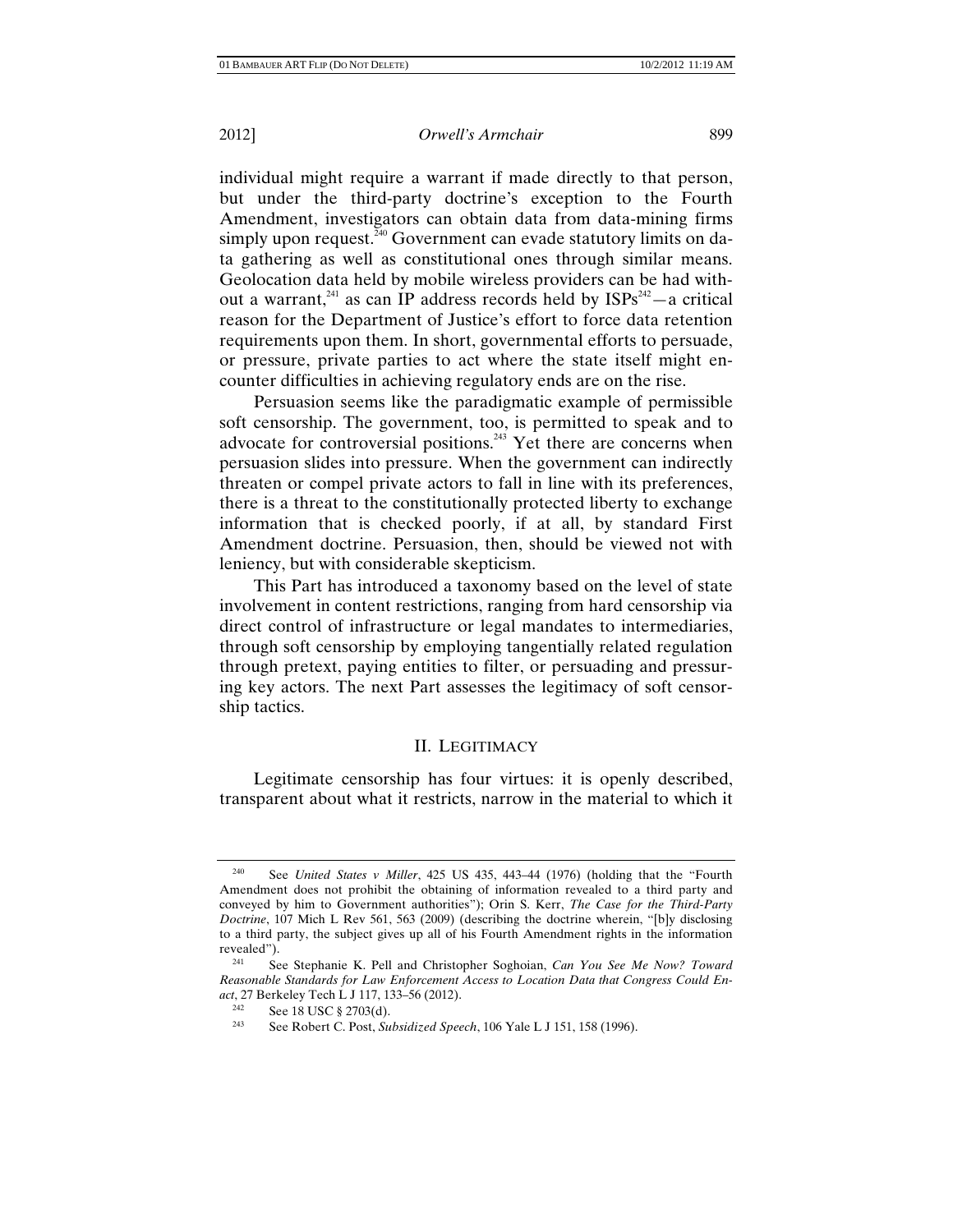applies, and accountable to the people it seeks to protect.<sup>244</sup> In previous work, I have elucidated a framework to apply these four factors to assess whether a particular regime of Internet filtering is legitimate.<sup>245</sup> American censorship normally scores well on the accountability criterion, since it emerges from a democratic government that must regularly defend its decisions to the voters it purports to protect.246 American filtering, though, may encounter problems with countermajoritarian concerns that are a component of accountability analysis, such as when public schools block sites with a positive view of homosexuality but leave ones with a negative view available. $247$ Courts, however, provide a check upon majoritarian decision mak $ing<sub>1</sub><sup>248</sup>$  and advocates for minority interests, such as gay and lesbian groups, have recourse to them when appeals to the political branches fail. $^{249}$ 

Analysis of filtering rules in the United States, then, turns on the other three factors: openness, transparency, and narrowness. Concrete conclusions depend upon the details of each statute or rule, requiring greater length than is possible in this Article.<sup>250</sup> It is possible, though, to sketch rough yet helpful relative conclusions about the soft censorship methods outlined above. This Part briefly assesses the merits of the methods on each criterion.

## A. Openness

To date, each soft censorship method except persuasion has performed well regarding openness. For example, most governmentfunded Internet access that is filtered discloses its restrictions via

<sup>&</sup>lt;sup>244</sup> See Bambauer, 59 Duke L J at 386–87 (cited in note 32).<br><sup>245</sup> See id at 200, 410

<sup>&</sup>lt;sup>245</sup> See id at 390–410.

<sup>&</sup>lt;sup>246</sup> Citizens can thus participate in filtering decisions. See id at 401–04.<br><sup>247</sup> See, for example, Jonathan Oosting, *ACLU to Rochester High: Stop Filtering Lesbian*,

*Gay, Bisexual and Transgender Resource Sites* (MLive Mar 28, 2011), online at http://www.mlive.com/news/detroit/index.ssf/2011/03/aclu\_urges\_rochester\_high\_stop.html (visited Sept 20, 2012); Tom Jackman, *Access to Gay Web Sites at Schools?*, Wash Post B2 (Apr 14, 2011). 248 But see Amanda Frost and Stefanie A. Lindquist, *Countering the Majoritarian Diffi-*

*culty*, 96 Va L Rev 719, 728–40 (2010) (describing majoritarian pressures on elected judges).

See, for example, Suzanne Ito, *ACLU Sues Missouri School District for Illegally Censoring LGBT Websites*, Blog of Rights (ACLU Aug 15, 2011), online at http://www.aclu.org/blog/free-speech-lgbt-rights/aclu-sues-missouri-school-district-illegally -censoring-lgbt-websites (visited Sept 20, 2012) (describing suit over school filtering after ap-

 $P_{\text{250}}$  For an example of the detailed analysis required to reach a conclusion, see Derek E. Bambauer, *Filtering in Oz: Australia's Foray into Internet Censorship*, 31 U Pa J Intl L 493, 516–29 (2009) (applying a four-part legitimacy framework to Australia's proposed Internet censorship regime).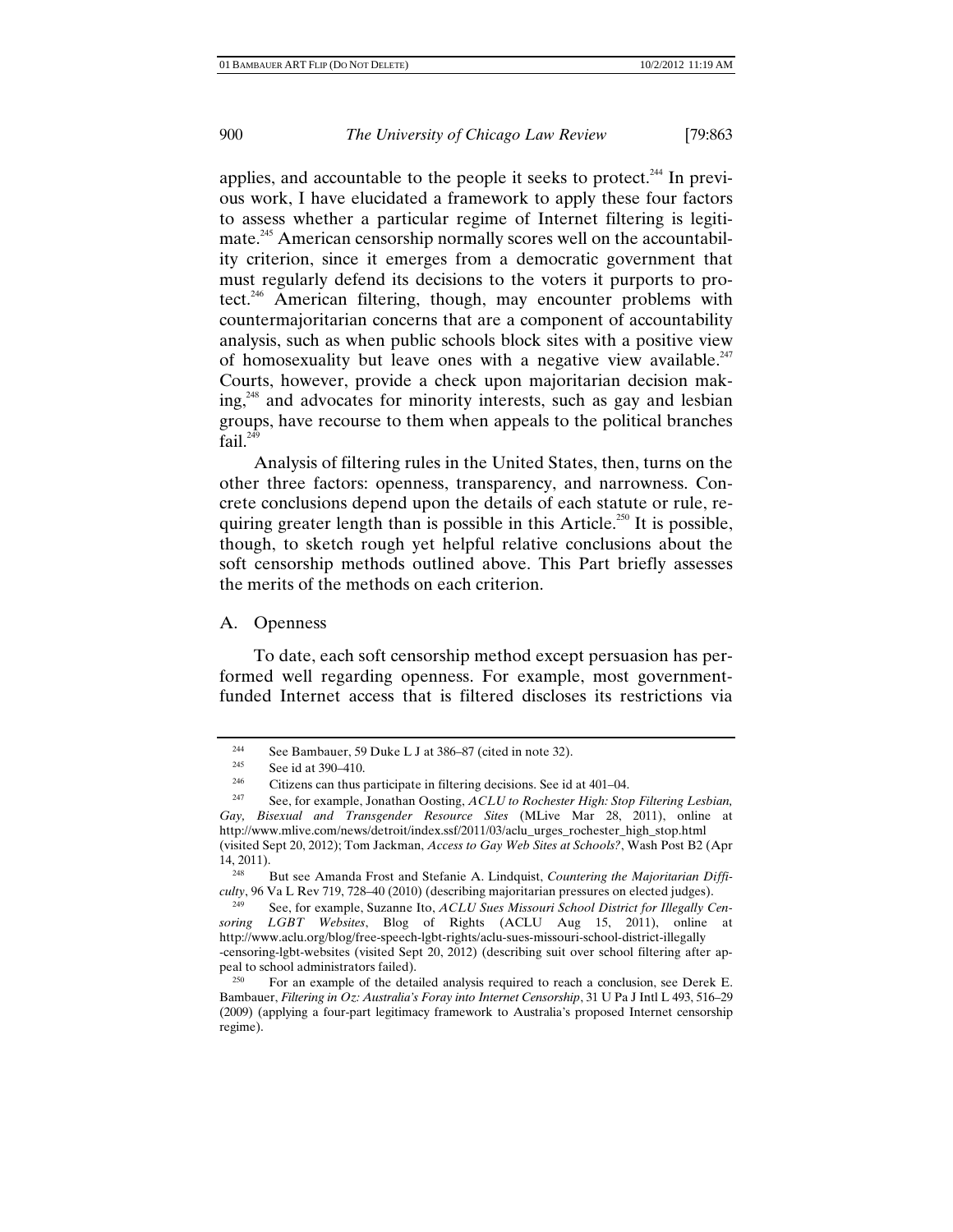terms of use that describe blocking or similar methods.251 When the Department of Homeland Security seized domain names for allegedly assisting in copyright infringement, the government redirected users seeking those sites to a block page disclosing the seizure and providing information on the statutes involved.<sup>252</sup> Payment and pretext are not inherently open, but thus far the United States has been relatively straightforward in its implementation of content blocking with these tactics.

Persuasive efforts, by contrast, have not been open. The openness problem with persuasion is twofold. First, the state's role in content blocking is obscured, perhaps even deliberately, by the putatively private arrangement.<sup>253</sup> Thus, while the Obama administration and New York Governor Andrew Cuomo played key roles in the agreement between content companies and ISPs to police online infringement, details on their efforts and goals are elusive.<sup>254</sup> The risk is that governmental goals may be disguised as objectives of private firms, driven by financial or competitive motives. Second, private entities may not disclose that they censor content.<sup>255</sup> Comcast did not alert users that it throttled BitTorrent traffic,<sup>256</sup> and ISPs have been reluctant to disclose their network management practices to consumers.<sup>257</sup> If filtering is even marginally unpopular, ISPs may not be candid about imposing it, or they may avoid disclosure to minimize circumvention efforts.

It is possible for government to be open about its role in pressing content blocking on private parties. Cuomo, for example, openly pressured ISPs operating in New York to censor Usenet newsgroups

<sup>&</sup>lt;sup>251</sup> See notes 73–81 and accompanying text.<br><sup>252</sup> See Steven Musil, *U.S. Seizes Sites Linked to Copyright Infringement* (CNET Nov 26, 2010), online at http://news.cnet.com/8301-1023\_3-20023918-93.html (visited Sept 20, 2012). 253 See, for example, Timothy B. Lee, *ISP Flip-Flops: Why Do They Now Support "Six* 

*Strikes" Plan?* (Ars Technica July 6, 2011), online at http://arstechnica.com/telecom/news/2011/ 07/why-did-telcos-flip-flop-and-support-six-strikes-plan.ars (visited Sept 20, 2012). 254 See id. See also Kevin Parrish, *Obama Admin Backing New Six Strikes ISP Policy*

<sup>(</sup>Tom's Guide July 8, 2011), online at http://www.tomsguide.com/us/Comcast-Verizon-throttle -six-strikes-Obama,news-11799.html (visited Sept 20, 2012). 255 See FCC, *In the Matter of Preserving the Open Internet Broadband Industry Practices*,

<sup>25</sup> FCCR 17905, 17925–27 (2010), online at http://hraunfoss.fcc.gov/edocs\_public/<br>attachmatch/FCC-10-201A1.pdf (visited Sept 20, 2012) ("Preserving the Open Internet").

<sup>&</sup>lt;sup>256</sup> Marguerite Reardon, *Comcast Denies Monkeying with BitTorrent Traffic* (CNET Aug 21, 2007), online at http://news.cnet.com/8301-10784\_3-9763901-7.html (visited June

<sup>&</sup>lt;sup>257</sup> See *Preserving the Open Internet*, 25 FCCR at 17936–41 (cited in note 255).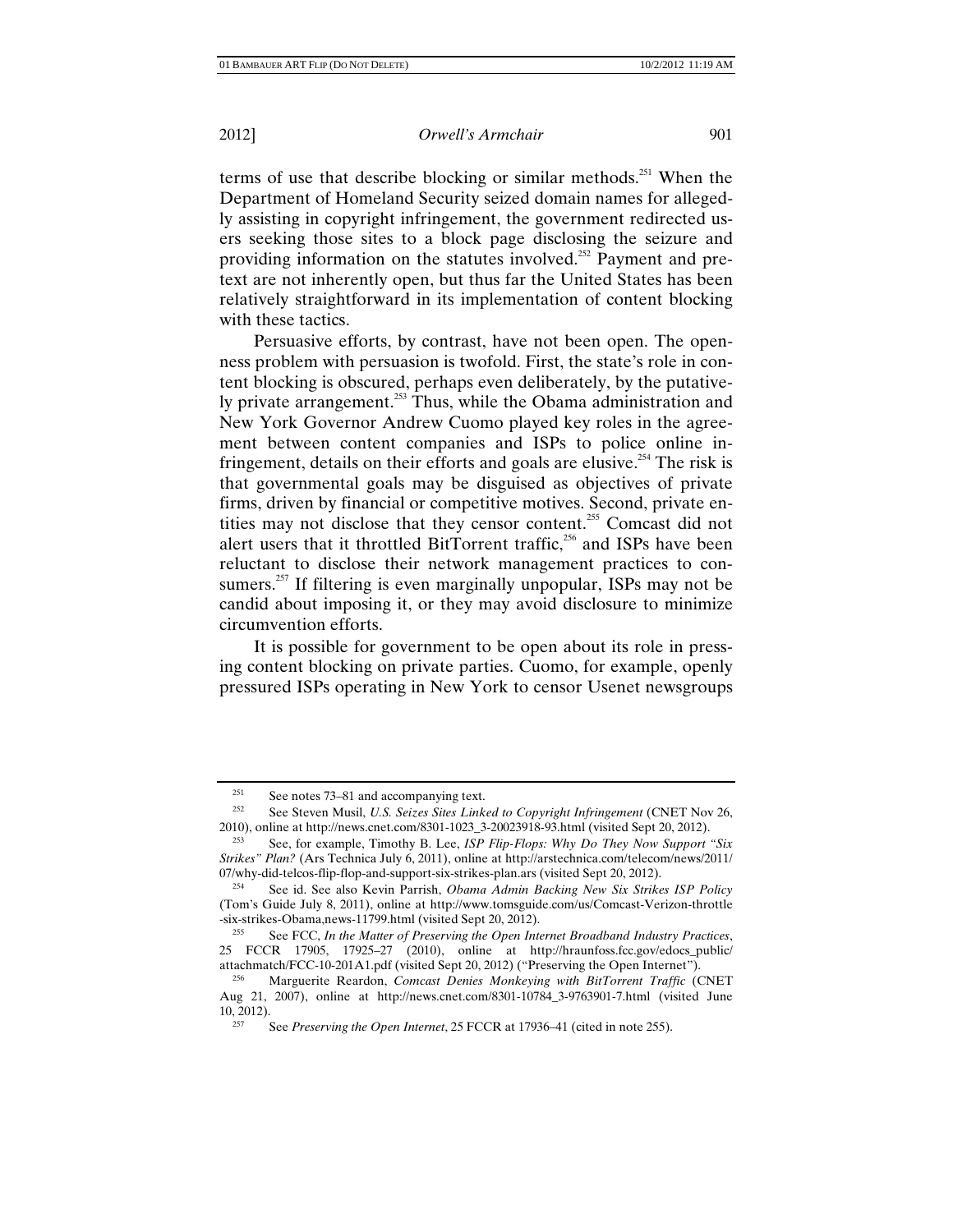after his staff found child pornography on a number of such groups.<sup>258</sup> To date, though, the level of openness for persuasion has been poor.

#### B. Transparency

Transparency measures whether a government describes adequately the content that it blocks online and the criteria that it uses to demarcate prohibited from permissible material.<sup>259</sup> Censorship can be open without being transparent, and vice versa.<sup>260</sup>

None of the soft censorship methods has been transparent to date. Pretext-based and persuasive methods have suffered similar transparency problems. The range of sites that could be targeted under civil forfeiture laws, or for warnings regarding potential IP infringement, is quite broad. Simply piecing together the statutory provisions involved in forfeiture is onerous.<sup>261</sup> Furthermore, all three soft approaches devolve decision making on what content to block from state actors to private ones. The Department of Homeland Security has relied heavily on input from the Motion Picture Association of America (MPAA) and Recording Industry Association of America  $(RIAA)$  in selecting domain names for seizure.<sup>262</sup> Similarly, the copyright alert system set in place by the Memorandum of Understanding between ISPs and content owners places responsibility for defining alleged infringement with content owners.<sup>263</sup> While the meth-

<sup>&</sup>lt;sup>258</sup> See Declan McCullagh, *Cuomo Strong-Arms Comcast over Usenet* (CNET July 22, 2008), online at http://news.cnet.com/8301-13578\_3-9997051-38.html (visited Sept 20, 2012).

<sup>259</sup> Bambauer, 59 Duke L J at 392–96 (cited in note 32).<br>
For example, Kazakhstan admits to blocking web content but is vague about what material is off-limits, prohibiting "inappropriate" or "destructive" sites. See OpenNet Initiative, *Kazakhstan*, 187 (Dec 9, 2010), online at http://opennet.net/sites/opennet.net/ files/ONI\_Kazakhstan\_2010.pdf (visited Sept 20, 2012); Freedom House, *Freedom on the Net 2011: Kazakhstan*, 217–18 (2011), online at http://freedomhouse.org/sites/default/ files/inline\_images/Kazakhstan\_FOTN2011.pdf (visited Sept 20, 2012). In practice, Kazakhstan blocks political opposition material, media with political content, and circumvention tools. Id at 218. Blocking can also be transparent, but not open: some Chinese search engines reveal that they filter sites at governmental behest, although China is unwilling to admit to censor-<br>ship. See Bambauer, 59 Duke L J at 394 (cited in note 32).

See, for example, Bambauer, *U.S. Gets In on Censorship Action* (cited in note 13). (performing some "painful statutory lifting" in trying to read all the relevant statutory provisions consistently).

See, for example, Andrew T. Reynolds, Application and Affidavit for Seizure Warrant, *In re Rapgodfathers.com*, Civ No 10-2822M, \*16–19 (CD Cal filed Nov 17, 2010), online at http://documents.nytimes.com/request-to-seize-web-sites-for-piracy (visited Jun 10, 2012) (noting agent's "discussion with MPAA and RIAA representatives" regarding rapgodfathers.com domain name); Darlene Storm, *ICE Domain Seizures Relied on Twisted Evidence and MPAA Say So*, Computerworld's Security Is Sexy Blog (Computerworld Dec 22 2010), online at http://blogs.computerworld.com/17575/ice\_domain\_seizures\_relied\_on\_twisted\_evidence\_and \_mpaa\_say\_so (visited Sept 20, 2012).

<sup>263</sup> See *Memorandum of Understanding* at \*4–5 (cited in note 223).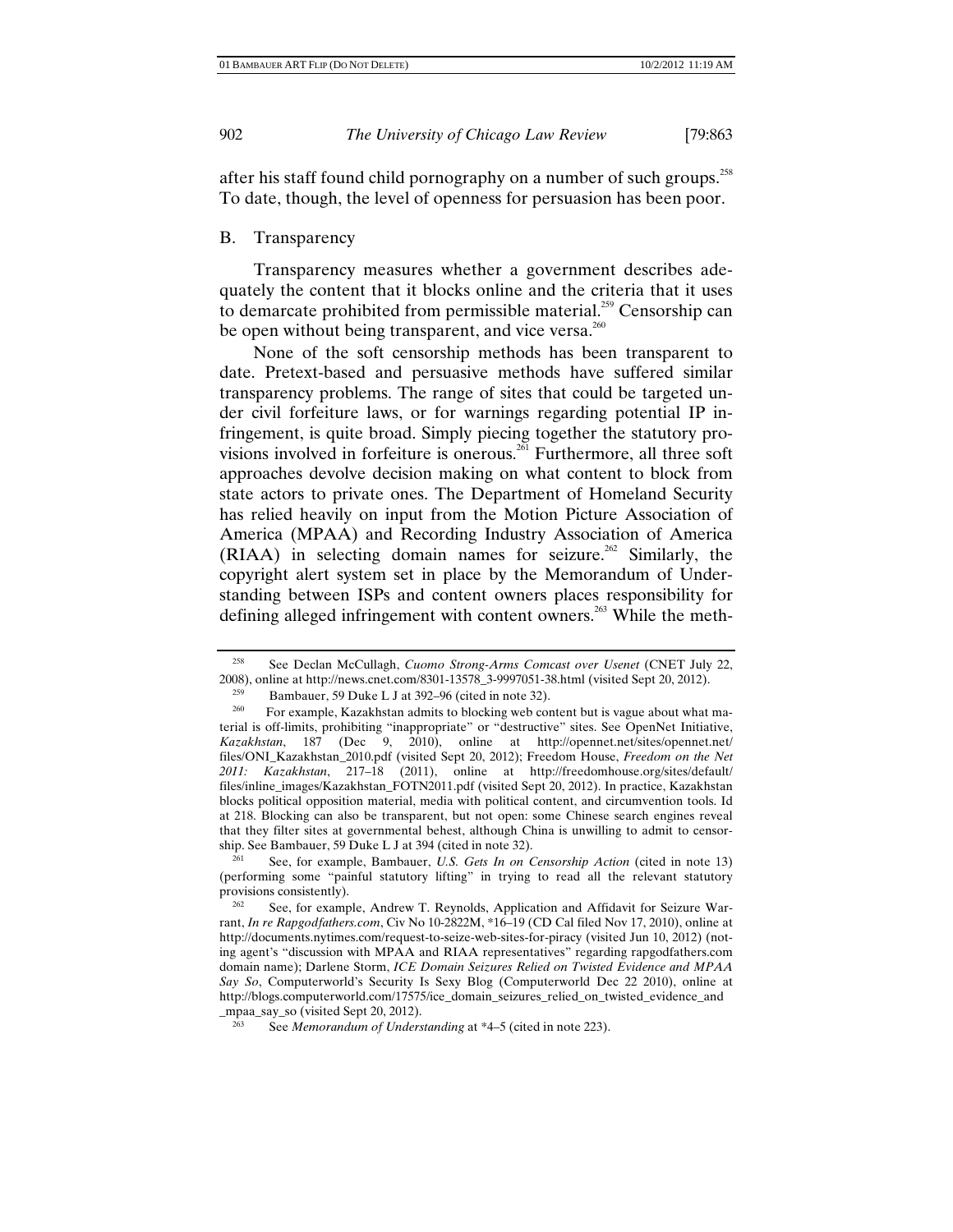odologies employed for detecting infringement are subject to independent review, the independent experts can only recommend, not require, changes.264 And payment-based approaches almost always result in the affected institution outsourcing content decisions to a thirdparty provider of filtering technology, such as Websense or Blue Coat.<sup>265</sup> Congress did transparently define what content must be blocked for a school or library to qualify for the E-Rate program in  $CIPA: <sup>266</sup>$  obscenity, child pornography, and material harmful to minors, where the last category is further defined similar to obscenity as outlined by the Supreme Court in *Miller v California*. 267 The challenge, from a transparency perspective, is that the government is not the entity that applies this standard. It is difficult for government to be transparent about what content it targets for blocking when a third party makes those decisions on its behalf.

To date, soft censorship has not been transparent about what content is targeted for filtering or how decisions regarding classification are made.

## C. Narrowness

Content filtering via soft censorship has been limited, in that relatively few sites have been blocked, but it has not been narrow. Narrowness has two components: overinclusivness and underinclusiveness.<sup>268</sup> All three forms of soft censorship have been both overinclusive and underinclusive to date.

Pretext-based blocking has been strongly underinclusive. Indeed, the federal government itself has argued that owners of seized domain names are not suffering substantial hardship because their sites continue to operate at other domains.<sup>269</sup> Similarly, Kentucky has not contended that its efforts to censor gambling-related content by seizing 141 domain names will suppress all such allegedly unlawful online activity available to the state's residents. While there is no evidence yet that either Kentucky or the Department of Homeland Security is targeting these sites for any ulterior motive, the seizures ap-

<sup>&</sup>lt;sup>264</sup> See id at \*5.<br><sup>265</sup> See, for example, ACLU, *ACLU "Don't Filter Me" Initiative Finds Schools in Four More States Unconstitutionally Censoring LGBT Websites*, Blog of Rights (Apr 11, 2011), online at http://www.aclu.org/lgbt-rights/aclu-dont-filter-me-initiative-finds-schools-four-more -states-unconstitutionally-censori (visited Sept 20, 2012).<br>
<sup>266</sup> See 47 USC 8.254(b)(5)(B) (6)(B)

<sup>266</sup> See 47 USC § 254(h)(5)(B), (6)(B).<br><sup>267</sup> 413 US 15 (1973). Compare 47 USC § 254(h)(7)(G) (asking whether a work appeals to a "prurient interest"), with *Miller*, 413 US at 24.

<sup>&</sup>lt;sup>268</sup> See Bambauer, 59 Duke L J at 396–400 (cited in note 32).<br><sup>269</sup> See Puerto 80 Order at \*3–4.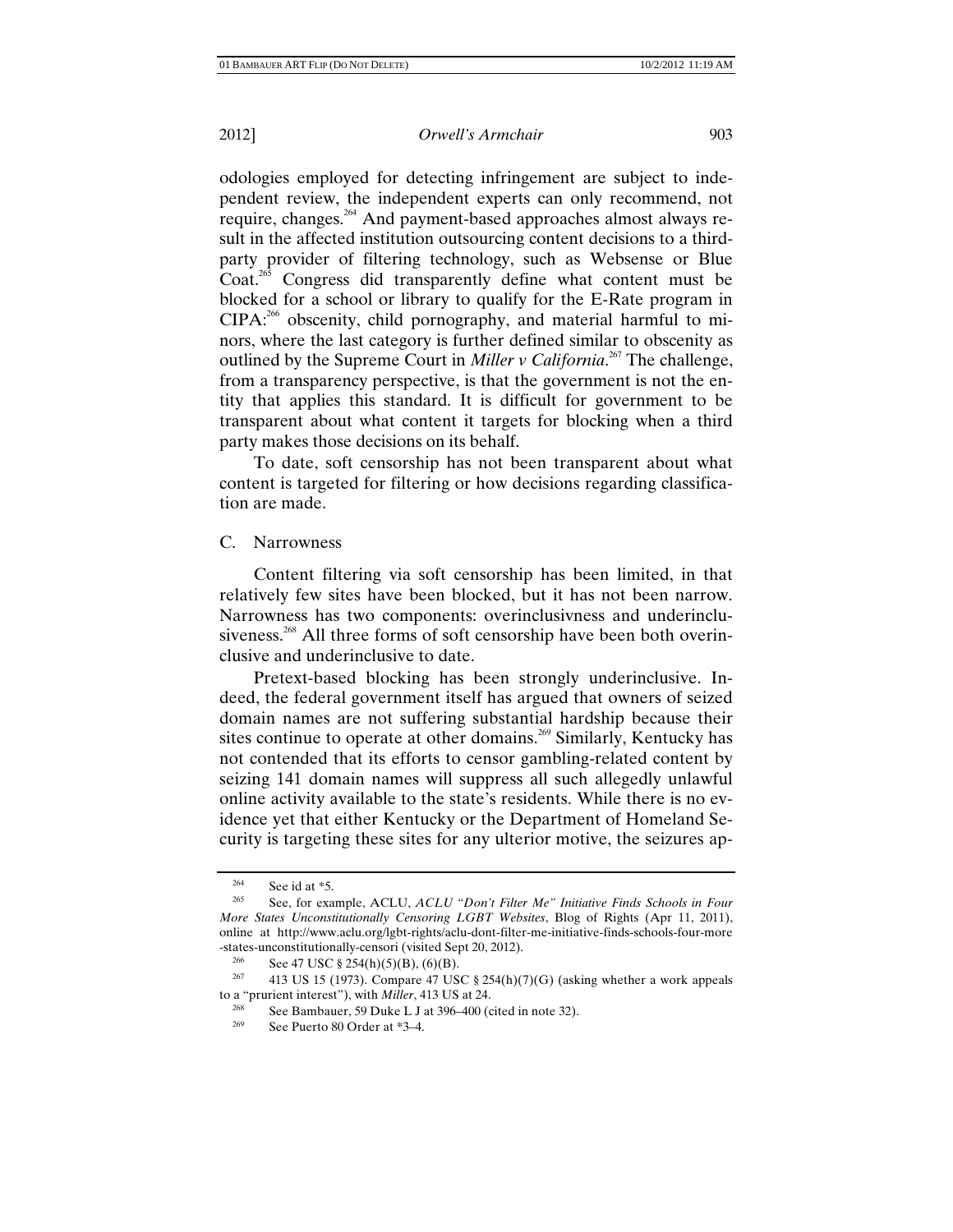pear arbitrary: there is no real effort to interdict even a significant share of the unlawful content.

Pretext-based censorship has also been overinclusive. When the Department of the Treasury seized domain names related to Cuban tourism, it blocked not only commercial tourism sites but also several sites related to the island's culture, history, and literature.<sup>270</sup> The regulations authorizing seizures have an exemption for informational materials, which appear to cover such sites.<sup> $271$ </sup> As the mooo.com example at the beginning of this Article suggests, technical errors by censors have at times resulted in massive overblocking.

Payment-based blocking has been strongly overinclusive and might have been underinclusive. The overinclusion might result from deliberate decisions by local officials responsible for implementing filtering or from the devolution of content categorization to private firms whose criteria do not correspond to those of the state. $272$  Thus, some public schools have blocked access to nonpornographic material on gay and lesbian issues, whether due to discomfort with the viewpoint espoused or because the filter employed does not distinguish between such material that is harmful to minors, and that which is not.<sup>273</sup> Some advocates argue that filtering under CIPA is underinclusive by permitting adults to view pornography—material harmful to minors—on request.<sup>274</sup> For example, two New York City council members introduced legislation to prevent adults from viewing pornography in public libraries when a minor is nearby, arguing this would prevent taxpayers from subsidizing the consumption of content harmful to children.<sup>275</sup>

Persuasion-based blocking depends greatly on the private agreement at issue. Little is known, for example, about how the new copyright alert system negotiated between ISPs and content owners, at the behest of the Obama and Cuomo administrations, will operate

<sup>270</sup> See Liptak, *A Wave of the Watch List*, NY Times at A16 (cited in note 14).<br><sup>271</sup> See 31 CFR § 515.545(a) (authorizing "[t]ransactions relating to the dissemination of informational materials"); 31 CFR § 515.332(a)(1) (defining "informational materials").<br><sup>272</sup> Consider ACLU, "Don't Filter Me" (cited in note 265); Jackman, *Access to Gay Web* 

*Sites at Schools?*, Wash Post at B2 (cited in note 247).

<sup>273</sup> See ACLU*, "Don't Filter Me"* (cited in note 265) (observing, upon bringing the filtering to their attention, that some school districts immediately unblocked LGBT sites while others were more reluctant).<br> $\frac{274}{100}$  See for example

<sup>274</sup> See, for example, *Library Bill Aims to Keep Porn Away from Children* (Times Newsweekly May 26, 2011), online at http://www.timesnewsweekly.com/news/2011-05 -26/Local\_News/Library\_Bill\_Aims\_To\_Keep\_Porn\_Away\_From\_Children.html (visited Sept  $20, 2012$ ).<br> $275$  Id.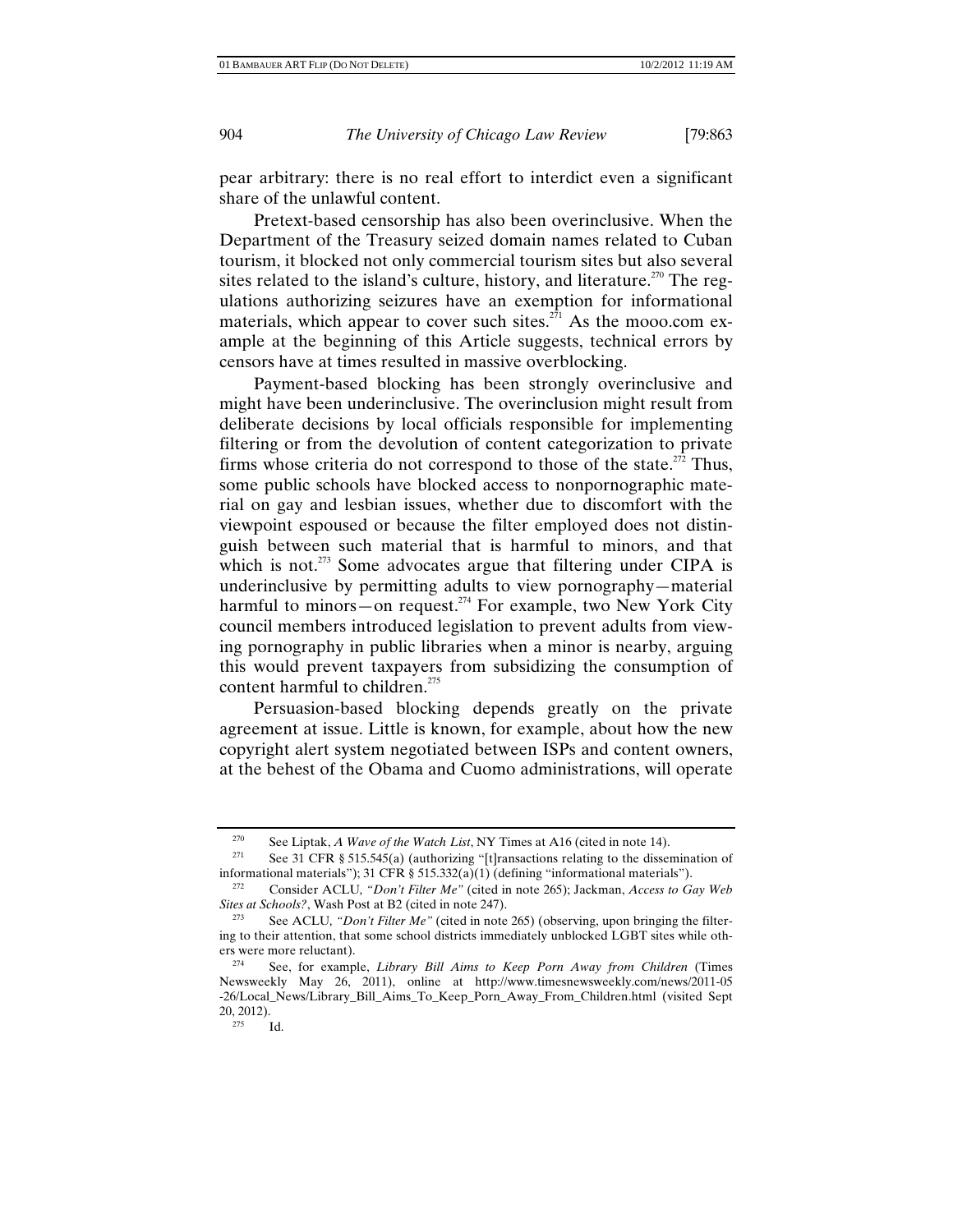in practice.<sup> $276$ </sup> Yet, there have been persuasive campaigns that have resulted in extraordinary overblocking. Cuomo's effort to push ISPs to censor Usenet news groups resulted in the providers simply dropping Usenet altogether, forfeiting a wide breadth of innocent content. That approach was also underinclusive—despite early reports, Cuomo did not demand that ISPs filter websites, or other methods by which child pornography is exchanged, meaning that most of the illegal content was unaffected.<sup>277</sup> ISPs have incentives to underblock, which generates less work and is less likely to antagonize customers. Content owners have incentives to overblock, since they do not bear the costs of treating lawful use as infringement. In short, persuasive blocking is at risk based on narrowness.

Thus, soft censorship often fares poorly on narrowness analysis.

## D. (II)legitimate

The methods of soft censorship outlined in Part I do not look legitimate under a process-based analytical framework. Pretext-based and payment-based filtering can be open about censorship, but persuasion-based regimes are often hopelessly opaque. All three methods lack transparency. Lastly, they tend to result in overblocking and underblocking, whether due to erroneous decisions, technical errors, or normative divergence between private content classifications and public goals. Soft censorship is deeply problematic from the perspective of the process-oriented legitimacy methodology.

# III. LIMITS

Contrary to conventional scholarly wisdom, American federal and state governments are not precluded from Internet censorship. Rather, they are constrained in the methods that they can employ to prevent access to material online. Thus far, constitutional limitations based on First Amendment protections have blocked the state from deputizing intermediaries as censors.<sup>278</sup> However, this removes but one arrow from government's quiver. The other four tools—direct control over infrastructure, payment, pretext, and persuasion under pressure—remain viable options.

<sup>&</sup>lt;sup>276</sup> The author represents computer security researcher Christopher Soghoian in a Freedom of Information Act suit against the Office of Management and Budget that seeks to compel release of documents related to the copyright alert system. *Soghoian v Office of Management and Budget*, No 1:11-cv-02203-ABJ (DDC 2012).

<sup>277</sup> See Danny Hakim, *Net Providers to Block Sites with Child Sex*, NY Times A1 (June 10, 2008).

See Part I.C.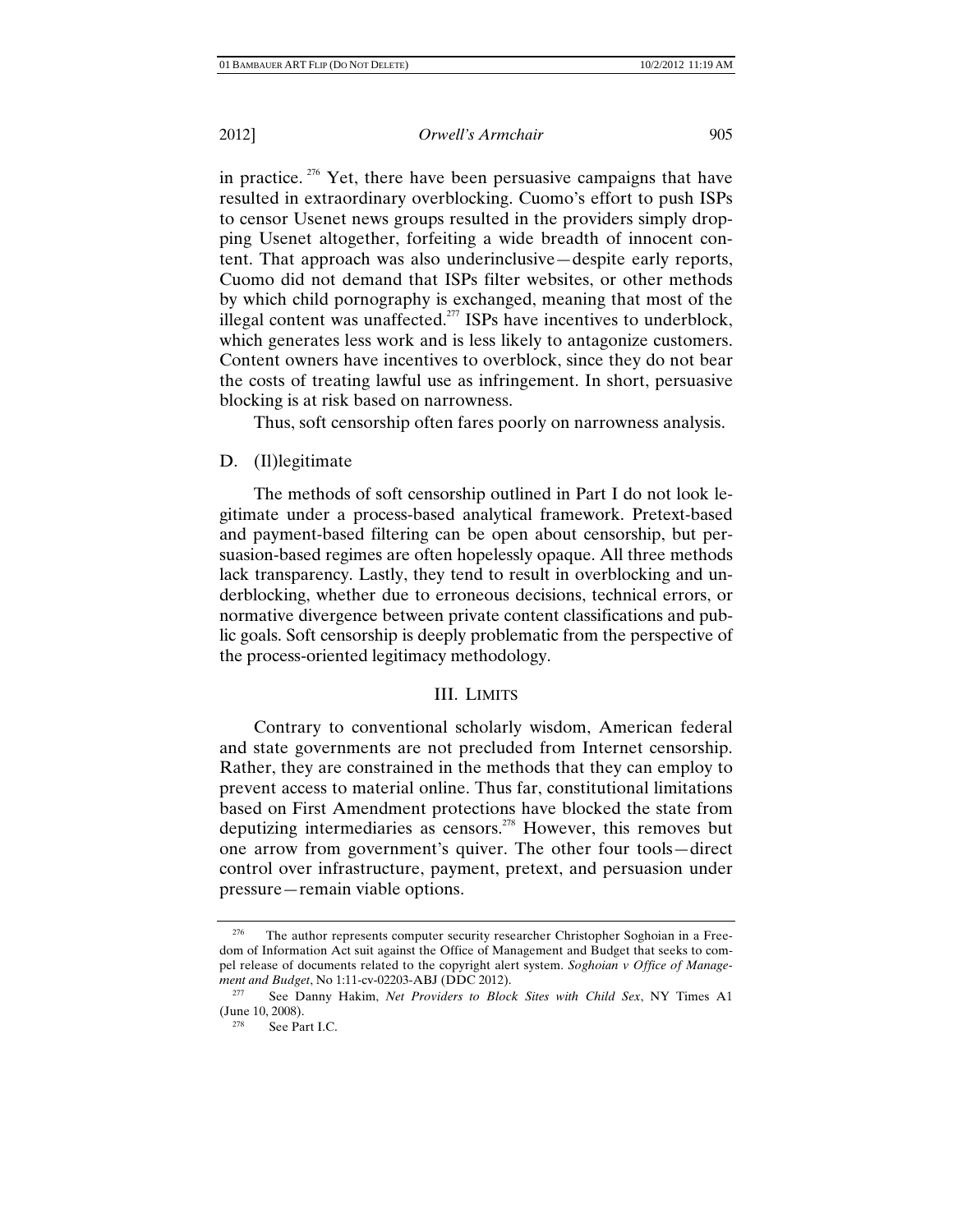This Part explores the limits upon each of these four methods. It concludes with a paradox: the techniques permitted for government use have greater practical constraints, such as resource limitations, but far fewer of the procedural and structural checks on state power that are at the heart of American constitutionalism, particularly for core normative commitments such as free expression.

Limits come in multiple forms. Robust, easy to use tools that bypass censorship can be as effective a check upon governmental suppression of content as legal constraint.<sup> $279$ </sup> Lawrence Lessig's New Chicago School model proposes four forces by which human behavior can be shaped.<sup>280</sup> Lessig notes that law is not the only way to constrain our actions; architecture (including software code), market forces, and social norms also play a role. A generation of Internet scholars has sought to apply Lessig's New Chicago School modalities to regulatory problems.<sup>281</sup> Yet, scholars have not acknowledged that these four forces are not merely ways of regulating—they also describe ways to *limit* regulation. Indeed, the New Chicago School taxonomy is best seen as not merely defining regulatory options but instead as a set of interfaces between government and individuals, and between individual citizens. This Part employs the New Chicago School modalities to catalog the constraints on soft censorship in the United States.

# A. Code

Code appears capable of acting as a powerful brake on filtering. Determined users can bypass even complete network shutdowns. Egypt's citizens used international dial-up modem connections, $^{282}$  sat-

<sup>279</sup> See The Citizen Lab, *Everyone's Guide to By-Passing Internet Censorship: For Citizens Worldwide*, 17–27 (Toronto 2007), online at http://www.nartv.org/mirror/circ\_guide.pdf (visited Sept 20, 2012). See also *Ashcroft v ACLU*, 542 US 656, 666 (2004). But see Erica Naone, *Censorship Circumvention Tools Aren't Widely Used*, Technology Review (MIT Oct 18, 2010), online at http://www.technologyreview.com/web/26574 (visited Sept 20, 2012). 280 See Lawrence Lessig, *The Law of the Horse: What Cyberlaw Might Teach*, 113 Harv L

Rev 501, 507 (1999). 281 See, for example*,* Nicolas Suzor, *The Role of the Rule of Law in Virtual Communities*,

<sup>25</sup> Berkeley Tech L J 1817, 1828 (2010) (cautioning that the four modalities do not imply that cyberspace self-governance is ideal); Lilian Edwards, *Coding Privacy*, 84 Chi Kent L Rev 861, 862–63 (2010) (arguing that the modality of architecture trumps the modality of law in cyberspace); Julie E. Cohen, *Pervasively Distributed Copyright Enforcement*, 95 Georgetown L J 1, 4 (2006). 282 See Steven Hoffer, *Egypt Internet Ban: 5 Ways the Protesters Are Beating the Black-*

*out* (AOL Feb 1, 2011), online at http://www.yalibnan.com/2011/02/01/egypt-5-ways-the -protesters-are-beating-the-internet-blackout (visited Sept 20, 2012).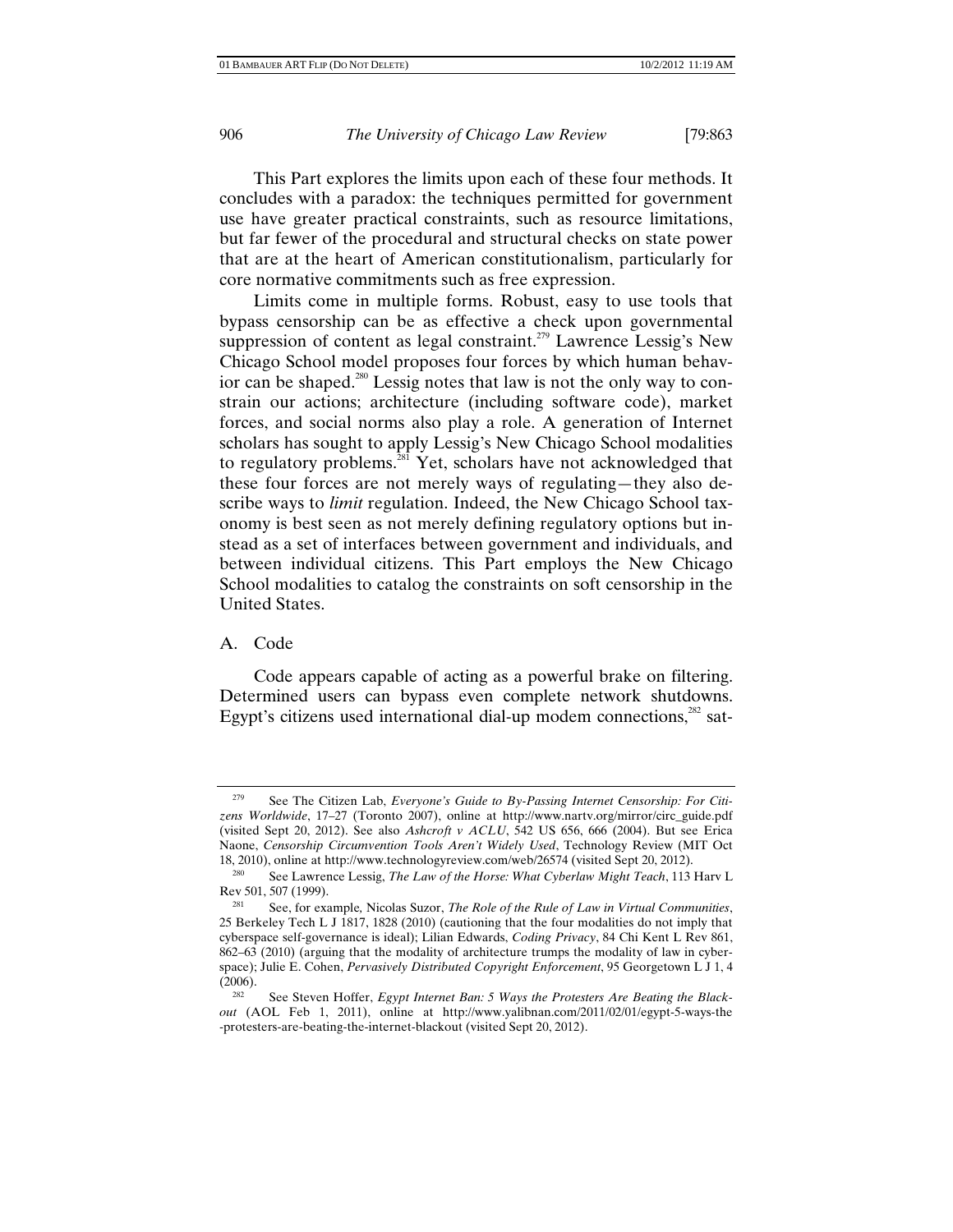ellite access,<sup>283</sup> and Google's "Speak to Tweet" service to communicate,<sup>284</sup> despite the state's effort to sever connections with the wider Internet.<sup>285</sup> A team at the think tank New America Foundation is developing Commotion Wireless, which links wireless devices to build an ad hoc, mesh network to provide Internet access in case of such a disruption.286 Indeed, the federal government has historically sponsored methods of bypassing Internet censorship, from providing free anonymized Internet access to Iranians<sup>287</sup> to sponsoring circumvention software,<sup>288</sup> to developing an "Internet in a suitcase,"<sup>289</sup> designed to permit activists to set up alternative networks.

There are already code-based ripostes to US soft censorship.<sup>290</sup> Activists have developed programs, such as the MAFIAAFire Redirector add-on for the Firefox browser, which circumvent domain name seizures.<sup>291</sup> Engineers have provided guides to using offshore DNS servers,<sup>292</sup> created alternative DNS resolution methods via P2P software,<sup>293</sup> and explained how to use Tor to bypass filtering.<sup>294</sup> In ad-

at http://oti.newamerica.net/commotion\_wireless\_0 (visited Sept 20, 2012).

See OpenNet Initiative, *Unintended Risks and Consequences of Circumvention Technologies: The IBB's Anonymizer Service in Iran* (May 5, 2004), online at http://opennet.net/advisories/001 (visited Sept 20, 2012). 288 See Nicole Gaouette and Brendan Greeley, *U.S. Funds Help Democracy Activists* 

*Evade Internet Crackdowns* (Bloomberg Apr 19, 2011), online at http://www.bloomberg.com/ news/2011-04-20/u-s-funds-help-democracy-activists-evade-internet-crackdowns.html (visited Sept 20, 2012).<br><sup>289</sup> See Glanz and Markoff, *U.S. Underwrites Internet Detour around Censors*, NY Times

See Jeremy Kirk, *With Wired Internet Locked, Egypt Looks to the Sky* (PCWorld Jan 28, 2011), online at http://www.pcworld.com/article/218064/with\_wired\_internet\_locked\_egypt \_looks\_to\_the\_sky.html (visited Sept 20, 2012). 284 See Dawn Kawamoto, *Can Google Help Protesters Bypass the Egyptian Internet* 

*Shutdown?*, Daily Finance (AOL Feb 1, 2011), online at http://www.dailyfinance.com/ 2011/02/01/google-twitter-saynow-egypt-protests (visited Sept 20, 2012). 285 See Ryan Singel, *Report: Egypt Shut Down Net with Big Switch, Not Phone Calls*,

Threat Level (Wired Feb 10, 2011), online at http://www.wired.com/threatlevel/2011/02/egypt -off-switch (visited Sept 20, 2012). 286 Open Technology Initiative, *Commotion Wireless* (New America Foundation), online

at A1 (cited in note 233).

<sup>290</sup> See, for example, Drew Wilson, *8 Technical Methods That Make the PROTECT IP Act Useless* (ZeroPaid Aug 7 2011), online at http://www.zeropaid.com/news/95013/8-technical -methods-that-make-the-protect-ip-act-useless (visited Sept 20, 2012). 291 Mozilla, *Add-Ons: MAFIAAFire Redirector* (Feb 13, 2012), online at

https://addons.mozilla.org/en-US/firefox/addon/mafiaafire-redirector (visited Sept 20, 2012).

<sup>292</sup> See, for example, Alucard, *The Simplest Way to Bypass a DNS Block* (The Simplest July 10, 2011), http://www.thesimplest.net/pc/simplest-way-bypass-dns-block (visited Sept 23, 2012). 293 See, for example, Shelly, *BitTorrent-Based DNS to Thwart US Domain Seizures*

<sup>(</sup>ByteStyle Nov 10, 2010), online at http://bytestyle.tv/content/bittorrent-based-dns-thwart-us -domain-seizures (visited Sept 20, 2012).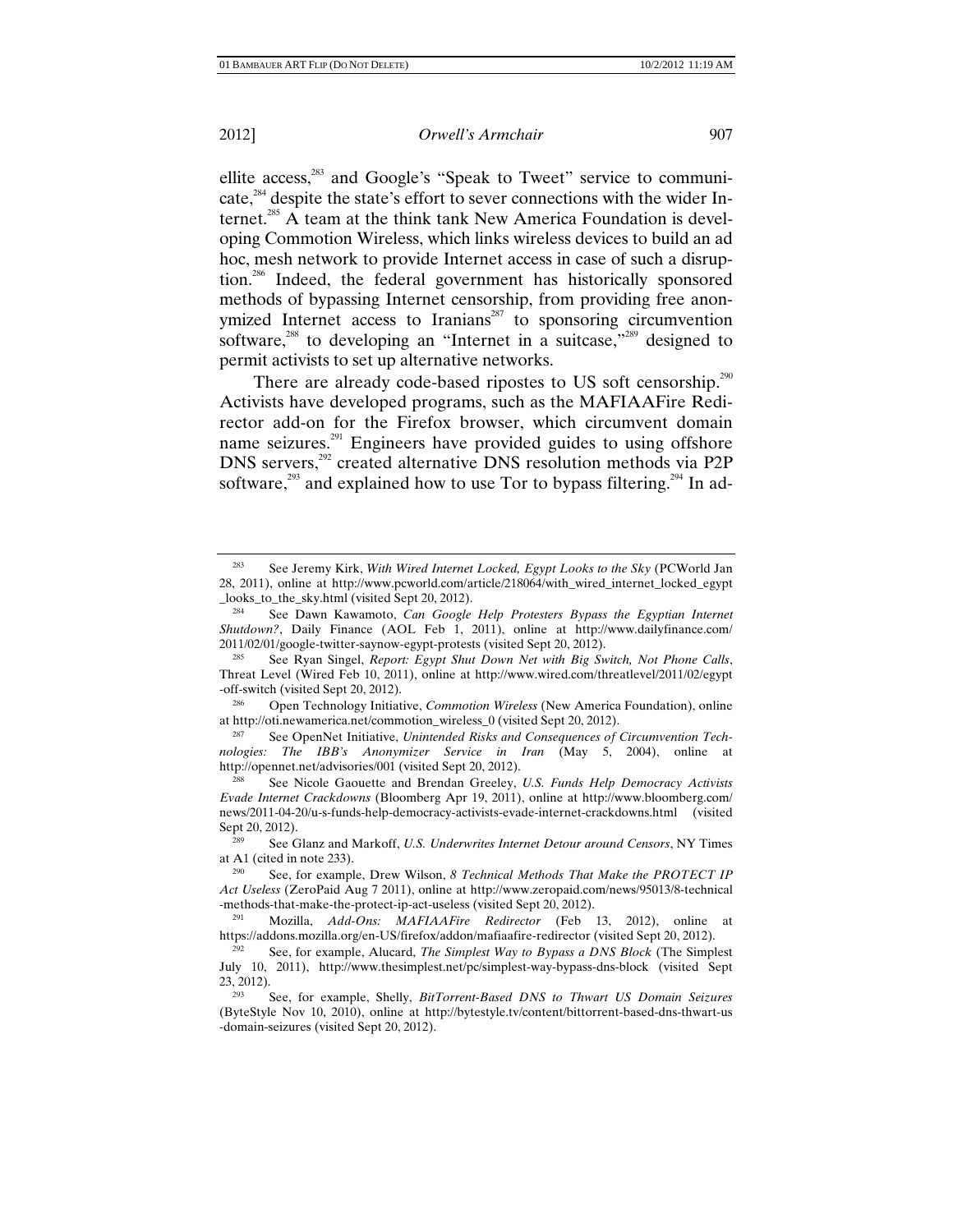dition, technical efforts to overcome censorship by authoritarian countries could just as readily be deployed to bypass American filtering. Telex, for example, deploys deep-packet inspection to detect embedded, encrypted codes in requests for ordinary Web pages that, in fact, direct the system to retrieve blocked ones.<sup>295</sup> Telex could be operated by ISPs in countries that permit access to material blocked in the United States, and American users could obtain this content without being either interdicted or detected.<sup>296</sup> Circumvention cuts all censors equally.

Responses via code, though, already partially achieve the government's ends by raising the costs of communication. Circumvention tools are more challenging to use than standard Internet software.<sup>297</sup> People who are not technologically adept are unlikely to work to employ proxy hosts, alternative DNS servers, or anonymizers. Put simply, there are far more people comfortable using a Mac than using Linux—and circumvention technology is akin to Linux in its complexity.

In addition, law can limit circumvention. The Department of Homeland Security demanded that Mozilla, developer of the Firefox browser, remove the MAFIAAFire Redirector from its repository, alleging it circumvented their seizure order.<sup>298</sup> With the advent of digital content and high-speed networks, the music and movie industries feared the wholesale piracy of their works.<sup>299</sup> At their behest, Congress passed Title I of the DMCA, which banned—including on pain of criminal penalties—the use or distribution of technologies that bypass access controls.300 This ban on circumvention for the purpose of protecting copyright could easily be replicated to safeguard filtering. While a ban could not be perfectly enforced, it would further augment the cost of sidestepping Internet censorship.

<sup>294</sup> See Drew Wilson, *Guide: How to Defeat US DNS Censorship (Using Tor)* (ZeroPaid Aug 1, 2011), online at http://www.zeropaid.com/news/94838/guide-how-to-defeat-us-dns -censorship-using-tor (visited Sept 20, 2012).

See Eric Wustrow, et al, *Telex: Anticensorship in the Network Infrastructure*, 1-12 (Michigan and Waterloo Aug 2011), online at https://telex.cc/pub/telex-usenixsec11.pdf (visited Sept 20, 2012).<br><sup>296</sup> See J. Alex Halderman, *Anticensorship in the Internet's Infrastructure*, Freedom to

Tinker Blog (CITP July 18, 2011), online at https://freedom-to-tinker.com/blog/jhalderm/ anticensorship-internets-infrastructure (visited Sept 20, 2012).<br><sup>297</sup> See Naone, *Censorship Circumvention* (cited in note 279).<br><sup>298</sup> See Harvey J. Anderson, *Homeland Security Request to Take Down MAFIAAFire* 

*Add-on*, HJA's Blog (May 5, 2011), online at http://lockshot.wordpress.com/2011/05/05/ homeland-security-request-to-take-down-mafiaafire-add-on (visited Sept 20, 2012).<br><sup>299</sup> Litman, *Digital Copyright* at 122–45 (cited in note 237).<br><sup>300</sup> See 17 USC <sup>88</sup> 1201.04

See 17 USC §§ 1201-04.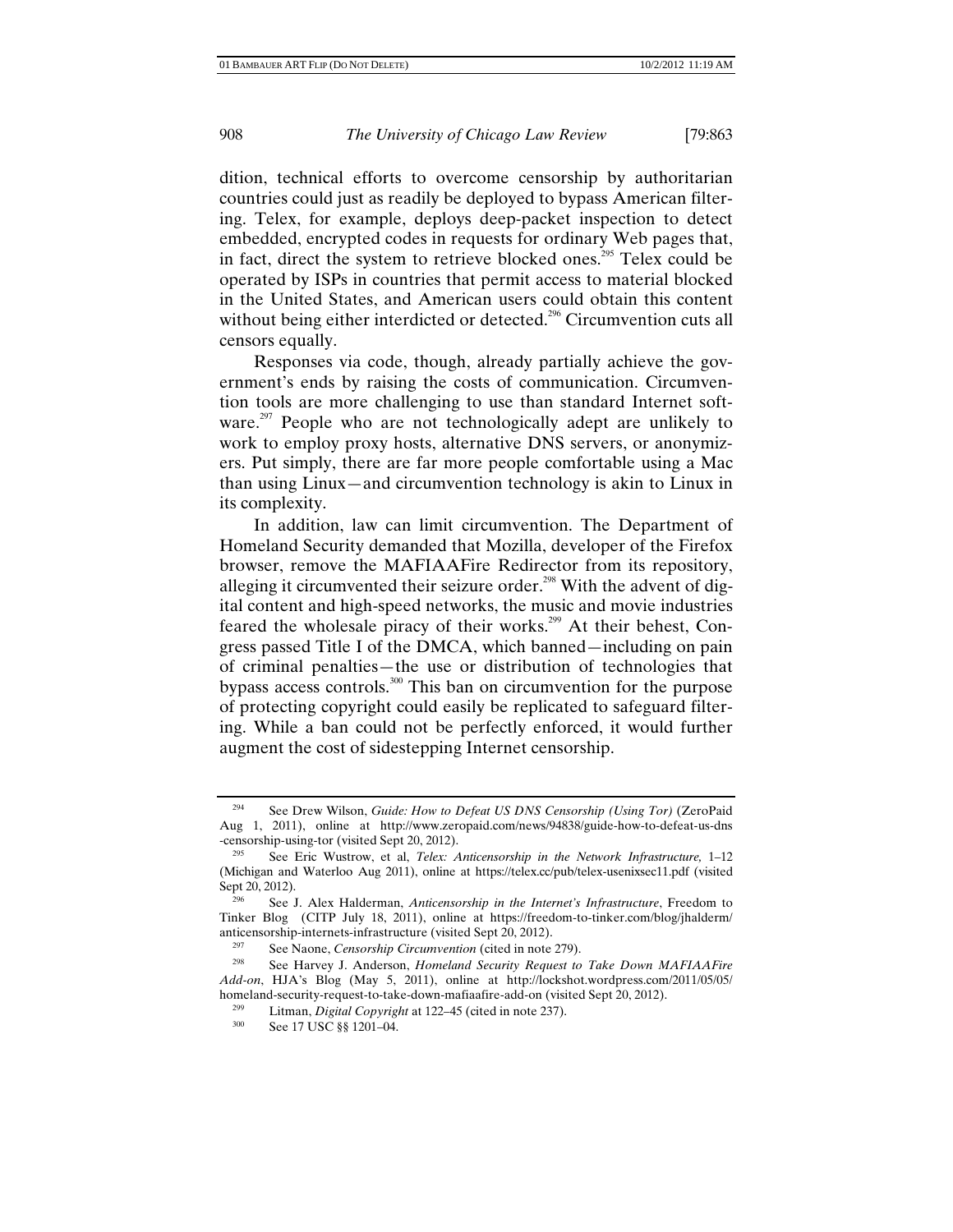Technical tools can pierce technical walls. Yet, empirical data on use of circumvention software in authoritarian countries such as China strongly suggests that these measures are but a minor problem for censors.<sup>301</sup> Users are relatively easily kept within the bounds of censored platforms. The Internet is an environment of near-zero transaction costs.<sup>302</sup> Ironically, this disempowers code as a constraint: users have become accustomed to frictionless information environments and might be intolerant of the additional steps or slower speeds necessary to reach prohibited materials. Code, in short, has considerable theoretical promise to constrain censorship, and determined users will generally be able to reach blocked information. However, filtering raises the costs of content, making it highly effective for the majority of users and weakening code's constraint.

B. Law

Law checks censorship far less than expected.

Statutes and regulations, for example, often leave space for filtering. The DMCA immunizes service providers who block material on copyright grounds. Section  $230(c)(2)$  of the Telecommunications Act of 1996<sup>303</sup> immunizes providers and users of interactive computer services for filtering content.<sup>304</sup> Even net neutrality rules, commonly hailed as a countermeasure to online blocking, permit filtering. The FCC's proposed net neutrality regulations, for example, protect only *lawful* content and permit network operators to engage in "reasonable network management."<sup>305</sup>

The US Constitution offers a second potential form of legal constraint. Yet, the Constitution might also empower filtering. ISPs are likely to object to net neutrality, for example, as unlawful interference with their right to make editorial decisions and, hence, to speak.<sup>306</sup> While this argument proves too much—it would mean, for example, that common carrier regulation of telephone companies is constitutionally prohibited $307$  and that this defect has gone unnoticed for decades—it carries considerable rhetorical force after the Su-

<sup>301</sup> See Naone, *Censorship Circumvention* (cited in note 279). 302 For a discussion of transaction costs, see generally R.H. Coase, *The Problem of Social Cost*, 3 J L & Econ 1 (1960).<br><sup>303</sup> Pub L No 104-104, 110 Stat 56, 138, codified at 47 USC § 230(c)(2).<br><sup>304</sup> See 47 USC § 230(c)(2)

 $304$  See 47 USC  $\S 230(c)(2)$ .<br> $305$  *Presenting the Open Inte* 

<sup>305</sup> *Preserving the Open Internet*, 25 FCCR at 17951–58 (cited in note 255).

<sup>306</sup> See Susan Crawford, *Reading* Brown v. Entertainment Merchants Assn (June 27, 2011), online at http://scrawford.net/blog/reading-brown-v-entertainment-merchants-assn/1445

 $v^{307}$  See 47 USC § 202(a).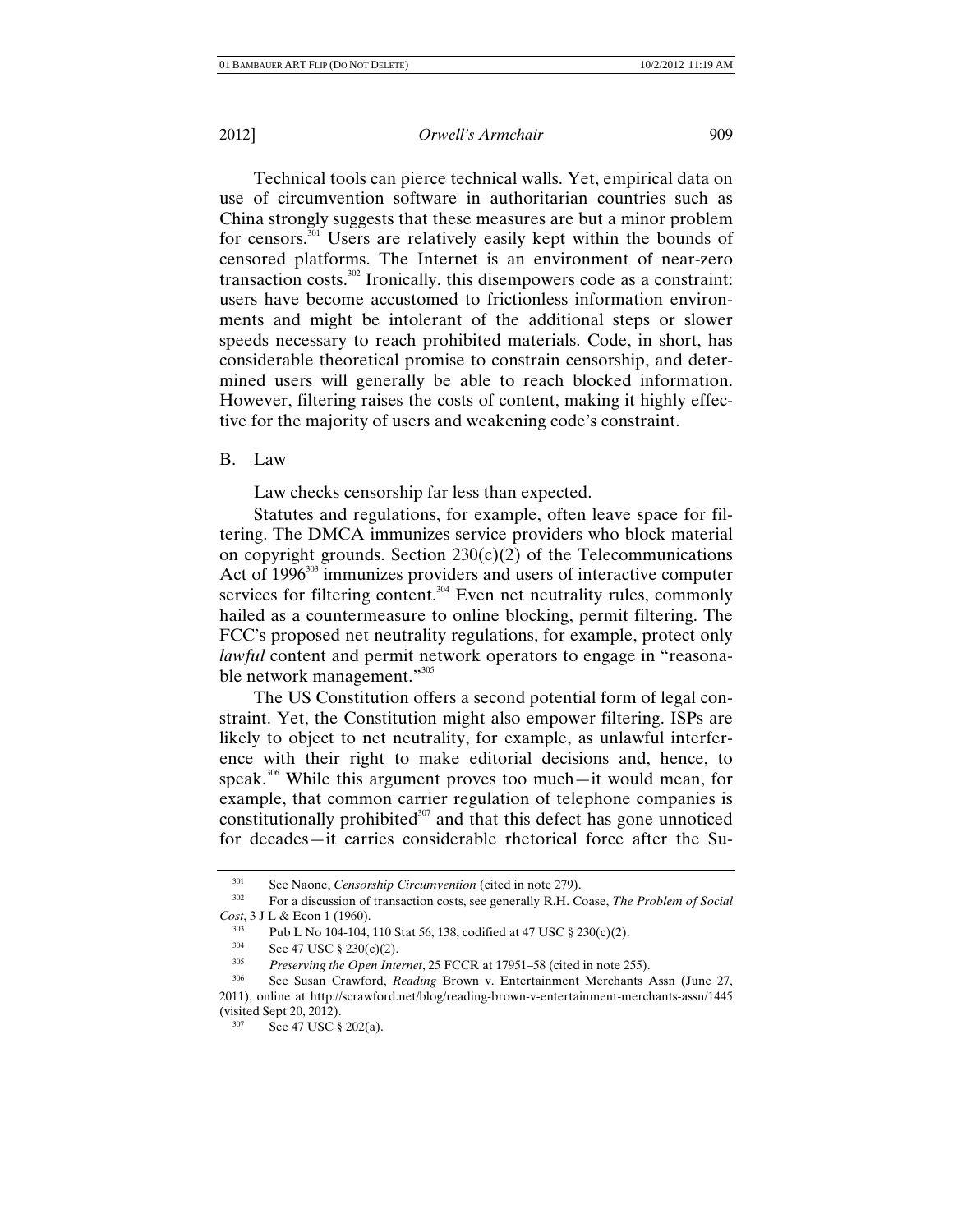preme Court's First Amendment decisions regarding data collection and speech regulation during October Term 2010.<sup>308</sup> Moreover, relevant precedent suggests that the state has considerable freedom in employing soft censorship. This subsection examines three potential constitutional limits: the public forum doctrine, the unconstitutional conditions doctrine, and the concept of the right of access inherent in some First Amendment cases.

1. Public forum doctrine.

The public forum doctrine presents one potential constraint on censorship. However, if the doctrine constrains at all, it does so weakly for three reasons: public forum theory is badly confused, the analytical emphasis on state intent at forum creation encourages censorship, and the forum concept is poorly suited to platforms that transmit information rather than storing it.

Speech requires space. American constitutional jurisprudence recognizes that speakers need a place where they can reach an audience; the classic example is publicly owned property such as parks and sidewalks.<sup>309</sup> There, the state may not regulate speech, save for contentneutral rules, unless "the restriction is 'necessary to achieve a compelling state interest . . . and narrowly drawn to achieve that end.'"<sup>310</sup>

The government can prescribe how loud a speaker may be but not the subjects upon which the speaker might declaim.<sup>311</sup> Spaces dedicated to public discourse are public fora.<sup>312</sup> Hard cases, such as whether a university's meeting rooms $^{313}$  or a school's interoffice mailboxes<sup>314</sup> constitute public fora, led to the development of the "limited public forum" doctrine, $315$  whereby the government can limit speech to a particular purpose or subject (though it may not discriminate based on viewpoint even then).<sup>316</sup> If government-owned space does not fall within any of the public forum categories, then the state

<sup>308</sup> See note 119. 309 See *Hague v Committee for Industrial Organization,* 307 US 496, 515 (1939).

<sup>310</sup> Lyrissa Lidsky, *Public Forum 2.0*, 91 BU L Rev 1975, 1982 (2011), quoting *Perry Education Association v Perry Local Educators' Association*, 460 US 37, 45 (1983).

<sup>311</sup> See *Ward v Rock Against Racism*, 491 US 781, 803 (1989) (holding that a municipal noise regulation applying to parks was a content-neutral restriction of speech).<br><sup>312</sup> See *Southeastern Promotions, Ltd v Conrad*, 420 US 546, 555 (1975) (describing a des-

ignated public forum).<br><sup>313</sup> See *Widmar v Vincent*, 454 US 263, 265 (1981) (discussing a university regulation

against providing rooms for purposes of "religious worship or religious teaching").<br>
See Perry Education Association y Perry Local Educators' Association A60 U

<sup>&</sup>lt;sup>314</sup> See *Perry Education Association v Perry Local Educators' Association*, 460 US at 46–47.<br><sup>315</sup> See *Christian Legal Society v Martinez*, 130 S Ct 2971, 2985 (2010).<br><sup>316</sup> *Perry*, 460 US at 46–49 (noting the prohibi

limited public forum).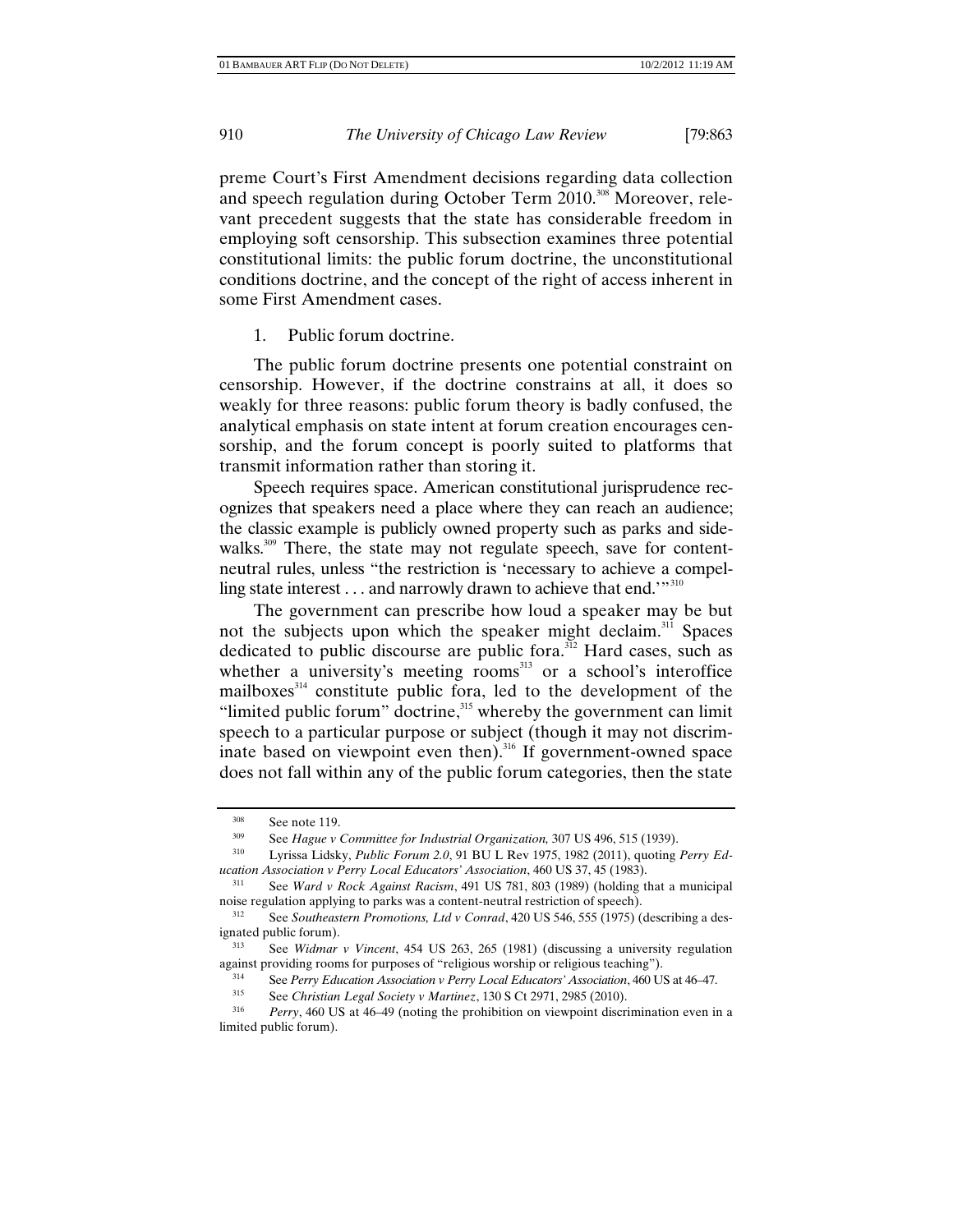may restrict speech within that space, subject only to rational basis scrutiny and the requirement not to discriminate based on viewpoint.<sup>317</sup>

The public forum doctrine constrains minimally because it is strikingly unclear—the case law evades categorization or organization.<sup>318</sup> It is difficult to determine what constitutes a forum—when government property is a proper location for speech, and when it is not.<sup>319</sup> And the dividing lines that separate the various types of fora are elusive. A sidewalk is a public forum, $320$  but not if it is owned by the Postal Service. $321$  Funding for student organizations by public universities qualifies as a public forum, $322$  and a school may not exclude religious student groups, unless they insist on admitting only those who agree with their precepts.<sup>323</sup>

These difficulties multiply in cyberspace. This is partly because cyberspace is largely privately owned<sup>324</sup>—there are fewer candidates for inclusion in the forum doctrine—and partly because much turns on governmental actions and intent at the creation of the alleged forum.<sup>325</sup> When the government establishes a platform for communications, it may limit its ability to regulate information exchanged on that platform. The level of constraint depends on the government's intent in opening the forum and the restrictions it imposes initially. Content limits operate as a one-way ratchet: $326$  the state may relax its rules for expression, but not increase them, unless it is prepared to close the forum entirely. This encourages the state to impose restrictions on communication from the inception of a new communications space. $327$ 

- <sup>322</sup> See *Rosenberger v Rectors and Visitors of University of Virginia*, 515 US 819, 830 (1995).
- 323 See *Christian Legal Society*, 130 S Ct at 2993.

324 See Dawn C. Nunziato, *The Death of the Public Forum in Cyberspace*, 20 Berkeley Tech L J 1115, 1117 (2005).

 $317$  See id at 46.

<sup>&</sup>lt;sup>318</sup> Criticism of the doctrine is legion. See Lidsky, 91 BU L Rev at 1976 n 3 (cited in note 310) (collecting critiques).

<sup>&</sup>lt;sup>319</sup> See Aaron H. Caplan, *Invasion of the Public Forum Doctrine*, 46 Willamette L Rev 647, 652–54 (2010).

<sup>&</sup>lt;sup>320</sup> See *Police Department of Chicago v Mosley*, 408 US 92, 94 (1972).<br><sup>321</sup> See *United States v Kokinda*, 497 US 720, 727 (1990).<br><sup>322</sup> See *Beamhangaa v Besters and Vigitars of University of Vinginia*, 515

<sup>325</sup> See *Cornelius v NAACP Legal Defense and Education Fund, Inc*, 473 US 788,

<sup>&</sup>lt;sup>326</sup> See *Katzenbach v Morgan*, 384 US 641, 656–58 (1966) (holding that Congress may ratchet up civil rights beyond what the Court has recognized, but it may not ratchet down these recognized rights). 327 See, for example, Culver City, *WiFi Access*, online at http://www.culvercity.org/

en/Government/IT/WiFi/WiFiAccess (visited Sept 20, 2012) (stating "[i]t is not the intent of the City or the Agency to allow unlimited access to the entire Internet. Nor is it the intent of the City or Agency to create a traditional or limited public forum (i.e., a free speech arena)").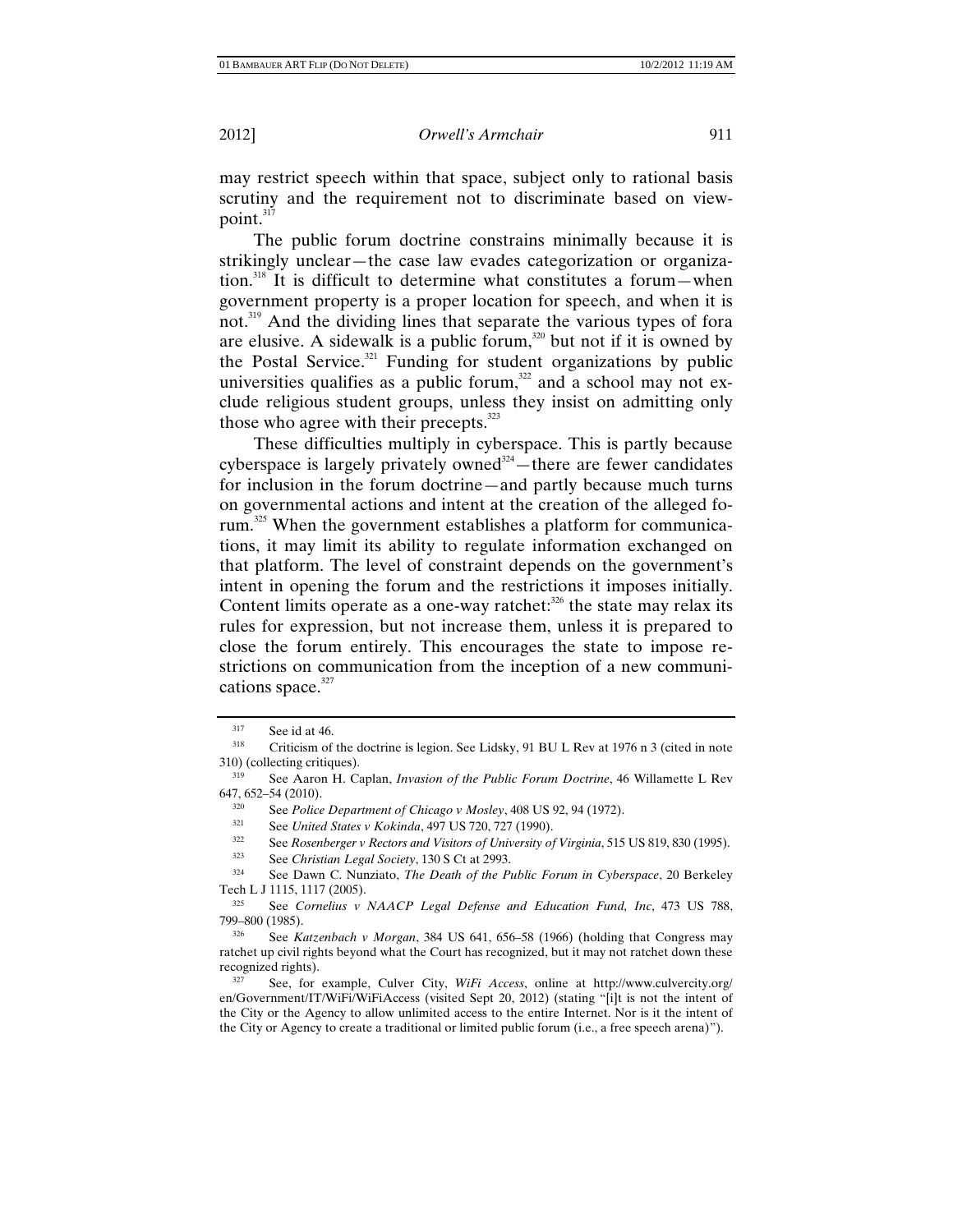Evidence from efforts to create new collaborative spaces online may act as a cautionary tale for government officials. For example, President Obama launched an initiative to engage citizens about policy ideas to bolster transparency, participation, and collaboration in government, known as the Open Government Dialogue. Users could submit ideas online, comment on others' suggestions, and vote for initiatives they favored. The Dialogue, though, quickly degenerated into a debate over demands by some participants that President Obama release his birth certificate to the public.<sup>328</sup> Moreover, after voting on over four thousand submitted ideas had finished, three of the five most popular ideas were related to legalizing recreational drugs.329 Thus, the Obama administration faced a hard choice: filter content unrelated to the Dialogue's purpose and face charges of censorship<sup>330</sup> or risk losing interested participants put off by irrelevant posts.<sup>331</sup> The twin problems of online trolling<sup>332</sup> and the economics of attention $333$  can create a need for the government to moderate Internet communication. For the state to engage in constitutionally acceptable content management, it must establish a given space as a limited or nonpublic forum. Thus, the doctrinal structure of the public forum pushes publicly funded communications platforms toward content restrictions.

Lastly, the public forum concept is a poor fit with Internet access provisioning. As with broadcast spectrum regulation, scarcity is implicitly at the heart of the public forum doctrine.<sup>334</sup> Public school-

<sup>&</sup>lt;sup>328</sup> *How the Open Government Dialogue Got Slimed* (Federal Computer Week June 4, 2009). online at http://fcw.com/Articles/2009/06/08/buzz-open-government-dialogue-birth 2009), online at http://fcw.com/Articles/2009/06/08/buzz-open-government-dialogue-birth -certificate.aspx (visited Sept 20, 2012).

<sup>329</sup> See *Open Government Dialogue* (Natl Academy of Pub Admin June 26, 2009), online

at http://opengov.ideascale.com (visited Sept 20, 2012) (collecting 4,221 submitted ideas). 330 See David Farrar, *It Seems Obama's "Open Government Dialogue" Has Been Done in by Transparency* (Next Right June 4, 2009), online at http://thenextright.com/davidfarrar/ it-seems-obamas-open-government-dialogue-has-been-done-in-by-transparency (visited Sept

<sup>&</sup>lt;sup>331</sup> John S. Monroe, *Conversation Turns Ugly at the Open Government Dialogue* (Federal Computer Week June 3, 2009), online at http://fcw.com/Blogs/Insider/2009/06/open -government-dialogue-complaints.aspx (visited Sept 20, 2012) (asking "[i]s it possible to conduct a national online dialogue without having it waylaid by unrelated political agendas?").<br><sup>332</sup> See Cory Doctorow, et al, *Essential Blogging* 15 (O'Reilly 2002) (describing a com-

menter who ruins discussions with "persistent bile" as a troll).

<sup>333</sup> See, for example*,* Michael H. Goldhaber, *The Attention Economy and the Net* (First Monday Apr 7, 1997), online at http://firstmonday.org/htbin/cgiwrap/bin/ojs/index.php/ fm/article/view/519/440 (visited Sept 20, 2012). 334 See *Red Lion Broadcasting Co v FCC*, 395 US 367, 394 (1969) (calling "scarce" the

radio frequencies administered by the FCC and suggesting that the scarcity of this good empowers the government to regulate it in the public's best interest). See also Timothy Zick, Summum*, the Vocality of Public Places, and the Public Forum*, 2010 BYU L Rev 2203, 2207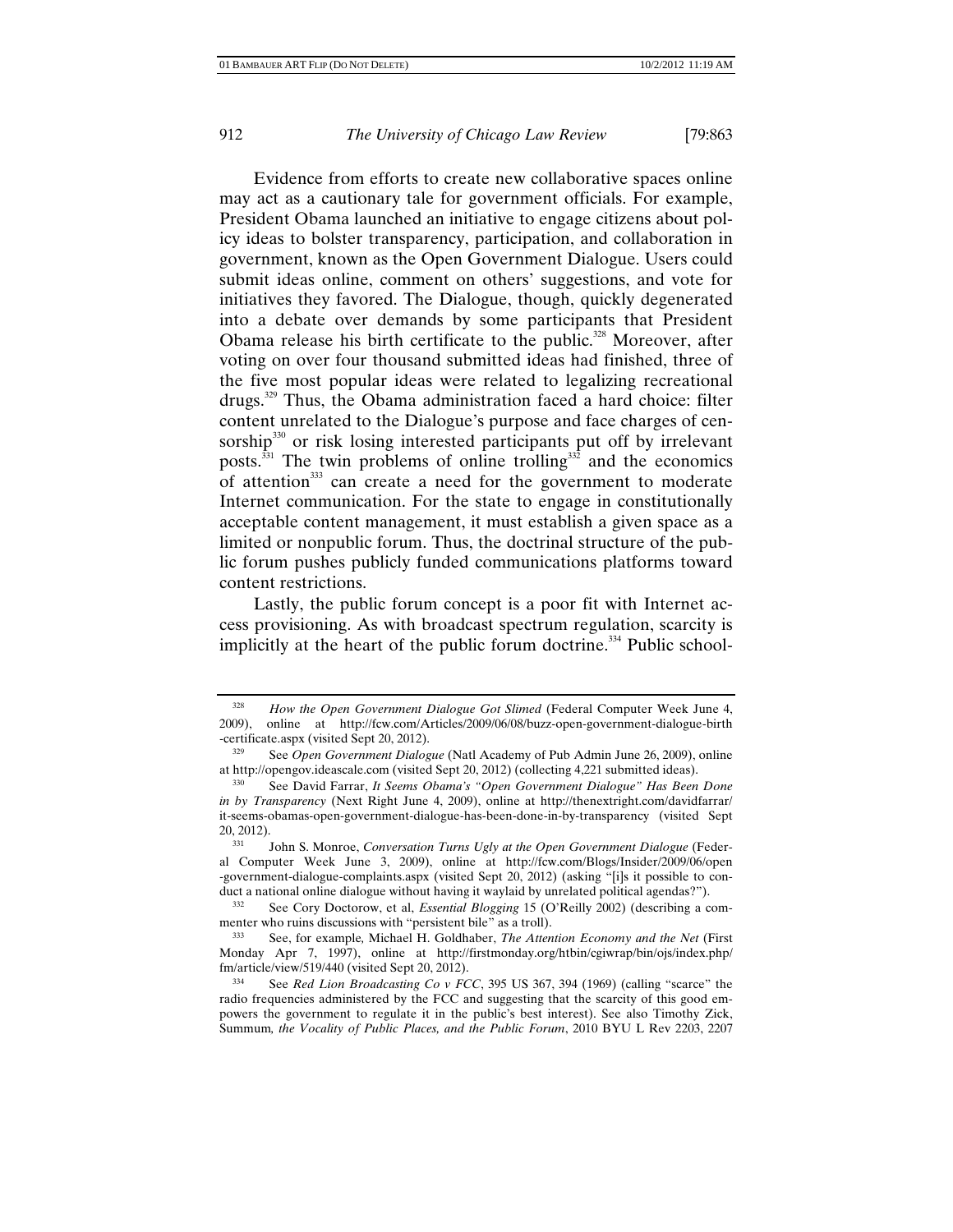teachers' interoffice mailboxes, $335$  funding for student organizations, $336$ and high school newspapers<sup>337</sup> are all rivalrous resources: they are made ineffective by overuse. The state may always impose some rules to address scarcity (such as time, place, and manner restrictions), $338$  but for limited public fora, it can go further and deal with scarcity problems purposively. Thus, government can allocate the resources of a limited public forum to achieve the ends for which it was initially created.<sup>339</sup>

Scarcity, though, is only minimally relevant to governmentprovisioned Internet access. First, while all resources are theoretically limited, broadband is far less rivalrous than mailboxes or newspaper column-inches and is less scarce even than space in public parks. Thousands of users can share an Internet connection without interfering with each other, in contrast to a sidewalk. Second, content limitations are an inapt means of addressing bandwidth scarcity. A child sexual abuse image may be small, and a lawfully purchased movie download may be large. File size or bandwidth use are rough proxies, at best, for the state's goals. Content limits cannot masquerade effectively as responses to scarcity. The public forum doctrine is partly a response to concerns about competition for scarce expressive resources. It is not well suited to contexts such as Internet access, where scarcity is minimally relevant to the government's underlying normative concerns.

The public forum doctrine is unlikely to constrain soft censorship.<sup>340</sup> Courts have been deferential to content regulation when the government makes plain its intent to filter when it creates a new public forum and abuse of online spaces will push officials to do so. Finally, the doctrine's implicit emphasis on the scarcity of communications resources fits poorly with Internet access.

<sup>(</sup>observing that monuments, unlike speakers, interfere permanently with scarce public space and therefore public forum analysis is not appropriate for monuments).<br><sup>335</sup> See *Perry*, 460 US at 46–47.<br><sup>336</sup> See *Rosenberger*, 515 US at 830.<br><sup>337</sup> See *Haralynged* School District y Kublingiar, 484 US 260, 268

<sup>337</sup> See *Hazelwood School District v Kuhlmeier*, 484 US 260, 268–69 (1988). 338 See *Ward*, 491 US at 803.

See Lidsky, 91 BU L Rev at 1986 (cited in note 310) (noting that the Court accepted as reasonable the rationales advanced by the University of California in upholding its allcomers policy). 340 See Rebecca Tushnet, *Domain and Forum: Public Space, Public Freedom*, 30 Colum J

L & Arts 597, 599 (2007) (stating that the public forum doctrine's "practical utility to speakers is largely committed to legislative discretion").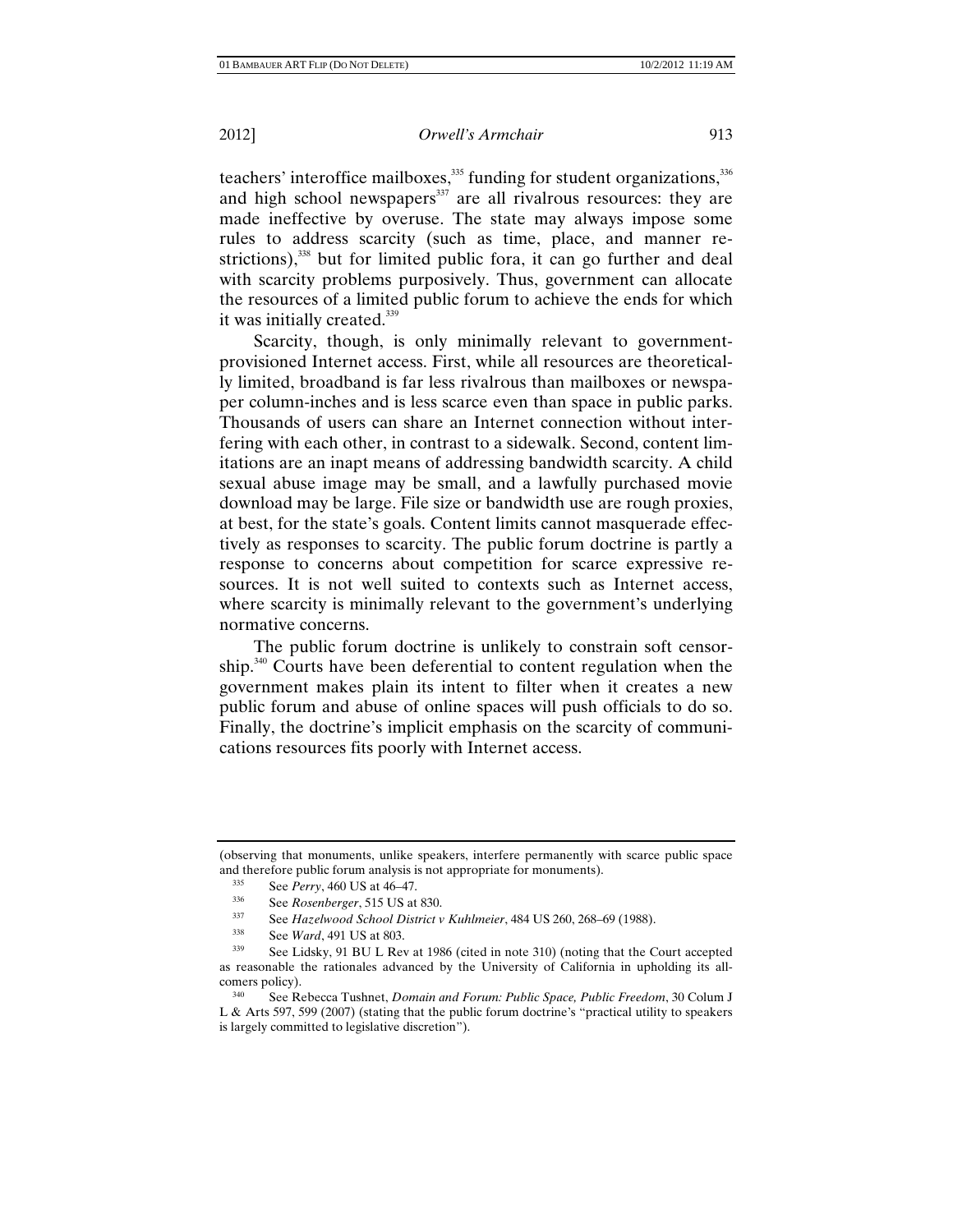2. Unconstitutional conditions doctrine.

Two forms of soft censorship—direct provision and public funding—offer users an implicit bargain: surf the Net for free in exchange for accessing only part of its content. The state confers a benefit in exchange for users giving up their right to access otherwise lawful material. This type of bargain is policed by the unconstitutional conditions doctrine, which defines when government can ask citizens to surrender constitutionally protected rights in exchange for benefits. $341$ While the doctrine could constrain provision or payment filtering, it is unlikely to do so for three reasons: First, the Supreme Court has already approved payment with schools and libraries, although adult bypass requirements may present an avenue to challenge soft censorship.<sup>342</sup> Second, the doctrine even permits viewpoint discrimination when the state funds speech exclusion of entire categories of content, such as pornography, that are unlikely to draw objection.<sup>343</sup> Lastly, unconstitutional conditions cases are a nearly impenetrable  $murt<sup>344</sup> -scholarly analysis$  struggles to reconcile conflicting precedent and tends to surrender descriptive analysis in favor of prescriptive recommendations for future development. In short, the unconstitutional conditions doctrine is unlikely to significantly constrain soft censorship.

The problem of unconstitutional conditions arose with the advent of the welfare state.<sup>345</sup> As the government began to fund activities from the public fisc, it increasingly began to condition its largesse on recipients behaving in certain ways. For example, states accepting federal highway funds must establish a minimum age of twenty-one for the lawful consumption of alcohol, $346$  and welfare recipients must permit

<sup>341</sup> See Kathleen M. Sullivan, *Unconstitutional Conditions*, 102 Harv L Rev 1413, 1421–28 (1989).

<sup>&</sup>lt;sup>342</sup> See *United States v American Library Association, Inc.* 539 US 194, 210–12 (2002).<br><sup>343</sup> See David Cole, *Beyond Unconstitutional Conditions: Charting Spheres of Neutrality in Government-Funded Speech*, 67 NYU L Rev 675, 688–94 (1992).

<sup>&</sup>lt;sup>344</sup> Scholarly articles treat the doctrine with a combination of resignation and rage. See, for example*,* Philip Hamburger, *Getting Permission*, 101 Nw U L Rev 405, 440 (2007); Daniel A. Farber, *Another View of the Quagmire: Unconstitutional Conditions and Contract Theory*, 33 Fla St U L Rev 913, 926–29 (2006); Sullivan, 102 Harv L Rev at 1416 (cited in note 341); Richard A. Epstein, *Unconstitutional Conditions, State Power, and the Limits of Consent*, 102 Harv L Rev 4, 11 (1988) (noting that scholars recognize the importance of the doctrine, but they "make[] far less sense" when attempting to describe what the doctrine is or how it arises); Seth F. Kreimer, *Allocational Sanctions: The Problem of Negative Rights in a Positive State*, 132 U Pa L Rev 1293, 1297 (1984) (observing that the "difficulties raised by the indirect constitutional infringements" of unconstitutional conditions evade a coherent framework).

<sup>345</sup> See Kreimer, 132 U Pa L Rev at 1294–98 (cited in note 344).<br> $346$  See South Dalasta u Dala 482 US 202, 208, 00 (1097).

See *South Dakota v Dole*, 483 US 203, 208-09 (1987).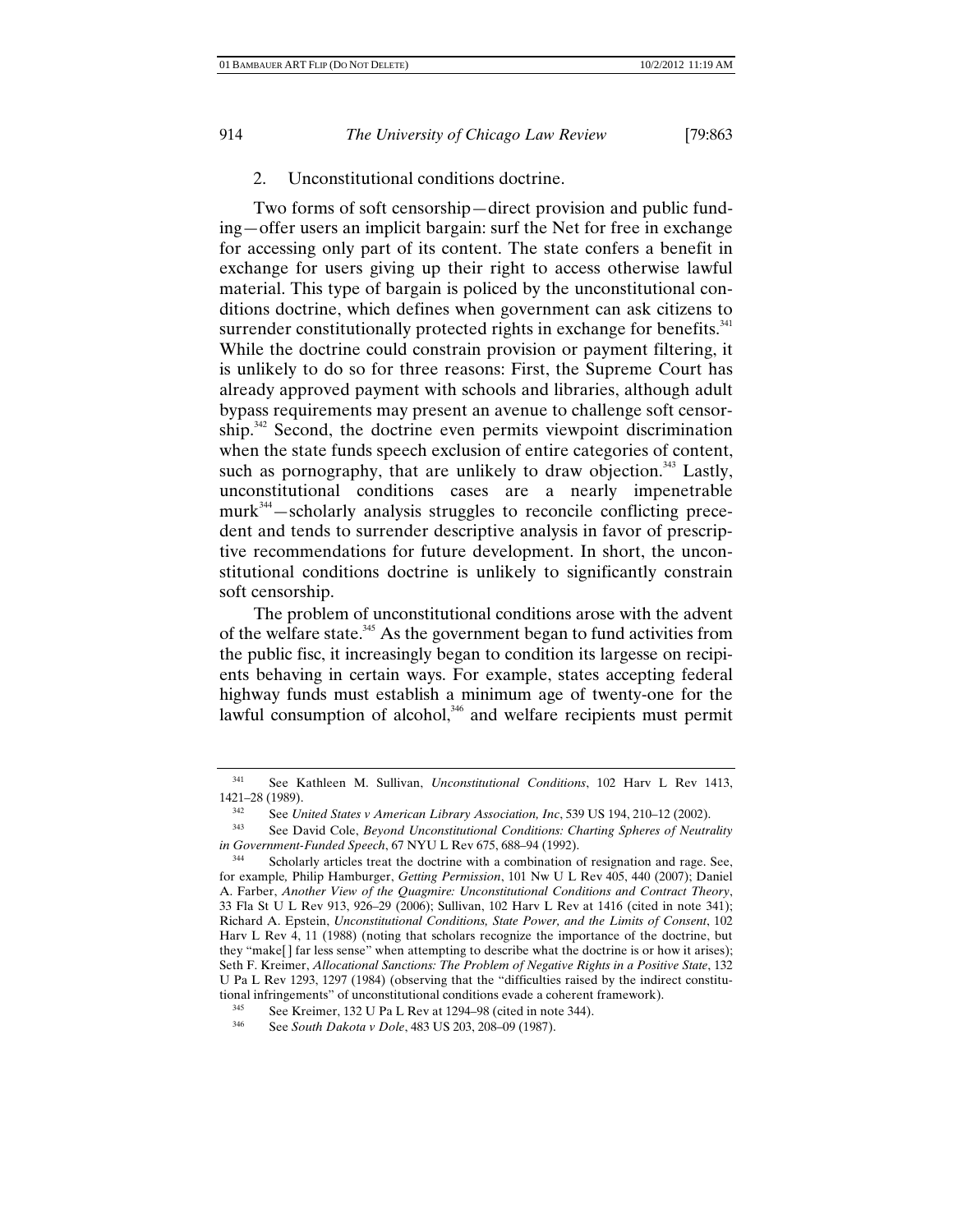investigators to enter their homes to verify eligibility.<sup>347</sup> The unconstitutional conditions doctrine asks when government may achieve indirectly what it may not do directly. For example, the federal government could not bar a nonprofit corporation from lobbying; such a ban would violate the First Amendment.<sup>348</sup> However, the state can condition the organization's tax-exempt status on abstention from lobbying.<sup>349</sup> The challenge for the doctrine is to explain why.

Since the government cannot criminalize posting material harmful to minors on the Internet, may it make funding for Internet access contingent upon filtering such content? Yes, at least for schools and libraries. In 2000, Congress passed legislation, CIPA, requiring schools and libraries to install filtering software that blocked obscenity, child pornography, and materials harmful to minors as a condition of obtaining discounted Internet access or being eligible for certain government grants.350 The Supreme Court upheld the law because Congress can spend funds only for the purposes for which they were authorized, libraries traditionally did not stock pornographic materials, and the funding condition did not distort libraries' traditional role. $351$ 

The Court's opinion dismissed CIPA's potential effects on access by adult library patrons to lawful, but filtered, materials by assuming that patrons could have filters disabled upon request.<sup>352</sup> Justice Anthony Kennedy's concurrence made this assumption explicit: in his view, failure to allow an adult to bypass the filter would create an as-applied challenge to CIPA.<sup>353</sup> Yet, the Court's opinion does not go so far, and CIPA states only that disabling filters is permitted, not mandated.<sup>354</sup> It is unclear whether CIPA operates only as a default setting for Internet filtering. This matters for soft censorship because most governmentprovided Internet access does not offer a means for bypassing filters. Users can petition, in some cases, to have specific sites unblocked, but that is a question of classification, not of access to otherwise off-limits

<sup>347</sup> See *Wyman v James*, 400 US 309, 326 (1971); *Sanchez v County of San Diego*, 464 F3d 916, 930–31 (9th Cir 2006).

<sup>348</sup> See *Citizens United v Federal Election Commission*, 130 S Ct 876, 913 (2010).

<sup>349</sup> See *Regan v Taxation With Representation of Washington*, 461 US 540, 545 (1983). 350 See CIPA § 3601, 114 Stat at 2763A-337, codified at 20 USC § 6777. See also *Ameri-*

*can Library Association*, 539 US at 199.<br><sup>351</sup> *American Library Association*, 539 US at 211–12.<br><sup>352</sup> Id at 208–09

 $\frac{352}{353}$  Id at 208–09.

<sup>353</sup> Id at 214–15 (Kennedy concurring).<br>354 See CIPA § 1721(b)(6)(D), 114 Stat at 2763A-347, codified at 47 USC § 254(h)(5)(D); CIPA § 1721(a)(5)(D), 114 Stat at 2763A-344, codified at 20 USC § 9134(f)(3).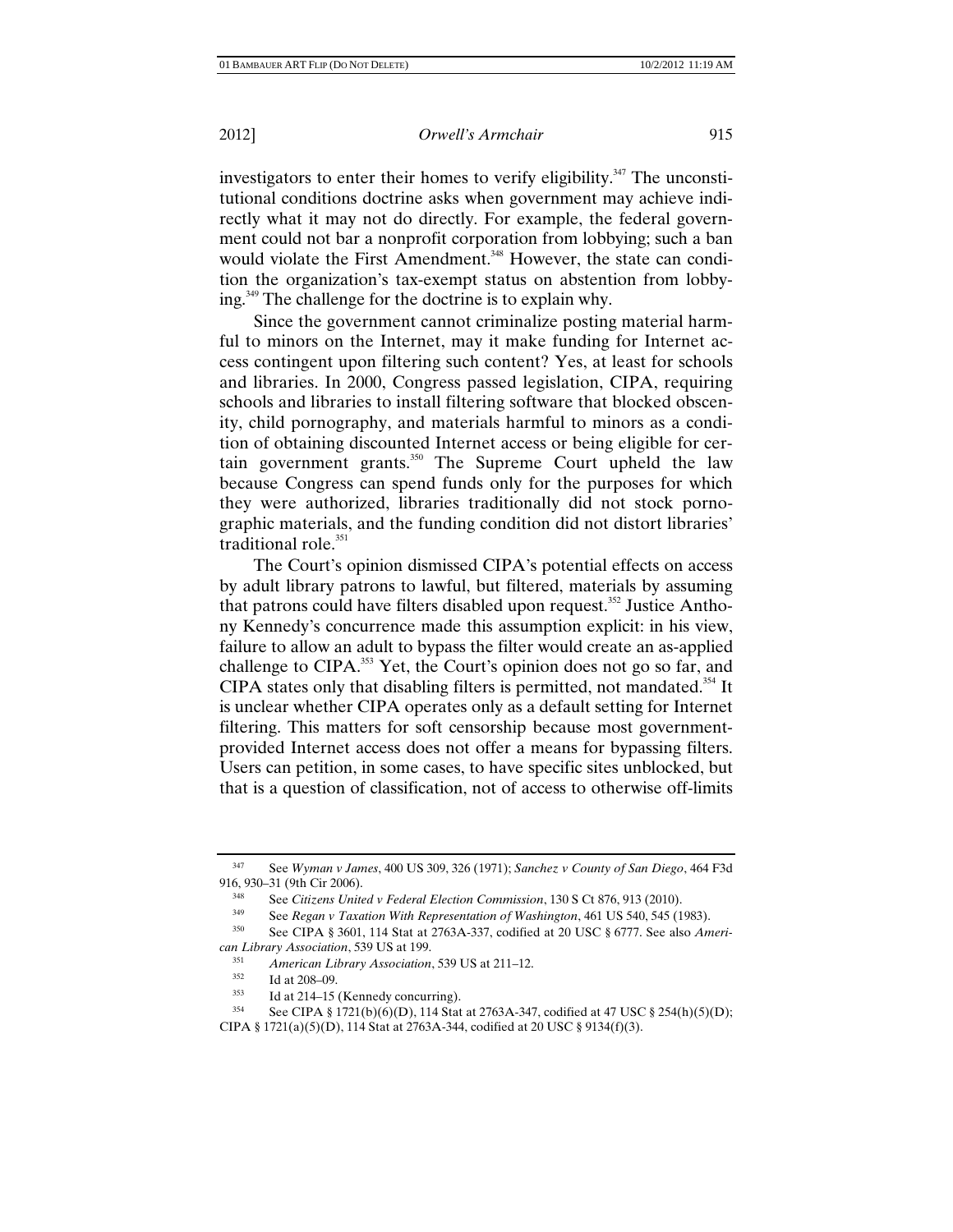material.<sup>355</sup> The bypass question offers a narrow path to challenge soft censorship.

Even if a challenge were to overcome the CIPA precedent, the unconstitutional conditions doctrine generally permits government, when funding speech, to dole out support only to positions with which it agrees. Viewpoint discrimination is forbidden as direct regulation.<sup>356</sup> However, the government can choose to fund speech about childbirth, while forbidding speech about abortion.<sup>357</sup> Despite the Supreme Court's insistence that "the Government has not discriminated on the basis of viewpoint; it has merely chosen to fund one activity to the exclusion of another, $1^{358}$  the regulations at issue plainly funded one perspective and suppressed another. Doctors could inveigh against, but not in favor of, abortion if they wanted to accept Title X funding. Similarly, the federal civil service can permit employees to engage in nonpartisan politics, but ban partisan activities.359 Public employees can be terminated for engaging in "insubor $dina[t]$ " speech without constitutional offense.<sup>360</sup> Similarly, viewpoint limits (prohibiting pro-abortion speech) can be readily disguised as content ones (prohibiting discussion of abortion at all, but permitting discussion of childbirth).

The existing doctrine suffers at least two additional flaws relevant to censorship. First, it creates status quo bias. When abortion is lawful, pro-abortion speakers have less need for expression than anti-abortion ones: inertia benefits them. A ban on one type of content—speech about abortion—affects speakers differently based on their viewpoint.<sup>361</sup> Second, content classifications are multifaceted and malleable. An image of a naked woman whose body shows scars from torture can be classified as related to nudity, human rights,

<sup>355</sup> Compare Utah Transit Authority, *Frequently Asked Questions* (cited in note 78) (providing no method to request unblocking) and Culver City, *WiFi Access* (cited in note 327), with Chesterfield County, *Acceptable-Use Policy* at 3.B (cited in note 73) (specifying process to request blocking or unblocking). 356 See, for example, *Schacht v United States*, 398 US 58, 63 (1970) (holding unconstitu-

tional a statute that, in the context of a theatrical production, permitted praise of the armed forces but forbade criticism). 357 See *Rust v Sullivan*, 500 US 173, 203 (1991).

<sup>&</sup>lt;sup>358</sup> Id at 193.<br><sup>359</sup> *United States Civil Service Commission v National Association of Letter Carriers*, 413 US 548, 556, 562 (1973). While this might seem to be a content-based restriction, the emphasis on partisan political activity reveals it to be viewpoint based. See id at 555–56, 562.

<sup>360</sup> *Connick v Myers*, 461 US 138, 141 (1983) (noting that the condition would be not to speak in insubordinate fashion).

<sup>361</sup> See Geoffrey R. Stone, *Content Regulation and the First Amendment*, 25 Wm & Mary L Rev 189, 197–200 (1983); Martin H. Redish, *The Content Distinction in First Amendment Analysis*, 34 Stan L Rev 113, 128–29 (1981).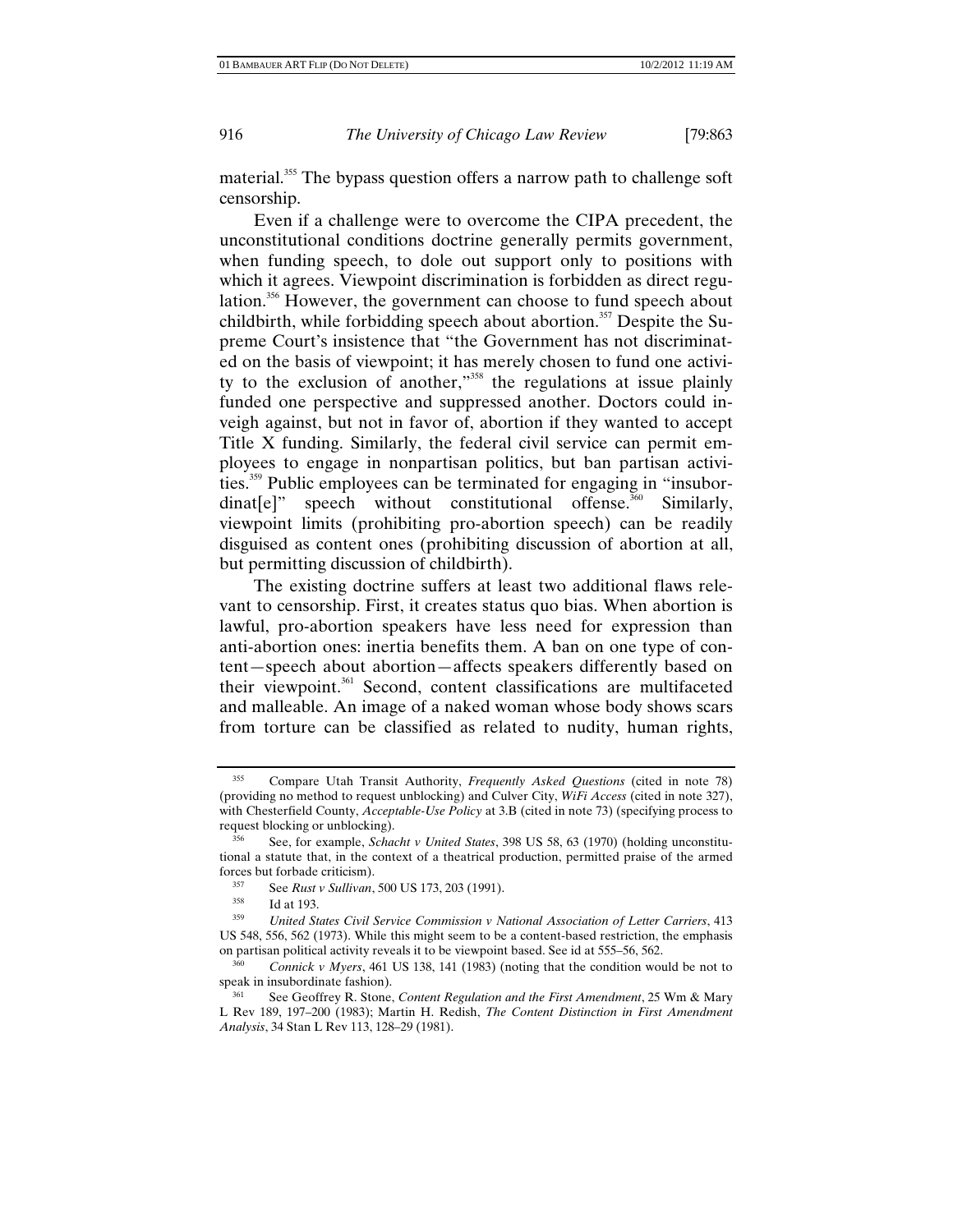women, torture, or a combination of these categories.<sup>362</sup> If the image is tagged as nudity, though, a decision to block nudity content will prevent access to non-erotic material with important social value.<sup>363</sup> This problem is profound for technological censorship, which often relies on arbitrary administrative decisions or software algorithms to decide what material to block.<sup>364</sup>

Finally, the logic of the unconstitutional conditions doctrine is utterly unclear. A condition on funding for legal assistance to indigent clients that prohibited efforts to amend or challenge existing welfare law was held unconstitutional.<sup>365</sup> A condition on funding for family planning that prohibited efforts to counsel on abortion was held constitutional.<sup>366</sup> Aligning the cases in a consistent, coherent fashion is a Herculean task. Scholars have sought to characterize the decisions as turning on whether a particular restriction is a threat or an offer, $367$  or as establishing default rules for constitutional rights,  $368$ or as defining structural limits beyond which government may not operate.369 The most likely answer to the tangle of seemingly contradictory opinions, though, is Philip Hamburger's statement that "the Court has been engaged in exploratory guesswork."<sup>370</sup> The sheer uncertainty of the doctrine makes it unlikely to constrain soft censorship.

3. Right of access.

A final possibility is that law could constrain censorship via a First Amendment right to access information. This option relies on an inchoate theory of audience-oriented interests present in First Amendment jurisprudence.<sup>371</sup>

<sup>&</sup>lt;sup>362</sup> See OpenNet Initiative, *Saudi Arabia* (cited in note 82).<br><sup>363</sup> See id.<br><sup>364</sup> See for avample Mariaria Heina and Christine Charles

<sup>364</sup> See, for example*,* Marjorie Heins and Christina Cho, *Internet Filters: A Public Policy Report* 2–4 (Brennan Center for Justice 2001).

<sup>365</sup>*Legal Services Corp v Velazquez*, 531 US 533, 543 (2001). 366 *Rust*, 500 US at 203.

See, for example, Kreimer, 132 U Pa L Rev at 1300–01 (cited in note 344) (observing that threats put the citizen in a worse position because of the exercise of a constitutional right while offers expand the citizen's range of options).<br><sup>368</sup> See, for example, Farber, 33 Fla St U L Rev at 931–40 (cited in note 344) (moving the

inquiry from the rights themselves to flaws in the bargaining process between the government and the citizen).<br><sup>369</sup> See, for example, Philip Hamburger, *Unconstitutional Conditions: The Irrelevance of* 

*Consent*, 98 Va L Rev 479, 487 (2012) (arguing that the separation of powers acts equally as a constraint upon direct government action and unconstitutional conditions).<br><sup>370</sup> Id at 488.<br><sup>371</sup> See, for example, *Stanley v Georgia*, 394 US 557, 564 (1969) (stating "the Constitution

protects the right to receive information and ideas"); *Lamont v Postmaster General*, 381 US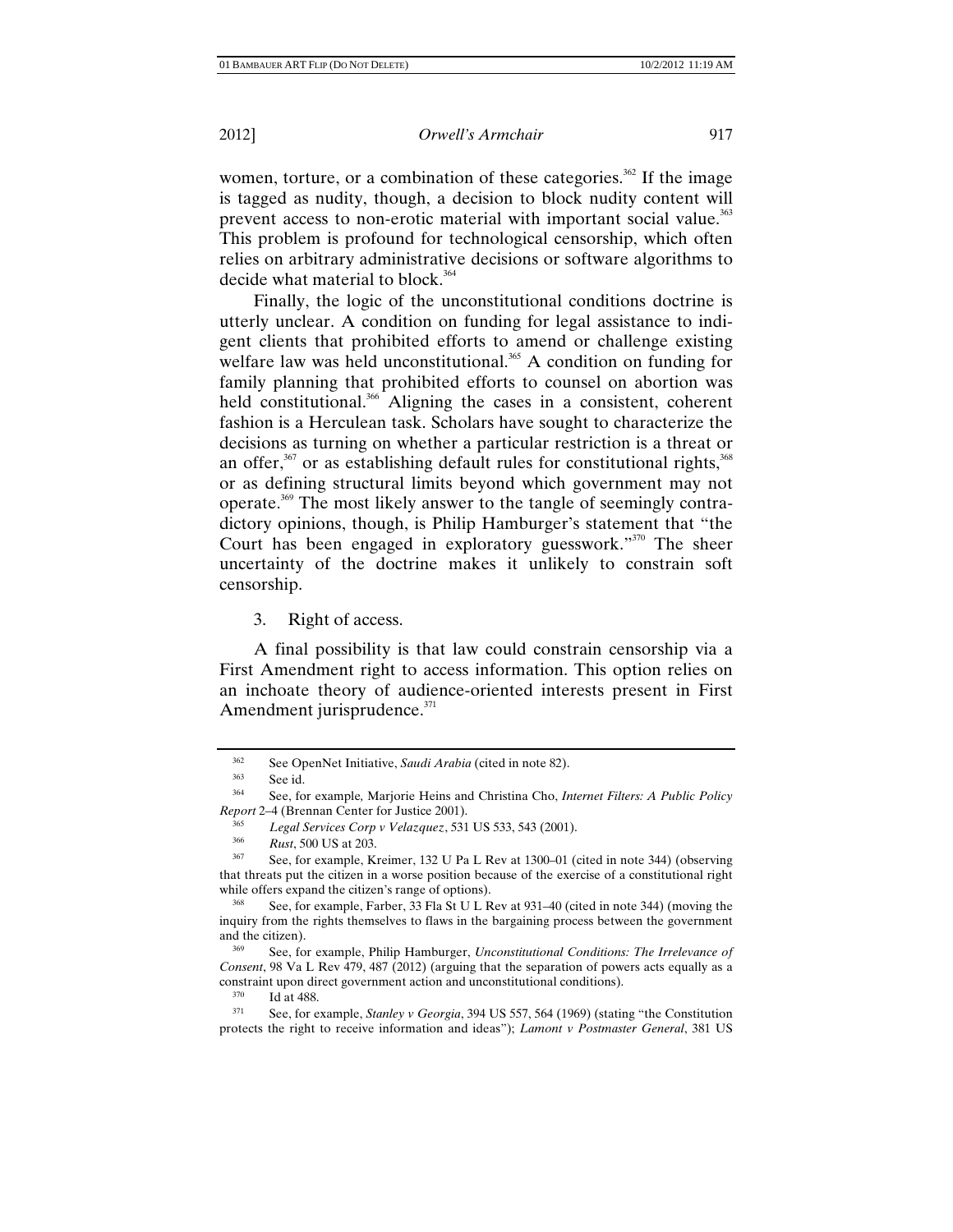Freedom of expression means more than simply a right to speak; it implies limits on government's ability to impede listeners who wish to hear that speech. $372$  Audience-oriented reasoning can act as a proxy for speakers' interests, protect those of listeners, or both. Often, listener and speaker interests coincide, and the Court is able to invoke both without careful delineation. For example, the Court invalidated a law that mandated union organizers register with the government before seeking to enroll workers in the union, holding that both the organizers' right to speak and the workers' right to hear them had been violated.<sup>373</sup>

Difficulties arise when speech interests conflict: the listener does not want to receive information,<sup>374</sup> or the speaker does not wish to convey a message<sup>375</sup> or inform particular listeners,<sup>376</sup> or an intermediary objects to transmitting a particular speaker's information.<sup>377</sup> Speakers tend to win such conflicts. $\frac{378}{100}$  Audience interests may help tip the balance when the Court must select among competing speakers' interests. For example, radio broadcasters have expressive interests at stake in selecting material to transmit, yet the Supreme Court upheld a requirement that they broadcast involuntarily the replies of people attacked during discussions of issues of public importance.<sup>379</sup> There, the Court held that

374 See, for example, *National Socialist Party of America v Village of Skokie*, 432 US 43, 43 (1977) (discussing an ordinance forbidding Nazis from marching through Skokie, Illinois); *Martin*, 319 US at 147-48.

<sup>375</sup> See, for example, *Wooley v Maynard*, 430 US 705, 709–10 (1977) (examining a New Hampshire statute preventing drivers from obscuring the "Live Free or Die" motto on New Hampshire license places); *Speiser v Randall*, 357 US 513, 515–16 (1958) (describing a tax provision that required an oath of loyalty before tax exempt status was granted); *West Virginia State Board of Education v Barnette*, 319 US 624, 632–33 (1943) (discussing whether a school may compel students to salute the flag).

376 See, for example, *Richmond Newspapers, Inc v Virginia*, 448 US 555, 576 (1980) (holding that a criminal trial must be open to the public). 377 See, for example, *Turner*, 512 US at 630–32 (discussing "must-carry provisions" re-

378 See *Texas v Johnson*, 491 US 397, 420 (1989) (holding that as between flag burners and those that do not want to see flags burned, the burners' right prevail); *Cantwell v Connecticut*, 310 US 296, 309–11 (1940) (holding that as between an offensive speaker and listeners on the street, the speaker's right prevails).<br> $\frac{379}{275}$  Red Lion 205 US at 275

<sup>301, 307 (1965) (</sup>noting that, regarding a postal regulation of communist propaganda, "the addressee in order to receive his mail must request [it] . . . [which is] an unconstitutional abridgment of the addressee's First Amendment rights"); *Martin v City of Struthers*, 319 US 141, 143 (1943) (arguing "[t]he right of freedom of speech and press . . . necessarily protects the right to receive [literature]").

<sup>372</sup> See, for example, *Reno v ACLU*, 521 US 844, 865–67 (1996); *Turner Broadcasting System, Inc v FCC*, 512 US 622, 641 (1994).<br><sup>373</sup> *Thomas v Collins*, 323 US 516, 534 (1945).<br><sup>374</sup> See for symmele Mational Secielist Barti

quiring carriage of local broadcast stations on cable systems); *Miami Herald Publishing Co v Tornillo*, 418 US 241, 244 (1974) (describing a newspaper's refusal to allow a politician to reply to its adversarial editorials in its own pages).

<sup>379</sup> *Red Lion*, 395 US at 375.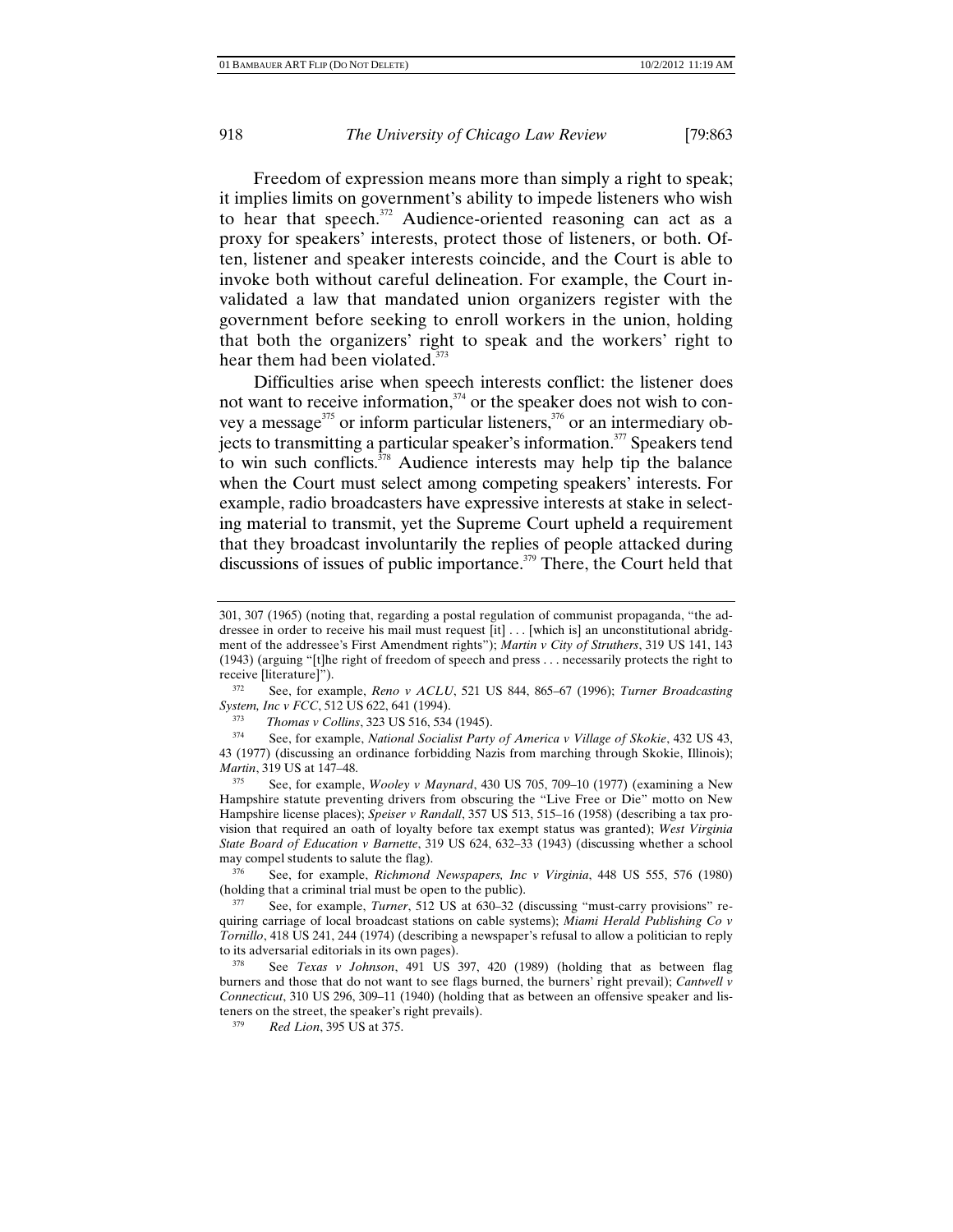the rights of the listeners and the disparaged speakers outweighed those of the broadcasters.<sup>380</sup> Generally, though, recipients' interests are either marginal or unexplored. The Supreme Court invalidated a similar right of reply for print media, holding that a newspaper's right to select what it expressed trumped a claimed right of access by a political candidate who had been criticized by the paper.<sup>381</sup> The Court focused on the competing speakers' interests; the newspaper's readers were kept in the background, relevant only insofar as they represented the ultimate beneficiaries of the First Amendment's safeguards.<sup>382</sup>

First Amendment intervention on behalf of information consumers typically requires special conditions, such as resource scarcity, $383$  difficult-to-reach populations, $384$  or quasi-state functioning by private actors who block access to speech. $385$  Scarcity, as discussed in Part III.B.1, is not applicable to broadband access. In addition, scarcity is conceptually odd: government is allowed to intervene most where the opportunity to bypass state mandates is least. Second, most Internet consumers are not peculiarly difficult to reach. While they may have few options for broadband access, limitations from market structure alone rarely create cognizable First Amendment harm.<sup>386</sup> Lastly, despite attempts to classify actors such as Google as operating in near-governmental fashion, there is no real fear that the search engine or other Internet intermediaries operate like virtual governments.387 Unlike company towns such as the one at issue in Marsh v Alabama,<sup>388</sup> Google cannot effectively cut off its users' access to information—Bing, Yahoo!, and Dogpile are but a few clicks away. The sharp decrease in transaction costs created by the Internet means that switching intermediaries is relatively easy.

The indirectness of soft censorship limits challenges based on a First Amendment right-of-access claim. Persuasion-based methods

<sup>&</sup>lt;sup>380</sup> Id at 390.<br> *Tornillo*, 418 US at 258.<br>
<sup>382</sup> See, for example, id at 248–50.<br> *Red Lion*, 395 US at 394.

<sup>384</sup> See *Turner*, 512 US at 663; *PruneYard Shopping Center v Robins*, 447 US 74, 78 (1980). 385 See *Marsh v Alabama*, 326 US 501, 502 (1946) (describing the efforts of a company

town to prevent the distribution of pamphlets on its premises).<br><sup>386</sup> See, for example, *Tornillo*, 418 US at 248–54 (noting the dangers of media concentra-

tion but striking down a right-of-reply statute—which would have helped ensure balanced newspaper coverage—anyway). <br><sup>387</sup> See *KinderStart.com, LLC v Google, Inc.* 2007 WL 831811, \*1 (ND Cal); *Search* 

*King, Inc v Google Technology, Inc*, 2003 WL 21464568, \*2 (WD Okla). 388 326 US 501 (1946).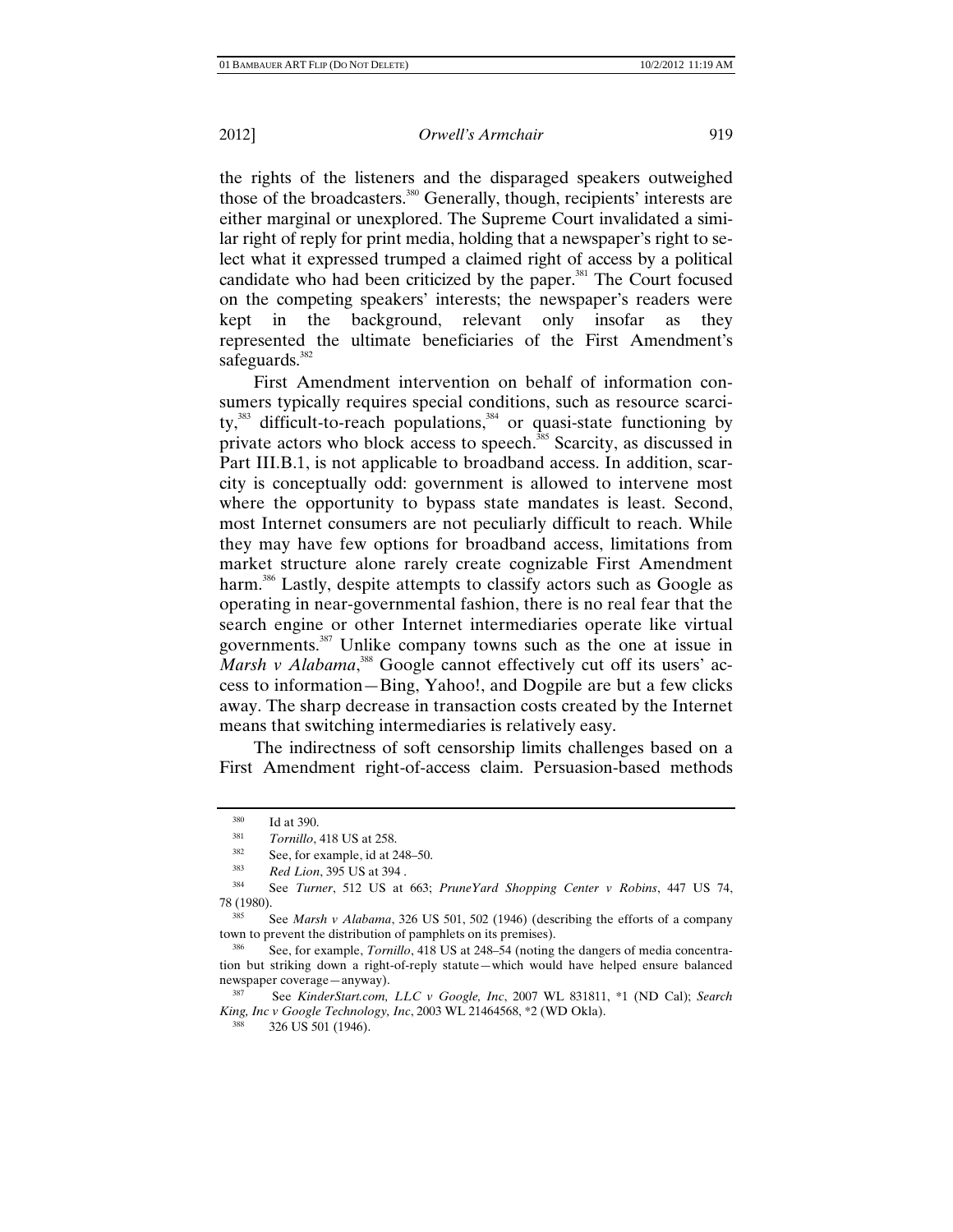evade review because there is, formally, no state action<sup>389</sup> — censorship occurs through decisions by private firms. Right-of-access challenges are cognizable for payment-based censorship, but the Supreme Court's decision on CIPA resolves them in favor of the state. Direct governmental provision of Internet access is treated like payment. Attacks on pretext-based censorship have the greatest promise, but here they face judicial skepticism about the merits of the banned speech, $390$ as well as procedural hurdles that make challenges costly and time consuming.<sup>391</sup> In short, while the First Amendment does protect a user's right to receive information, this particular safeguard functions only weakly as a constraint on soft censorship.

4. Law's limits.

Soft censorship seems like it would be limited by law. Yet law's grip on these methods of information control is oddly weak. Doctrinal confusion, lack of state action, and statutory lacunae for filtering all confer considerable freedom upon a government that seeks to censor indirectly.

#### C. Markets

In theory, market mechanisms could limit soft censorship. ISPs could reject government attempts to push them to censor, $392$  or run alternative DNS servers to overcome domain name seizures, $393$  or subsidize connections for eleemosynary institutions such as public schools and libraries.<sup>394</sup> Yet market constraints largely fail because American markets for Internet access offer but few choices to consumers. Not only does this reduce alternatives for market exit if one ISP filters but also it makes the government's job easier by decreasing the number of firms the government must coordinate to make soft censorship effective.

<sup>389</sup> See *CBS v Democratic National Committee*, 412 US 94, 140–41 (1973) (finding no state action in the FCC refusal to require broadcasters to accept editorial advertising).<br><sup>390</sup> See Puerto 80 Order at \*4.<br><sup>391</sup> See for example Terry Hert, *Poindirecty, Parking Un the Wrong Tree?* (C

<sup>391</sup> See, for example, Terry Hart, *Rojadirecta: Barking Up the Wrong Tree?* (Copyhype Aug 9, 2011), online at http://www.copyhype.com/2011/08/rojadirecta-barking-up-the-wrong -tree (visited Sept 20, 2012) (describing the procedure to challenge domain-name seizure). 392 In Britain, a few ISPs have refused to adopt the Cleanfeed filtering system voluntari-

ly. See Christopher Williams, *Small ISPs Reject Call to Filter Out Child Abuse Sites* (Register Feb 25, 2009), online at http://www.theregister.co.uk/2009/02/25/iwf\_small\_isps (visited Sept 20, 2012).

<sup>393</sup> See Wilson, *8 Technical Methods* (cited in note 290). 394 See, for example, Nathan Olivarez-Giles, *Google Picks City for Fast Internet*, LA Times B2 (Mar 31, 2011) (describing Google's announcement to provide free broadband access to some Kansas City schools).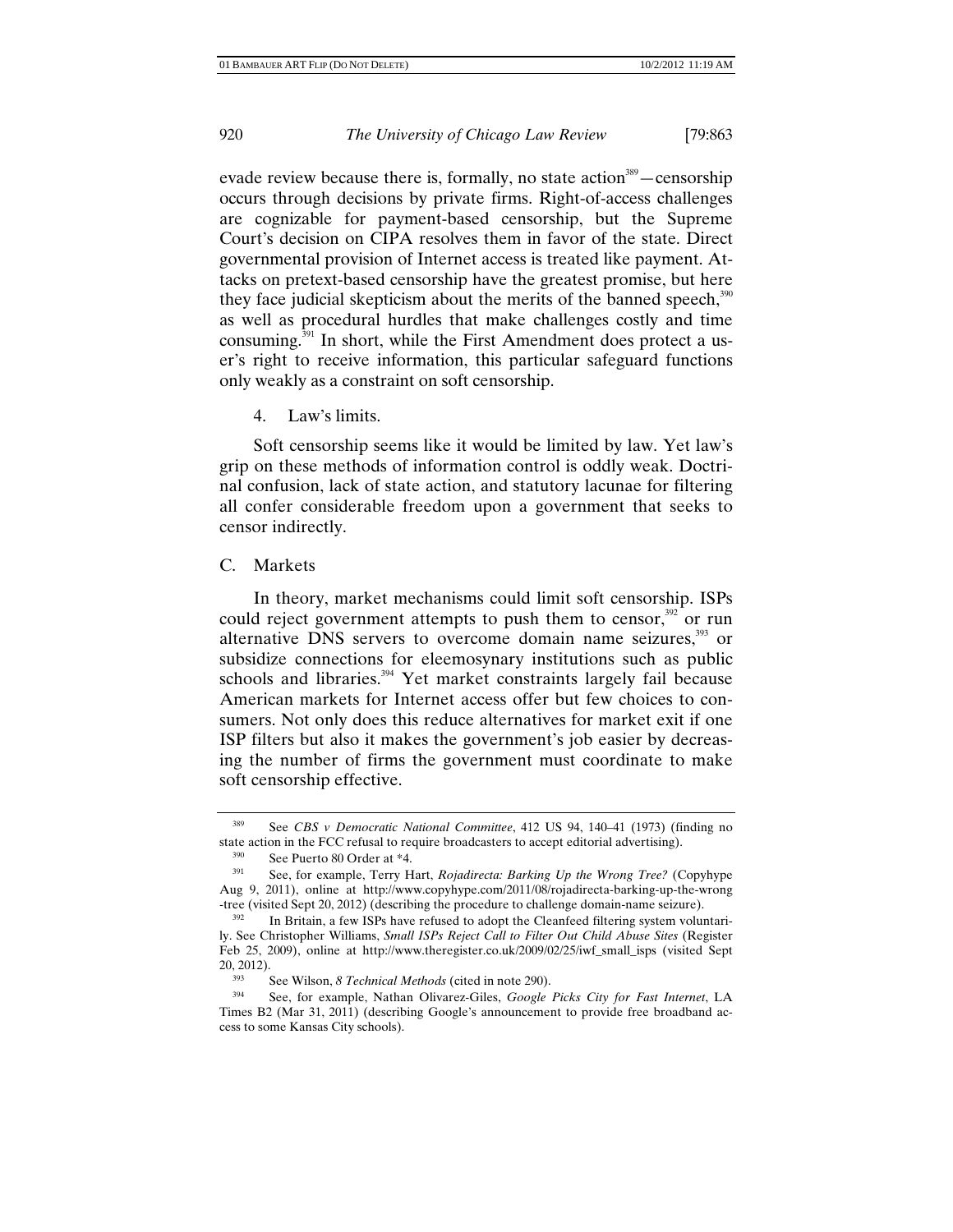Pretext-based methods are the most difficult for market solutions to respond to. For example, imagine that the government seizes a domain name because its website contains content supportive of the communist regime in Cuba.<sup>395</sup> The domain name registrar, such as VeriSign (for .com domains), will redirect requests for that domain to a site of the government's choice.<sup>396</sup> Since VeriSign controls the .com registry, all DNS servers rapidly reflect the post-seizure change.<sup>397</sup> While an ISP could override VeriSign's change by editing its DNS records to reflect the pre-seizure mapping of the domain name, this involves incurring administrative overhead for, at most, minimal financial reward. Seth Kreimer has documented the incentive problems that occur when intermediaries must defend marginal speech interests,<sup>398</sup> and when these are compounded with the complications of maintaining nonstandard DNS information, $399$  it is likely that access providers will not bother. Thus, a market for uncensored access is unlikely to occur when the government employs pretextbased moves, especially when the state uses the distributed DNS architecture to create transaction costs for resistance.

Market competition could also impede censorship efforts that rely on persuasion. For example, the federal government partnered with content owners to press ISPs such as Time Warner Cable to engage in technological efforts to impede copyright infringement; Time Warner customers might flee this arrangement by turning to alternative providers, such as CenturyLink, who are not part of the agreement.<sup>400</sup> Consumers could vote for freedom with their feet, moving from censored providers to uncensored ones—or, at least, demand-

<sup>&</sup>lt;sup>395</sup> See Liptak, *A Wave of the Watch List*, NY Times at A16 (cited in note 14).

<sup>396</sup> See dL, *The Background Dope on DHS Recent Seizure of Domains* (Libérale et Libertaire Nov 28, 2010), online at http://rulingclass.wordpress.com/2010/11/28/the-backgrounddope-on-dhs-recent-seizure-of-domains (visited Sept 20, 2012) (describing the technical details of domain-name seizures).<br><sup>397</sup> See Sean Michael Kerner, *VeriSign Accelerates DNS*, Enterprise Apps Today (IT

Business Edge Sep 9, 2004), online at http://www.enterpriseappstoday.com/marketing/ article.php/3406171/VeriSign-Accelerates-DNS.htm (visited Sept 20, 2012); Microsoft, *How DNS Works*, TechNet (Mar 28, 2003), online at http://technet.microsoft.com/en -us/library/cc772774(WS.10).aspx (visited Sept 20, 2012).<br><sup>398</sup> Kreimer, 155 U Pa L Rev at 27–29 (cited in note 25).<br><sup>399</sup> See Cricket Liu and Paul Alkita, DNS and PMM

<sup>&</sup>lt;sup>399</sup> See Cricket Liu and Paul Albitz, *DNS and BIND* 136–39, 143–47 (O'Reilly 5th ed 2006).

<sup>&</sup>lt;sup>400</sup> For evidence of competition between CenturyLink and Time Warner, see Phillip Dampier, *CenturyLink Invests to Reinvent Themselves: Prism IPTV/25Mbps Service Arrives* (Stop the Cap! Feb 16, 2011), online at http://stopthecap.com/2011/02/16/centurylink-investsto-reinvent-themselves-prism-iptv25mbps-service-arrives (visited Sept 20, 2012). For evidence that CenturyLink is not a party to the deal between ISPs and content owners, see *Memorandum of Understanding* at \*21–23 (cited in note 223) (listing Time Warner Cable, but not CenturyLink, as a participant).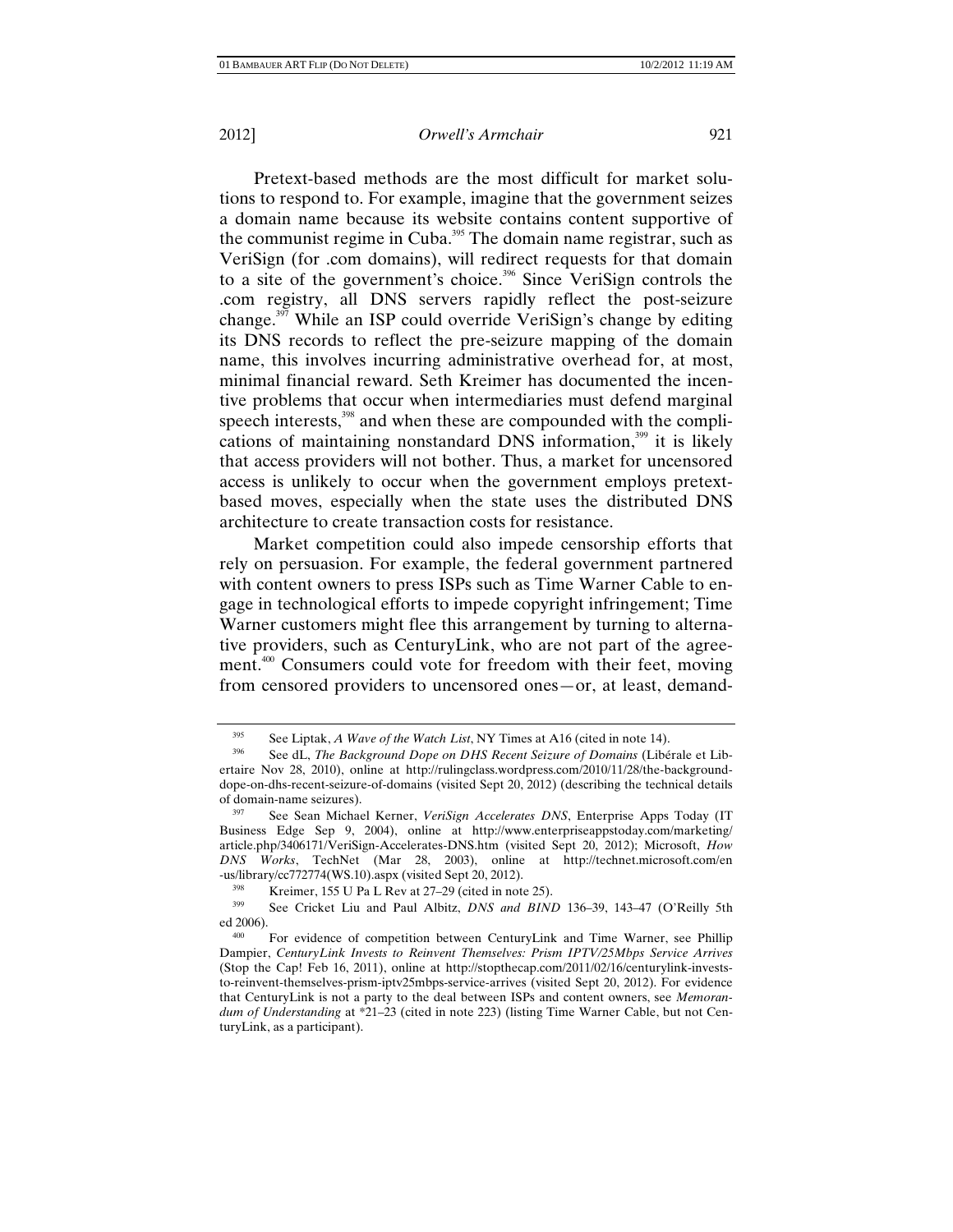ing a discount for censored access. However, market competition has limited force in constraining persuasive soft censorship, for three reasons.

First, most consumers have, at best, two options for residential broadband service: the local cable operator and the local telephone company (via DSL). A recent FCC report on high-speed Internet access, which includes data through June 2010, found that 60 percent of residential broadband customers had only one provider who could offer 6 Mbps access, 22 percent had two providers, and 15 percent had none.<sup>401</sup> For slower broadband (3 Mbps downstream and 768 Kbps upstream), 23 percent of such customers had only one provider, 47 percent had two, and 3 percent had none.<sup>402</sup> Thus, for  $6$  Mbps broadband, 82 percent of consumers had two choices or fewer, and for slower broadband, 70 percent had at most two options.<sup>403</sup> This is not robust competition.

Second, consumers might have difficulty detecting filtering, particularly when it is implemented subtly. For example, Comcast slowed, but did not block, BitTorrent traffic on its network; many users assumed that network congestion or other technical problems were to blame.<sup>404</sup> Similarly, some ISPs covertly redirect users' search queries, so a consumer entering "Dell" into her browser's search bar would be sent to a site chosen by the ISP instead of receiving a page of Google search results.<sup>405</sup>

Lastly, ISPs might have incentives to filter that overcome any revenue loss from consumers who prefer uncensored access. Some providers, such as Comcast, also own content companies, such as the television and movie company NBCUniversal.<sup>406</sup> These companies internalize the benefits of blocking, such as filtering content that infringes on their IP rights. Others offer high-margin services, such as long-distance telephone calls, that are at risk of competition from online services such as Vonage.407 Blocking competitors is profitable.

<sup>401</sup> Industry Analysis and Technology Division, Wireline Competition Bureau, *Internet Access Services: Status as of June 30, 2010* 7 (FCC Mar 2011), online at http://hraunfoss.fcc.gov/edocs\_public/attachmatch/DOC-305296A1.pdf (visited Sept 20, 2012).

 $^{402}$  Id.<br>  $^{403}$  Sec

 $\frac{403}{404}$  See id.

<sup>&</sup>lt;sup>404</sup> See Reardon, *Comcast Denies Monkeying* (cited in note 256).<br><sup>405</sup> See Jim Giles, *US Internet Providers Hijacking Users' Search Queries*, Tech (New Scientist Aug 10, 2011), online at http://www.newscientist.com/article/dn20768-us-internet -providers-hijacking-users-search-queries.html?full=true (visited Sept 20, 2012).

<sup>&</sup>lt;sup>406</sup> Columbia Journalism Review, *Who Owns What: Comcast* (July 23, 2011), online at http://www.cjr.org/resources/?c=comcast (visited Sept 20, 2012).

<sup>407</sup> See, for example, Consent Decree, *In the Matter of Madison River Communications, LLC*, 20 FCCR 4295, 4297 (2005).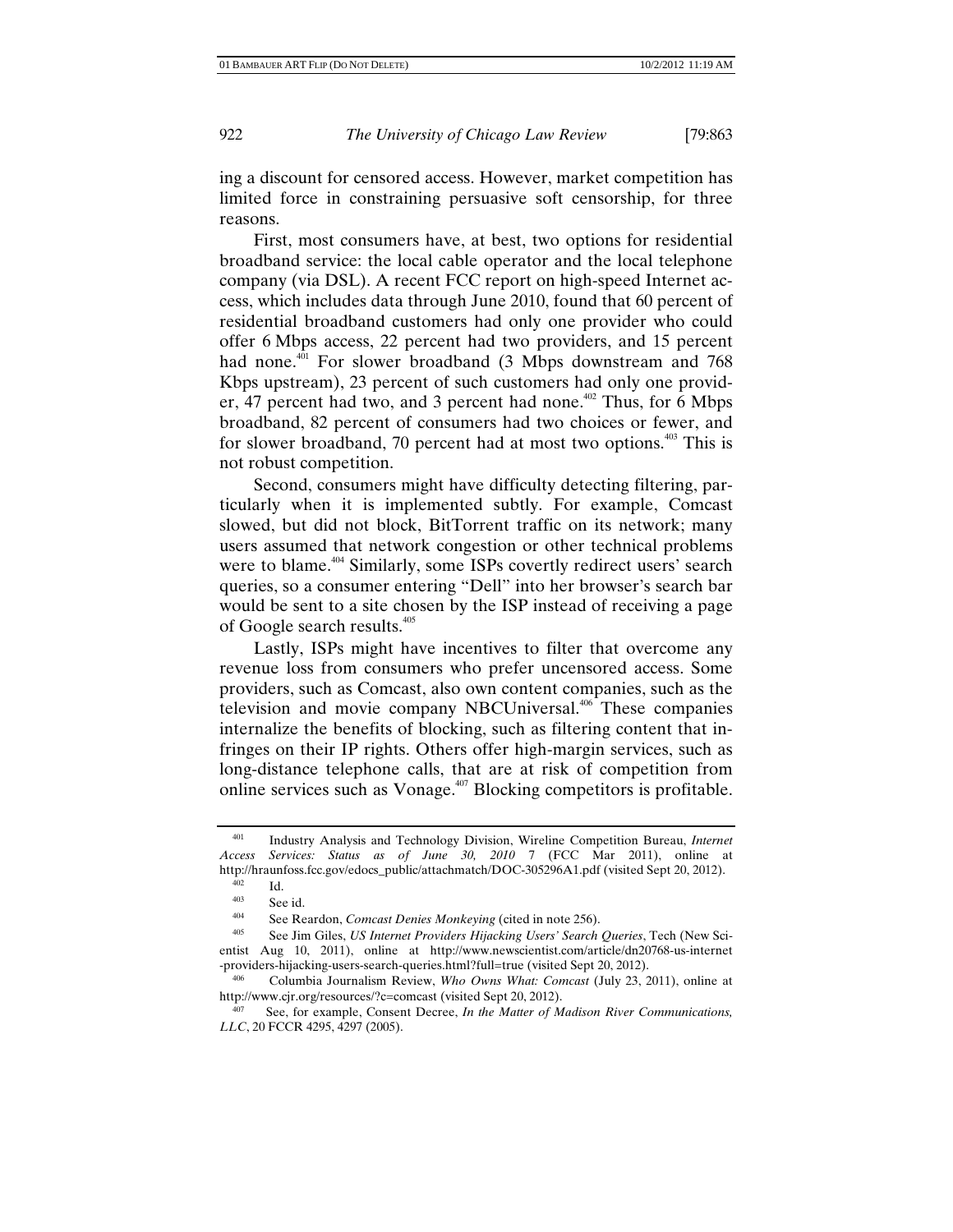Moreover, as ISPs deploy technologies such as deep-packet inspection, they may be forced to negotiate arrangements with content providers that mandate filtering, as using deep-packet inspection may forfeit statutory safe harbors for copyright infringement.<sup>408</sup> Market competition will check censorship only if it is remunerative to do so. There are reasons to doubt that the rewards are currently sufficient.<sup>409</sup>

A final market alternative conceives of different governments creating unfiltered Internet access markets—payment as constraint, not censorship. For example, states could provide funds to schools and libraries that agreed not to censor or could provide unfiltered access directly. Some state-based entities, such as individual libraries, already choose this route. For example, libraries in Berkeley, California, do not filter the Internet,<sup>410</sup> relying on state funding as a consequence of forgoing federal E-Rate monies. In effect, California subsidizes the Berkeley libraries' decision not to censor.

There are at least four challenges with state-based open Internet access, though. First, state budgets are increasingly constrained by declining tax revenues during a recession and by growing pension obligations.411 Internet access is not likely to be a significant priority. Second, diversity cuts both ways: some states will augment censorship rather than reduce it. $412$  Third, open access at the local level will mean little if upstream access is filtered. The private bargains emerging between content providers and major ISPs do not appear to admit of override in the case of provision to public entities government must buy access on the same terms as any other custom $er<sup>413</sup>$  Lastly, the federal government maintains trump cards: its ability to override state decisions through contrary legislation, relying on

See Bridy, 89 Or L Rev at 103–07 (cited in note 31) (explaining that by taking an active role in monitoring and managing Internet traffic, ISPs risk losing the protection they were afforded on the basis that they operate as "dumb pipes").

<sup>409</sup> See Kreimer, 155 U Pa L Rev at 35–40 (cited in note 25). 410 Berkeley Public Library, *Policies*, online at http://www.berkeleypubliclibrary.org/ about\_the\_library/policies.php (visited Sept 20, 2012).

<sup>411</sup> See generally Elizabeth McNichol, Phil Oliff, and Nicholas Johnson, *States Continue to Feel Recession's Impact* (Center on Budget and Policy Priorities May 24, 2012), http://www.cbpp.org/files/2-8-08sfp.pdf (visited Sept 20, 2012).<br><sup>412</sup> See, for example, Utah Code Ann § 9-7-215 to -216 (permitting libraries to restrict

access to content in addition to obscenity, child pornography, and material harmful to minors).<br><sup>413</sup> See generally *Memorandum of Understanding* (cited in note 223).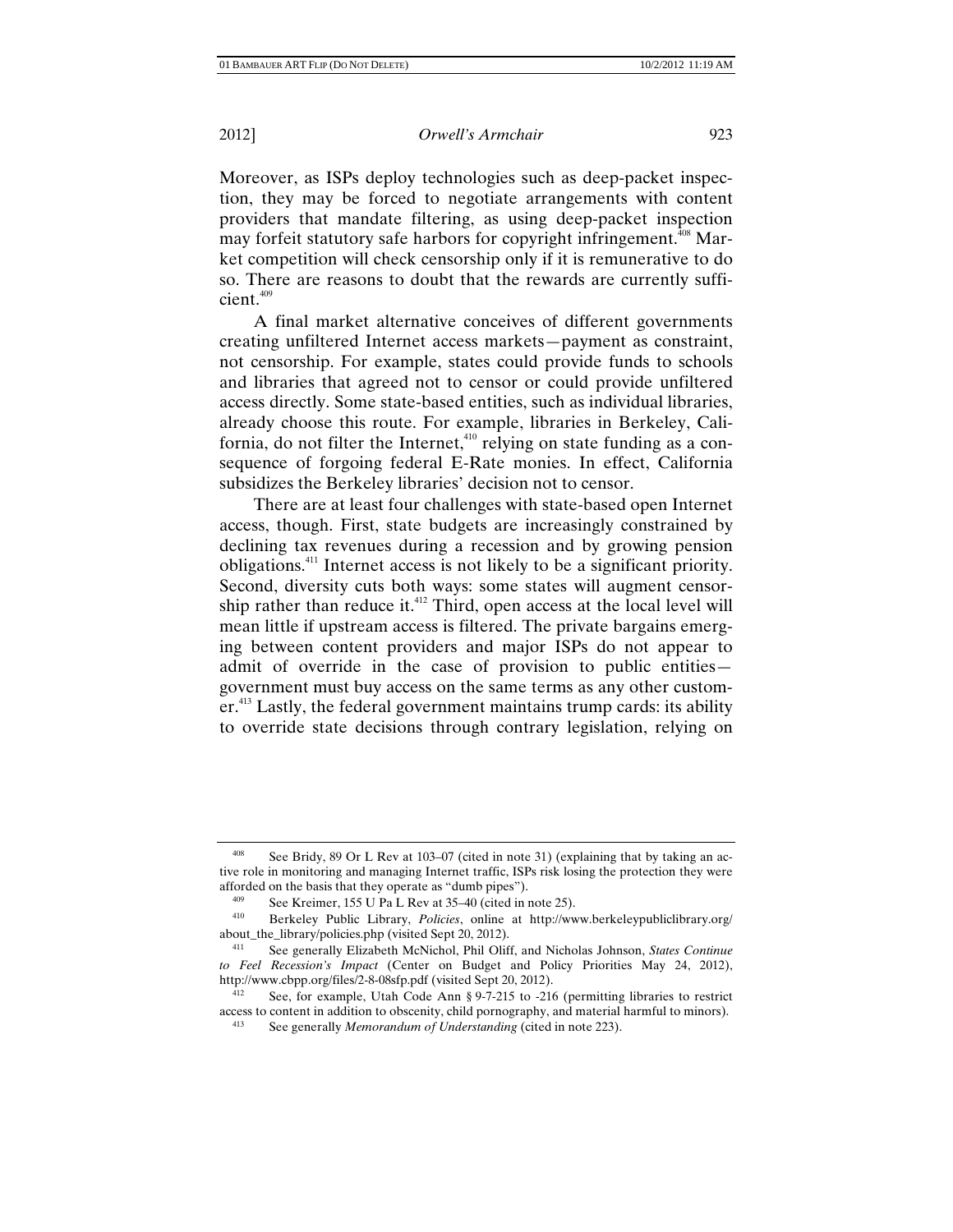the Supremacy Clause<sup> $414$ </sup> and its capacity to buy adherence to its preferences through funding mandates.<sup>415</sup>

The combination of the limited set of broadband provider options generally available to American broadband consumers, the increasing incentives that providers have to filter, and the challenges of government-provided uncensored access means that market mechanisms constrain censorship weakly at best.

#### D. Norms

Norms, too, falter as a constraint on soft censorship. They are but a weak check for three reasons: framing problems, collective action problems, and heterogeneous preferences. First, norms depend critically upon framing. Limits on Internet content, though, begin at the thin edge of the wedge: there are few willing to lobby for access to material that infringes copyright, or to child pornography.<sup>416</sup> Opponents of filtering are at a perceptual disadvantage—they must oppose censorship on principle $4^{417}$  while those who favor it will focus on the underlying content and the harms it generates.<sup>418</sup> In addition, censorship is rarely described as such. Instead, efforts to block access to information are described as enforcing property rights,<sup>419</sup> stopping piracy,<sup>420</sup> protecting public safety,<sup>421</sup> or safeguarding children.<sup>422</sup> Restricting access to disfavored content is framed to align with important social goals, and suggestions that blocking will expand are

<sup>414</sup> See, for example, *Crosby v National Foreign Trade Council*, 530 US 363,  $372-73$  (2000).

<sup>&</sup>lt;sup>415</sup> See, for example, *Dole*, 483 US at 210.<br><sup>416</sup> See Rick Falkvinge, *The Copyright Lobby Absolutely Loves Child Pornography* (TorrentFreak July 9, 2011), online at http://torrentfreak.com/the-copyright-lobby-absolutely -loves-child-pornography-110709 (visited Sept 20, 2012).

<sup>417</sup> See, for example, Nicole A. Ozer, *No Such Thing as "Free" Internet: Safeguarding Privacy and Free Speech in Municipal Wireless Systems*, 11 NYU J Legis & Pub Pol 519, 551–54 (2008).

<sup>418</sup> See, for example, Preston, 2007 BYU L Rev at 1471–75 (cited in note 210) (describing in detail the amount of pornography available to children on the Internet). 419 See, for example, Chris Dodd, *MPAA Welcomes World Leaders' Commitment to* 

*Protecting Creative Content from Theft*, MPAA Blog (May 27, 2011), online at http://blog.mpaa.org/BlogOS/2011/05/default.aspx (visited Sept 20, 2012).

<sup>420</sup> Victoria Espinel, *Working Together to Stop Internet Piracy*, The White House Blog (July 7, 2011), http://www.whitehouse.gov/blog/2011/07/07/working-together-stop-internet -piracy (visited Aug 6, 2012).

<sup>421</sup> Brian Shields, *BART Says Riders Have No Right to Free Speech Inside Fare Gate as Officials Prepare for Planned Afternoon Protests* (KRON 4 News Aug 15, 2011), online at http://www.kron4.com/Article.aspx?ArticleID=1731 (visited Sept 20, 2012) (citing the "[c]onstitutional right to safety" in defending filtering).

<sup>422</sup> See, for example, CP80, *Medical & Social Impacts*, online at http://www.cp80.org/ impacts/medical\_social (visited Sept 20, 2012).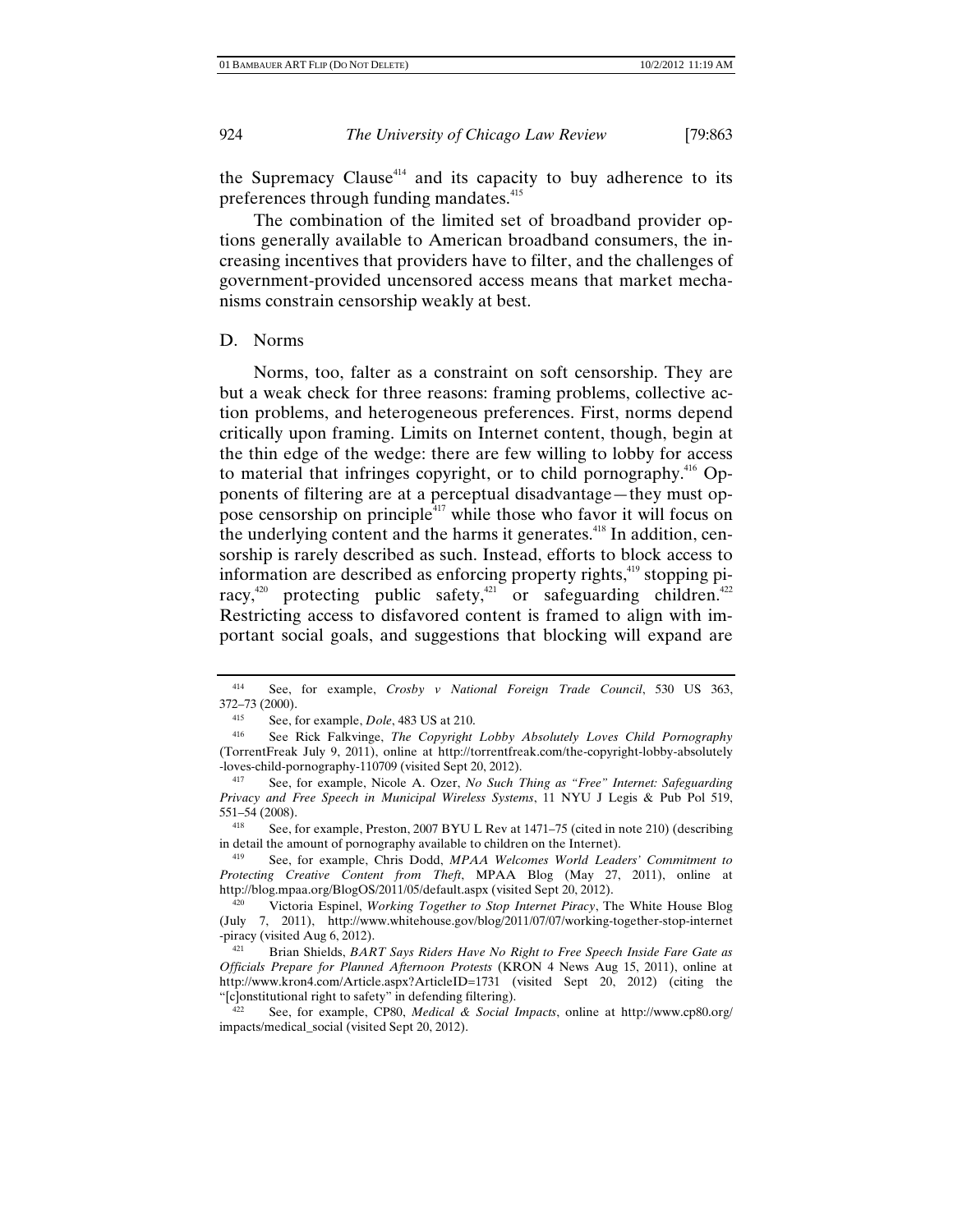generally dismissed as slippery slope concerns that will not materialize in practice. $423$ 

Next, a collective action problem hampers the effectiveness of norms as a constraint on soft censorship. Even if censorship is widely disliked, few people feel strongly enough, or have a sufficient stake in content filtering, to act. Inaction multiplies: opponents may feel that their views are idiosyncratic since few others take action on the issue.<sup>424</sup> While opponents may coalesce into small blocs of revolutionaries, such as the "hacktivist" groups Anonymous or Lulzsec, their influence is likely to be scant.<sup>425</sup>

Lastly, norms regarding the material blocked by filtering are variegated. IP infringement, such as the unlawful downloading and sharing of copyrighted music and movies, is widespread.<sup>426</sup> The music and movie industries frequently bemoan the lack of social sanctions for such conduct and have engaged in a series of educational campaigns designed to shift views, particularly among younger users.<sup>427</sup> Similarly, indecent and obscene content—particularly pornography—is widely consumed, although it is also the target of social disapprobation in some quarters.<sup>428</sup> Attitudes are mixed, if not contra-

<sup>423</sup> But see *Twentieth Century Fox Film Corp v British Telecommunications PLC*, [2011] EWHC 1981 (Ch) \*3–4 at ¶¶1–4, \*67 at ¶ 204 (holding, in the High Court of England and Wales Chancery Division, that British Telecom must block a file-sharing site using Cleanfeed

technology initially deployed to filter child pornography).<br><sup>424</sup> For the collective action problems involved in organizing large or hidden groups, see Mancur Olson, *The Logic of Collective Action: Public Goods and the Theory of Groups* 165–67 (Harvard 1965).<br><sup>425</sup> See for

<sup>425</sup> See, for example, Paul McDougall, *Amazon Cloud Withstands WikiLeaks Attack*, Security (InformationWeek Dec 9, 2010), online at http://www.informationweek.com/news/ security/attacks/228800075 (visited Sept 20, 2012).<br><sup>426</sup> The International Federation of the Phonographic Industry (IFPI) claims that 95 per-

cent of music downloads are unlawful. IFPI, *IFPI Digital Music Report 2009: Key Statistics* \*2, online at http://www.ifpi.org/content/library/DMR2009-key-statistics.pdf (visited Sept 20, 2012). The research firm Envisional (commissioned by NBCUniversal) estimated that nearly one quarter of global Internet traffic is comprised of material that infringes IP rights. Envisional, *Technical Report: An Estimate of Infringing Use of the Internet* 2 (Jan 2011), online at http://documents.envisional.com/docs/Envisional-Internet\_Usage-Jan2011.pdf (visited Sept

<sup>&</sup>lt;sup>427</sup> See, for example, *CampusDownloading Video*, online at http://www.campusdown loading.com/dvd.htm (visited Sept 20, 2012); MPAA, *Governments around the World Take a Stand for Creators, Consumers*, Public Awareness Campaigns, online at http://www.mpaa.org/ contentprotection/public-service-announcements (visited Sept 20, 2012); MPAA, *So You Got a Notice. . . .*, Respect Copyrights, online at http://www.respectcopyrights.org (visited Sept 23, 2012). See Peter K. Yu, *P2P and the Future of Private Copying*, 76 U Colo L Rev 653, 758– 63 (2005).

See, for example, Gordon B. Hinckley, *A Tragic Evil among Us* (Church of Jesus Christ of Latter-day Saints Nov 2004), online at http://www.lds.org/ensign/2004/11/a-tragic-evil -among-us (visited Sept 20, 2012); Focus on the Family, *Pornography*, Social Issues, online at http://www.focusonthefamily.com/socialissues/social-issues/pornography.aspx (visited Sept 20,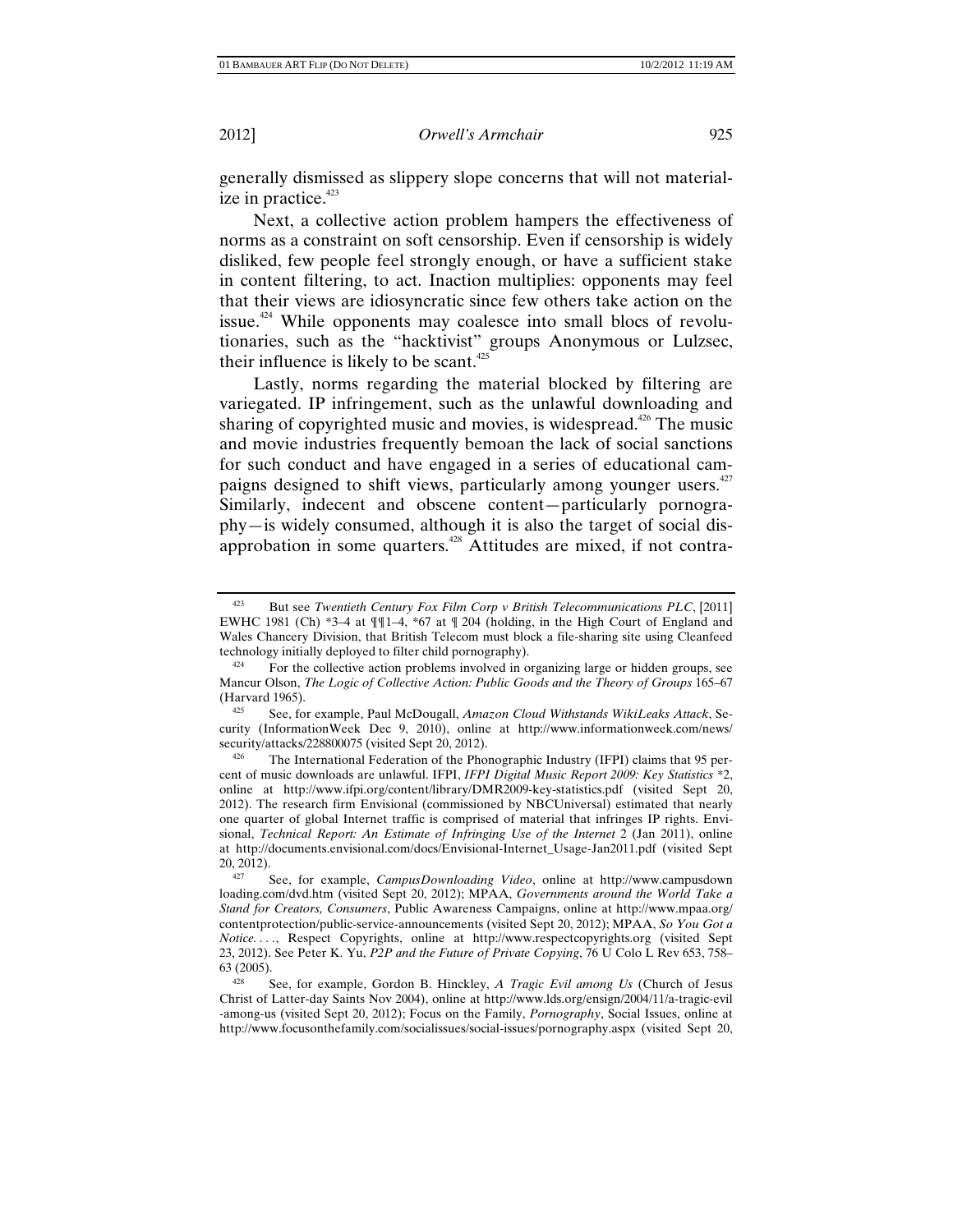dictory: socially conservative Utah, for example, is the largest per capita consumer of pornographic Internet content, as measured by the number of adult service subscriptions per broadband user. $429$ Views on Internet gambling are more mixed, $430$  while filtering content that represents a perceived threat to national security enjoys broad popularity.431 Thus, norms regarding blocking access vary greatly depending on the material at issue. This heterogeneity undercuts the strength of norms as a constraint, since they will wax or wane depending upon the context. Even people opposed to censorship in some circumstances might not have a principled objection to it: they dislike the blocking of certain content, rather than censorship as a method. Thus, careful targeting of disfavored content by the state can further undercut norms-based constraints.

Careful framing by censors, collective action problems, and heterogeneous preferences regarding censorship all weaken the potential constraining power of norms on filtering.

## E. Paradox

This Part envisions the New Chicago School's modalities as means of constraining regulation, not merely implementing it. It reviews each method in the context of soft censorship and finds, surprisingly, that they check content blocking by the state minimally, if at all. This is counterintuitive: Supreme Court jurisprudence on hard censorship, and American values regarding free expression, suggest that the government would be limited in attaining censorial ends, regardless of the means employed. Yet this is not so. Checks on government are practical rather than structural or doctrinal; they depend upon the state's ability to fund censorship, or to push

<sup>2012);</sup> Stop Porn Culture!, *Mission Statement*, online at http://stoppornculture.org/mission (visited Sept 20, 2012).<br><sup>429</sup> See Benjamin Edelman, *Red Light States: Who Buys Online Adult Entertainment?*, 23

J Econ Persp 209, 217 (Winter 2009) (listing Utah with 5.47 subscriptions per 1,000 broadband users). See also Ewen Callaway, *Porn in the USA: Conservatives Are Biggest Consumers* (ABC News Feb 28, 2009), online at http://abcnews.go.com/Technology/Business/story?id=6977202& page=1#.T9axLdX2anw (visited Sept 20, 2012).<br><sup>430</sup> See, for example, *Online Gambling Debate: Barney Frank vs. Spencer Bachus*, Opin-

ion (US News June 1, 2009), online at http://www.usnews.com/opinion/ articles/2009/06/01/online-gambling-debate-barney-frank-vs-spencer-bachus (visited Sept 20, 2012); Ryan D. Hammer, Note, *Does Internet Gambling Strengthen the U.S. Economy? Don't Bet on It*, 54 Fed Comm L J 103, 104 (2001).<br><sup>431</sup> See, for example, Marist College Institute for Public Opinion, *McClatchy-Marist Poll:* 

*National Survey December 2010* 23–24, online at http://maristpoll.marist.edu/wp -content/misc/usapolls/US101202/McClatchy/McClatchy\_Marist%20Poll\_National%20Survey \_December%2010,%202010.pdf (visited Sept 20, 2012) (showing support for prosecuting those who publish confidential government documents on sites such as WikiLeaks).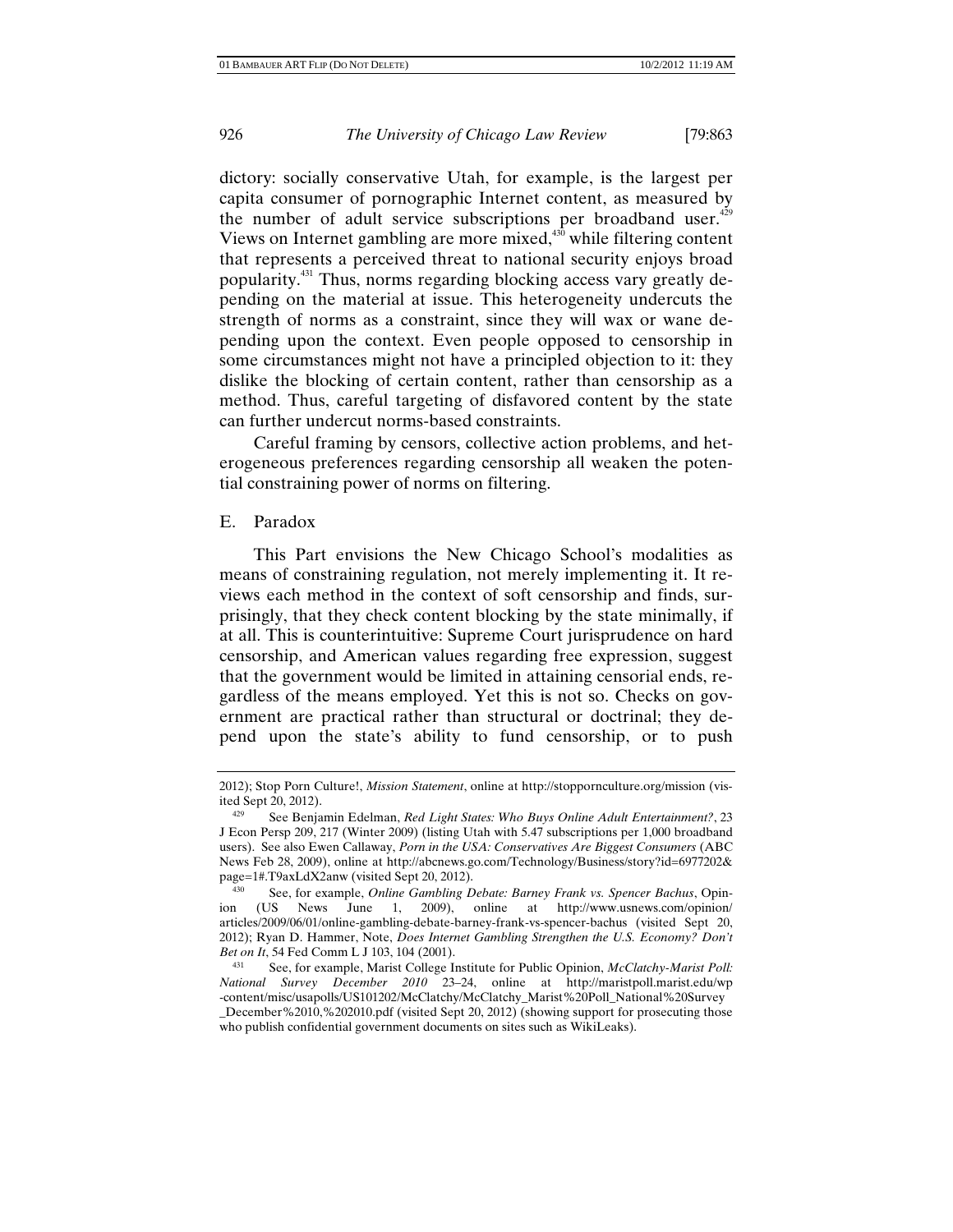intermediaries to perform it, rather than on careful legal justification of its efforts. This freedom of action is disturbing in light of the legitimacy analysis of Part II—government has the greatest freedom to act where its methods are least legitimate. The next Part proposes that if censorship is to occur, it should be performed through specific legislation that realigns Internet blocking with the historical treatment of prior restraint.

### IV. HOW TO SILENCE THE TOWN CRIER

America, like most other countries, has moved to counteract disfavored online material not merely through punishing consumption after the fact but also by preventing access to it initially. Filtering via legal mandates to intermediaries was set back when the Supreme Court invalidated first the CDA and then COPA, and government provides too little Internet access for significant blocking directly. In response, government regulators turned to soft censorship. This Article argues that soft censorship is less legitimate than hard methods. It next proposes that *if* interdicting online content is normatively desirable—a point I do not concede—then America should return to legal filtering mandates, but ones that are significantly more protective of our shared commitment to free expression.

Counterintuitively, this means that proposed filtering legislation, such as the PROTECT IP Act and the Stop Online Piracy Act<sup>432</sup> (SOPA), is a step in the right direction. While the PROTECT IP Act and SOPA suffer significant shortcomings, such as their focus on DNS filtering, $433$  grant of filtering power to private plaintiffs, $434$  and lack of procedural protections, $435$  they are admirably open and transparent about the censorship they seek to impose, and the process of considering the Acts in Congress scores well on accountability measures.<sup>436</sup> This Part first evaluates filtering as a potential regulato-

<sup>432</sup> HR 3261, 112th Cong, 1st Sess, in 157 Cong Rec H 7133 (Oct 26, 2011), online at http://www.gpo.gov/fdsys/pkg/BILLS-112hr3261ih/pdf/BILLS-112hr3261ih.pdf (visited Sept 20, 2012).

<sup>433</sup> See PROTECT IP Act § 3(d)(2)(A), in 157 Cong Rec at S 2938 (cited in note 110).

<sup>434</sup> See PROTECT IP Act § 4(a)(1), in 157 Cong Rec at S 2938 (cited in note 110).<br><sup>435</sup> See Mark Lemley, David S. Levine, and David G. Post, *Don't Break the Internet*, 64

Stan L Rev Online 34, 36 (2011), http://www.stanfordlawreview.org/sites/default/files/

<sup>436</sup> Ironically, Senator Ron Wyden's "hold" on the Act, which likely blocked its adoption, seems problematic from an accountability perspective. See Ron Wyden, *Wyden Places Hold on PROTECT IP Act*, Press Releases (May 26, 2011), online at http://wyden.senate.gov/ newsroom/press/release/?id=33a39533-1b25-437b-ad1d-9039b44cde92 (visited Sept 20, 2012).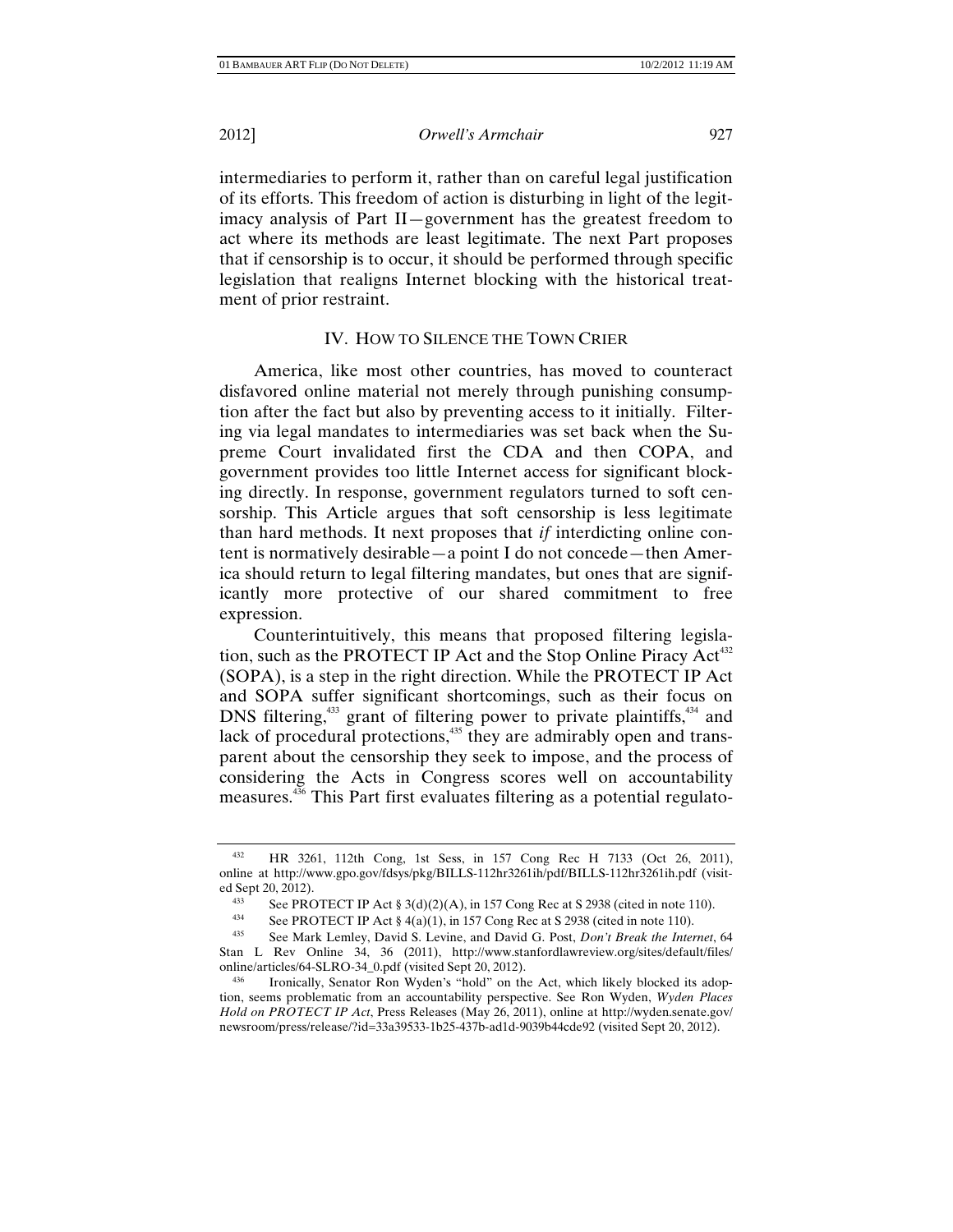ry method. Then, it turns to the key components that a filtering statute must include to meet both constitutional and legitimacy concerns. It concludes by proposing to realign treatment of online censorship with American approaches to prior restraint generally.

#### A. In Praise of Filtering

I have previously argued that Internet filtering's legitimacy depends upon the processes involved in its creation and implementation. This framework implicitly concedes that some censorship may be permissible.<sup>437</sup> It may also be necessary. Filtering is a technological response to the permeability of geographic borders in Internet communication.<sup>438</sup> With analog communication, such as printed matter, governments can control what enters their jurisdictions with some success. Once illicit material enters their polity, they can interdict it at the point of distribution to consumers. Law enforcement can seize counterfeit music CDs<sup>439</sup> or block obscene materials from flowing through the postal service.<sup>440</sup> Online, governments can attack unlawful content when it is resident on computers within their jurisdiction. However, it is difficult to prevent transport of material from outside the United States to consumers within the country. Online borders are highly porous. Filtering seeks to plug some of those holes.

Conceptually, it is difficult to object to blocking access to material that users could not lawfully possess and that could be removed if it were hosted on servers within US control. A site hosting child pornography, obscenity, or true threats<sup>441</sup> could be lawfully removed from domestic servers. Objections to Internet filtering tend to concentrate on mistakes, and their collateral effects. Censorship opponents correctly critique overblocking and underblocking that plague most filtering systems,<sup>442</sup> and attack the lack of transparency of many cen-

<sup>437</sup> See Bambauer, 59 Duke L J at 386–88 (cited in note 32).

<sup>438</sup> See Jack Goldsmith and Tim Wu, *Who Controls the Internet? Illusions of a Borderless World* 92 (Oxford 2006).<br><sup>439</sup> See William C. Thompson Jr, Comptroller, *Bootleg Billions: The Impact of the Coun-*

*terfeit Goods Trade on New York City* 12–13 (Office of Comptroller, City of New York Nov 2004), online at http://www.comptroller.nyc.gov/bureaus/bud/04reports/Bootleg-Billions.pdf

<sup>(</sup>visited Sept 20, 2012). 440 See 18 USC § 1461. See also *Roth v United States*, 354 US 476, 492 (1957). 441 See, for example, *Planned Parenthood of the Columbia/Willamette, Inc v American Coalition of Life Activists*, 290 F3d 1058, 1086–88 (9th Cir 2002).

<sup>442</sup> See, for example, Gordon Hull, *Overblocking Autonomy: The Case of Mandatory Library Filtering Software*, 42 Continental Phil Rev 81, 91–93 (2009); Ozer, 11 NYU J Legis & Pub Pol at 554–55 (cited in note 417).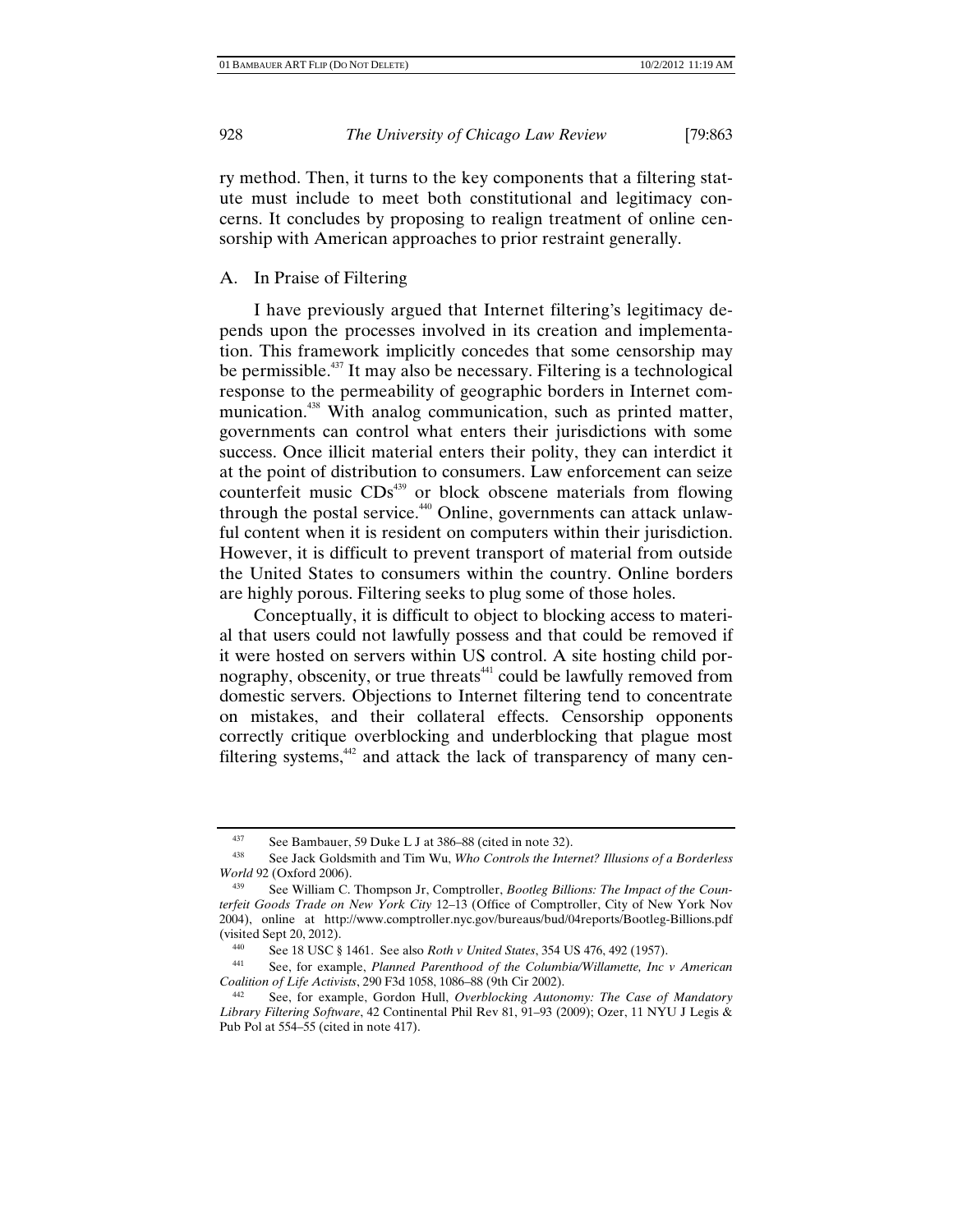sorship procedures.<sup>443</sup> These problems are real. But, they are not an objection to censorship itself. They are an objection to *badly done* censorship.

Filtering, like any law enforcement mechanism, is inevitably imperfect. Deciding whether to turn to filtering as a response to unlawful content necessarily involves comparing its costs to its benefits. This is more than a quantitative exercise: the American normative commitment to the free flow of information weighs heavily in the calculus.444 There are other costs beyond the loss of open communication, such as the overblocking of innocent content, the administrative cost of determining whether online material is lawful, the judicial costs from challenges to filtering, the potential harm to US efforts to guarantee Internet freedom abroad, and the expenses of implementation for ISPs.<sup>445</sup> Yet, there are countervailing benefits as well: greater equality of treatment for domestic and foreign content providers, reduced access to unlawful material, and potential decreased costs of other enforcement methods that address unlawful content. The outcome of this weighing is not certain. What this Article makes clear is that the underlying policy question of whether to censor is open since soft censorship is not significantly constrained by law or other methods.

The legitimacy of Internet censorship depends importantly on the design and implementation of decisions about what content to block. Here, the border-enforcement aspect of filtering presents a difficult problem.<sup>446</sup> Filtering targets content hosted on sites beyond American territory.<sup>447</sup> The authors or owners of that content, though, might lack the resources or incentive to defend their rights in the

<sup>443</sup> See, for example, Nart Villeneuve, *The Filtering Matrix: Integrated Mechanisms of Information Control and the Demarcation of Borders in Cyberspace* (First Monday Jan 2, 2006), online at http://firstmonday.org/htbin/cgiwrap/bin/ojs/index.php/fm/article/view/1307/1227 (visited Sept 20, 2012).

<sup>444</sup> See generally Jane Yakowitz Bambauer, *The New Intrusion*, 88 Notre Dame L Rev (forthcoming 2012) (defending free expression as a key element in privacy tort analysis).

<sup>445</sup> For a discussion of the natural connection between administrative costs and government efforts to police IP rights, see Jonathan M. Barnett, *Property as Process: How Innovation Markets Select Innovation Regimes*, 119 Yale L J 384, 394 n 15 (2009).<br><sup>446</sup> See, for example, Bambauer, 59 Duke L J at 381–86 (cited in note 32).<br><sup>447</sup> There are numerous take down provisions under US law. Some such

There are numerous take-down provisions under US law. Some, such as that applicable to material that infringes copyright, are structured as safe harbors. See, for example, 17 USC § 512(c). Others impose criminal penalties for intermediaries such as ISPs who refuse to take down content. See, for example, Julia Scheeres, *ISP Guilty in Child Porn Case* (Wired Feb 16, 2001), online at http://www.wired.com/culture/lifestyle/news/2001/02/41878 (visited Sept 20, 2012) (discussing an ISP pleading guilty for knowingly providing access to child pornography after it failed to take down images).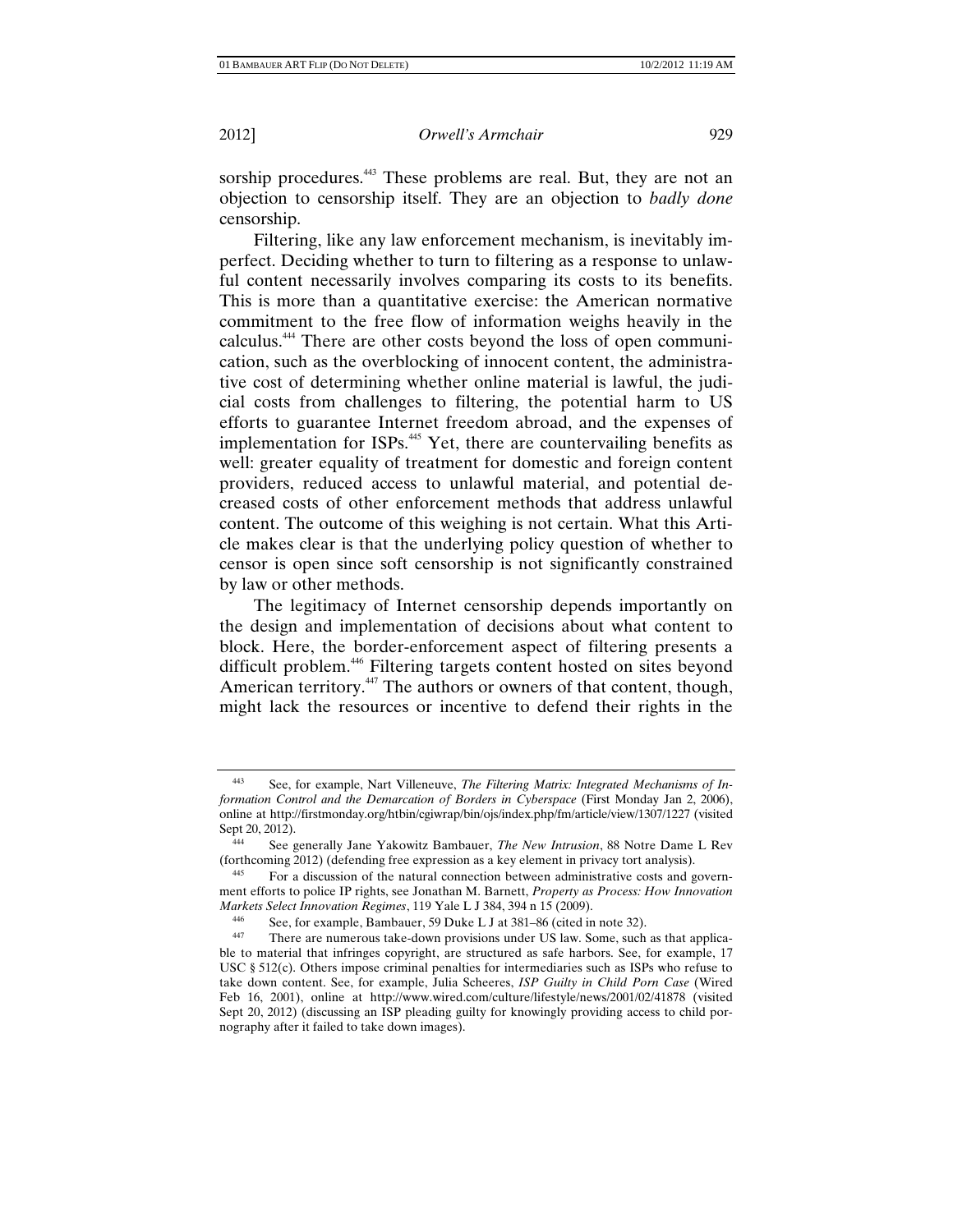United States.<sup>448</sup> Travel and legal representation are costly, and the site might not consider its American audience worth the bother. This might mean that audience interests are inadequately represented in any proceeding to determine whether filtering is lawful, or desirable. Foreign content providers might create a positive externality for American users: they generate more benefit than they capture through fees or advertising. Unless there is a mechanism that creates standing for American Internet users during censorship proceedings, the societal harm of filtering a site might be greater than the loss to the site's owner. Designing a system to prevent such a discrepancy is difficult.

Yet, this Article proposes to try. Whether America should prevent its citizens from accessing certain content online is a difficult normative question. I am skeptical. Should the government censor the Net, however, it should do so directly—using legislation that is tailored to the problem, that incorporates safeguards informed by the history of prior restraint, and that creates a system that is open, transparent, narrow, and accountable. Hard censorship is superior to soft censorship in achieving legitimacy. This article envisions a statute whereby the government could obtain an order that would compel ISPs to block access to specific unlawful material online. A statute that could legitimately impose such censorship would have five key features: limited standing, procedural protections, heightened proof requirements, narrow content targeting, and public funding. This Part next describes each requirement.

## B. Limited Standing

A statute enabling censorship of Internet material should limit requests for filtering to the US Attorney General.<sup>449</sup> Prior restraint is a constitutionally significant step: it limits access preemptively and thereby implicates the First Amendment.<sup>450</sup> Government officials are ultimately (if somewhat indirectly, for the Attorney General) accountable politically for decisions and thus have incentive to weigh

<sup>448</sup> Only one domain name owner has challenged a seizure to date. David Kravets, *US Facing Legal Challenge to Domain Name Seizures* (Ars Technica June 13, 2011), online at http://arstechnica.com/tech-policy/news/2011/06/us-facing-legal-challenge-to-domain-name -seizures.ars (visited Sept 20, 2012).

Compare PROTECT IP Act  $\S 4(a)(1)$ , in 157 Cong Rec at S 2938 (cited in note 110) (authorizing suits against domain name registrants or site operators by intellectual property owners), with Combating Online Infringement and Counterfeits Act  $\S 2(b)$ –(c), in 156 Cong Rec at S 7208 (cited in note 108) (limiting standing to the Attorney General).

<sup>450</sup> See *Kingsley Books, Inc v Brown*, 354 US 436, 445 (1957); *Near v Minnesota*, 283 US 697, 716 (1931).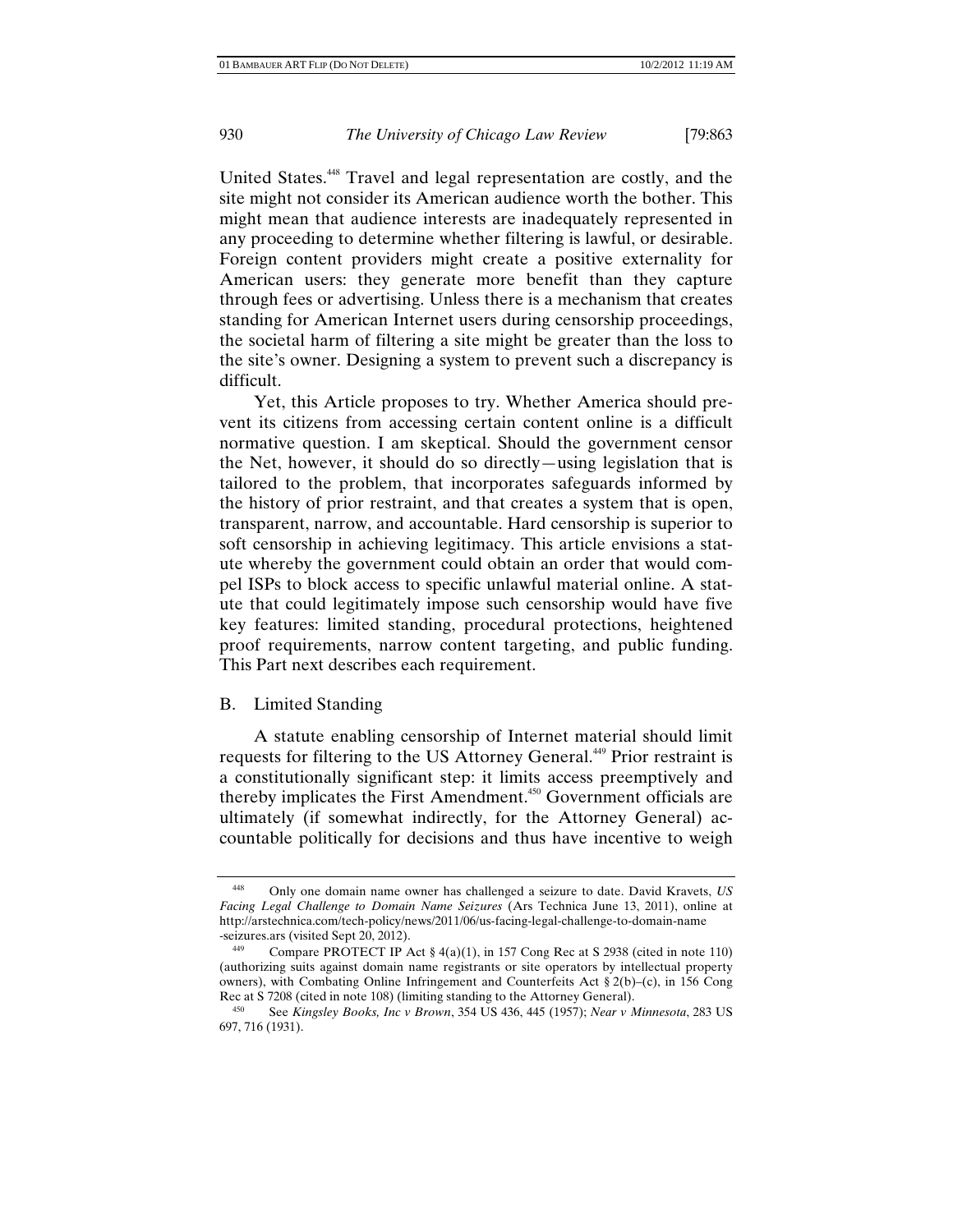competing interests in deciding whether and how to restrict information. While this incentive is hardly perfect—censorship can be popular<sup> $451$ </sup>—it is preferable to the incentives of private plaintiffs such as IP owners, who are unlikely to engage in any weighing whatsoev $er<sup>452</sup>$  Limiting standing to seek censorship is conceptually similar to the narrower ambit of criminal penalties versus civil ones for IP infringement: the power of state authority should only be deployed for serious offenses.<sup>453</sup> And censorship mandated by law is per force the application of state power. $454$ 

#### C. Procedural Protections

The statute should incorporate strong procedural protections for content owners. Most critically, it should provide defendants with notice and opportunity to respond and prohibit injunctions or orders affecting the material before adjudication occurs.<sup>455</sup> Since most content owners would reside outside the United States, it would be harder to provide adequate notice and for the defendants to obtain local counsel. The Attorney General should be required to notify content owners via e-mail to addresses listed as points of contact on the allegedly unlawful Web page(s) and for the domain name under which they are hosted,<sup>456</sup> via physical mail to all such addresses, and via the method of service of process for the jurisdiction in which the content owner resides, $457$  if it can be determined. Next, the statute should toll further action for at least ninety days, to provide time for the defendant to retain counsel and formulate a response.<sup>458</sup> Lastly, until there has been adjudication on the merits of the government's claim that the relevant material is unlawful, the material should remain available. The burden must remain on the state to show that information should be blocked, rather than requiring the content owner to demonstrate its lawfulness.

<sup>451</sup> See Depken, *Who Supports Internet Censorship?* (cited in note 62) (reporting that 46 percent of people support censorship in some form).<br><sup>452</sup> See Ryan Singel, *RIAA Believes MP3s Are a Crime: Why This Matters—Updated* 

<sup>(</sup>Wired Jan 9, 2008), online at http://www.wired.com/threatlevel/2008/01/riaa-believes-m (visited Sept 20, 2012).<br>
<sup>453</sup> See, for example, 17 USC § 506.<br>
<sup>454</sup> Consider Cover, 95 Yale L J at 1628–29 (cited in note 40).<br>
<sup>455</sup> See, Mertin H. Bedish, *The Prepar Bele of the Prior* 

<sup>455</sup> See Martin H. Redish, *The Proper Role of the Prior Restraint Doctrine in First Amendment Theory*, 70 Va L Rev 53, 57 (1984) (stating that "prior restraints are especially disfavored because they authorize abridgment of expression prior to a full and fair determination of the constitutionally protected nature of the expression by an independent judicial forum").<br>
See PROTECT IP Act  $\delta A(c)(1)$  in Cong Rec at S 2030 (cited in note 110)

<sup>456</sup> See PROTECT IP Act § 4(c)(1), in Cong Rec at S 2939 (cited in note 110).<br>457 See FRCP 4(f)(2)(A)

<sup>&</sup>lt;sup>457</sup> See FRCP 4(f)(2)(A).<br><sup>458</sup> See, for example, 18 USC § 983(a)(3)(A) (providing the government with ninety days to file a complaint for forfeiture after the property owner has filed a claim).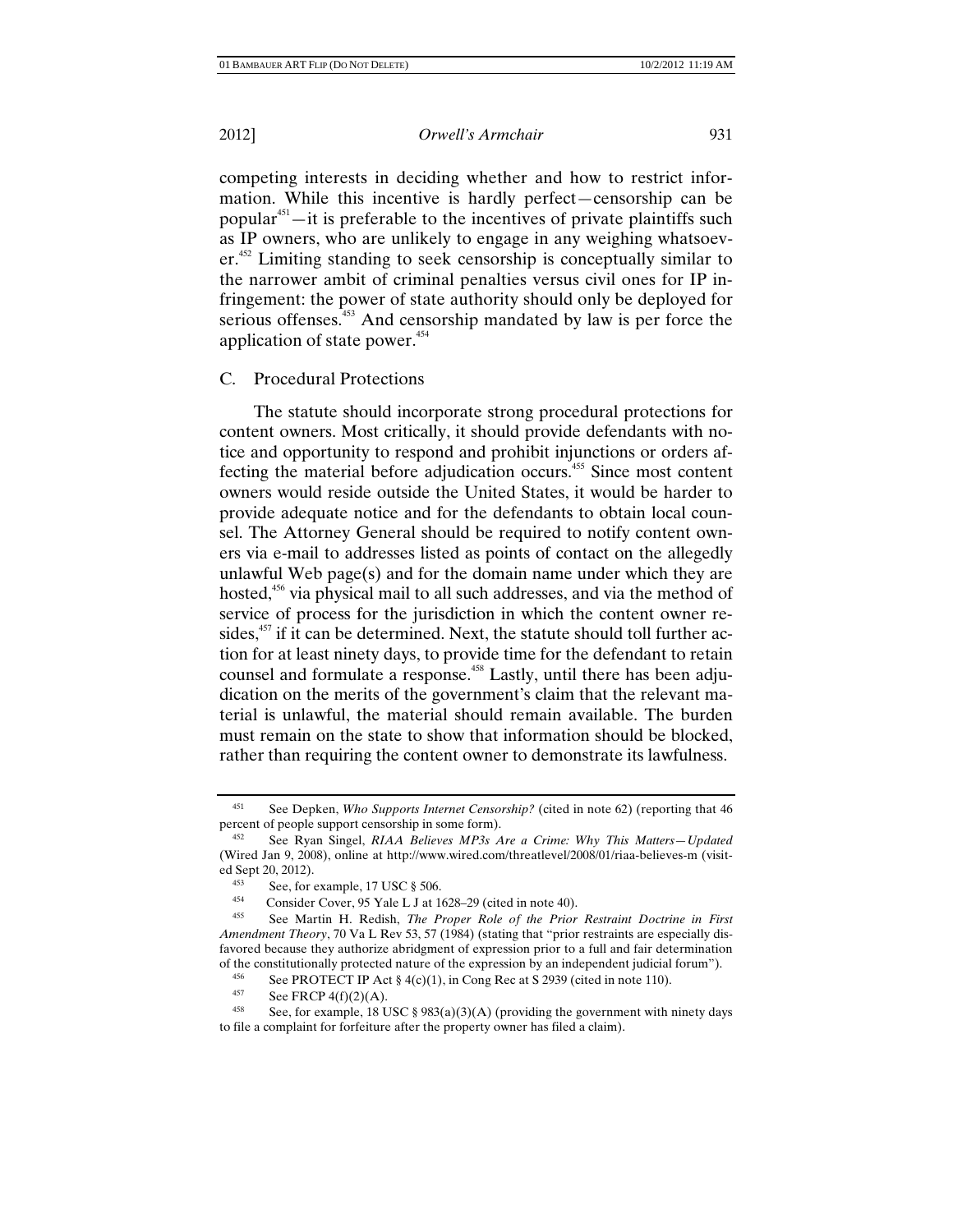Filtering decisions should also be reviewed regularly. Orders generated under a filtering statute should expire after one year at most. The law should also provide a means for the content owner to challenge the order, either because the classification of the material as unlawful is in error or because the content has changed or been removed. However, to reduce administrative costs, the government should be able to renew the order if it can demonstrate to the court that the content at the blocked location is substantially unchanged. Similarly, the state should be able to make the required showing of illegality more easily if content migrates. Thus, if a site hosts child pornography images at one location, and faces a filtering order, the government should be able to readily obtain a modified order, without the procedural requirements listed above, if the site's owner moves those images to a new domain name or Web host. The content remains illegal; only the location has shifted.

These requirements seek to balance the risk of overblocking that occurs when content changes or migrates with the burden on the government to obtain filtering orders. There is an inevitable arms race between censors and content; material moves, and censors strive to catch up. The key is focusing on the content at issue, not its location—previous efforts such as the Pennsylvania anti–child pornography statute,<sup>459</sup> or the PROTECT IP Act<sup>460</sup> and SOPA,<sup>461</sup> have this backwards.

#### D. Heightened Proof Requirements

To interdict material online, the government should have to prove, by clear and convincing evidence, that the targeted content is illegal. At present, when the federal government seizes domain names, it need only show by a preponderance of the evidence that the domain name is subject to forfeiture.<sup> $462$ </sup> The preponderance standard is insufficient. Governmental interference with speech necessitates a more demanding showing. In addition, the more stringent standard helps resolve the externality problem discussed above: some foreign defendants will not appear to vindicate the lawfulness of their material. Holding the government to a more exacting burden of proof will partially offset its advantage in such cases and provide at least some protection for audience interests.

<sup>459</sup> Internet Child Pornography Act, 18 Pa Cons Stat Ann § 7621-30. See also *Center for Democracy & Technology v Pappert*, 337 F Supp 2d 606, 619–21 (ED Pa 2004).<br>
<sup>460</sup> See PROTECT IP Act § 2(d)(2), in 157 Cong Rec at S 2937.

<sup>461</sup> See SOPA § 102(c)(2).<br>462 18 USC § 983(c)(1).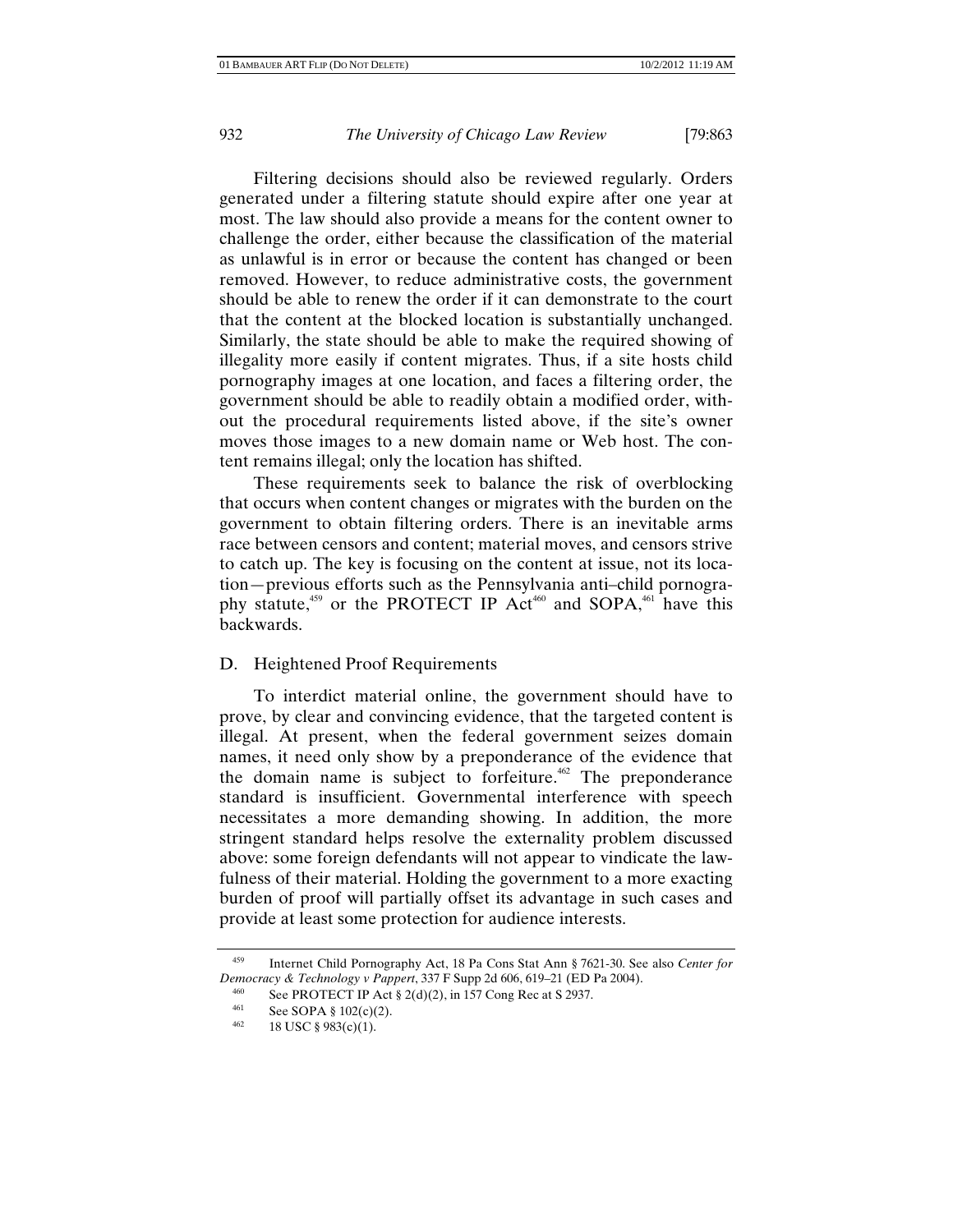Moreover, the burden should apply to each URL that the government seeks to censor. If the Attorney General wants to block every page on a website, she should have to prove under the clear and convincing standard that each page is independently unlawful. This will helpfully press the government to limit blocking requests only to parts of a website, or other Internet locations, that are demonstrably illegal. Overall, the goal of the heightened proof standard is to align treatment of content that is hosted within the United States with that for material hosted abroad: if a page, file, or torrent can be taken down via injunction here, it can be blocked if it resides outside American borders.

## E. Narrow Content Targeting

To avoid overblocking, even unlawful content should be filtered narrowly. Past filtering, such as that performed by Pennsylvania ISPs under the state's anti–child pornography statute, employed blocking by IP address, which resulted in massive overblocking of lawful content. The domain name blocking used by the Department of Homeland Security, and proposed for the PROTECT IP Act and SOPA, can similarly interfere with legitimate content.<sup> $463$ </sup> Thus, filtering should take place at the URL or page level, at its most expansive, and preferably would occur at an even more granular level. Britain's Cleanfeed system, for example, can block an offending image in a web page but permit access to the remainder of that page's content.<sup>464</sup> This minimizes overblocking.

DNS filtering also results in underblocking. One critique of the domain name seizures carried out recently by the US government is that they are readily evaded: putatively unlawful content migrates to new domain names, where it can be reached by users who employ search engines to locate it.<sup>465</sup> Indeed, WikiLeaks used just such a method to overcome court-ordered blocking of its primary domain name in 2008.466 Underblocking is problematic: it increases the likelihood that the state is acting pretextually or arbitrarily, it leaves al-

<sup>463</sup>*Pappert*, 337 F Supp 2d at 633–34. 464 See Richard Clayton, *Failures in a Hybrid Content Blocking System*, in George Danezis and David Martin, eds, *Privacy Enhancing Technologies* 78, 78–79 (Springer 2006).

<sup>465</sup> See Grazzini, *Four Rounds of ICE Domain Name Seizures* (cited in note 148); Nate Anderson, *Do Domain Seizures Keep Streaming Sites Down?* (Ars Technica Apr 17, 2011), online at http://arstechnica.com/tech-policy/news/2011/04/do-domain-seizures-keep-streaming -sites-down.ars (visited Sept 20, 2012).

<sup>466</sup> Thomas Claburn, *Swiss Bank Abandons Lawsuit against WikiLeaks* (Information-Week Mar 6, 2008), online at http://www.informationweek.com/news/security/privacy/ showArticle.jhtml?articleID=206902154 (visited Sept 20, 2012).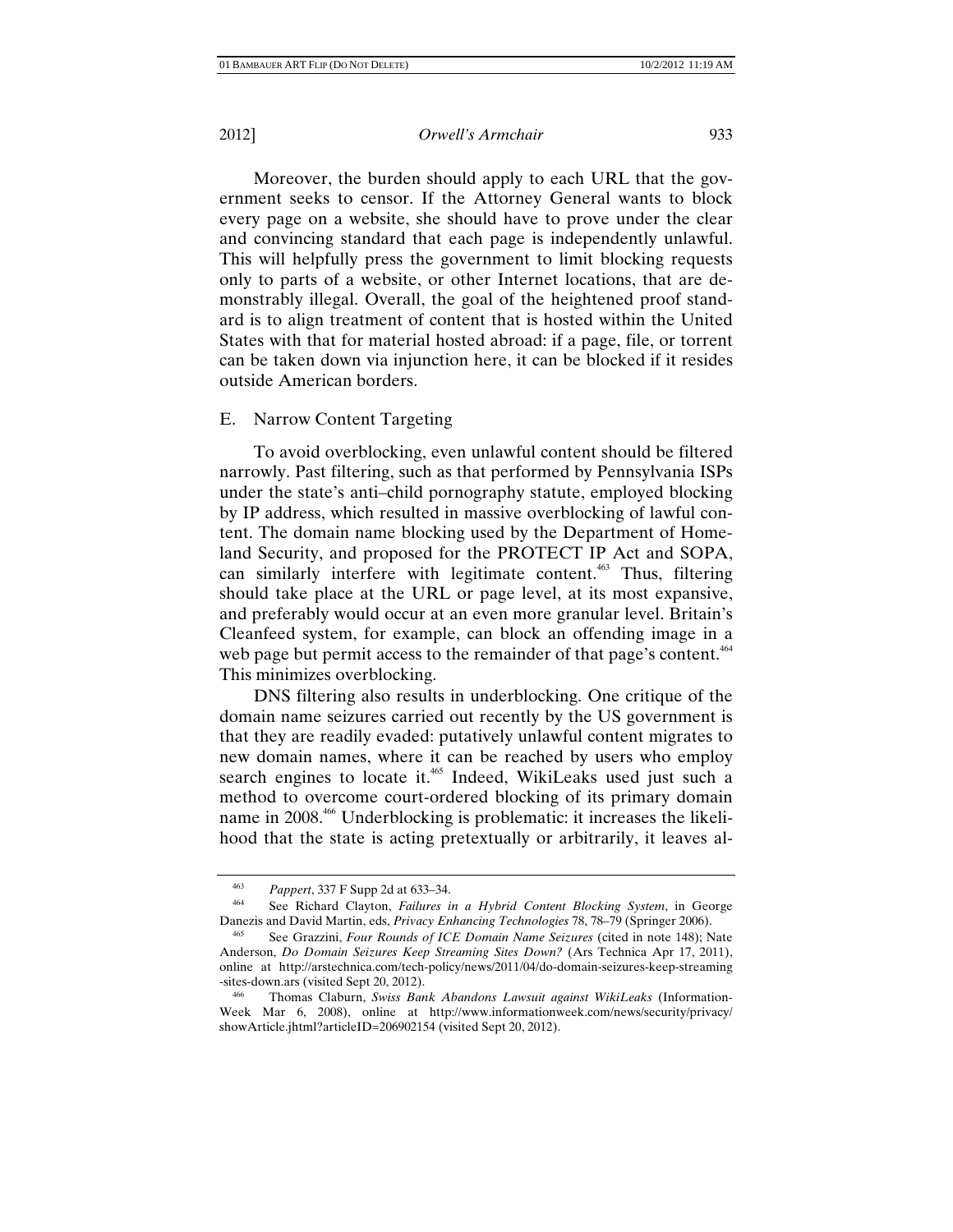legedly harmful content available, and it wastes enforcement resources on ineffectual efforts. As such, both DNS- and IP-based filtering are undesirable.

Thus, a filtering order should require US-based ISPs to block access to the specified content using technically feasible, financially reasonable efforts other than domain name or IP address filtering.<sup>467</sup> The method of compliance—and even whether compliance itself is possible—will vary among ISPs. Providers such as Mediacom, who employ deep-packet inspection to redirect search requests (a dubious tactic), can readily implement granular filtering.<sup>468</sup> Smaller ISPs may not be able to do so without absorbing a significant cost burden. When a user attempts to reach filtered content, the ISP should display a block page informing her that the material has been censored, and why.<sup>469</sup> Optimally, ISPs would include a link on the block page to a copy of the filtering order. Google, for example, notifies users when it has removed links from its search results due to a takedown notice under the DMCA. $470$  The search engine submits all such notices to the nonprofit "Chilling Effects" project and provides a link to the relevant notice at the bottom of the filtered search results. $471$ Block pages are important to open, transparent filtering—they inform users that content has been deliberately preempted rather than being unreachable due to technological problems or the content owner's choice.

### F. Public Funding

Finally, the filtering statute should include public funding for additional costs that ISPs incur to block access to content.<sup> $472$ </sup> The filtering support should cover the entirety of ISP costs directly attributable to censorship orders, such as additional routers or software, technical

<sup>467</sup> See, for example, PROTECT IP Act  $\S 3(d)(2)(A)(i)$ , in 157 Cong Rec at 2938.

See mmjrogers, *Why Mediacom's DPI Policy is Both Wrong and Dangerous*, Customer Support (Mediacom Apr 26, 2011), online at http://mediacomcable.com/ CustomerSupport/forum/index.php?topic=1824.0 (visited Sept 20, 2012). 469 See, for example, Websense, *Block Pages*, online at http://www.websense.com/

content/support/library/web/v75/triton\_web\_help/block\_pages.aspx (visited Sept 20, 2012).<br><sup>470</sup> See Electronic Frontier Foundation, *Chilling Effects Supporters Fight Back against* 

*Perfect 10 Challenge*, Press Room (Dec 23, 2010), online at https://www.eff.org/press/archives/2010/12/22 (visited Sept 20, 2012); Bruce Byfield, *Chilling Effects Site Defends Online Freedom of Expression* (Linux May 24, 2006), online at http://archive09.linux.com/feature/54387 (visited Sept 20, 2012).<br>
<sup>471</sup> See Electronic Frontier Foundation, *Chilling Effects Supporters* (cited in note 470).<br>
<sup>472</sup> See Darsk E. Rembeuer, *Consultant*y, 06 Minn J. Boy, \*

<sup>472</sup> See Derek E. Bambauer, *Conundrum*, 96 Minn L Rev \*584, 635–38, 651–53 (forthcoming 2012), online at http://papers.ssrn.com/sol3/papers.cfm?abstract\_id=1807076 (visited Sept 20, 2012) (proposing federal funding for cybersecurity investments by private firms).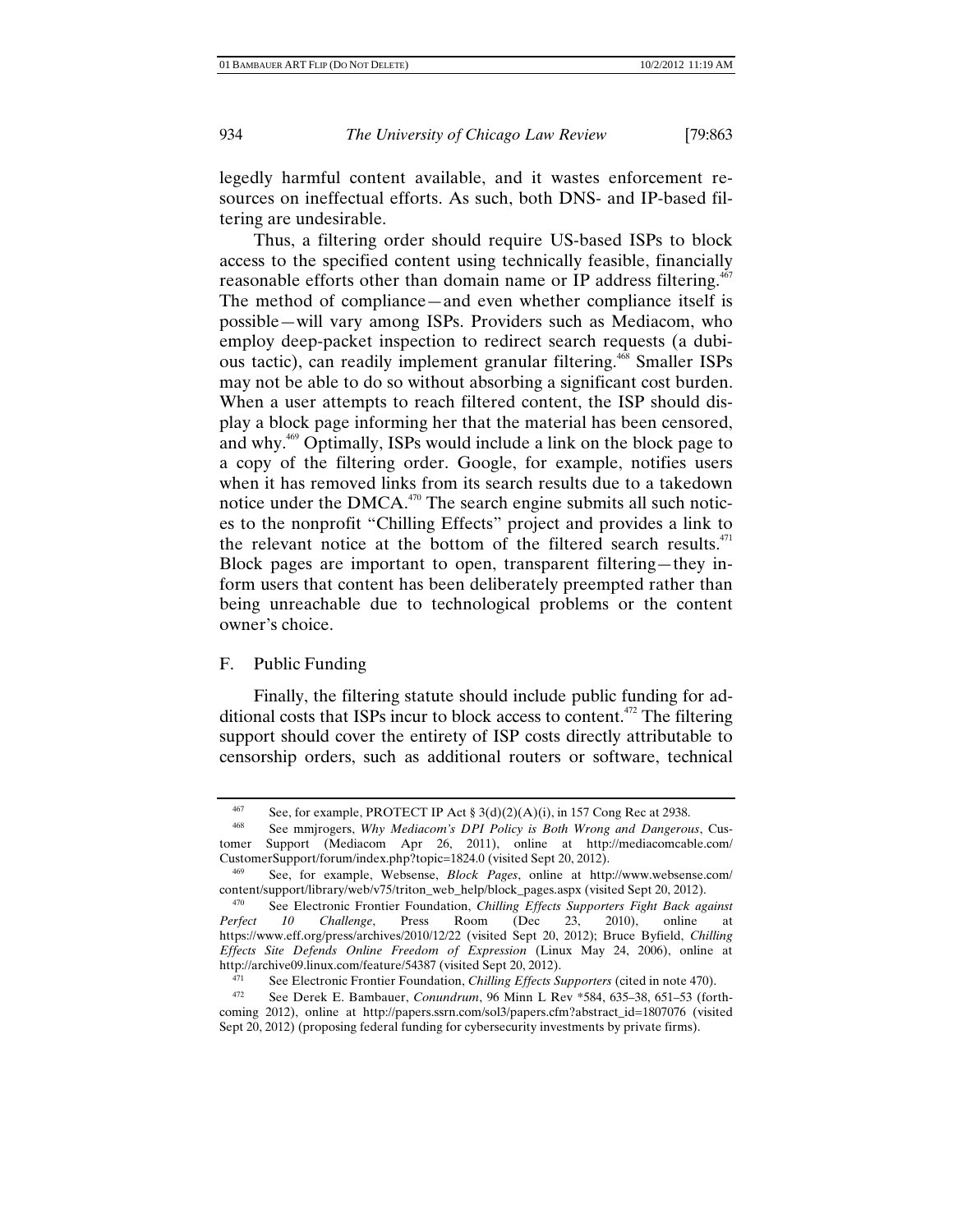staff, and support personnel.<sup>473</sup> The statute should establish a process whereby ISPs can apply for reimbursement if they are able to document such expenses. Public funding is likely to be controversial during a time of sensitivity to budget deficits, and it raises concerns about strategic behavior by providers in assessing costs. $474$  However, funding is important for at least two reasons.

First, absent such support, the state can effectively force ISPs to fund its content restrictions. This will increase the cost of broadband access for ISP subscribers—in effect, the cost of filtering is passed through to consumers, but invisibly. The pass-through operates like a covert filtering tax, but without the checks on taxation that the political process imposes.<sup>475</sup> Paying for censorship from the federal treasury forces at least some attention to its costs and to competing demands for resources.

Second, public funding causes the state to internalize more of the economic costs of censorship, which act as rough, though incomplete, proxies for societal costs. The less expensive a tactic is for the government, the more likely it is to employ that tactic. Chris Soghoian and Stephanie Pell document how the sharply falling cost of obtaining the geolocation of a cell phone has led to a dramatic increase in government requests for such information.<sup> $476$ </sup> Censorship, too, becomes more attractive as it becomes cheaper. Forcing government to pay to censor checks this natural tendency.

G. Prior Restraint

To achieve greater legitimacy in restricting content online, Congress should pass, and the president should sign, a specialized filtering statute. The law would authorize the Attorney General to seek a court order that would compel ISPs, using technically and financially reasonable measures, to block access to content. To obtain such a measure, the government would need to provide adequate notice to the content owner and sufficient time to prepare a defense. Filtering would be permitted only after the material was proved to be unlawful through clear and convincing evidence. And the gov-

See, for example, 47 USC § 1008 (reimbursing telecommunications carriers for limited retrofitting of their facilities to comply with the Communications Assistance to Law Enforcement Act). 474 See *Verizon Communications, Inc v FCC*, 535 US 467, 503, 539 (2002) (upholding

FCC authority to set rates for the leasing of telephone networks to market entrants but noting the possibility of "pervers<sup>[e]"</sup> incentives).

<sup>&</sup>lt;sup>475</sup> Bambauer, 31 U Pa J Intl L at 515 (cited in note 250) (discussing filtering tax). See Pell and Soghoian, 26 Berkeley Tech L J at 47 n 206 (cited in note 241).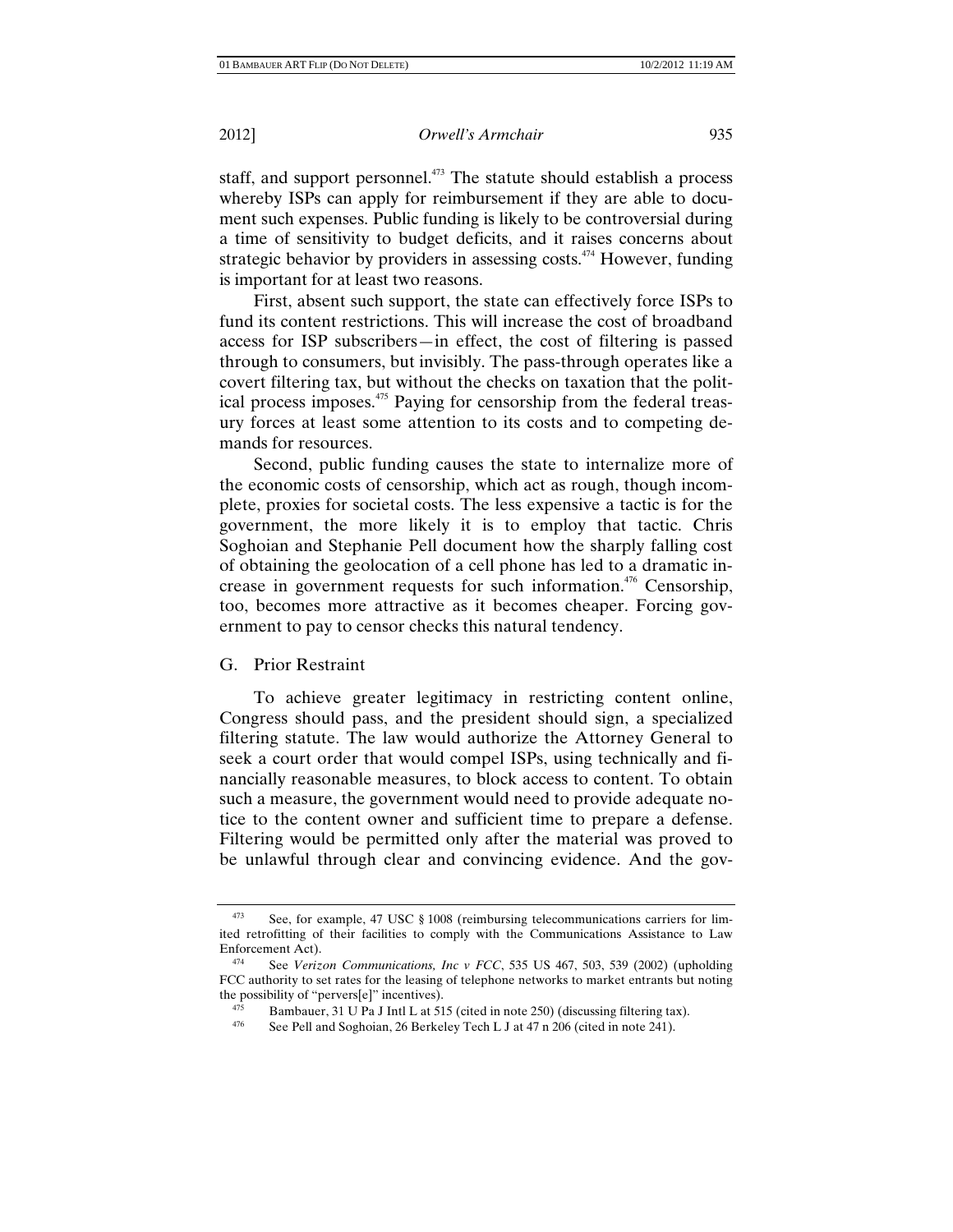ernment should fund the additional capacity necessary for ISPs to filter via general public revenues.

This statute would align America's Internet censorship practices with its historic treatment of prior restraints on information.<sup> $477$ </sup> Like prior restraints in other media, filtering orders would issue only when the government met a demanding standard. Supreme Court precedent repeatedly emphasizes the critical role played by procedural protections, and by standards that cabin or preferably eliminate official discretion.<sup>478</sup> The statute leaves material available until the government proves, by a heightened standard, that the content is unlawful. And unlike the PROTECT IP Act and SOPA, the proposed statute places the risks of delay on the government, not on content providers.<sup>479</sup> Finally, this hard censorship proposal conforms to an underappreciated aspect of prior restraint: it is difficult for the government to muzzle speech, but not impossible.<sup>480</sup> Censorship remains a powerful tool that the state can employ, but only when it demonstrates extraordinary need.

## H. The Wisdom of Gag Orders

This Part argues that hard censorship—in particular, a statute that requires the Attorney General to demonstrate that specified content is unlawful before filtering it—is preferable to soft censorship. Accordingly, it proposes the key features of such a statute, in an effort to make any such censorship maximally legitimate by being open, transparent, narrow, and accountable. It does *not* argue that censorship is desirable. Instead, and perhaps pessimistically, this Article contends that online censorship is inevitable: nearly every government seeks to block some material on the Net.<sup>481</sup> The constraints on soft censorship in the United States are weak, and the government operates in a zone of considerable discretion. The Arti-

<sup>477</sup> See John Calvin Jeffries Jr, *Rethinking Prior Restraint*, 92 Yale L J 409, 412–18 (1983).<br><sup>478</sup> See, for example, *Freedman v Maryland*, 380 US 51, 59–60 (1965) (holding insufficient

the procedural protections provided by a censoring regime that allowed a censor to disapprove of a work without justifying, by some burden of proof, its disapproval). 479 Consider *FW/PBS, Inc v City of Dallas*, 493 US 215, 223–24 (1990) (holding that the

failure to set time limits on a determination of unlawful speech is a species of "unbridled discretion").

<sup>480</sup> See *Kingsley Books*, 354 US at 441.<br><sup>481</sup> See Deibert, et al, eds, *Access Controlled* at 5–6 (cited in note 81) (introducing a study that documents censorship in the fifty-six nations comprising the Organization for Security and Cooperation in Europe and in nations comprising the postcommunist Commonwealth of Independent States).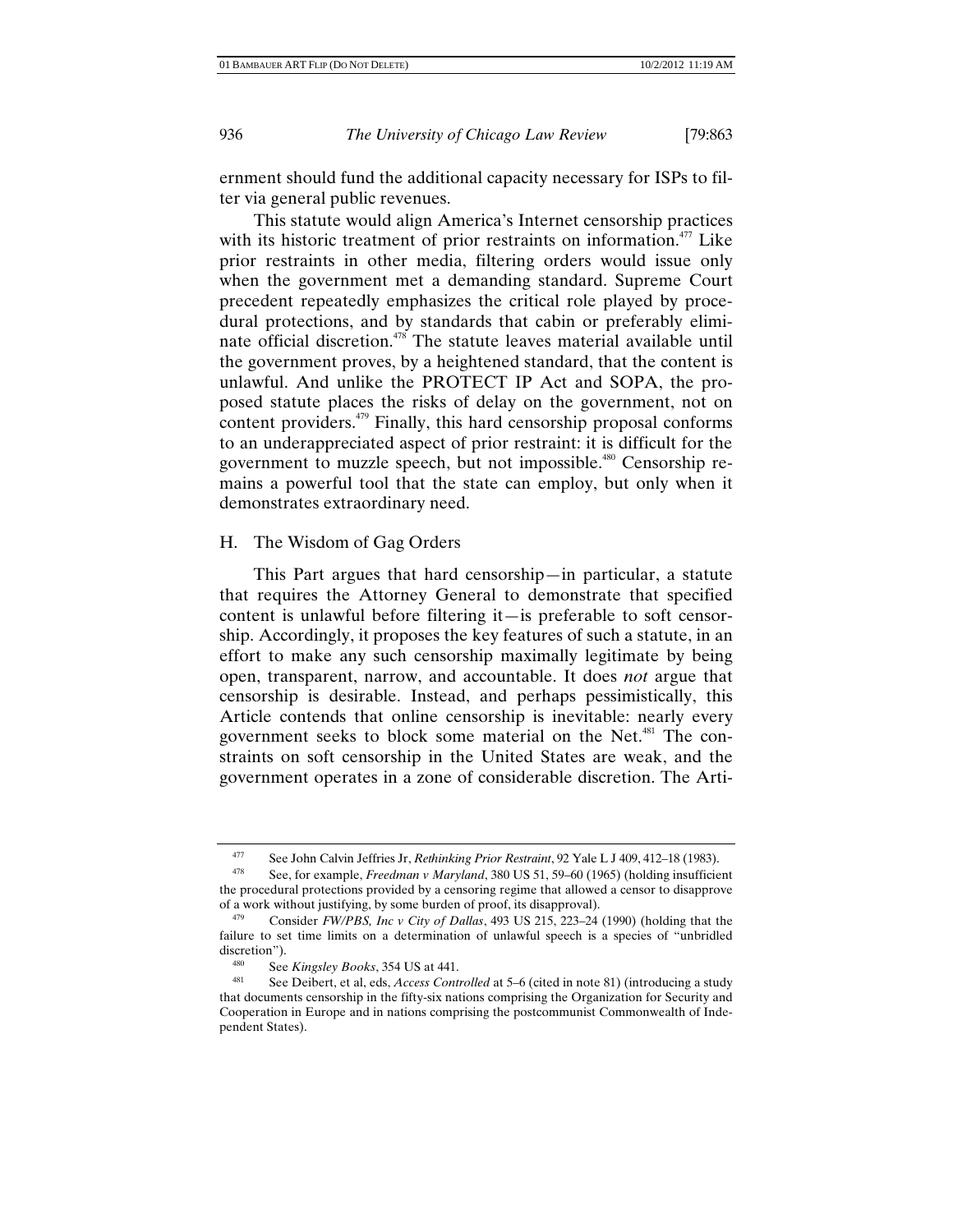cle's proposal seeks to cabin that discretion and to make the debate over the propriety of censorship an overt, active one.

Proposing a hard censorship law will be unpopular. Censorship is anathema to most legal scholars, and to many Americans. Yet it is likely the least bad solution. The debate is similar to that over Alan Dershowitz's proposal for torture warrants after the terrorist attacks of September 11, 2001.<sup>482</sup> Dershowitz, who is opposed to torture on normative grounds, nonetheless argued that when national security was at grave risk, officials should be able to obtain judicial authorization to employ nonlethal torture.<sup>483</sup> He was roundly attacked.<sup>484</sup> Dershowitz's point, though, was that the debate was not over whether to torture suspects—the United States has already done so, either directly or by proxy.485 It was whether to torture them in an open and accountable way. It was whether Americans should have to confront openly the consequences of their choices, and accept moral responsibility for them.

So, too, with censorship. America is already censoring the Internet. At the moment, the government does so haphazardly and somewhat ineffectively. But the ambit of censorship is expanding. I propose that the United States admit openly that it is engaged in censorship, justify its practices, and encode them in specific public law. Doing so is likely to lead to less censorship rather than more, and it will make the filtering that does occur more legitimate.

Some will object that this process legitimates Internet censorship in a manner anathema to deeply held American views on free expression, as enshrined in the Constitution and a host of Supreme Court decisions. I take up this issue in my prior article, *Cybersieves*, and so address it here only briefly. America has a history of censorship, from

<sup>482</sup> Alan M. Dershowitz, *Why Terrorism Works: Understanding the Threat, Responding to the Challenge* 247–48 (Yale 2002). 483 Id. See also Alan M. Dershowitz, *Want to Torture? Get a Warrant*, Open Forum

<sup>(</sup>SFGate Jan 22, 2002), online at http://articles.sfgate.com/2002-01-22/opinion/

See, for example, Charles Fried and Gregory Fried, *Because It Is Wrong: Torture, Privacy and Presidential Power in the Age of Terror* 31–51 (Norton 2010) (critiquing Dershowitz's proposal as, among other things, running afoul of a "grounding commitment" that the law is not brutal); Alan M. Dershowitz, *The Torture Warrant: A Response to Professor Strauss*, 48 NY L Sch L Rev 275, 275 (2003) (collecting critiques).<br><sup>485</sup> See, for example, International Committee of the Red Cross, *ICRC Report on the* 

*Treatment of Fourteen "High Value Detainees" in CIA Custody* 8–9 (Feb 14, 2007), online at http://www.nybooks.com/media/doc/2010/04/22/icrc-report.pdf (visited Sept 20, 2012); *Vance v Rumsfeld*, 653 F3d 591, 596 (7th Cir 2011), vacd and rehearing en banc granted (7th Cir Oct 28, 2011) (describing psychological and physical torture allegedly suffered by plaintiffs at the hands of the US military in Iraq).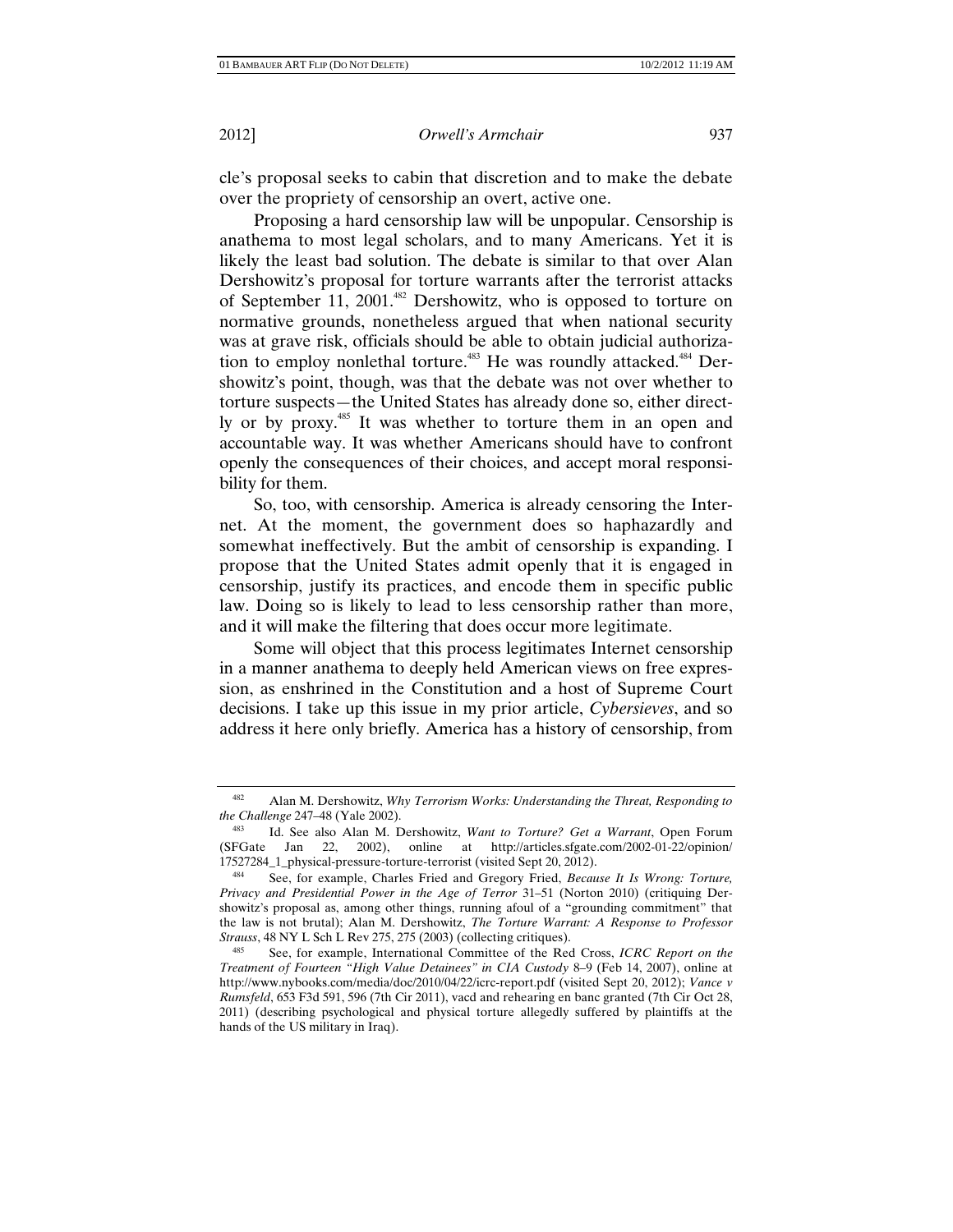films about prizefighting,<sup>486</sup> to D.H. Lawrence novels,<sup>487</sup> to sedition laws,<sup>488</sup> to encryption software.<sup>489</sup> The Supreme Court has suggested in dicta that even a ban on publishing material in a newspaper might be acceptable under limited circumstances,<sup>490</sup> and a federal district court enjoined publication of information about nuclear weapons.<sup>491</sup> The DMCA pushes intermediaries such as search engines to remove links to material that allegedly infringes copyright, on pain of potential liability for secondary infringement.<sup>492</sup> America's commitment to free communication is quite strong, but it is not absolute. This Article argues that this commitment should yield to countervailing values only under laws carefully and specifically designed to balance those other interests.

## V. SOFT CENSORSHIP AS EXEMPLAR

The lessons of Orwell's Armchair have relevance for two major scholarly and policy debates about the role of government in shaping the online information environment. First, both sides in the net neutrality fight contemplate allowing—or even requiring—intermediaries to censor content. However, this debate is veiled under the circumlocutions of "reasonable network management"<sup>493</sup> and protection of "lawful content,"<sup>494</sup> rather than occurring openly. Scholars and advocates on both sides would do better to engage forthrightly about what content may and may not be blocked. Second, recent scholarship that supports providing government greater power to promote information online has failed to account for the state's creativity in pressing a nor-

See Barak Y. Orbach, *Prizefighting and the Birth of Movie Censorship*, 21 Yale J L & Humanities 251, 254–55 (2009).

See *Kingsley International Pictures Corp v Regents of the University of the State of New York*, 360 US 684, 684–85 (1959); *Grove Press, Inc v Christenberry*, 276 F2d 433, 437 (2d Cir 1960).

<sup>488</sup> See *Abrams v United States*, 250 US 616, 617, 624 (1919).

<sup>489</sup> See *Bernstein v Department of Justice*, 176 F3d 1132, 1141 (9th Cir 1999), withdrawn, 192 F3d 1308 (9th Cir 1999). See also Thinh Nguyen, Note, *Cryptography, Export Controls, and the First Amendment in* Bernstein v. United States Department of State, 10 Harv J L & Tech 667, 671–75 (1997).<br>
<sup>490</sup> Near, 283 US at 716.<br>
<sup>491</sup> See United States v Progressive, Inc, 467 F Supp 990, 1000 (WD Wis 1979).<br>
<sup>492</sup> See Bambauer, 59 Duke L J at 401 (cited in note 32).<br>
<sup>493</sup> Chris Riley, *Clear* 

<sup>(</sup>Free Press Jan 20, 2010), online at http://www.savetheinternet.com/blog/10/01/20/clear -standards-reasonable-network-management (visited Sept 20, 2012); Philip J. Weiser, *The Future of Internet Regulation*, 43 UC Davis L Rev 529, 552 (2009).

<sup>494</sup> Wayne Rash, *Net Neutrality Order Reveals FCC's Concern about Legal Challenges* \*2 (eWeek Dec 27, 2010), online at http://www.eweek.com/c/a/Cloud-Computing/Net-Neutrality-Order-Reveals-FCCs-Concern-About-Legal-Challenges-834561 (visited Sept 20, 2012).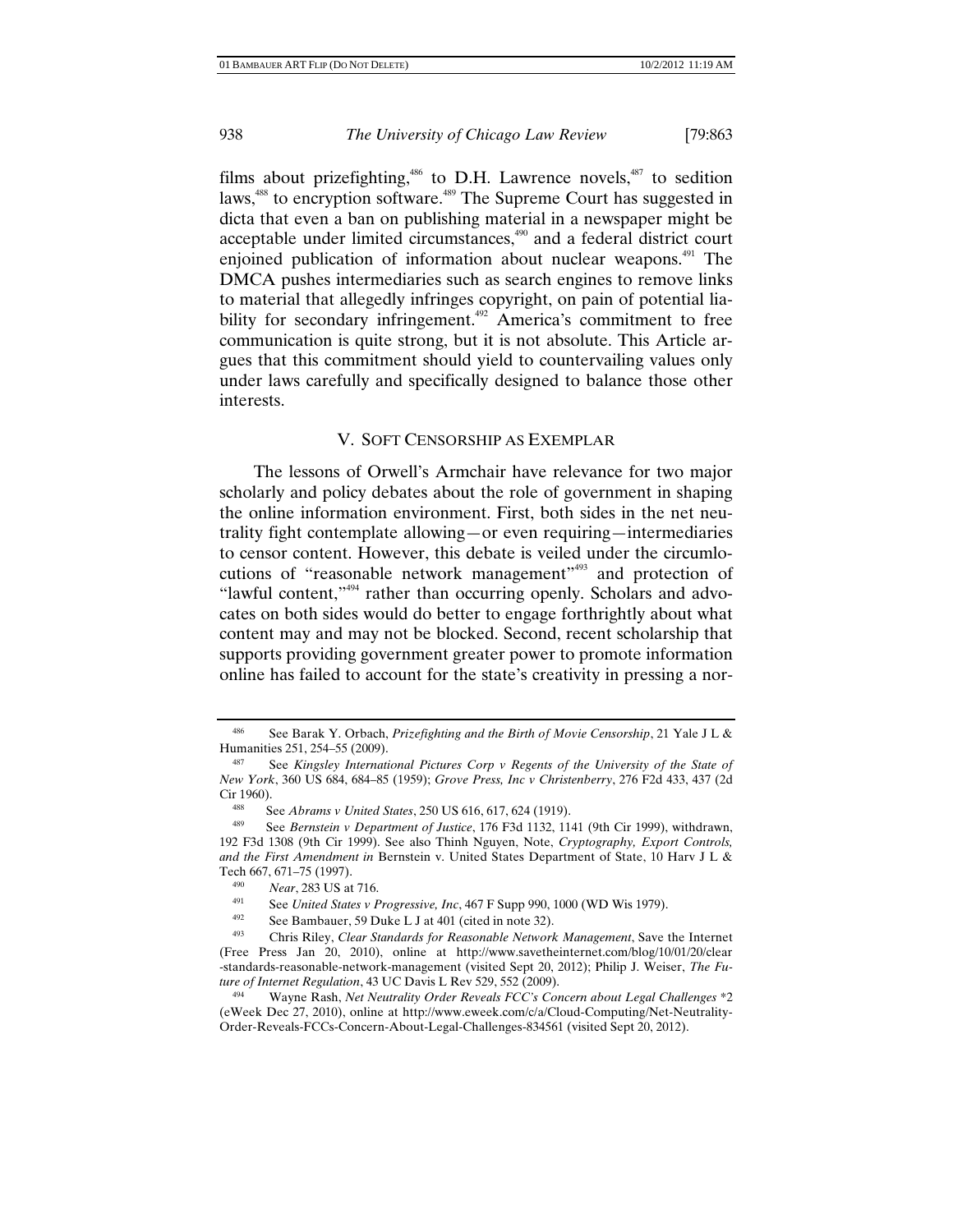mative agenda. Soft censorship demonstrates that reducing scrutiny of government's role with online content is unwise. This Part explores briefly how the Article's analysis illuminates these issues.

A. Net Neutrality

Scholars have been worried about content discrimination by network providers since the commercialization of the Internet.<sup>495</sup> The debate turned largely on descriptive views of how innovation occurs.<sup>496</sup> Net neutrality became an active policy controversy when the FCC moved to impose nondiscrimination via its Internet Policy Statement<sup>497</sup> and when President Obama adopted the cause as a key initiative.<sup>498</sup>

At a conceptual level, the debate over net neutrality appears to recapitulate that over censorship: should providers be permitted to filter Internet content? However, the reality is more complex. Antineutrality advocates seek to ensure discretion for network providers in prioritizing and even routing content, without describing how ISPs would disclose their practices in a way that would enable meaningful consumer choice.<sup>499</sup>

Those who favor net neutrality have also been less than straightforward. There appears to be no one who argues for banning ISPs from filtering spam, or malware, or denial-of-service traffic.<sup>500</sup> The FCC, too, disguises value preferences. Its rules ban providers from blocking "lawful content."<sup>501</sup> The challenge is in defining what is lawful. Net neutrality is thus a misnomer. The debate is not one of common carriage versus unfettered discretion. Rather, it is a disa-

<sup>495</sup> See, for example, Mark A. Lemley and Lawrence Lessig, *The End of End-to-End: Preserving the Architecture of the Internet in the Broadband Era*, 48 UCLA L Rev 925, 940–43 (2001).

<sup>496</sup> Compare Tim Wu, *Network Neutrality, Broadband Discrimination*, 2 J Telecomm & High Tech L 141, 154–56 (2003) (arguing that edge-based inventiveness, on the model of Eric von Hippel's decentralized innovation, best generates technological advance), with Christopher S. Yoo, *Network Neutrality and the Economics of Congestion*, 94 Georgetown L J 1847, 1874–75 (2006) (contending that content discrimination is critical to create incentives for providers to innovate).<br><sup>497</sup> *In the Matters of Appropriate Framework for Broadband Access to the Internet over* 

*Wireline Facilities*, 20 FCCR 14986, 14887–88 (2005).<br><sup>498</sup> See Anne Broache, *Obama Pledges Net Neutrality Laws if Elected President*, News

Blogs (CNET Oct 29, 2007), online at http://news.cnet.com/8301-10784\_3-9806707-7.html (visited Sept 20, 2012).

<sup>499</sup> For efforts to increase transparency, see *Preserving the Open Internet*, 25 FCCR at

<sup>17942 (</sup>cited in note 255).<br><sup>500</sup> Consider James Temple, *FCC Approves Draft Net-Neutrality Rules*, SF Chron C1<br>(Oct 23, 2009).

<sup>&</sup>lt;sup>501</sup> *Preserving the Open Internet*, 25 FCCR at 17942 (cited in note 255).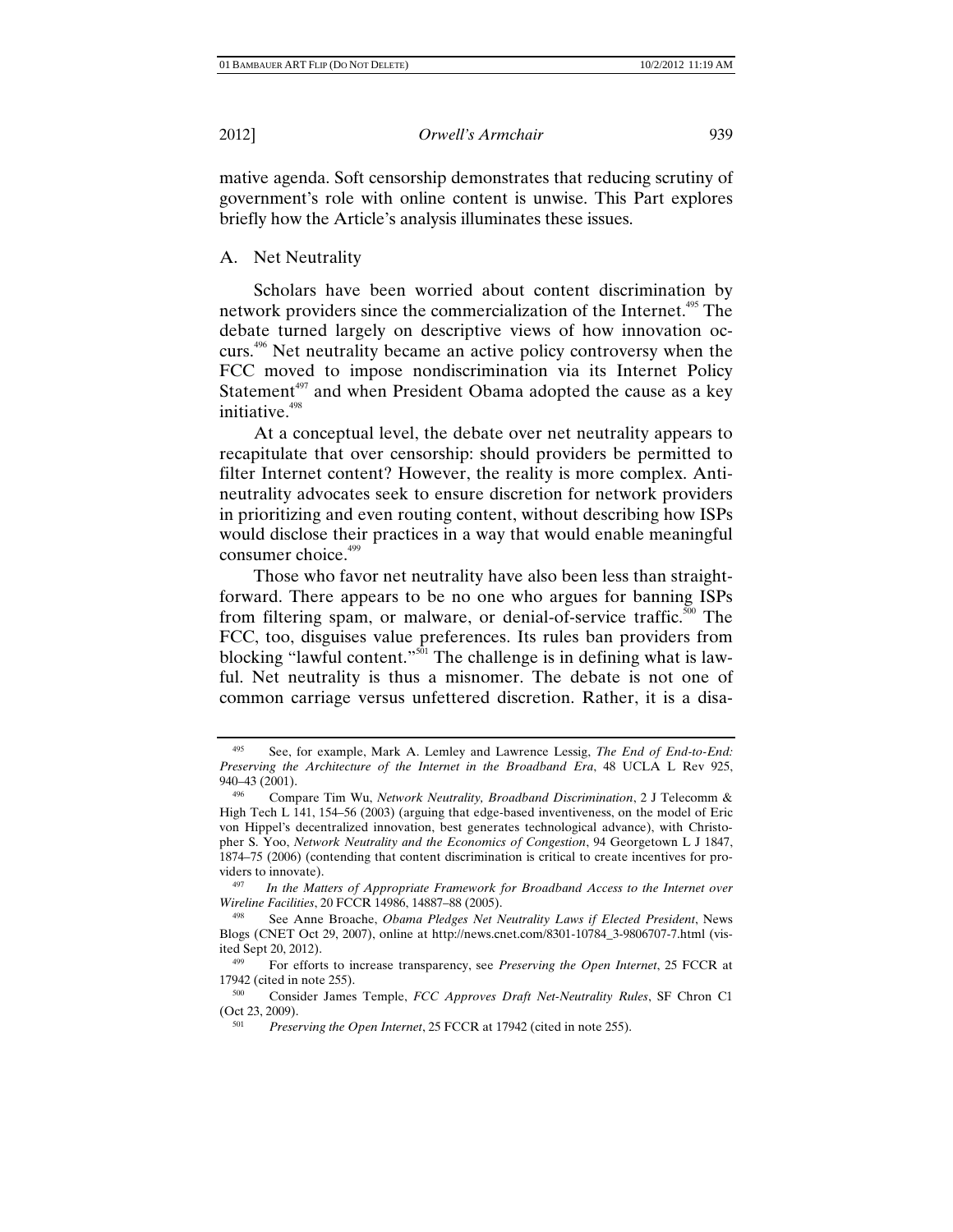greement over *what* content can be blocked and over *who* makes that determination.

This Article argues that it is preferable to block content using purpose-specific rules that are open and transparent, that target material narrowly, and that develop from accountable processes. Similarly, the net neutrality debate would be improved if both sides were more forthright. Pro-neutrality advocates want more limited blocking, and they prefer that the state specify what material ISPs can filter, but they do not embrace a mandate for unlimited communication. They fall short, in other words, on openness grounds. Ironically, net neutrality partisans essentially favor governmentally specified blocking: ISPs would be permitted to filter so long as they stayed within officially described limits. Anti-neutrality advocates fail to be sufficiently transparent: they seek to preserve ISPs' flexibility in blocking material but do not commit to a system of disclosure regarding what they filter.

Both camps in the net neutrality arena contemplate private, and perhaps public, blocking of Internet material. The lessons of Orwell's Armchair suggest that the outcome of their contest will be more legitimate if they shift the discourse to focus on what content they consider acceptable to block and why a given decision maker (the government or private providers) should be empowered to make that choice.

## B. Content Promotion by Government

Second, the conclusions of Orwell's Armchair strongly suggest that efforts to permit greater governmental promotion of favored content are significantly misguided. Governmental censorship is creative and often carefully disguised. Advocates of content promotion not only misread the history of state efforts to control content but also ignore current circumstances. Maintaining a stringent standard of judicial review will help force the government to overtly defend its efforts to shape the online information environment.<sup>502</sup> Such efforts are not always misguided; indeed, they may be essential.<sup>503</sup> However, checking censorial tendencies necessitates regarding them with skepticism.<sup>504</sup>

A new generation of scholars has advanced arguments favoring a greater governmental role in shaping our information environment.

<sup>502</sup> See Stuart Minor Benjamin, *Proactive Legislation and the First Amendment*, 99 Mich L Rev 281, 284 (2000).<br><sup>503</sup> See Jerome A. Barron, *Access to the Press—A New First Amendment Right*, 80 Harv

L Rev 1641, 1641 (1967).<br><sup>504</sup> See Mark G. Yudof, *When Government Speaks: Politics, Law, and Government Ex-*

*pression in America* 178–79 (California 1983).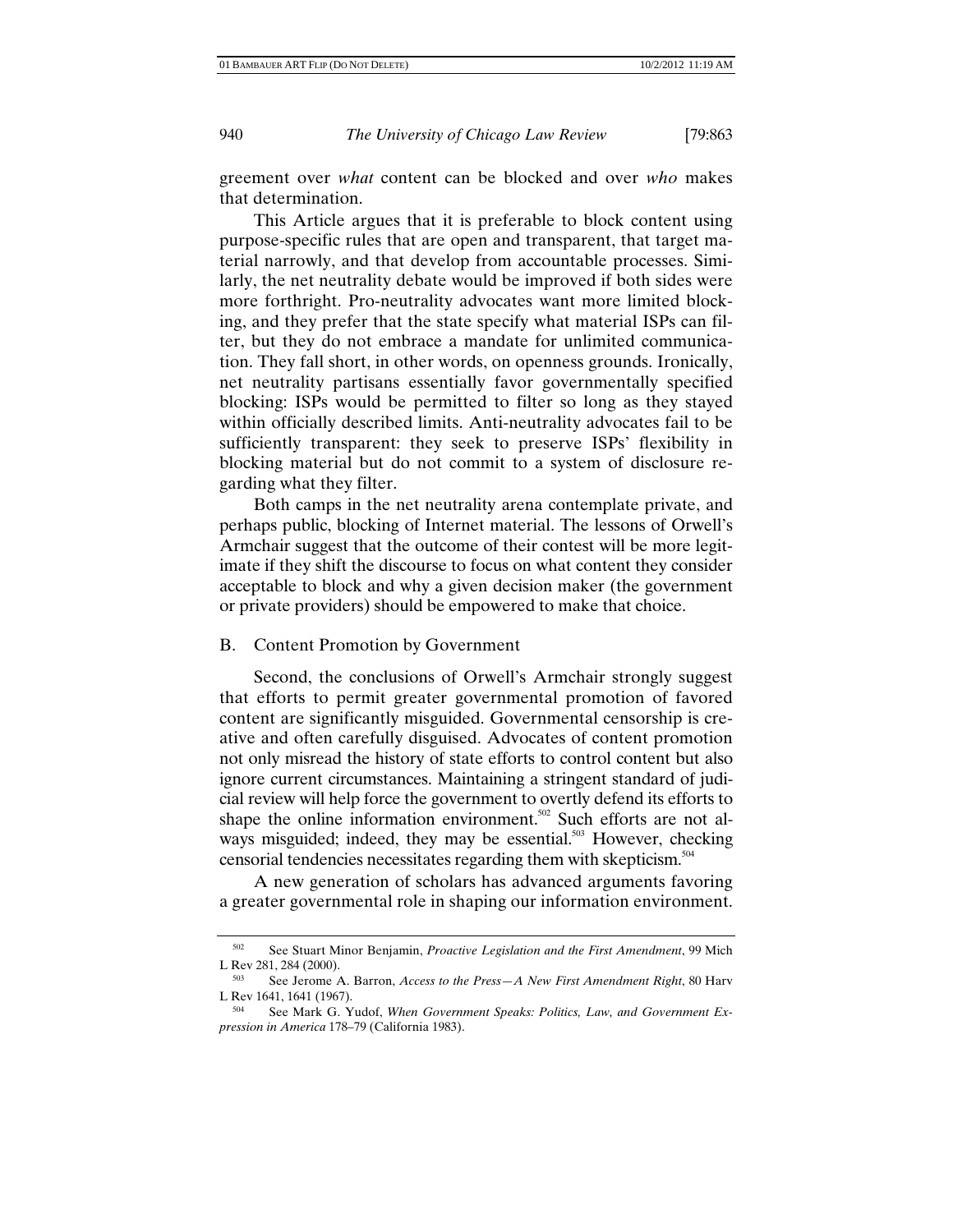They view the concentration of ownership of broadcast media outlets as a worrisome aggregation of private power.<sup>505</sup> For example, Marvin Ammori argues prescriptively that governmental content promotion should receive less scrutiny than attempts to impede access to information and that Supreme Court precedent, properly construed, supports this conclusion descriptively.<sup>506</sup> Hannibal Travis seeks to provide support grounded in legal and constitutional theory for the FCC's shift to "prioritizing media consumers' rights to access diverse and antagonistic sources of information and opinion."<sup>507</sup> These scholars envision regulation as a counterweight to an information environment that is dominated by a small group of private entities, insufficiently diverse and frequently frivolous. The state, they argue, can provide needed balance by supporting, through funding or structural rules, content from underrepresented perspectives and on worthy yet insufficiently addressed topics. Thus, injecting the state into the process of shaping online information can have a salutary effect.

Pro-intervention arguments, though, rest on two underexplored assumptions: first, that the current information environment is suboptimal and, second, that governmental action can improve the situation.<sup>508</sup> To defend these assumptions, one must provide an account of what the information ecosystem *ought* to look like. Absent such a model, the risk is that, put crudely, scholars would like to see more discourse that favors their own preferred positions.<sup>509</sup> A principled account of how the information environment should appear must explain why there is, or is not, the correct amount of data on creationism, or skepticism about global warming, or the existence of God.

Unfortunately, neither Ammori nor Travis offers a methodology to evaluate the state of online information, nor to measure whether the government has achieved progress. For example, Ammori supports a theory of the First Amendment that permits the government to advance "democratic content," which he describes as

<sup>505</sup> See, for example, Travis, 51 Santa Clara L Rev at 491–98 (cited in note 36) (arguing that net neutrality is a constitutional policy in the age of aggregated media power because it guarantees innovative individuals access to crucial resources like high-speed Internet).<br><sup>506</sup> Ammori, 61 Fed Comm L J at 303–19 (cited in note 35) (supporting a viewpoint-

neutral test for government content promotion but a strict-scrutiny test for other contentbased laws).<br><sup>507</sup> Travis, 51 Santa Clara L Rev at 420–21 (cited in note 36).<br><sup>508</sup> See, for example, Martin H. Redish and Kirk J. Kaludis, *The Right of Expressive Ac-*

*cess in First Amendment Theory: Redistributive Values and the Democratic Dilemma*, 93 Nw U L Rev 1083, 1085–86 (1999) (contending that government can "enrich" public debate by intervening to guarantee "expressive access").

<sup>509</sup> See, for example, Travis, 51 Santa Clara L Rev at 509–12 (cited in note 36) (criticizing favorable coverage of financial deregulation).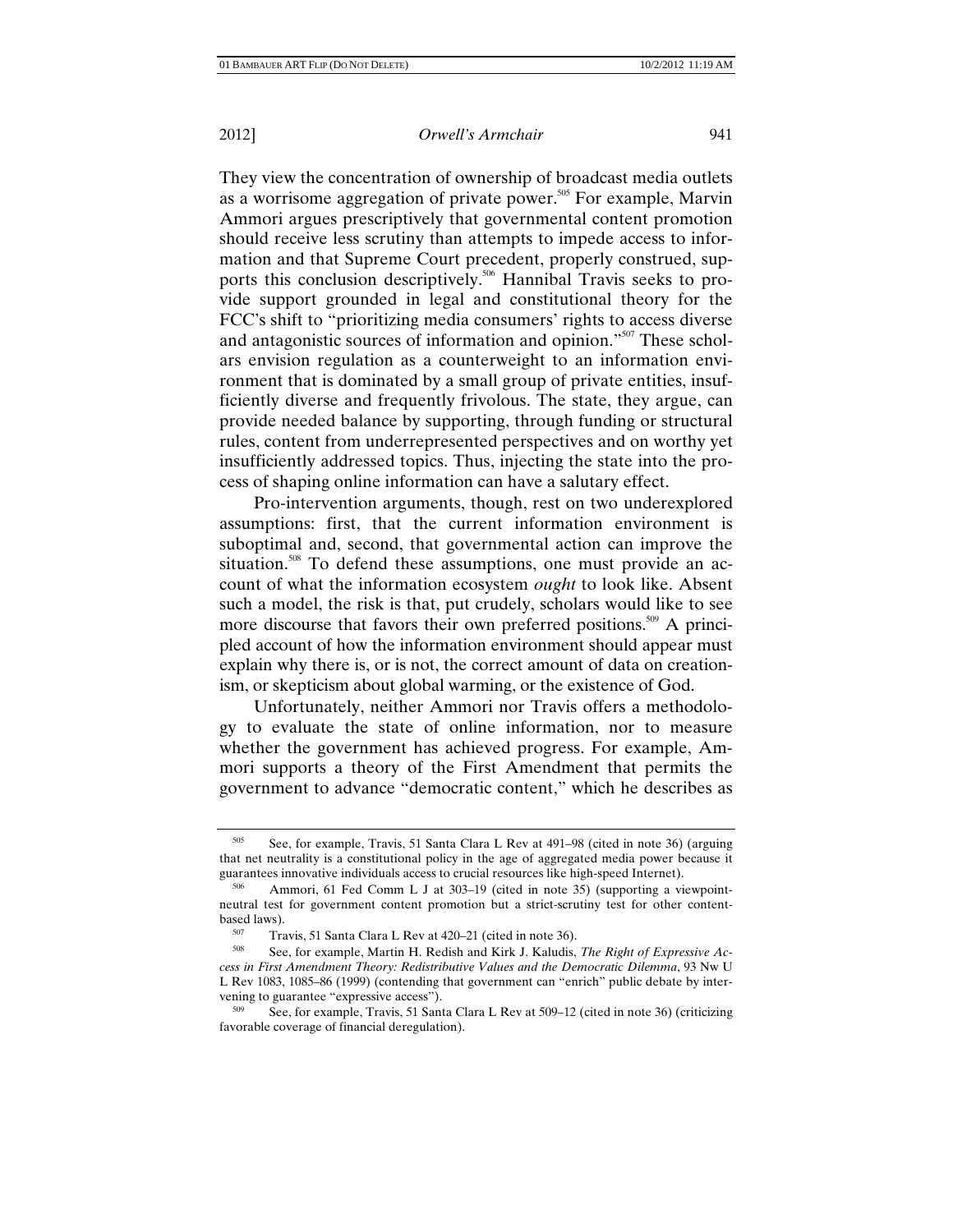educational, political, and viewpoint-diverse material.<sup>510</sup> There are at least three problems with his interventionist approach. First, it is not clear whether, even under Ammori's vision of the First Amendment, the state can lawfully engage in viewpoint promotion to achieve greater viewpoint diversity.<sup>511</sup> Ammori's description reaches content promotion but does not explain how viewpoint discrimination is permissible. Second, he argues for allowing government to skew toward democratic content but does not describe how to tell that government is doing so. $512$  This is the inverse of Cass Sunstein's critique of status quo neutrality: Ammori assumes that the status quo is undesirable without explaining why.<sup>513</sup> Lastly, and crucially, Ammori sees attempts to promote content as less impermissible than state efforts to restrict information.<sup>514</sup> He argues that the history of subsidized speech demonstrates there is little cause to worry about promotion.<sup>515</sup> This conclusion is difficult to defend in light of cases challenging discrimination in subsidized speech, from selective funding of abortion-related speech,<sup>516</sup> to limits on editorializing by broadcasters, $517$  to limits on challenges to welfare law.<sup>518</sup> In short, Ammori makes an empirical argument about governmental treatment of speech without empirical support for it.

Soft censorship demonstrates the flaws in the content promotion arguments. Government is unlikely to employ its powers to advance information without regard to its viewpoint. Filters on school computers can block pro-LGBT sites but not anti-LGBT ones. The Treasury Department can seize pro-Cuba domain names, but not anti-Cuba ones. Homeland Security can block sites that the MPAA and RIAA object to but not ones their critics deplore. School boards

<sup>510</sup> Ammori, 61 Fed Comm L J at 304–05 (cited in note 35).

<sup>511</sup> See, for example, *Regan v Taxation With Representation of Washington*, 461 US 540, 548 (1983).<br>  $\frac{512}{1}$  Ammori, 61 Fed Comm L J at 309 (cited in note 35).<br>
See id at 309 p 230 citing Cass B. Sungtain *The Partial* 

<sup>513</sup> See id at 309 n 230, citing Cass R. Sunstein, *The Partial Constitution* 2–7 (Harvard 1993).<br>
514 Ammori, 61 Fed Comm L J at 310 (cited in note 35).<br>
525 See id (citing public television and other examples as preaf th

See id (citing public television and other examples as proof that content promotion is not a "cover" for censorship).

<sup>516</sup> See *Rust v Sullivan*, 500 US 173, 198–99 (upholding a Title X provision that prevented certain government-funded healthcare providers from discussing abortion with patients).

<sup>517</sup> See *FCC v League of Women Voters of California*, 468 US 364, 402 (1984) (striking down a statute that prevented television stations receiving any money from the Corporation for Public Broadcasting from "editorializing"). 518 See *Legal Services Corp v Velazquez*, 531 US 533, 548–49 (2001) (finding unconstitu-

tional a provision that conditioned funding for the representation of indigent litigants on the waiver of the right to challenge welfare laws).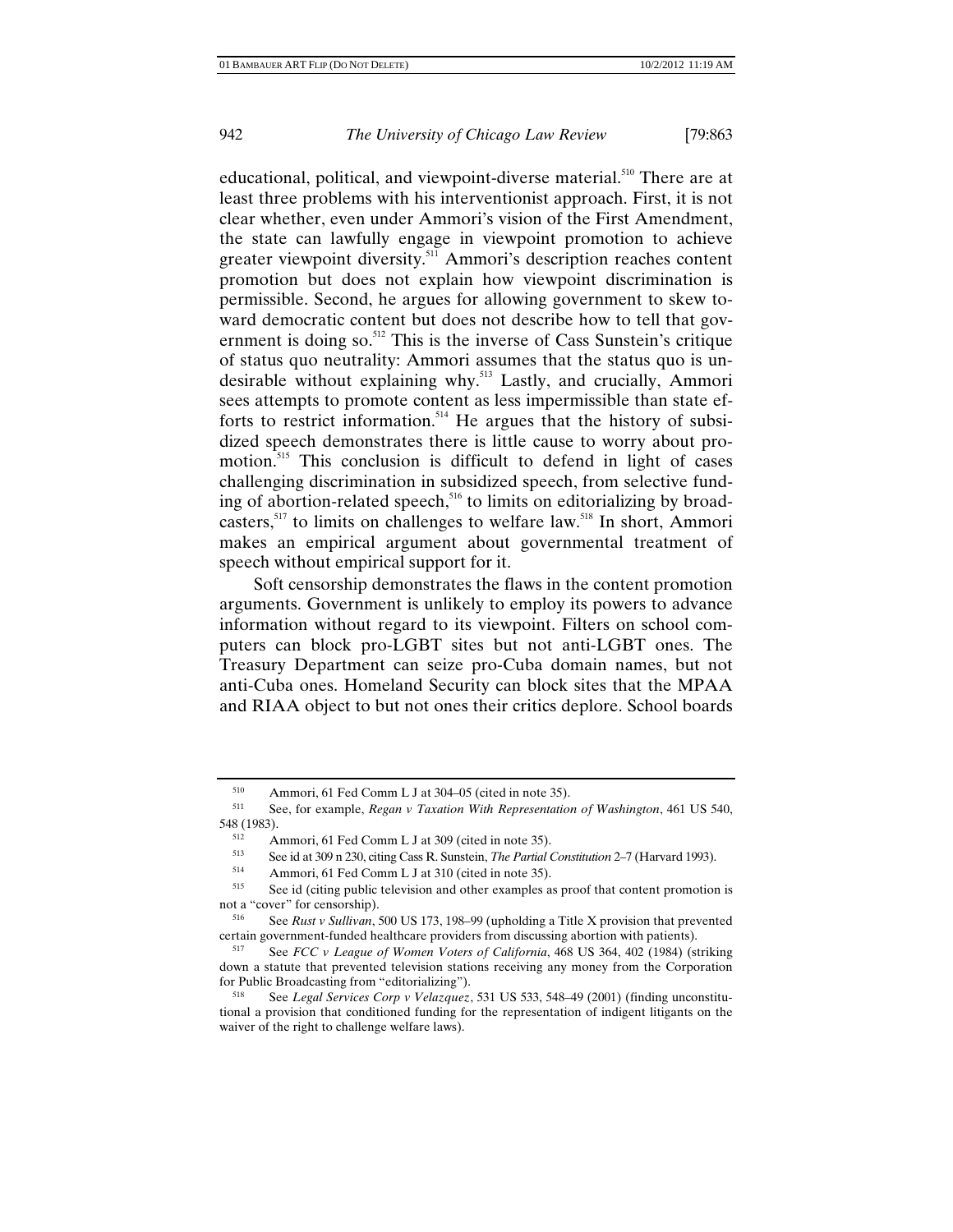can attempt to promote criticism of evolution disguised as balance.<sup>519</sup> Soft censorship demonstrates the wisdom of conventional, strict scrutiny treatment of content-specific governmental action under the First Amendment.<sup>520</sup> The heightened burden of strict scrutiny forces the state to proffer a compelling justification for its actions and increases the likelihood that efforts to guise viewpoint favoritism in content promotion will be detected and nullified. $521$ 

#### **CONCLUSION**

Internet filtering in America has evolved. The content that it targets has shifted, moving from a focus on sex-oriented materials, particularly those inappropriate for minors, to concentrate on gambling, IP infringement, and national security material. The approach employed by the state has shifted from attempts to force intermediaries such as ISPs to act as agents in censorship to less direct and less visible methods such as payment, pretext, and persuasion through pressure. And lastly—and most counterintuitively—the legitimacy has shifted, and not for the better. Hard censorship efforts such as the CDA and COPA were problematic in the wide sweep of their prohibitions and in their attempts to wish problems away by hoping for technological solutions. Nonetheless, they represented censorship that was overt about its goals and rationales, and that attempted with great imperfection—to engage countervailing concerns such as the rights of adult Internet users and the risks of overcriminalization.

Soft censorship does not share these virtues. It is less open and transparent about its restrictions, and often less precisely targeted. Accountability is diffused, particularly when the state seeks to coerce private parties to block material but then conceals its role. The absence of direct state action limits constitutional redress and the absence of sufficient competition among broadband providers limits market constraints. Soft censorship is both more normatively problematic than hard censorship and less restricted by the safeguards that Americans normally rely upon when their government seeks to shape what they say and what they read.

<sup>519</sup> See, for example, *Kitzmiller v Dover Area School District*, 400 F Supp 2d 707, 711, 716 (MD Pa 2005) (discussing the growing popularity of "balanced treatment" statutes that require teaching evolution alongside the biblical view of creation); Geoff Brumfiel, *Kansas Backs Lessons Critical of Evolution*, 436 Nature 899, 899 (Aug 18, 2005) (reporting the decision of a Kansas school board to include more robust criticism of evolution in its curriculum).<br><sup>520</sup> See *Simon & Schuster, Inc v Members of New York State Crime Victims Board*, 502

US 105, 115–16 (1991).

<sup>521</sup> See, for example, *R.A.V. v City of St. Paul*, 505 US 377, 391–92 (1991).